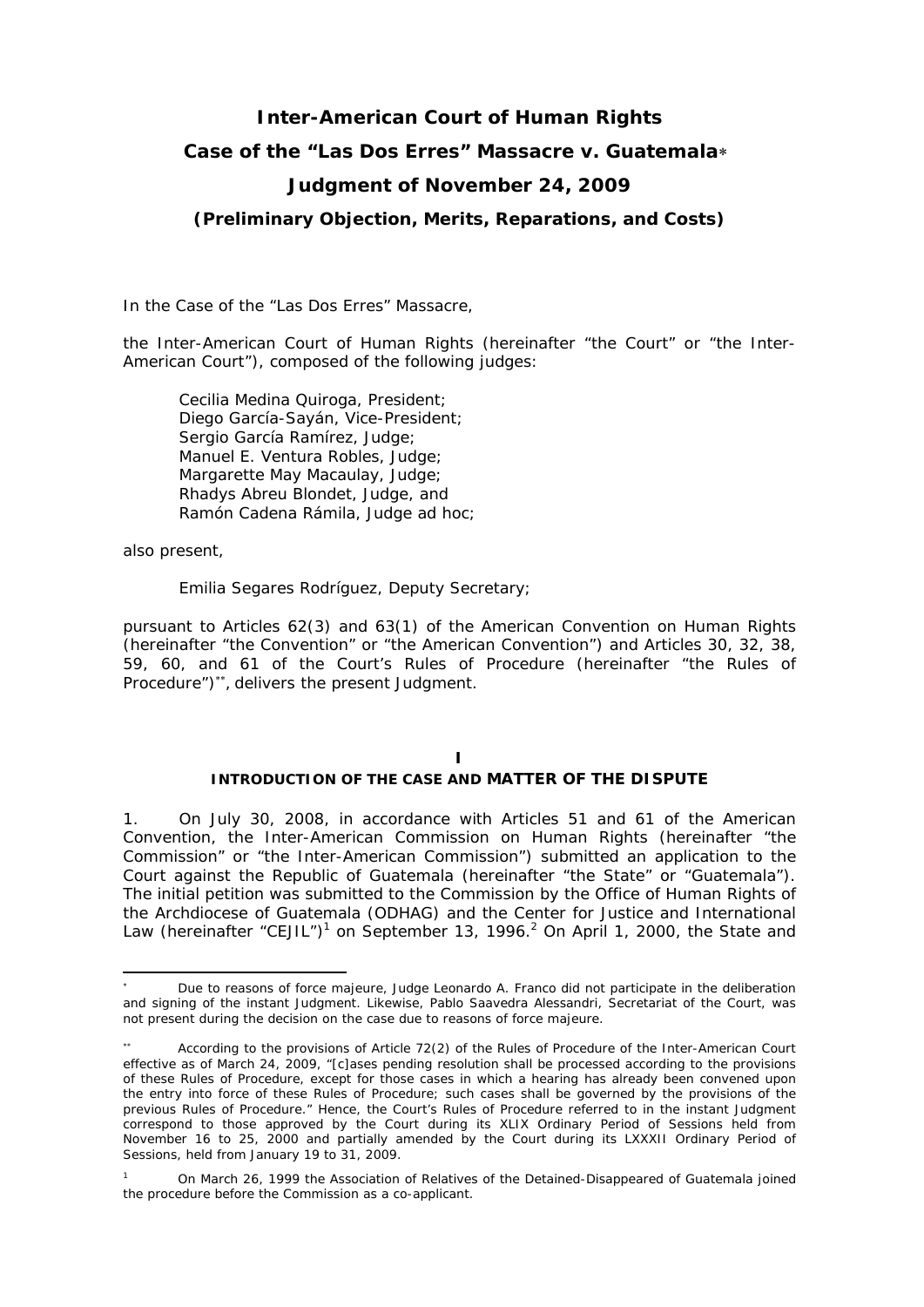the representatives of the alleged victims (hereinafter "the representatives") reached an agreement within the framework of a friendly settlement,<sup>3</sup> whereby the State recognized its international responsibility and committed to make reparations to the alleged victims. However, on February 20, 2006 the representatives expressed their desire to discontinue the friendly settlement process; therefore the proceeding before the Commission was continued.<sup>4</sup> On March 14, 2008 the Commission approved the Report on Admissibility and Merits No. 22/08, pursuant to Article 50 of the Convention.<sup>5</sup> The report recommended that the State perform, among other, a special, rigorous, impartial, and effective investigation that would prosecute and punish those responsible, as well as remove all factual and legal obstacles that kept the case in impunity. This report was notified to the State on April 30, 2008. After considering that Guatemala had not adopted its recommendations, the Commission decided to submit the instant case to the jurisdiction of the Court. The Commission appointed Víctor Abramovich, Commissioner and Santiago A. Canton, Executive Secretary, as Delegates, and Elizabeth Abi-Mershed, Deputy Executive Secretary, and Juan Pablo Albán Alencastro and Isabel Madariaga as legal advisors.

2. The application is related to the alleged lack of due diligence in the investigation, prosecution, and punishment of those responsible for the massacre of 251 inhabitants of the community (*parcelamiento*) of Las Dos Erres, la Libertad, Department of Petén, which occurred between December 6 and 8, 1982. This massacre was performed by the specialized group within the armed forces of Guatemala named kaibiles<sup>6</sup>. The community's inhabitants included children, women,

<sup>2</sup> The representatives denounced alleged violations to the Human Rights contained in Articles 4 (Right to Life), 5 (Right to Humane Treatment), 8 (Right to Fair Trial), 19 (Rights of the Child), and 25 (Right to Judicial Protection) of the Convention. Subsequently, on August 26, 1997 the petitioners submitted a brief whereby they requested that the Commission declare the State responsible for the violations to the Human Rights contained in Articles 3 (Right to Juridical Personality), 4 (Right to Life), 5 (Right to Humane Treatment), 7 (Right to Personal Liberty), 8 (Right to Fair Trial), 11 (Right to Privacy), 17 (Rights of the Family), 19 (Rights of the Child), 21 (Right to Property), 22 (Freedom of Movement and Residence), 25 (Right to Judicial Protection), and 29 (Restrictions Regarding Interpretation) of the Convention, in conformity with Article 1(1) (Obligation to Respect Rights) of that instrument.

<sup>3</sup> In the agreement signed on April 1, 2000 within the framework of a friendly settlement between the State and the representatives, the State expressed its recognition of international responsibility in the following terms: "The Government of Guatemala recognizes the institutional responsibility of the State for the events that occurred from December 6 to 8, 1982 in the Community of "Las Dos Erres", village of Las Cruces, situated in the municipality of La Libertad, Department [of] Petén […], in which members of the Guatemalan Army massacred approximately 300 persons, residents of that community, men, children, elderly, and women. The Government of Guatemala also recognizes the institutional responsibility of the State of Guatemala for the delay in justice in terms of investigating the facts related to the massacre, identifying the perpetrators and masterminds, and applying the corresponding punishment […] Guatemala accepts its responsibility for the human rights violations denounced by the petitioners in the communication sent to the Commission on September 13, 1996, namely, violation of the right to the recognition of juridical personality, right to life, right to humane treatment, right to personal liberty, rights of the family, rights of the child, right to property, right to fair trial, right to judicial protection, and violation of the duty to investigate, punish, and redress."

<sup>4</sup> The friendly settlement procedure was not completed with a report, as required by Article 49 of the Convention.

<sup>5</sup> In the report on Admissibility and Merits No. 22/08 the Commission concluded that the State violated the rights enshrined in Articles 3 (Right to Juridical Personality), 4 (Right to Life), 5 (Right to Humane Treatment), 7 (Right to Personal Liberty), 8(1) (Right to Fair Trial), 17 (Rights of the Family), 19 (Rights of the Child), 21 (Right to Property), and 25 (Right to Judicial Protection) of the Convention, in relation to Article 1(1) (Obligation to Respect Rights) of said instrument, for the events occurred in the community of "Las Dos Erres", on December 6, 7, 8, and 9, 1982, and the subsequent denial of justice.

 6 According to the Report by the Commission for Historical Clarification, Guatemala: Memory of Silence (hereinafter "CEH, *Guatemala: Memory of Silence"*), Guatemala: United Nations Office for Project Services, 1999; "the kaibiles were a special counterinsurgency force of the Guatemalan Army, who in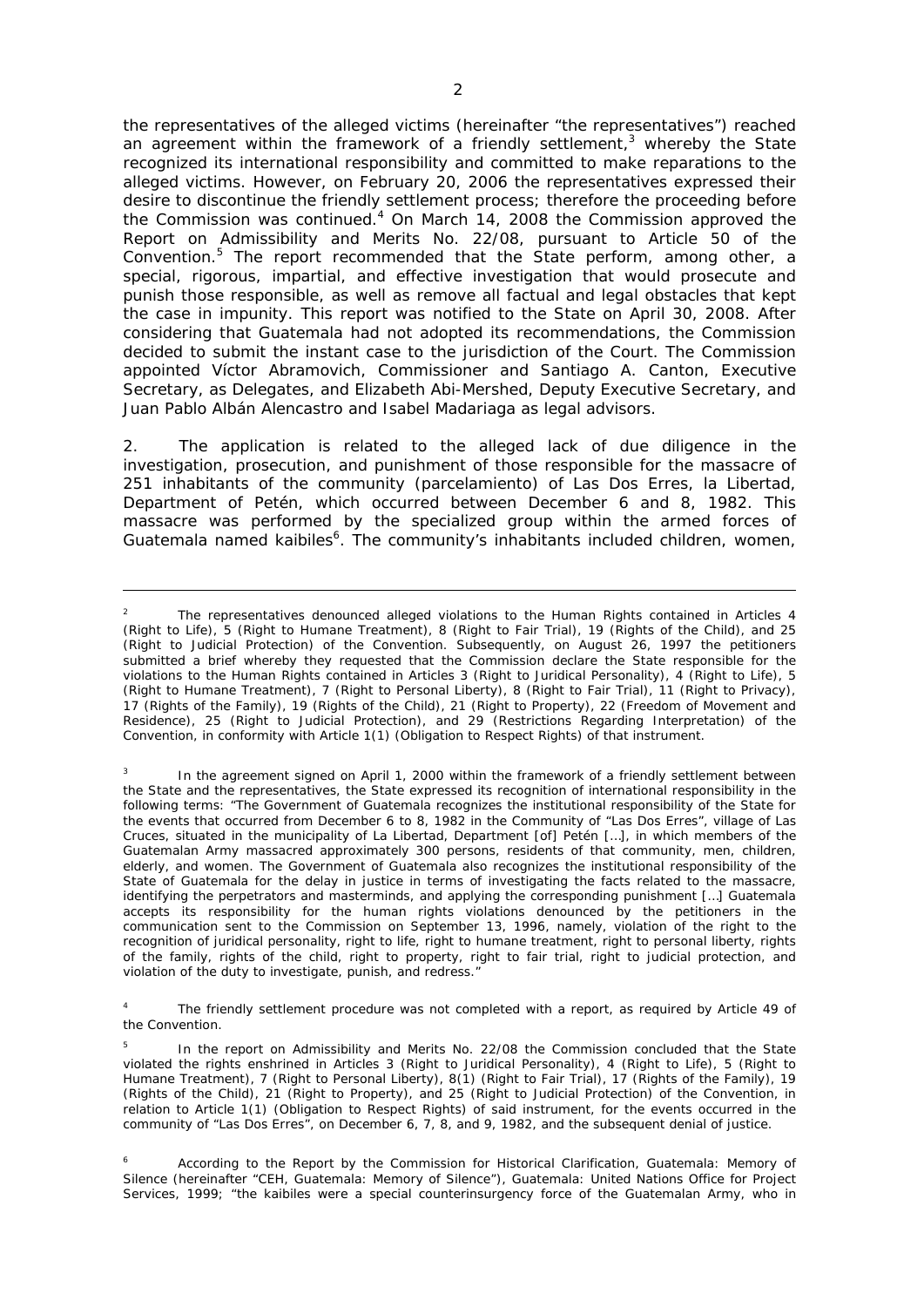and men. The individuals executed had previously suffered blows and mistreatment, and a lot of women had been raped and beaten to the point of abortions. Additionally, in the context of the massacre one of the participating kaibiles abducted a child survivor, took him to his home, and registered him with his last names. The investigations on this massacre began until 1994, during which some exhumation measures were performed. However, the alleged indiscriminate and permissive use of judicial resources, the unjustified delay by the judicial authorities, and the lack of an exhaustive investigation, prosecution, and punishment of those responsible is still pending as of today.

3. The Commission requested that the Court declare the State responsible for the violation of Articles 25 (Right to Judicial Protection) and 8 (Right to a Fair Trial) of the American Convention, in relation to Article 1(1) (Obligation to Respect Rights) of that instrument, against two survivors of the massacre<sup>7</sup> and 153 next of kin<sup>8</sup> of the

1

7 Salomé Armando Gómez Hernández and Ramiro Antonio Osorio Cristales. The latter was forced to use the name Ramiro Fernando López García, and is referred to as such in the application. However, in 2002 he recovered his biological name, which will be used by this Court in this Judgment.

8 Namely: 1) Baldomero Pineda Batres; 2) Catalina Arana Pineda de Ruano; 3) Francisca Morales Contreras; 4) Tomasa Galicia González; 5) Inocencio González; 6) Santos Nicolás Montepeque Galicia; 7) Pedro Antonio Montepeque; 8) Enriqueta González G. de Martínez; 9) Inés Otilio Jiménez Pernillo; 10) Mayron Jiménez Castillo; 11) Eugenia Jiménez Pineda; 12) Concepción de María Pernillo J.; 13) Encarnación Pérez Agustín; 14) María Ester Contreras; 15) Marcelina Cardona Juárez; 16) Victoria Hércules Rivas; 17) Margarito Corrales Grijalva; 18) Laura García Godoy; 19) Luis Armando Romero Gracia; 20) Edgar Geovani Romero García; 21) Edwin Saúl Romero García; 22) Aura Anabella Romero García; 23) Elvia Luz Granados Rodríguez; 24) Catalino González; 25) María Esperanza Arreaga; 26) Felipa de Jesús Medrano Pérez; 27) Felipe Medrana García; 28) Juan José Arévalo Valle; 29) Noé Arévalo Valle; 30) Cora María Arévalo Valle; 31) Lea Arévalo Valle; 32) Luis Saúl Arevalo Valle; 33) Gladis Esperanza Arevalo Valle; 34) Felicita Lima Ayala; 35) Cristina Alfaro Mejia; 36) Dionisio Campos Rodríguez; 37) Elena López; 38) Petronila López Méndez; 39) Timotea Alicia Pérez López; 40) Vitalina López Pérez; 41) Sara Pérez López; 42) María Luisa Pérez López; 43) David Pérez López; 44) Manuela Hernández; 45) Blanca Dina Elisabeth Mayen Ramírez; 46) Rafael Barrientos Mazariegos; 47) Toribia Ruano Castillo; 48) Eleuterio López Méndez; 49) Marcelino Deras Tejada; 50) Amalia Elena Girón; 51) Aura Leticia Juárez Hernández; 52) Israel Portillo Pérez; 53) María Otilia González Aguilar; 54) Sonia Elisabeth Salazar Gonzáles; 55) Glendi Marleni Salazar Gonzáles; 56) Brenda Azucena Salazar González; 57) Susana Gonzáles Menéndez; 58) Benigno de Jesús Ramírez González; 59) María Dolores Romero Ramírez; 60) Encarnación García Castillo; 61) Baudilia Hernández García; 62) Susana Linarez; 63) Andrés Rivas; 64) Darío Ruano Linares; 65) Edgar Ruano Linares; 66) Otilia Ruano Linares; 67) Yolanda Ruano Linares; 68) Arturo Ruano Linares; 69) Saturnino García Pineda; 70) Juan de Dios Cabrera Ruano; 71) Luciana Cabrera Galeano; 72) Hilaria Castillo García; 73) Amílcar Salazar Castillo; 74) Marco Tulio Salazar Castillo; 75) Gloria Marina Salazar Castillo; 76) María Vicenta Moran Solís;77) María Luisa Corado; 78) Hilario López Jiménez; 79) Guillermina Ruano Barahona; 80) Rosalina Castañeda Lima; 81) Teodoro Jiménez Pernillo; 82) Luz Flores; 83) Ladislao Jiménez Pernillo; 84) Catalina Jiménez Castillo; 85) Enma Carmelina Jiménez Castillo; 86) Álvaro Hugo Jiménez Castillo; 87) Rigoberto Vidal Jiménez Castillo; 88) Albertina Pineda Cermeño; 89) Etelvina Cermeño Castillo; 90) Sofía Cermeño Castillo; 91) Marta Lidia Jiménez Castillo; 92) Valeria García; 93) Cipriano Morales Pérez; 94) Antonio Morales Miguel; 95) Nicolasa Pérez Méndez; 96) Jorge Granados Cardona; 97) Santos Osorio Ligue; 98) Gengli Marisol Martínez Villatoro; 99) Amner Rivai Martínez Villatoro; 100) Celso Martínez Villatoro; 101) Rudy Leonel Martínez Villatoro; 102) Sandra Patricia Martínez Villatoro; 103) Yuli Judith Martínez Villatoro de López; 104) María Luisa Villatoro Izara; 105) Olegario Rodriguez Tepec; 106) Teresa Juárez; 107) Lucrecia Ramos Yanes de Guevara; 108) Eliseo Guevara Yanes; 109) Amparo Pineda Linares de Arreaga; 110) María Sabrina Alonzo P. de Arreaga;111) Francisco Arreaga Alonzo; 112) Eladio Arreaga Alonzo; 113) María Menegilda Marroquín Miranda; 114) Oscar Adelso Antonio Jiménez; 115) Ever Ismael Antonio Coto; 116) Héctor Coto; 117) Rogelia Natalia Ortega Ruano; 118) Ángel Cermeño Pineda; 119) Felicita Herenia Romero Ramírez; 120) Esperanza Cermeño Arana; 121) Abelina Flores; 122) Albina Jiménez Flores; 123) Mercedez Jiménez Flores; 124) Transito Jiménez Flores; 125) Celedonia Jiménez Flores; 126) Venancio Jiménez Flores; 127) José Luís Cristales Escobar; 128) Reyna Montepeque; 129) Miguel Angel Cristales; 130) Felipa de Jesús Díaz de Hernández; 131) Rosa Erminda Hernández Díaz; 132) Vilma Hernández Díaz de Osorio; 133) Félix Hernández Díaz; 134) Desiderio Aquino Ruano; 135) Leonarda Saso Hernández; 136) Paula Antonia Falla Saso; 137) Dominga Falla Saso; 138) Agustina Falla Saso; 139) María Juliana Hernández Moran; 140) 140) Raul de Jesús Gómez Hernández; 141) María Ofelia Gómez Hernández; 142) Sandra Ofelia Gómez Hernández; 143) José Ramiro Gómez Hernández; 144) Bernardina Gómez Linarez; 145) Telma Guadalupe Aldana Canan; 146) Mirna Elizabeth Aldana Canan; 147) Rosa Elvira Mayen Ramírez; 148) Augusto Mayen Ramírez; 149)

different operations put into practice the extreme cruelty of their training methods." (Appendixes to the brief of pleadings and motions, appendix 30, f. 10936)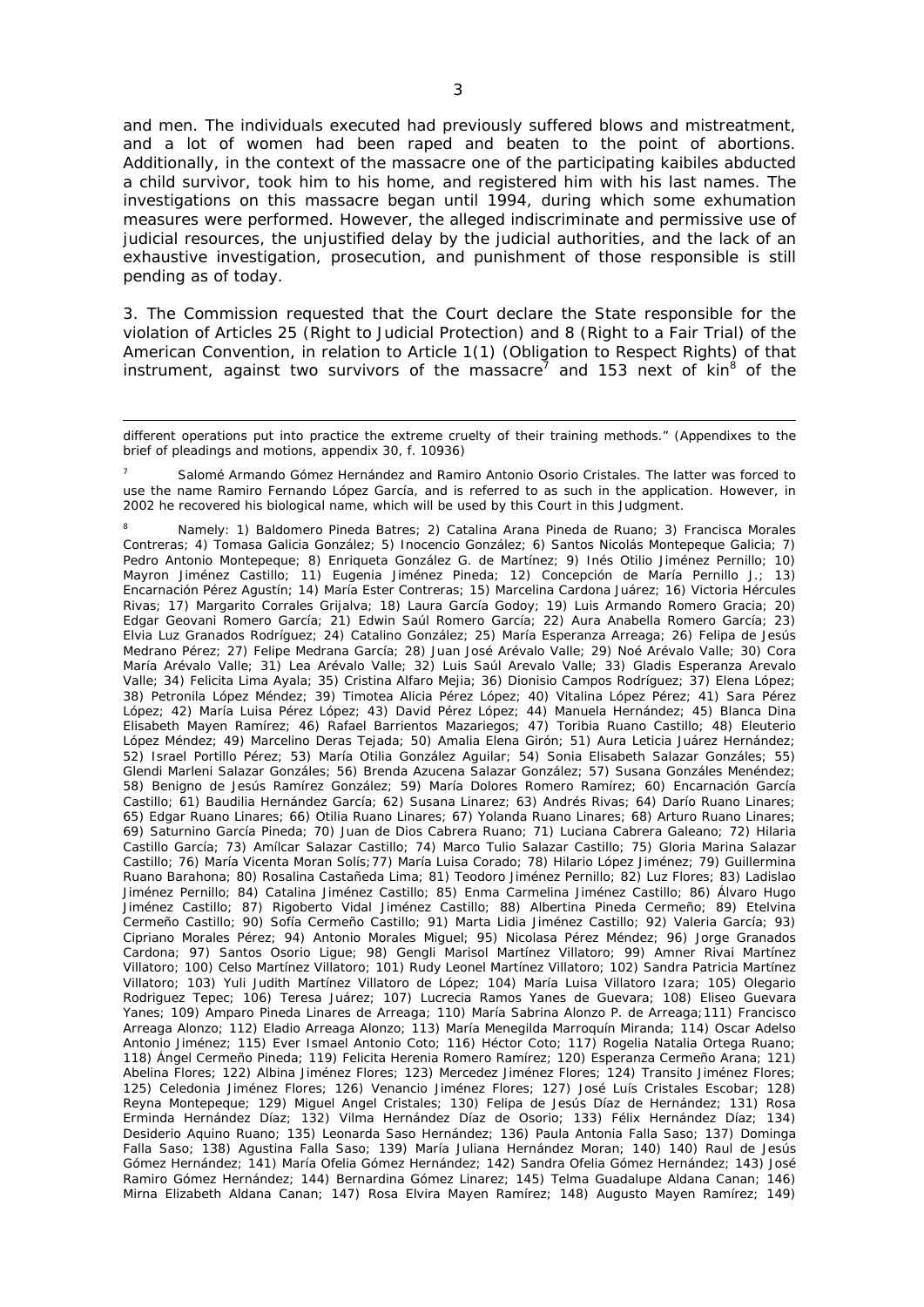deceased in the massacre. Additionally, the Commission requested that the Court order the State to adopt several non-pecuniary measures of reparation, and to pay the costs and expenses of the present case which have already or will originate before the Inter-American Court.

4. On November 12, 2008 the representatives, CEJIL, and the Association of Relatives of the Detained-Disappeared of Guatemala (hereinafter "FAMDEGUA"), submitted their written brief containing pleadings, motions, and evidence (hereinafter "brief of pleadings and motions"). In addition to the Commission's statement, the representatives claimed, *inter alia*, that the State is responsible for the infringement of the rights recognized in:

a) Articles 8 and 25 (Right to a Fair Trial and Right to Judicial Protection) of the Convention, in relation to Articles 1(1) (Obligation to Respect Rights) and 2 (Domestic Legal Effects) of that treaty, against the victims of the massacre<sup>9</sup> and their next of kin, due to i) alleged unjustified delay in the investigation of the facts, and ii) alleged lack of impartiality of the court that resolved one of the appeals for legal protection;

b) Articles 8 and 25 (Right to a Fair Trial and Right to Judicial Protection) of the Convention, in relation to non-compliance with Article 1(1) (Obligation to Respect Rights) of that treaty and Articles 1, 6, and 8 of the Inter-American Convention to Prevent and Punish Torture (hereinafter "IACPPT" or "Inter-American Convention against Torture"), with regard to the victims of the massacre and their next of kin, and Article 7.b) of the Inter-American Convention on the Prevention, Punishment, and Eradication of Violence Against Women (hereinafter "Convention of Belem Do Pará"), against the female victims, for alleged lack of a serious and thorough investigation of all of the facts and of those responsible for the massacre;

c) Articles 8 and 25 (Right to a Fair Trial and Right to Judicial Protection) of the Convention, in relation to non-compliance with Article 1(1) (Obligation to Respect Rights) of this treaty, against the victims of the massacre and their next of kin, for: i) hindering the investigations, and ii) not executing the arrest warrants issued against some of the alleged participants in the facts,

d) Articles 8, 25, and 13 (Right to a Fair Trial, Right to Judicial Protection, Freedom of Thought and Expression) of the Convention, in conformity with Article 1(1) (Obligation to Respect Rights) of that treaty, with regard to the next of kin, who as of today do not know the truth on what happened to their loved ones and the identity of those responsible;

e) Article 4 (Right to Life) of the Convention, in relation to Article 1(1) (Obligation to Respect Rights) of that treaty, against the victims of the massacre, regarding the alleged inadequate investigation of their execution;

f) Article 5 (Right to Humane Treatment) of the Convention, in relation to Article 1(1) (Obligation to Respect Rights) of that instrument, against the victims of the massacre, regarding the alleged lack of investigation of the acts of torture and cruel, inhumane, and degrading treatment to which they were allegedly subjected to;

g) Article 5 (Right to Humane Treatment) of the Convention, in relation to Article 1(1) (Obligation to Respect Rights) of that instrument, against the next of kin of the victims of the massacre for the suffering caused due to the alleged impunity of the facts, and

h) Article 19 (Rights of the Child) of the Convention, in relation to Article 1(1) (Obligation to Respect Rights) of that treaty, against the two survivors of the Massacre, as well as the infringement of Articles 17 (Rights of the Family) and

Rodrigo Mayen Ramírez; 150) Onivia García Castillo; 151) Saturnino Romero Ramírez; 152) Ana Margarita Rosales Rodas, and 153) Berta Alicia Cermeño Arana.

<sup>9</sup> From that indicated by the representatives it is inferred that this refers to those individuals who passed away during the facts of the massacre.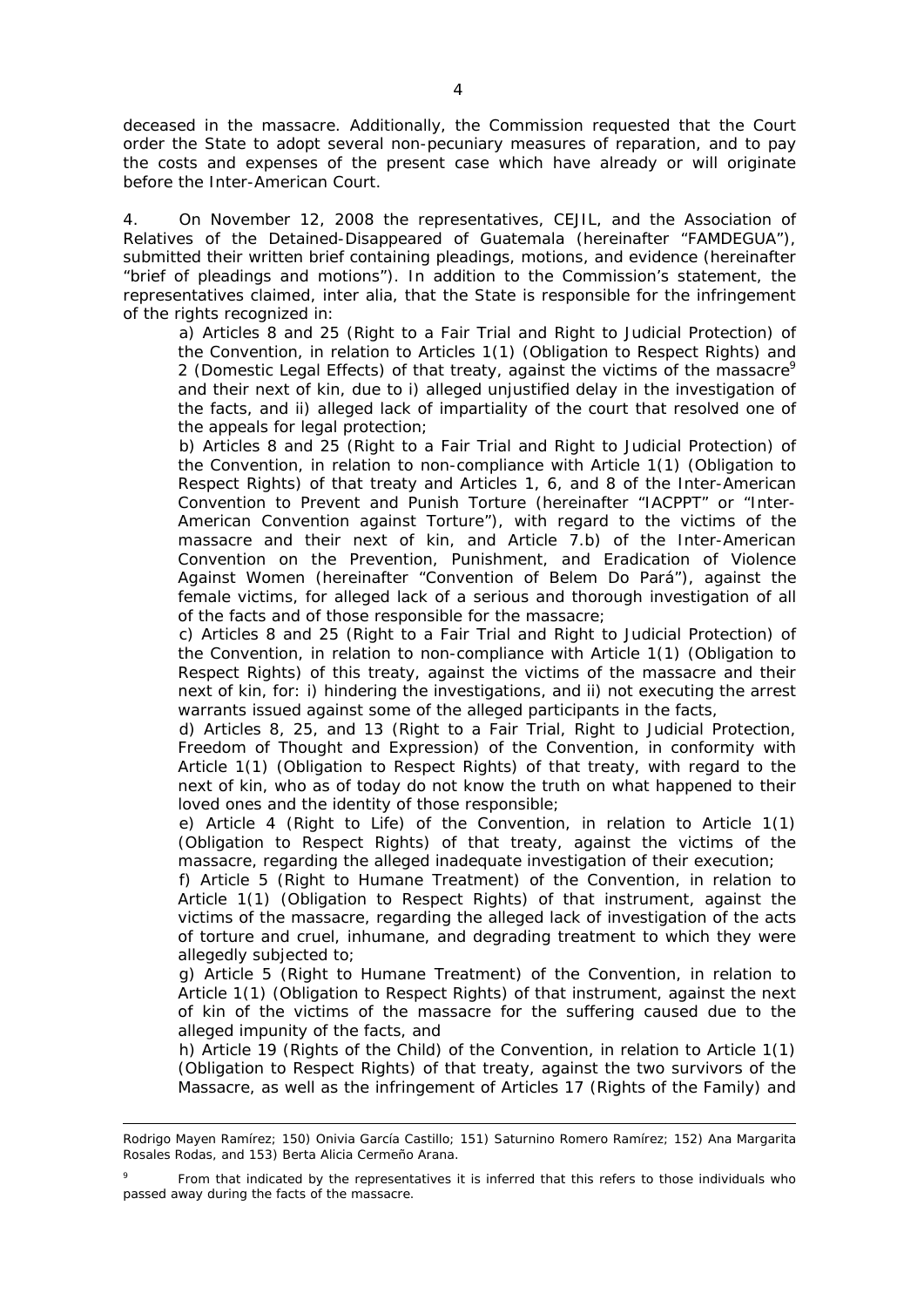18 (Right to a Name) of the Convention, in relation to Article 1(1). (Obligation to Respect Rights) of that instrument, with regard to one of the survivors.

5. Finally, the representatives requested the Court to order the State to adopt several pecuniary and non-pecuniary measures of reparation, as well as to pay the costs and expenses of the instant case incurred both domestically and internationally as of April 2000. They clarified that CEJIL and FAMDEGUA represent 59 alleged victims, including one of the survivors, hence the Commission represents 96 alleged victims.<sup>10</sup>

6. On January 20, 2009 the State submitted its brief of preliminary objections, answer to the application, and observations to the brief of pleadings and motions (hereinafter "answer to the application"). The State indicated that it "express[ed] its partial acceptance of the facts denounced by the […] Commission [and the] alleged [violation] of Articles 8 and 25 of the [Convention,] in relation to the obligation enshrined in Article 1(1) [thereof]." However, it filed a preliminary objection related to the alleged incompetence *ratione temporis* of the Court, in which it claimed that "the facts which constitute the denounced infringements of the rights contained in Articles 4, 5, 17, 18, and 19 of the Convention […] occurred between December 6 and 8, 1982, and the acceptance of the Court's contentious jurisdiction […] occurred afterward." On October 2, 2008 the State appointed Delia Marina Dávila Salazar as Agent, and Carol Angélica Quirós Ortiz as Deputy Agent for the instant case. On May 29, 2009 the State substituted the Deputy Agent for María Elena de Jesús Rodríguez López.

7. On March 4, 2009 the Commission and the representatives submitted their arguments on the recognition of responsibility and preliminary objection filed by the State, in conformity with Article 38.4 of the Rules of Procedure.

<sup>&</sup>lt;sup>10</sup> The 96 alleged victims who did not grant powers of representation to CEJIL or FAMDEGUA are: 1) Tomasa Galicia González, 2) Inés Otilio Jiménez Pernillo, 3) Encarnación Pérez Agustín, 4) Edwin Saúl Romero García, 5) Elvia Luz Granados Rodríguez, 6) Juan José Arévalo Valle, 7) Noe Arévalo Valle, 8) Cora María Arévalo Valle, 9) Lea Arévalo Valle, 10) Luis Saúl Arévalo Valle, 11) Gladis Esperanza Arévalo Valle, 12) Felicita Lima Ayala, 13) Dionisio Campos Rodríguez, 14) Elena López, 15) Sara Pérez López, 16) David Pérez López, 17) Manuela Hernández, 18) Blanca Dina Elizabeth Mayen Ramírez, 19) Rafael Barrientos Mazariegos, 20) Toribia Ruano Castillo, 21) Eleuterio López Méndez, 22) Marcelino Deras Tejadas, 23) Amalia Elena Girón, 24) Aura Leticia Juárez Hernández, 25) Israel Portillo Pérez, 26) Glendi Marlini Salazar González, 27) Brenda Azucena Salazar González, 28) Susana González Menéndez, 29) Benigno de Jesús Ramírez González, 30) María Dolores Romero Ramírez, 31) Encarnación García Castillo, 32) Baudilia Hernández García, 33) Susana Linarez, 34) Andrés Rivas, 35) Edgar Ruano Linarez, 36) Arturo Ruano Linares, 37) Saturnino García Pineda, 38) Juan de Dios Cabrera Ruano, 39) Luciana Cabrera Galeano, 40) Hilaria Castillo García, 41) Marco Tulio Salazar Castillo, 42) Gloria Marina Salazar Castillo, 43) María Vicente Moran Solís, 44) María Luisa Corado, 45) Rosalina Castañeda Lima, 46) Teodoro Jiménez Pernillo, 47) Ladislao Jiménez Pernillo, 48) Catalina Jiménez Castillo, 49 Enma Carmelina Jiménez Castillo, 50) Álvaro Hugo Jiménez Castillo, 51) Rigoberto Vidal Jiménez Castillo, 52) Etelvina Cermeño Castillo, 53) Sofía Cermeño Castillo, 54) Marta Lidia Jiménez Castillo, 55) Valeria García, 56) Cipriano Morales Pérez, 57) Antonio Morales Miguel, 58) Nicolasa Pérez Méndez, 59) Jorge Granados Cardona, 60) Santos Osorio Ligue, 61) Rudy Leonel Martínez Villatoro, 62) Olegario Rodríguez Tepec, 63) Teresa Juárez, 64) Lucrecia Ramos Yanes de Guevara, 65) Eliseo Guevara Yanes, 66) María Menegilda Marroquín Miranda, 67) Oscar Adelso Antonio Jiménez, 68) Ever Ismael Antonio Coto, 69) Héctor Coto, 70) Rogelia Natalia Ortega Ruano, 71) Ángel Cermeño Pineda, 72) Esperanza Cermeño Arana, 73) Abelina Flores, 74) Mercedes Jiménez Flores, 75) Tránsito Jiménez Flores, 76) Felipa de Jesús Díaz de Hernández, 77) Rosa Ermida Hernández Díaz, 78) Vilma Hernández Díaz de Osorio, 79) Félix Hernández Díaz, 80) Desiderio Aquino Ruano, 81) Leonarda Saso Hernández, 82) Paula Antonia Falla Saso, 83) Dominga Falla Saso, 84) Agustina Falla Saso, 85) María Guyana Hernández Morán, 86) Sandra Ofelia Gómez Hernández, 87) José Ramiro Gómez Hernández, 88) Bernardina Gómez Linarez, 89) Mirna Elizabeth Aldana Canan, 90) Rosa Elvira Mayen Ramírez, 91) Augusto Mayen Ramírez, 92) Onivia García Castillo, 93) Saturnino Romero Ramírez, 94) Ana Margarita Rosales Rodas, 95) Berta Alicia Cermeño Arana, and 96) the survivor Salomé Armando Gómez Hernández.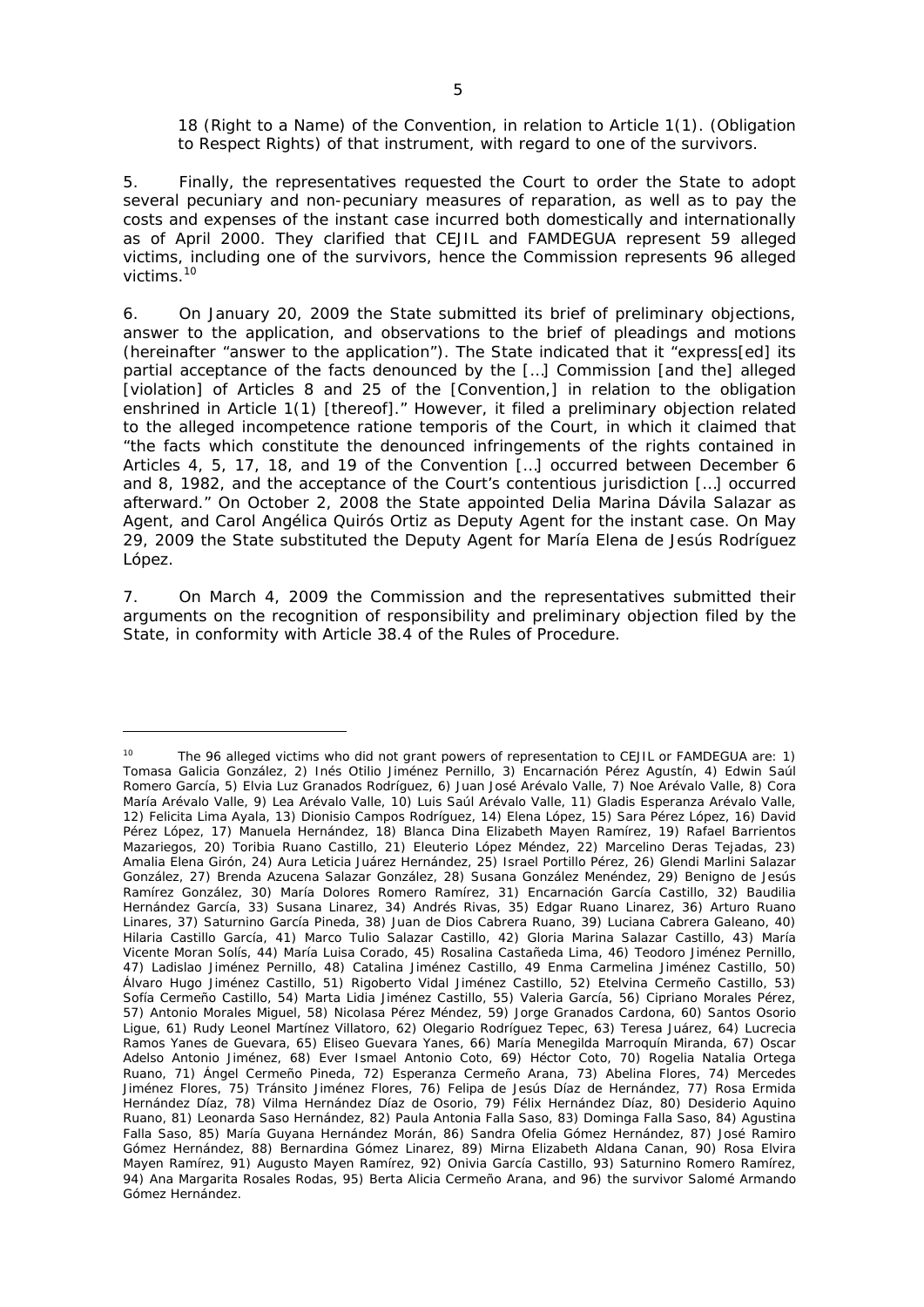#### **II PROCEEDING BEFORE THE COURT**

8. The application was notified to the State<sup>11</sup> and to the representatives on September 11, 2008. During the proceedings before this Court, apart from the presentation of the main briefs submitted by the parties (*supra* para. 1, 4, and 6) the President of the Court (hereinafter "the President"), through the Order of May 18, 2009,<sup>12</sup> ordered the submission of the sworn declarations (affidavits)<sup>13</sup> of two alleged victims and two expert opinions, proposed by the parties.<sup>14</sup> Additionally, in the same Order the parties were convened to a public hearing in order to hear the statements of two alleged victims, one witness, and two expert witnesses proposed by the Commission and the representatives, as well as the final oral arguments on the preliminary objection and possible merits, reparations, and costs<sup>15</sup>. Finally, the President established the term for the parties to submit their corresponding briefs on final arguments until August 18, 2009.

9. On June 30 and July 7, 2009 the representatives submitted to the Court supervening evidence, based on Article 46.3 of the Rules of Procedure, including new records of the domestic proceedings, journalistic notes, and a list of attorneys "who owe money […] due to use of the appeal for legal protection in a notoriously inadmissible manner," which were forwarded to the Commission and the State, so that they could submit their observations.

10. The public hearing was held on July 14, 2009 during the XL Extraordinary Period of Sessions of the Court,<sup>16</sup> held in the city of La Paz, Bolivia.

11. On July 28, 2009, Daniel Rothenberg and Daniel Thoman, representing the *International Human Rights Law Institute of the University of DePaul, College of Law*, submitted a brief as *amicus curiae*, on the doctrine of "superior responsibility" established in international law.

12. On August 18, 2009 the State, the Commission, and the representatives submitted their written briefs on final arguments on the preliminary objection and possible merits, reparations, and costs. The State and the representatives added some appendixes to their arguments. On September 28, October 5 and 6, 2009, the representatives, the State, and the Commission submitted, respectively, their observations on the appendixes to the written briefs on final arguments.

13. On September 3, 2009, the Secretariat, following the President's instructions, and in accordance with Article 45 of the Court's Rules of Procedure, required the Inter-American Commission and the representatives to provide certain information or

1

<sup>15</sup> *Cf. Case of the"Las Dos Erres" Massacre v. Guatemala*. Order of the Court of July 6, 2009.

<sup>&</sup>lt;sup>11</sup> When the State was notified of the application it was informed of its right to appoint a Judge ad hoc for the consideration of the case. On October 2, 2008 the State appointed Ramón Cadena Rámila.

<sup>12</sup> *Cf. Case of the"Las Dos Erres" Massacre v. Guatemala*. Order of the President of the Court of May 18, 2009.

<sup>&</sup>lt;sup>13</sup> On June 9, 2009, the representatives decided to not proceed with the statement by Amílcar Salazar Castillo, alleged victim of the case.

<sup>14</sup> On May 14, 2009 the State submitted its observations on the final list of witnesses and expert witnesses offered by the representatives, and objected to the statement by Marco Antonio Garavito Fernández.

<sup>&</sup>lt;sup>16</sup> The following appeared at this hearing: a) for the Inter-American Commission: Isabel Madariaga, Juan Pablo Albán Alecastro and Angelita Baeyens, attorneys; b) for the representatives: Viviana Krsticevic, Marcela Martino, Marcia Aguiluz, Carlos Pelayo and Aura Elena Farfán and c) for the State: Dora Ruth del Valle Cóbar, President of the Presidential Human Rights Commission (COPREDEH), Delia Marina Dávila Salazar, Agent, María Elena de Jesús Rodríguez López, Deputy Agent, and Sara Elizabeth Romero, advisor.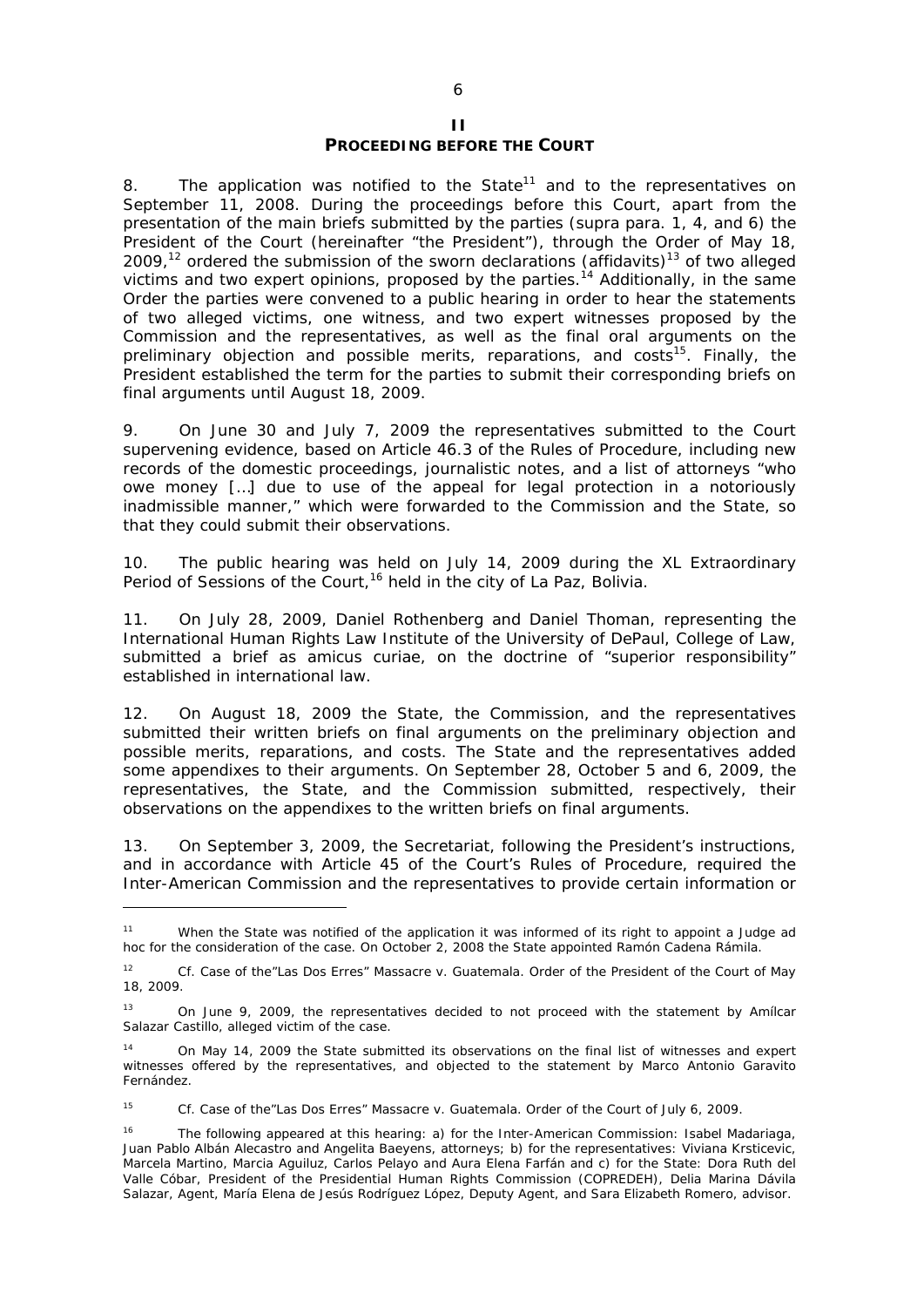documentation as evidence to facilitate adjudication of the case. The representatives and the Commission submitted the requested information on September 11 and 14, 2009, respectively. On October 2, 2009 the State submitted its observations on the information presented by the representatives and the Commission as evidence to facilitate adjudication of the case.

#### **III DETERMINATION OF THE ALLEGED VICTIMS**

14. The Court deems it appropriate to determine who must be considered alleged victims in the present case.

15. The Court notes that in paragraph seven of the application, the Commission specified its purpose and identified 155 alleged victims of the case. Likewise, these alleged victims were indicated in the Report on Admissibility and Merits No. 22/08. In this regard, the Commission requested that the Court find and declare the State's international responsibility for the infringement of the rights enshrined in Articles 8 and 25 of the American Convention, in relation to Article 1(1). of that instrument, to the detriment of the two survivors of the massacre and 153 next of kin of the deceased in the massacre. Likewise, in the brief of pleadings and motions the representatives submitted their own list of victims. On the other hand, in said brief the representatives claimed additional alleged violations against those deceased during the massacre (*supra* para. 3, subsections a), b), c), e), and f)), for which they annexed the names of the deceased and the relationship to their next of kin. In this regard, in the section on background and context on the case, in paragraph 96 of the application, the Commission included a list with the names of the people who died in the massacre.

16. The Court verified that there were certain inconsistencies or differences with regard to the names and characteristics of the persons included in the list of alleged victims submitted by the Commission and that of the representatives; therefore on several occasions they were requested to present information, clarifications, and documentation. Once the information was received it was forwarded to the State, which submitted its observations. With the information and supporting evidence submitted by the parties, the different inconsistencies were clarified or corrected. However, the Court considers it appropriate to refer to the situation regarding Bernabé Cristales Montepeque and María Rebeca García Gómez, as well as the situation of those deceased in the massacre.

17. The Court notes that in paragraph 365 of the application the Commission indicated that "[…] Mr. Bernabé Cristales Montepeque [and] Ms. María Rebeca García Gómez […] have authorized the organizations […] 'CEJIL' and [...] 'FAMDEGUA', to represent them in the judicial stage of the proceeding before the system;" however, these individuals were not mentioned in the list of alleged victims contained in aforementioned paragraph seven of the application, nor in Article 50 of the Convention. Through the communications of the Secretariat of September 11, 2008 and September 3, 2009, the Commission was informed of this situation, and in the last communication it was requested to make the necessary clarifications.

18. In the communication of September 14, 2009 the Commission indicated that it had transferred the powers of representation of both individuals based on the "requirements contained in the Court's Rules of Procedure[, however, it added that this] does not constitute a determination of the capacity of these individuals as victims, which the representatives and the Court must declare." On the other hand, the representatives indicated, in the communication of September 11, 2009, that these individuals "must be considered [alleged] victims of the case and beneficiaries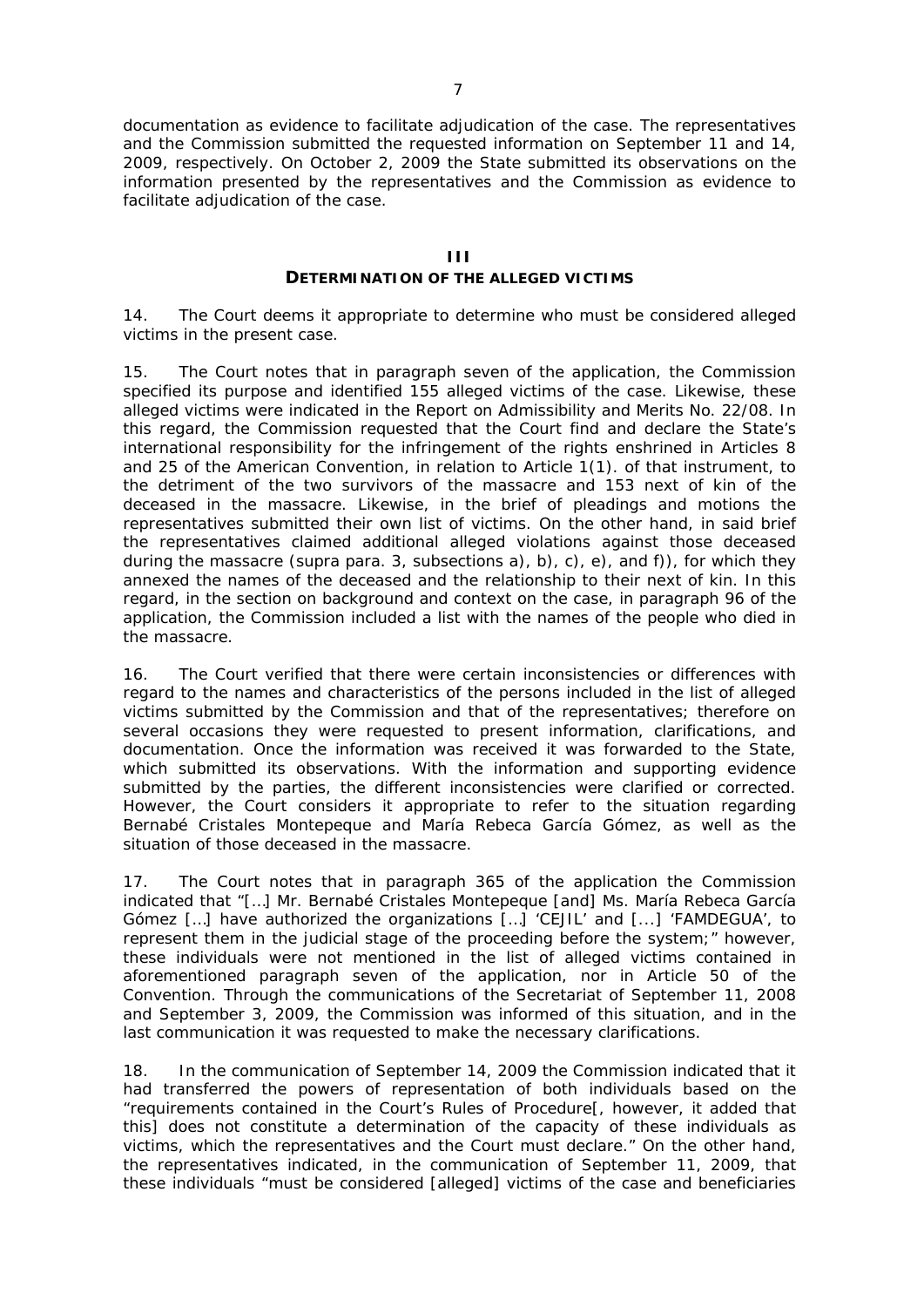of the reparations[, given that] they were not included in prior communications due to a material error." Lastly, the State expressed in the communication of October 2, 2009, that "the fact that documentation has been submitted to the Court that certifies them as their representatives in the instant case, does not grant them the capacity of [alleged] victims." The State added that these individuals were not identified as next of kin or beneficiaries during the proceedings before the Commission, and have not been recognized by the State, additionally, it is inadmissible to "include them as surviving victims, as this has not been verified and they do not appear in the application submitted by the [Commission], which constitute the subject of this dispute (litis)."

19. In the instant case, the Court notes that the Commission claimed violations in a clear and specific manner against 155 alleged victims, over which there is no controversy between the parties as to their identification in that capacity. Additionally, the Court confirms that Mr. Bernabé Cristales Montepeque and Ms. María Rebeca García Gómez were not included in the list of alleged victims presented in paragraph seven of the application, nor in the report on Article 50 of the Convention, therefore the Court requested information or clarifications in that regard, as evidence to facilitate adjudication of the case. Additionally, the Court observes that the individuals who died in the massacre were not included either in the aforementioned report or application in the capacity of alleged victims.

20. In its jurisprudence the Court has already established that the alleged victims must be listed in the application and in the report by the Inter-American Commission, pursuant to Article 50 of the Convention. In addition, in conformity with Article 34(1) of the Rules of Procedure, it corresponds to the Commission and not to this Court to identify with precision and at the due procedural time the alleged victims in a case before this Court.<sup>17</sup> Legal certainty demands, as a general rule, that all alleged victims must be duly identified in both briefs, and that it is not possible to add new alleged victims to the application. Consequently, since they were not mentioned at the due procedural time, the Court may not consider Mr. Bernabé Cristales Montepeque, Ms. María Rebeca García Gómez, or those deceased during the massacre, as alleged victims in the instant case. It is therefore inappropriate to adjudge on the alleged violations claimed against them.

21. Consequently, the Court considers that the alleged victims in the present case are those which the Commission identified in paragraph seven of the application, namely: a) two survivors of the massacre (*supra* note 7), and b) 153 next of kin of the deceased in the massacre (*supra* note 8).

## **IV**

## **PARTIAL RECOGNITION OF THE STATE'S INTERNATIONAL RESPONSIBILITY**

22. In its answer to the application the State expressed "its partial recognition of the facts denounced by the […] Commission [which] must be understood in terms of the alleged [violation] of Articles 8 and 25 of the [Convention,] in relation to the obligation enshrined in Article 1(1)" thereof. The State considered that it "cannot excuse itself from the responsibility related to the acts or omissions of its judicial authorities, as such attitude would result contrary to what is provided" in said Articles of the Convention. However, it stated that "in the present case there is a friendly

<sup>17</sup>*Cf. Case of the Ituango Massacres v. Colombia.* Preliminary objections, Merits, Reparations, and Costs. Judgment of July 1, 2006. Series C No. 148, para. 98; *Case of Kimel v. Argentina.* Merits, Reparations, and Costs. Judgment of May 2, 2008. Series C No. 117, para. 102, and *Case of Tiu Tojín v. Guatemala*. Merits, Reparations, and Costs. Judgment of November 26, 2008. Series C No. 190, para. 58.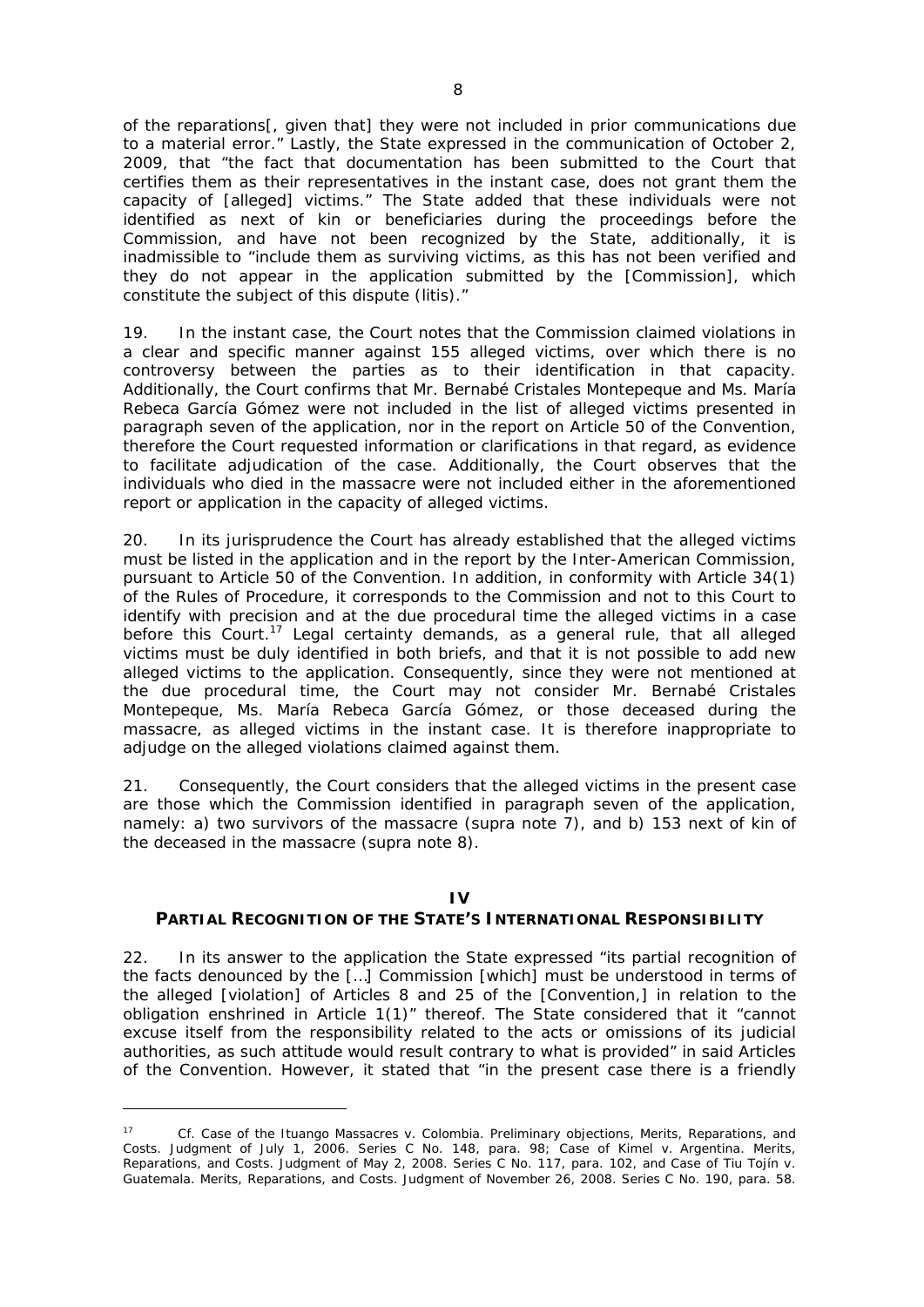settlement which the State has complied and continues to comply with[, therefore] the controversy with regards to the facts that originated the case has ceased." It added that "the subject of the application filed by the [Commission] is to analyze the status of compliance with the friendly settlement agreement concluded by the parties, specifically in relation to the measures adopted to redress the infringement [to the aforementioned Articles,] and not to condemn the State for the facts and claims which already figure in the friendly settlement process." The State concluded that the scope of the Commission's application must extend only and exclusively to the measures of the agreement that were allegedly not complied with in relation to the agreement, therefore the representatives' request to broaden the subject of the application should be dismissed." In its final pleadings the State "reiterate[d] its position […] with regard to the acknowledgment of the claims […] of violation […] of Articles 8 and 25 of the Convention," without further referring to claims aiming to limit the competence of the Court in that regard, and reiterated that Guatemala has expressed "its recognition of institutional responsibility" on three occasions.

23. With regard to the reparations, the State indicated that it "committed to make several reparations to the [alleged] surviving victims and the next of kin of those deceased in the Massacre," and added that the measures pending compliance were related to performing a serious and effective investigation, as well as providing medical and psychological treatment to the surviving victims and next of kin of those deceased in the massacre.

24. The Commission expressed that it took note of the partial recognition of responsibility expressed by Guatemala, and that it valued it as a measure that may contribute to a better resolution of the case. However, it observed that "this acceptance of partial responsibility differs from the one previously expressed in the framework of the process before the [Commission], and derives from an interpretation of the facts different from the one presented in the application," based on which it invoked the application of the *estoppel* principle. Likewise, the Commission pointed out that what the State expressed "does not change the conclusion based on the facts of the case and in the interpretation of the law, that Articles 8 and 25 of the Convention were breached[,] and that the general obligation of Article 1(1) of the same instrument was not complied with[, which] still hold true." In the public hearing, the Commission expressed that during the proceedings before it the State acknowledged its responsibility for the facts occurred in the community of Las Dos Erres, and that such recognition was not subject of controversy, therefore it requested the Court to consider the facts as proven and to include them in the judgment on the merits.

25. With regards to the reparations, the Commission reiterated its request to the Court to order the State to "effectively complete the investigations[, as well as] to adopt rehabilitation measures for the victims[, and] a policy of permanent training in human rights and international humanitarian law for the personnel of the Armed Forces."

26. The representatives argued that the terms of the State's recognition of responsibility in the answer to the application "[were] extremely confusing, as there is a series of contradictions", given that the State recognizes that it cannot excuse itself from the responsibility related to acts or omissions of its judicial authorities, however it submits certain pleadings which aim to disprove its responsibility for the delay in justice. The representatives concluded that the contradictions "inhibit the determination of the real extent of the acknowledgement of responsibility[,] and do not contribute to the reparations to the [alleged] victims, nor to the acknowledgement of the Guatemalan society of that occurred to the [alleged] victims of the Las Dos Erres Massacre." They added that such recognition "does not allow the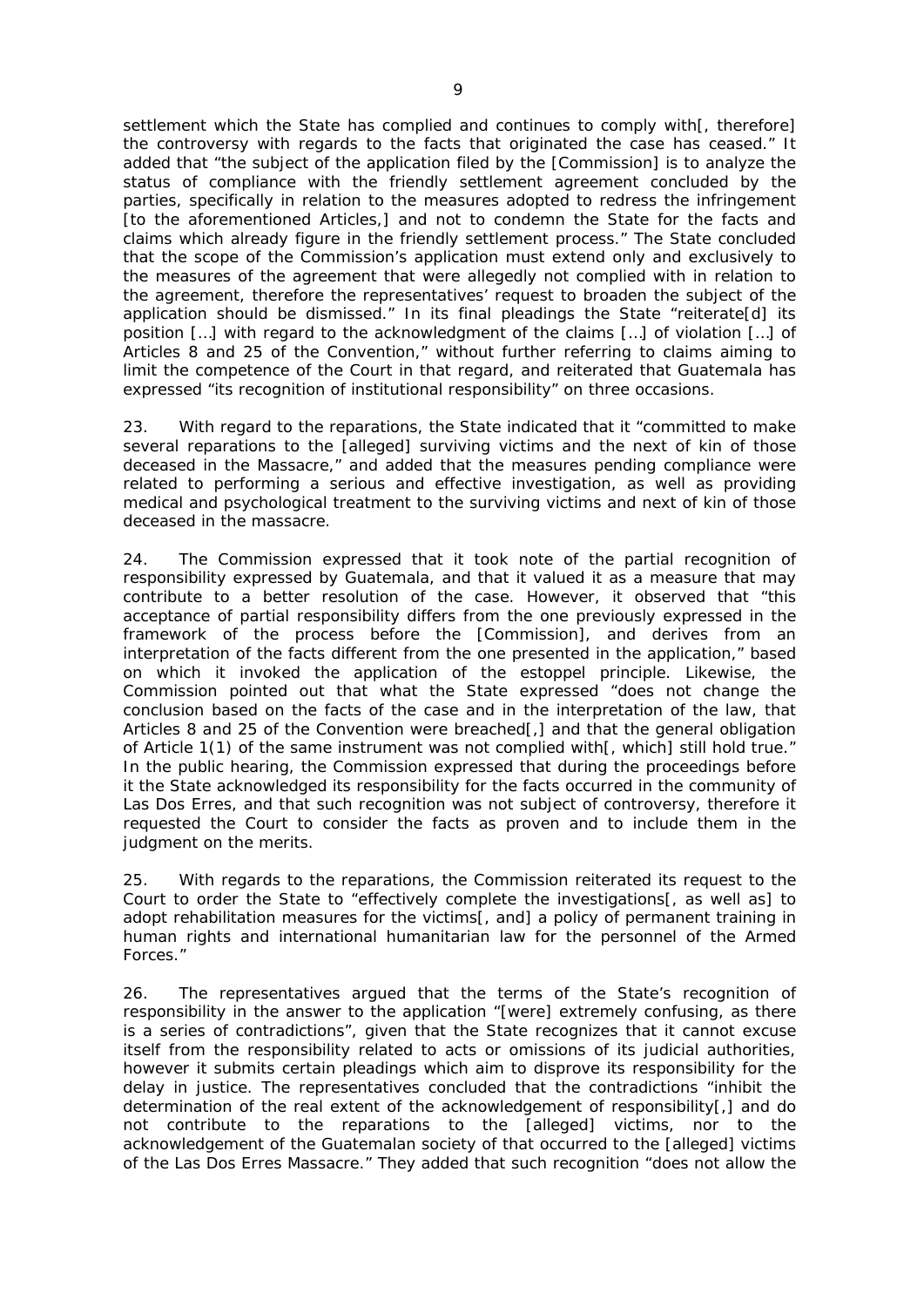Court to truly examine which obligations have been complied with and the rights breached by the State."

27. With regards to the reparations, the representatives indicated that it is necessary for the Court to order the State "to comply with its international obligations and to compensate not only for the damage caused, but to take a series of non-pecuniary measures and guarantees of non-repetition so that this type of violation never occurs again", and submitted to the Court their position in relation to the measures through which the State claims to have compensated the rights of the alleged victims.

28. Pursuant to Articles 56(2) and 58 of the Rules of Procedure, in the exercise of its powers of international judicial protection of human rights, the Court may determine whether a recognition of international responsibility by a respondent State offers a sufficient basis, under the terms of the American Convention, to continue to hear the merits and determine the eventual reparations and costs. To this purpose, the Court analyzes the situation set forth in each concrete case.<sup>18</sup>

29. Additionally, the Court notes that the evolution of the system for the protection of human rights currently allows the alleged victims or their next of kin to autonomously present a brief of pleadings, motions, and evidence, and to wield claims which may coincide or not with those of the Commission. When there is an acknowledgement, it must clearly express whether the State also accepts the claims presented by the alleged victims and their families.<sup>19</sup>

30. With regard to what was indicated by the Commission and the representatives regarding the scope of the State's recognition of responsibility (supra para. 24 to 27), the Court notes that in the answer to the application the State partially recognized its international responsibility for the violation of Articles 8 and 25 of the Convention, and presented some considerations on the steps performed to comply with the investigation. Nevertheless, in the public hearing and in its brief of final arguments the State reiterated the position stated in the answer to the application "in the sense of acknowledging the claims of the Commission and the representatives, with regard to declaring breached only the rights established in Articles 8 and 25 of the [American Convention], on the grounds of the claim presented by FAMDEGUA."

31. In view of the foregoing, the Court concludes that in the proceedings before the Court the State limits its recognition of responsibility to the claims of the Commission and the representatives regarding the alleged violation to Articles 8(1) (Right to a Fair Trial) and 25(1) (Right to Judicial Protection) of the Convention, in relation to Article 1(1) of that instrument, and it accepts the claims of the parties with regards to those rights.

32. With regard to the facts of the application concerning the alleged violation of Articles 8(1) and 25(1) of the Convention, in relation to Article 1(1) thereof, the Court understands that although the State did not specifically acknowledge the facts mentioned in the application, it did acknowledge the facts that occurred as of March 9, 1987 related to the denial of justice, contained in paragraphs 137 to 282 of the

<sup>18</sup> *Cf. Case of Myrna Mack Chang v. Guatemala*. Merits, Reparations, and Costs. Judgment of November 25, 2003. Series C No. 101, para. 105; *Case of Albán Cornejo et al. v. Ecuador*. Merits, Reparations, and Costs. Judgment of November 22, 2007. Series C No. 171, para. 14, and *Case of Tiu Tojín v. Guatemala, supra* note 17, para. 24.

<sup>19</sup> *Cf. Case of Myrna Mack Chang, supra* note 18, para. 107; *Case of the Mapiripán Massacre v. Colombia.* Preliminary Objections. Judgment of March 7, 2005. Series C No. 122, para. 28, and Case of Goiburú et al. *v.* Paraguay. Merits, Reparations, and Costs. Judgment of September 22, 2006. Series C No. 153, para. 47.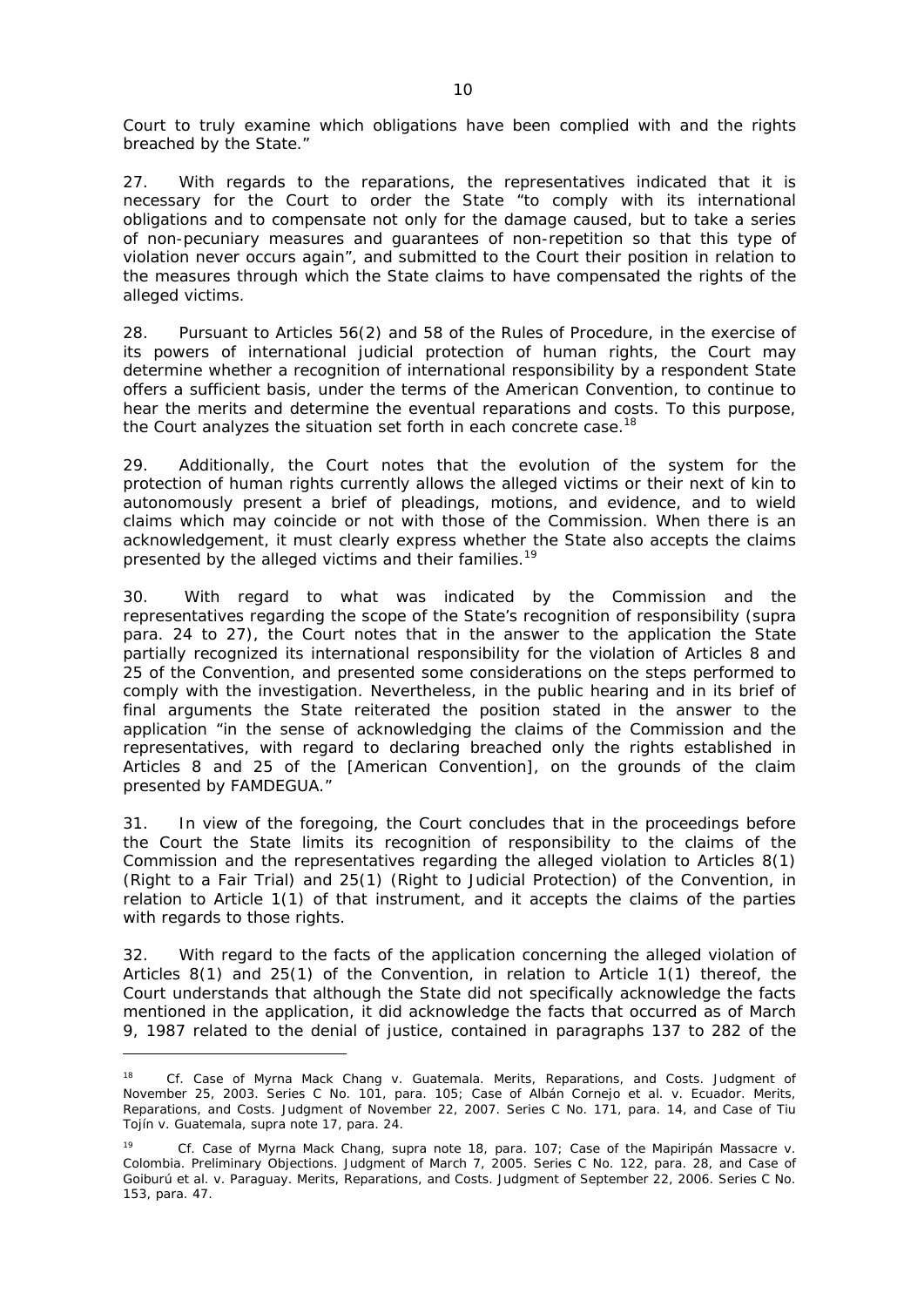application, since these constitute the facts on which this proceeding is based, and they were not denied by the State in its acknowledgement.

33. In the answer to the application, the State opposed the broadening of the subject of the application regarding its international responsibility for the alleged violation of Articles 4 (Right to Life), 5 (Right to Humane Treatment), 17 (Rights of the Family), 18 (Right to a Name) and 19 (Rights of the Child) of the Convention, claimed by the representatives, as it considered that the facts and claims had already been subjected to a friendly settlement agreement, and that they fall outside of the competence of the Court. The State bases this position on the recognition of international responsibility performed on April 1, 2000 regarding the facts of the massacre occurred between December 6 and 8, 1982 in the community of Las Dos Erres and the violation of several Articles of the Convention.

34. On the other hand, regarding the facts related to the alleged violation of Articles 4, 5, 17, 18, and 19 of the Convention, the Court notes that the State neither admitted nor expressly disproved the facts contained in the application which underlie the alleged violations so that the Court would not to analyze the aforementioned facts, therefore it filed a preliminary objection in that regard. Consequently, the Court will address this issue when it decides on the preliminary objection filed (*infra* para. 51).

35. With regards to the legal claims, although the State acknowledged the alleged violation of Articles 8(1) and 25(1) of the Convention, as previously indicated the State filed a preliminary objection *ratione temporis* on the alleged violation of Articles 4, 5, 17, 18 and 19 of the Convention claimed by the representatives. The Court considers that in order to determine the existence of controversy over those claims, the ruling on the aforementioned preliminary objection must be taken into consideration (*infra* para. 51).

36. In view of the foregoing, and considering the State's recognition of responsibility performed during the proceedings before the Court, the Court concludes that although the State accepted the facts related to the denial of justice of the application and recognized the alleged violation of Articles 8(1) and 25(1) of the Convention, taking into consideration the gravity of the facts and of the violations recognized by the State, it is necessary to make some specifications on the determination of the facts occurred, as well as on the lack of investigation and continued impunity of the case (*infra* chapter VIII). These specifications will contribute to the development of jurisprudence on this matter and to the corresponding protection of human rights of the alleged victims in the instant case. Likewise, the representatives claimed other violations related to Articles 2 and 13 of the Convention, which will be examined by the Court in the merits of the present Judgment (*infra* chapter VIII).

37. Lastly, with regard to the reparations, the Court notes that on April 1, 2000 the representatives and the State, during the proceedings before the Commission, signed an agreement in which the State undertook to perform several reparation measures. Additionally, after the friendly settlement agreement<sup>20</sup>, the State and the representatives signed an Agreement on Economic Reparation ("Acuerdo Sobre Reparación Económica") and an Agreement on the Dissemination of the Video ("Acuerdo Sobre la Divulgación del Video"). In this sense, the Court confirms that the State has performed a series of actions and/or measures in order to implement the commitments made in those agreements, although the representatives have mentioned discrepancies regarding the manner in which the State has implemented them. In this regard, within the framework of the case submitted before the Court,

 $20\degree$ 

<sup>20</sup> *Cf.* Friendly Settlement Agreement, *supra* note 3.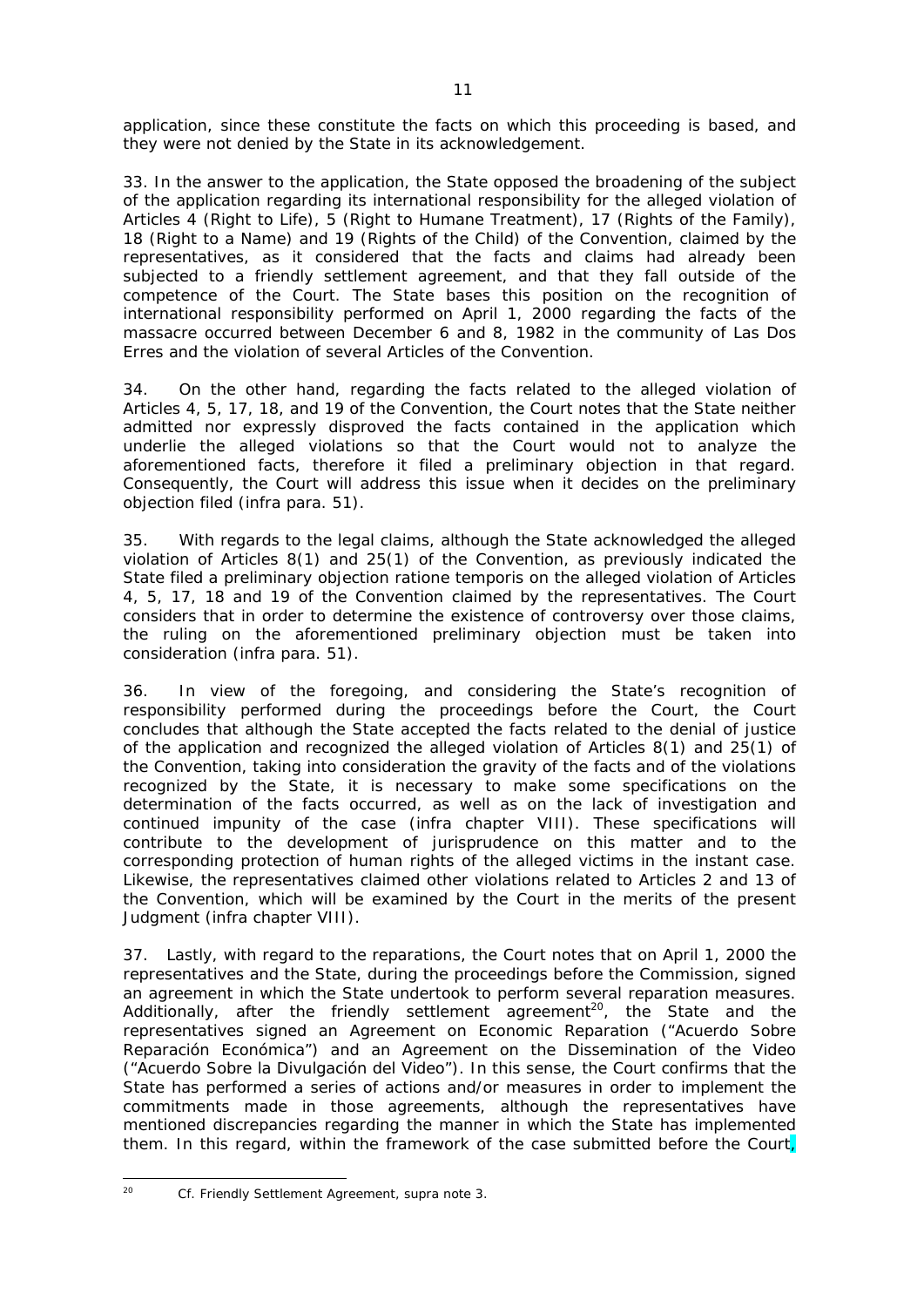and having seen the arguments filed by the parties regarding the determination of possible reparations, the Court considers that the controversy persists, therefore it will determine, in the corresponding chapter, the appropriate reparations for the instant case, bearing in mind the requests of the representatives and the Commission, and standards of the Inter-American System for the protection of human rights on this matter.

38. The Court considers that the attitude of the State is a valuable contribution to the development of this proceeding, to the fulfillment of the judicial functions of the Inter-American System for the protection of human rights, to the effectiveness of the principles underlying the American Convention, and to the conduct to which States are bound in this regard, $21$  as a result of the commitments undertaken as parties to the international instruments on human rights.

#### **V**

## **PRELIMINARY OBJECTION RATIONE TEMPORIS**

39. The State filed the objection *ratione temporis* on the grounds that although the claims presented by the Commission in the application are susceptible to be heard by the Court, the alleged violations of the rights contained in Articles 4 (Right to Life), 5 (Right to Humane Treatment), 17 (Rights of the Family), 18 (Right to a Name), and 19 (Rights of the Child) of the Convention claimed by the representatives in their brief of pleadings and motions, occurred between December 6 and 8, 1982, therefore they should not be heard by the Court, on the grounds that Guatemala recognized the Court's contentious jurisdiction on March 9, 1987. On different occasions the State has reiterated its request to declare the Court's lack of jurisdiction regarding the alleged violations due to the preliminary objection filed.

40. The Commission considered that "given the nature and scope of the arguments of fact and law contained in the application, it may not make observations on the preliminary objection filed by the […] State." During the public hearing the Commission added that the facts set forth in its application for hearing by the Court are those which refer to the investigation as of June 14, 1994, and it clarified that those facts cannot be omitted, as their seriousness allows the determination the extent of the obligation to investigate in the instant case.

41. The representatives argued, in relation to the alleged violations of Articles 4 (Right to Life), 5 (Right to Humane Treatment), 17 (Rights of the Family), 18 (Right to a Name) and 19 (Rights of the Child) of the Convention, that "the Court has jurisdiction to rule on the facts which constitute the violations, even if they began occurring before [the State recognized the Court's contentious jurisdiction,] as they extended beyond that date [or] occurred after that date." During the public hearing and in its brief of final arguments, the representatives clarified that they were not requesting for the Court to extend its jurisdiction to 1982, but to take into account those facts in order to determine the State's obligations regarding those rights, after March 9, 1987.

42. With regard to the alleged violation of Articles 4 (Right to Life) and 5 (Right to Humane Treatment) of the Convention, the representatives argued that the State is responsible for the lack of investigation and the consequent violation of the duty to guarantee the right to life and humane treatment of the individuals who were

<sup>21</sup> *Cf. Case of Carpio Nicolle et al. v. Guatemala.* Merits, Reparations, and Costs. Judgment of November 22, 2004. Series C No. 117, para. 84; *Case of Valle Jaramillo et al. v. Colombia.* Merits, Reparations, and Costs. Judgment of November 27, 2008. Series C No. 192, para. 46, and *Case of Kawas Fernández v. Honduras*. Merits, Reparations, and Costs. Judgment of April 3, 2009. Series C No. 196, para. 32.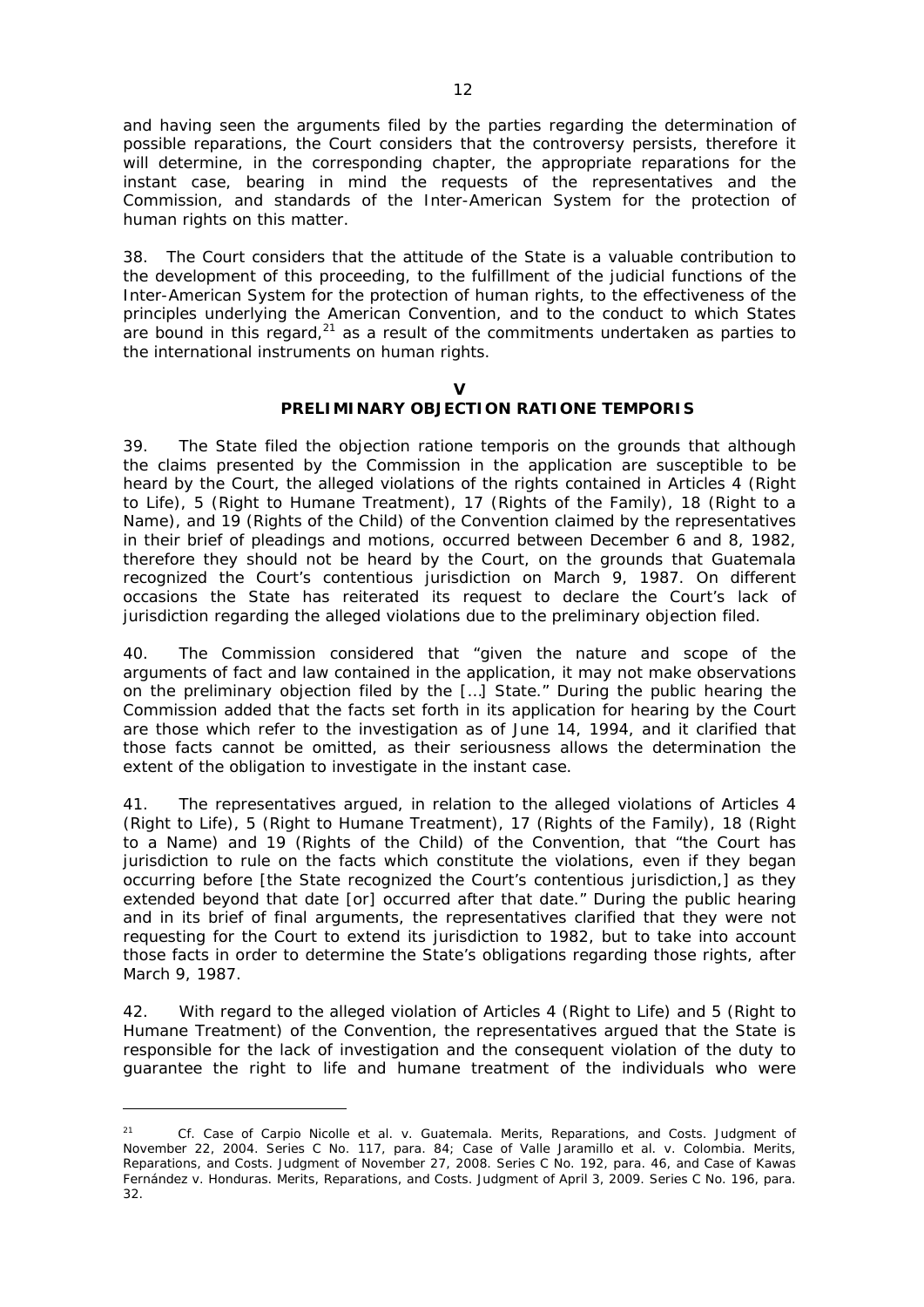tortured and executed during the massacre, and the right to humane treatment of the survivors.

43. Additionally, in relation to the two children who survived the massacre, Ramiro Antonio Osorio Cristales (hereinafter "Ramiro Osorio Cristales") and Salomé Armando Gómez Hernández (hereinafter "Salomé Gómez Hernández"), the representatives argued that the Court has jurisdiction to hear on the alleged violation of Article 19 (Rights of the Child), due to the State's non-compliance with the obligation to provide special protection measures given their condition as children; and in the case of Ramiro Osorio Cristales also for the alleged violation of Articles 17 (Rights of the Family) and 18 (Right to a Name) for having been separated from his family and with a name different from that given to him by his parents.

44. The Court, like every organ with contentious functions, has the inherent power to determine the scope of its own jurisdiction (*compétence de la compétence*). The instruments for recognition of the optional clause of the compulsory jurisdiction (Article 62.1 of the Convention) presuppose the acceptance, of the States who present it, of the Court's right to resolve any controversy related to its jurisdiction. In order to determine the scope of its own jurisdiction, the principle of non-retroactivity of the treaties established in international law and enshrined in Article  $28^{22}$  of the Vienna Convention of the Law on Treaties of  $1969^{23}$  must be taken into consideration.

45. Guatemala recognized the contentious jurisdiction of the Court on March 9, 1987, and in its declaration it indicated that the Court would have jurisdiction on "cases occurred after" that recognition.<sup>24</sup> Based on the foregoing and on the principle of non-retroactivity, the Court may not exercise its contentious jurisdiction to apply the Convention and declare a violation of its standards on facts occurred or state conduct which may imply its international responsibility when these are prior to the recognition of the Court's competence.<sup>25</sup> In this regard, the Court has considered that "it is competent to adjudge and declare on facts which constitute violations that occurred after the date on which the State recognized the competence of the Court, or which had not ceased to exist as of that date.<sup>"26</sup>

46. Having established this, it is the Court's responsibility to determine whether it can hear the facts that constitute the violations of the Convention, claimed by the representatives in the instant case, namely: a) the lack of investigation of the death of the victims of the massacre after March 9, 1987, facts which would constitute a violation of Articles 4 and 5 of the Convention in its procedural aspect, and b) in the case of Ramiro Osorio Cristales, being separated from his family, and with a different name than his, after March 9, 1987, which would constitute a violation of Articles 17 and 18 of the American Convention, as well as non-compliance with the protection

 $22$ This Article establishes that: [t]he provisions do not bind a party in relation to any act or fact which took place or any situation which ceased to exist before the date of the entry into force of the treaty with respect to that party, unless a different intention derives from the treaty or is otherwise proven.

<sup>23</sup> *Cf. Case of Cantos v. Argentina.* Preliminary Objections. Judgment of September 7, 2001. Series C No. 85, para. 35 to 37; *Case of Heliodoro Portugal v. Panama.* Preliminary Objections, Merits, Reparations, and Costs. Judgment of August 12, 2008. Series C No. 186, para. 23, and *Case of Garibaldi v. Brazil.*  Preliminary Objections, Merits, Reparations, and Costs. Judgment of September 23, 2009. Series C No. 203, para. 19.

<sup>&</sup>lt;sup>24</sup> Guatemala's recognition of contentious jurisdiction of March 9, 1987 indicates that "[t]he acceptance of the jurisdiction of the Inter-American Court of Human Rights is for an indefinite term, of a general character, under conditions of reciprocity, and with the reservation that the cases in which the jurisdiction is recognized are exclusively those occurred after the date on which this declaration is presented to the Secretary of the Organization of American States."

<sup>25</sup> *Cf. Case of Cantos v. Argentina, supra* note 23, para. 35 to 37; *Case of Heliodoro Portugal v. Panama, supra* note 23, para. 24, and *Case of Garibaldi v. Brazil, supra* note 23, para. 20.

<sup>&</sup>lt;sup>26</sup> *Cf. Case of Heliodoro Portugal v. Panama, supra* note 23, para. 24.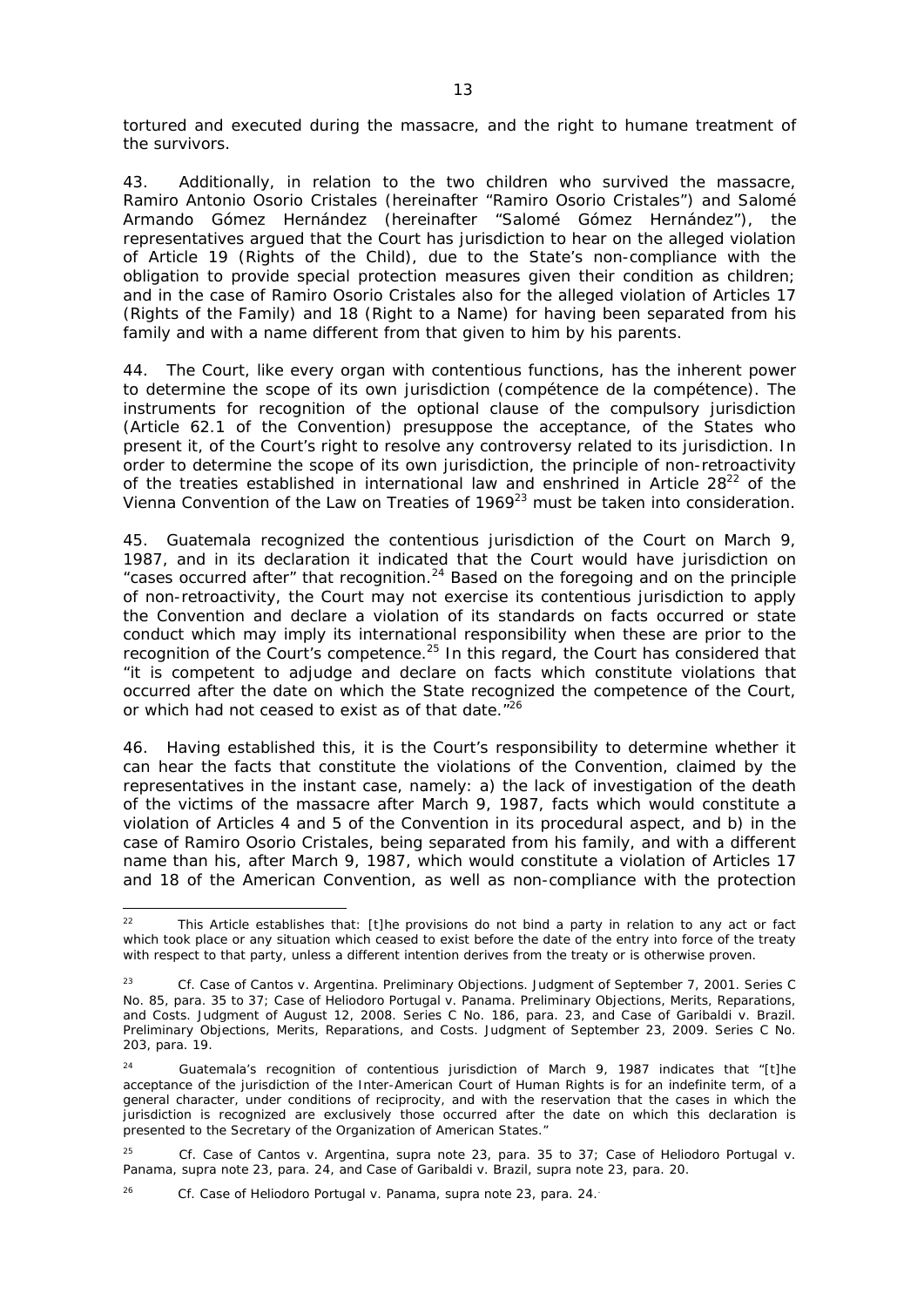measures for Ramiro Osorio Cristales and Salomé Armando Gómez Hernández, after March 9, 1987, which would constitute a violation of Article 19 of the Convention.

47. The Court notes that during the proceeding before it the State argued for the limitation of the Court's jurisdiction, recognizing only the violations claimed by the Commission, considering that the violations claimed by the representatives are based on facts which occurred prior to the recognition of the Court's adjudicatory jurisdiction. In that regard, the Court believes that the State is correct when it points out that the Court cannot hear the facts of the massacre themselves, given that they effectively are beyond the Court's competence. However, the Court notes that the violations claimed by the representatives are not based on the facts of the massacre themselves, but in those which allegedly took place after March 9, 1987, date on which the State recognized the Court's contentious jurisdiction. Based on the foregoing, the Court will only adjudge on those facts which allegedly took place after the recognition of the Court's contentious jurisdiction, or had not ceased to exist as of that date.

48. The Court has competence to analyze the facts which refer to the alleged denial of justice in light of the procedural obligation derived from the duty to guarantee rights arising from Articles 4 and 5 of the Convention, in relation to Article 1(1) thereof, given that the representatives base the alleged violations on facts that fall within the Court's temporary jurisdiction.

49. The Court considers that the State's obligation to investigate arises in favor of those entitled to the right enshrined in Article 4 (Right to Life), considered along with Article 1(1) of the Convention, which is applicable to Article 5 (Right to Humane Treatment) of the Convention, in this case the deadly victims of the massacre, who were not determined alleged victims (*supra* para. 21) in the instant case. Therefore, the Court will not rule on the alleged violation of those Articles, with regard to the obligation to guarantee those rights. However, the Court will examine the alleged violation of Article 5 (Right to Humane Treatment) of the Convention for the suffering caused by the alleged impunity, to the detriment of the 155 alleged victims who are next of kin of the individuals killed, as well as in relation to the additional suffering of the two surviving children.

50. With regard to the Court's jurisdiction on the alleged violation of Articles 17 (Rights of the Family), 18 (Right to a Name) and 19 (Rights of the Child) of the Convention, the Court observes that the facts on which the representatives base those violations refer to the situation presumably suffered by the two survivors of the massacre, for not obtaining special protection measures, and in the case of Ramiro Osorio Cristales, for having been separated from his family and with another name. This situation remained until both children reached legal age, and Ramiro Osorio Cristales reunited with his biological family in 1999 and recovered his name on May 15, 2002. Therefore, the Court considers that it has jurisdiction ratione temporis to hear this situation as of March 9, 1987, date on which the State recognized the Court's jurisdiction.

51. The Court considers that the controversy in this case remains, and that it has competence to hear the facts and alleged violations of Articles 5, 17, 18, and 19 of the Convention. Therefore, it partially rejects the preliminary objection filed by the State, under the terms indicated in paragraphs 44 to 50 of this Judgment. Consequently, the Court will examine and determine the alleged violation of said rights in chapters IX and X of the instant Judgment.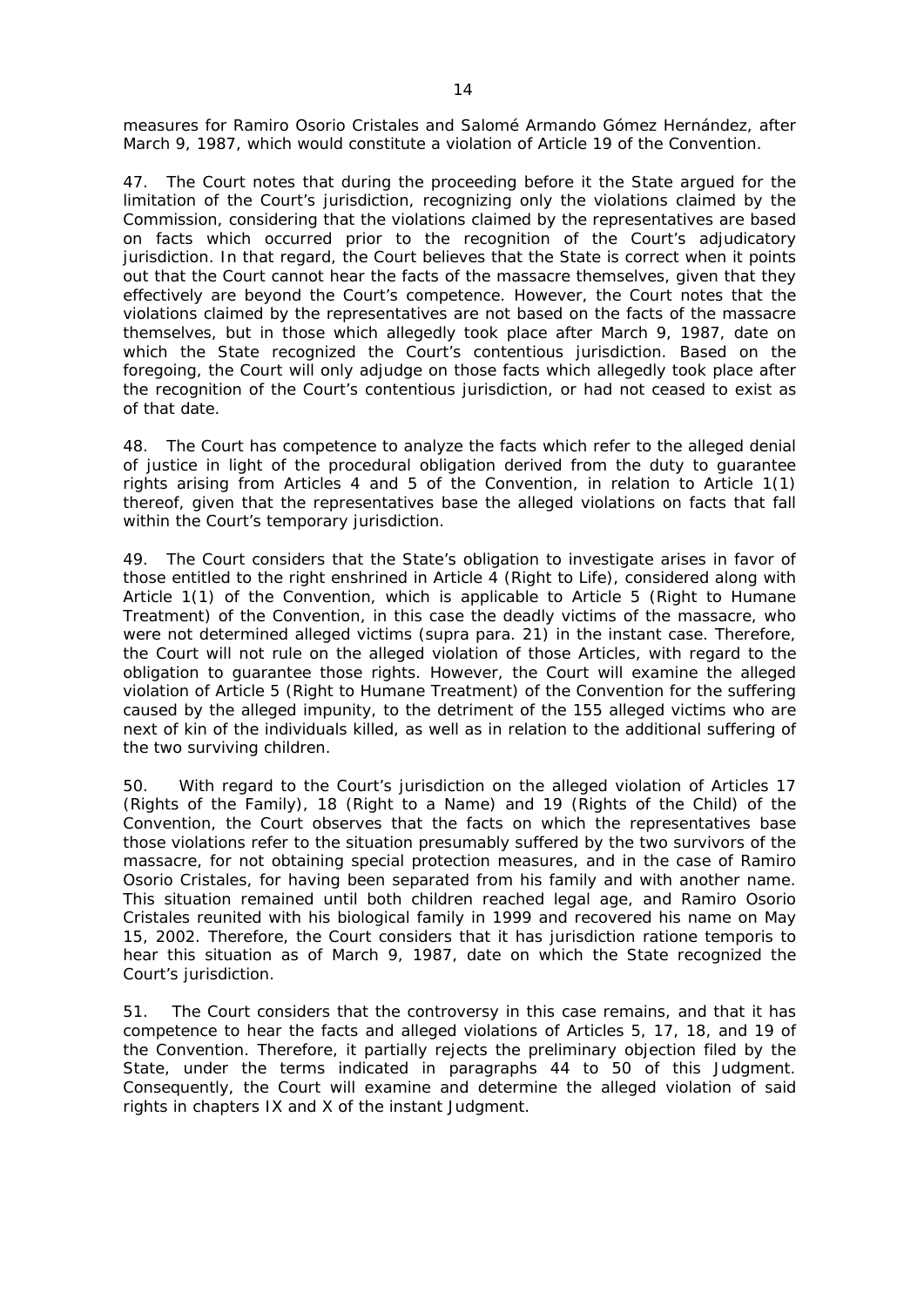# **VI COMPETENCE**

52. Guatemala is a State Party to the American Convention since May 25, 1978, and it recognized the contentious jurisdiction of the Court on March 9, 1987.

53. The State ratified the Inter-American Convention to Prevent and Punish Torture on January 29, 1987, and the Inter-American Convention on the Prevention, Punishment, and Eradication of Violence against Women on April 4, 1995.

54. In its final arguments, the State questioned the Court's competence to hear on the alleged violation of Articles 1, 6, and 8 of the CIPST and Article 7.b) of the Convention of Belem do Pará. The Court considers, as it has declared in other occasions, $2^7$  that it is competent to adjudge on the obligations pending upon ratification of those instruments, such as the omissions derived from a lack of investigation.

# **VII**

# **EVIDENCE**

55. Based on the provisions of Articles 46 and 47 of the Rules of Procedure, as well as on the Court's jurisprudence with regard to evidence and its appreciation<sup>28</sup>, the Court will examine and assess the documentary elements of evidence submitted by the parties on different procedural opportunities, as well as the statements presented by means of affidavits and received at the public hearing. To this end the Court will abide by the principles of competent analysis, within the corresponding regulatory framework.<sup>29</sup>

#### *1. Testimonial and expert evidence*

56. The following statements were offered before a notary public (affidavit) by the following individuals and expert witnesses:

a) *Amílcar Salazar Castillo*. Alleged victim. Proposed by the representatives. Testified on the investigation of the facts of the massacre and the response of the authorities, the consequences of the alleged lack of justice for himself and other relatives of victims of the massacre, and the measures which the State should adopt to redress the alleged violations to his rights;

b) *Francisco Arreaga Alonzo*. Alleged victim. Proposed by the representatives. Testified on the investigations of the facts of the massacres and the response of the authorities, the consequences of the alleged lack of justice for himself and other relatives of victims of the massacre, and the measures which the State should adopt to redress the alleged violations to his

<sup>27</sup>*Cf. Case of Tibi v. Ecuador.* Preliminary Objections, Merits, Reparations, and Costs. Judgment of September 7, 2004. Series C No. 114, para. 62, 159 and 162*; Case of Baldeón García v. Peru.* Merits, Reparations, and Costs. Judgment of April 6, 2006. Series C No. 147, para. 162*,* and *Case of the Miguel Castro Castro Prison*. Merits, Reparations, and Costs. Judgment of November 25, 2006. Series C No. 160, para. 266 and 378.

<sup>28</sup> *Cf. Case of the "White Van" (Paniagua Morales et al.) v. Guatemala. Reparations and Costs.*  Judgment of May 25, 2001. Series C No. 76, para. 50; *Case of Anzualdo Castro v. Peru.* Preliminary Objections, Merits, Reparations and Costs. Judgment of September 22, 2009. Series C No. 202, para. 21, and *Case of Dacosta Cadogan v. Barbados.* Preliminary Objections, Merits, Reparations, and Costs. Judgment of September 24, 2009. Series C No. 203, para. 32.

<sup>29</sup> *Cf. Case of the "White Van" (Paniagua Morales et al.) v. Guatemala. Merits.* Judgment of March 8, 1998. Series C No. 37, para 76; *Case of Kawas Fernández v. Honduras, supra* note 21*,* para*.* 36, and *Case of Reverón Trujillo v. Venezuela.* Preliminary Objections, Merits, Reparations, and Costs. Judgment of June 30, 2009. Series C No. 197*,* para. 26.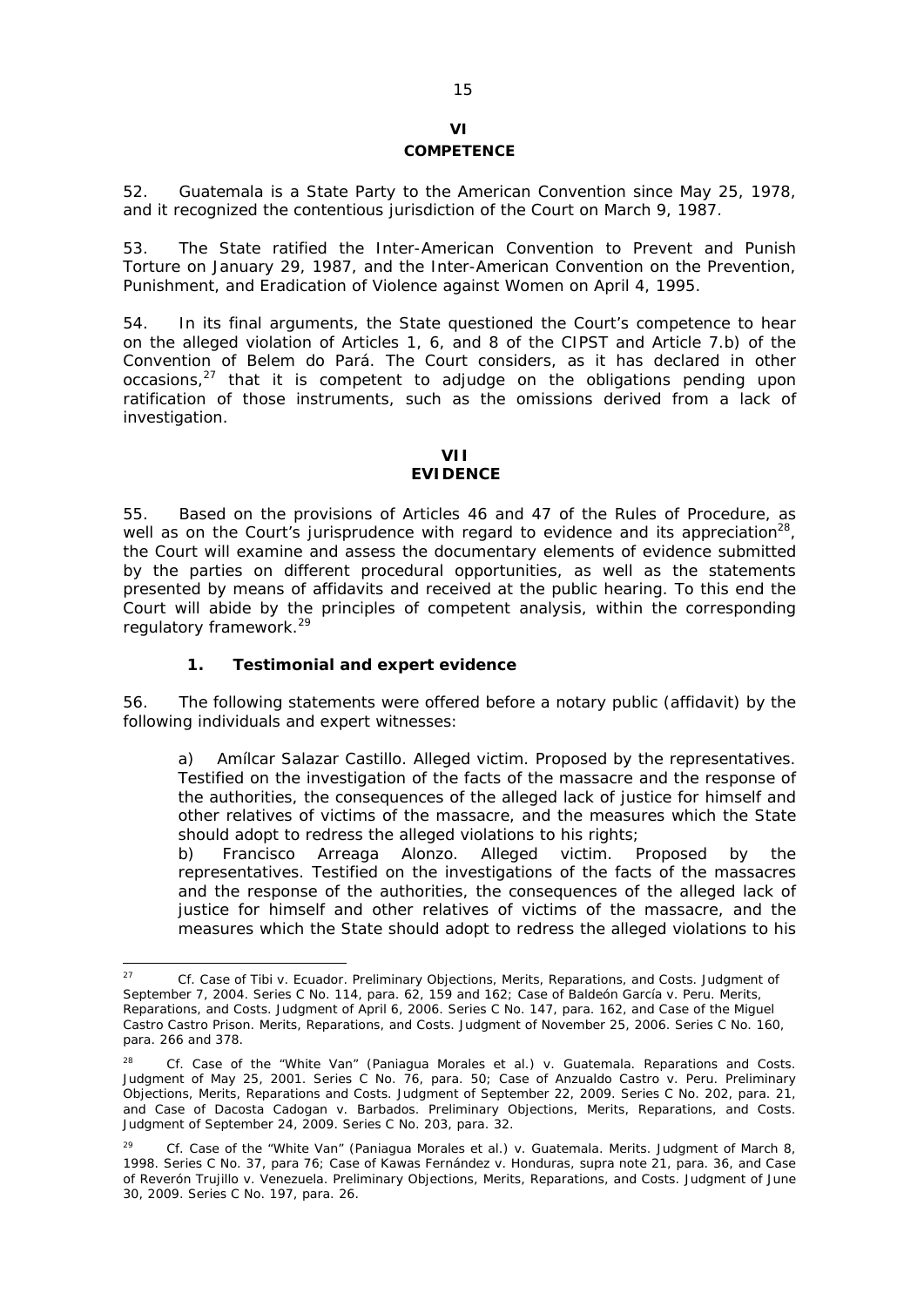rights;

c) *Marco Antonio Garavito Fernández.* Director of the "Liga Guatemalteca de Higiene Mental" (Guatemalan League for Mental Hygiene). Expert witness proposed by the representatives. Testified on the effects the separation from their families and altering of their identities had on "disappeared" children, and the measures which the State should adopt to address this phenomenon, and

d) *Nieves Gómez Dupuis*. Coordinator of a psychosocial intervention program for victims of torture in the Community Studies and Psychosocial Action Team. Expert witness proposed by the representatives. Testified on the effects that the lack of justice and truth over the years had on the alleged surviving victims of the "Las Dos Erres" Massacre and on the next of kin of those killed in the massacre, and the characteristics of an adequate program for psychological attention.

57. With regard to the evidence presented in the public hearing, the Court heard statements from the following individuals:

a) *Ramiro Antonio Osorio Cristales.* Alleged victim. Proposed by the representatives. Testified on the conditions he lived as a consequence of his alleged abduction by the kaibil Santos Lopez; the circumstances under which he reunited with this biological family; the investigations on the facts of the massacre and the response of the authorities; the consequence of the alleged lack of justice, and the measures which the State should adopt to redress the alleged violations of his rights;

b) *Felicita Herenia Romero Ramírez.* Alleged victim. Proposed by the representatives. Testified on the investigation of the facts of the massacre and the response of the authorities, the consequences of the alleged lack of justice for herself and other relatives of victims of the massacre, and the measures which the State should adopt to redress the alleged violations of her rights;

c) *Edgar Fernando Pérez Archila.* Attorney of the representatives since the year 2000. Witness proposed by the representatives. Testified on the alleged obstacles encountered in obtaining justice in the case of the Las Dos Erres Massacre and its causes, and the alleged obstacles found in similar cases in which he acted as attorney;

d) *Carlos Manuel Garrido.* Full Professor of Criminal Law at the Universidad Nacional de la Plata, Prosecutor of Administrative Investigations and Expert of the United Nations Mission in Guatemala. Expert witness proposed by the Commission. Testified on the impunity of the human rights violations perpetrated during the internal armed conflict in Guatemala from 1962 to 1996; the structural deficiencies of the Guatemalan justice administration, and the use of the appeal for legal protection as a strategy to delay judicial processes, and

e) *Claudia Paz y Paz Bailey.* Attorney and Notary, Former Director of the Guatemalan Institute for Comparative Studies in Criminal Science. Expert witness proposed by the representatives. Testified on the context of impunity of the grave human rights violations committed during the armed conflict in Guatemala, its causes, and the measures which the State of Guatemala should adopt to address this situation.

## *2. Evidence assessment*

1

58. In this case, as in others,  $30$  the Court admits and recognizes the evidentiary

<sup>30</sup> *Cf. Case of Velásquez Rodríguez v. Honduras.* Merits. Judgment of July 29, 1998. Series C No. 4, para. 140; *Case of Acevedo Buendía et al. ("Discharged and Retired Employees of the Office of the*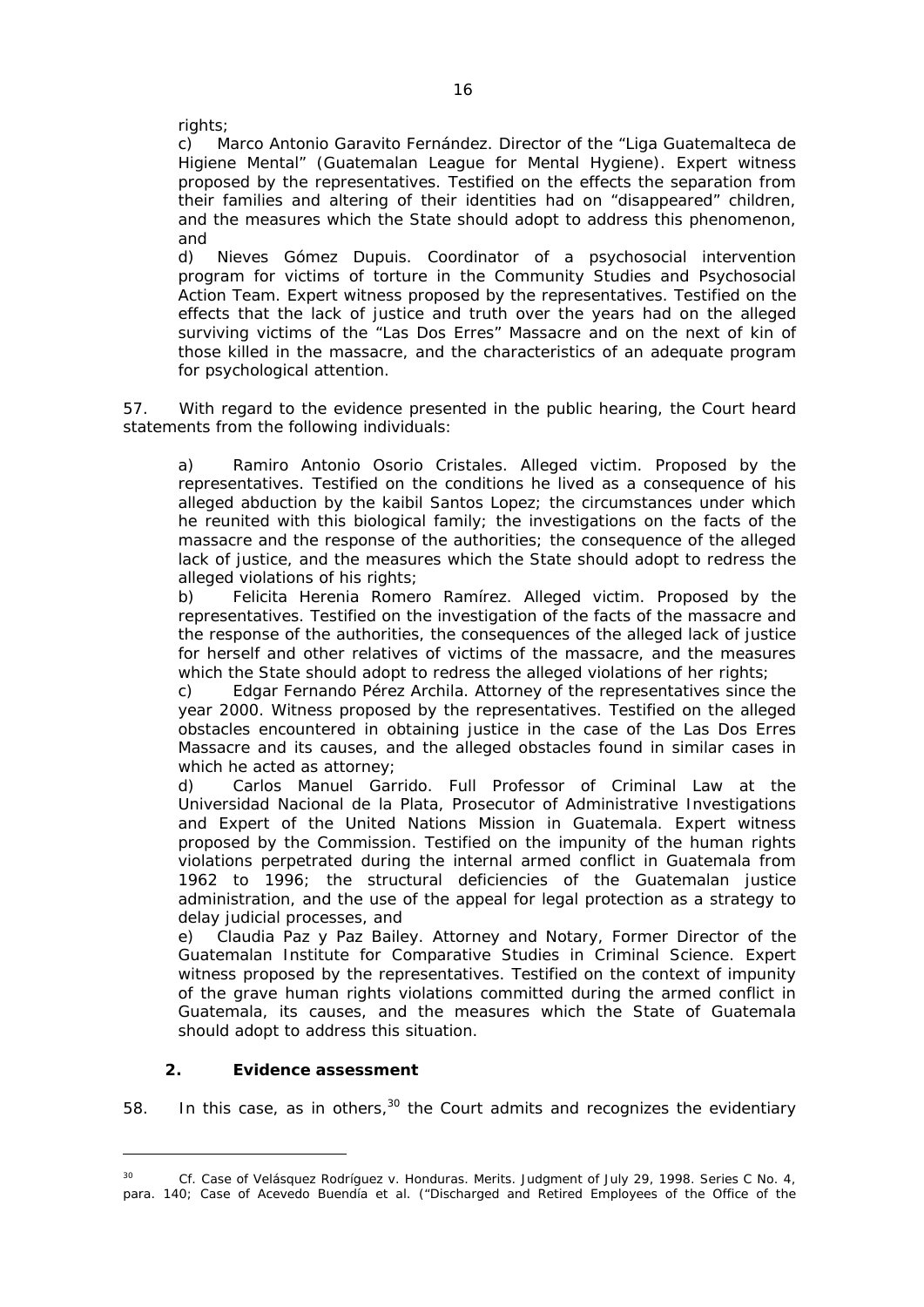value of the documents submitted by the parties at the appropriate procedural stage which were neither disputed nor challenged, and their authenticity was not questioned. In relation to the documents submitted as evidence to facilitate adjudication of the case (*supra* para. 13) requested by this Court, the Court includes them in the body of evidence, in application of the provisions of Article 47(2) of the Rules of Procedure. Additionally, the Court notes that in its arguments the Commission referred to the *Fifth Report on the Situation of Human Rights in Guatemala* by the IACHR, OAS/Ser.L/V/II.111, approved on April 6, 2001, however it was not submitted as evidence. In this regard, the Court considers pertinent for the adjudication of the instant case to incorporate it into the body of evidence, in conformity with Article 47(1) of the Rules of Procedure. Likewise, the Court observes that both the Commission and the representatives referred in their arguments to the Report by the Commission for Historical Clarification, Guatemala: *Memory of Silence* (hereinafter "CEH, *Guatemala: Memory of Silence"*); however, only the representatives submitted as evidence several volumes or sections of this report, as well as the direct electronic link to the documents. Likewise, the representatives referred to the report *Justice and Social Inclusion: The Challenges to Democracy in Guatemala* by the IACHR, OAS/Ser.L/V/II.118, Doc. 5 re*v.* 1, December 29, 2003, and indicated the direct electronic link. The Court has established that if one party provides at least the direct electronic link to the document cited as evidence, and it is possible to access it, the legal certainty and procedural equity are not affected, given that it can be immediately located by the Court and by the other parties<sup>31</sup>. In this case, the Court confirms that the representatives indicated the direct links to the aforementioned documents in their brief of pleadings and motions, and that there was no opposition or observations by the other parties regarding their content and authenticity.

59. On June 30 and July 7, 2009 the representatives submitted as supervening evidence<sup>32</sup> new measures taken in the internal proceeding (*supra* para. 9), as well as two journalistic notes and a list of the names of the attorneys who owe money to the Constitutional Court for procedural costs and penalties derived from the filing of "frivolous or notoriously inadmissible appeals for guarantee of rights," as well as several actions issued in the internal proceedings after the brief of pleadings and motions. The representatives indicated that the copies of the documents presented

<sup>1</sup> *Comptroller") v. Peru.* Preliminary Objections, Merits, Reparations, and Costa. Judgment of July 1, 2009. Series C No. 198, para. 26, and *Case of Dacosta Cadogan v. Barbados, supra* note 28, para. 39.

<sup>&</sup>lt;sup>31</sup> *Cf. Case of Escué Zapata v. Colombia. Merits, Reparations, and Costs. Judgment of July 4, 2007.* Series C No. 165, para. 26, *Case of Perozo et al. v. Venezuela.* Preliminary objections, Merits, Reparations, and Costs. Judgment of January 28, 2009. Series C No. 195, para. 108, and *Case of Reverón Trujillo v. Venezuela, supra* note 29, para. 46.

<sup>32</sup> Supervening evidence submitted on June 30, 2009: "Attorneys owe Q6.4 million to the CC" published in the Guatemalan newspaper "Prensa Libre" on May 21, 2009; request by CEJIL to the Constitutional Court on June 10, 2009; list of the attorneys who owe the Constitutional Court procedural costs and penalties derived from the filing of appeals for the guarantee of rights which were frivolous or notoriously inadmissible; an appeal for reversal filed by the Public Prosecutor's Office on January 27, 2009 against the order of December 8, 2008, issued by the Fourth Chamber of the Court on Narcotic Activity and Crimes against the Environment of Guatemala; Order of February 23, 2009 granting the aforementioned appeal for reversal filed on January 27, 2009; appeal for legal protection filed by the accused Reyes Colin Gualip on March 13, 2009 against the order of February 23, 2009, and the order of February 23, 2009 of the Fourth Chamber of appeals of the Criminal Branch, which settled the constitutional motion filed by the accused Roberto Aníbal Rivera Martínez and the process of his appeal. Supervening evidence presented on July 7, 2009: certification of Mr. Benedicto Tenas as Fiscal Agent of the Human Rights section of the Prosecutor's Office; note of the Attorney President of the Criminal Chamber of May 25, 2009, request of the Public Prosecutor's Office to the Criminal Court of First Instance for Criminal Matters, Drug-Trafficking, and Environmental Crimes of San Benito, Petén, on June 22, 2009; Order of the Criminal Court of First Instance for Criminal Matters, Drug-Trafficking, and Environmental Crimes of San Benito, Petén of June 23, 2009, news "Bitácora militar queda en reserva" published by the Guatemalan newspaper "Prensa Libre" on July 6, 2007.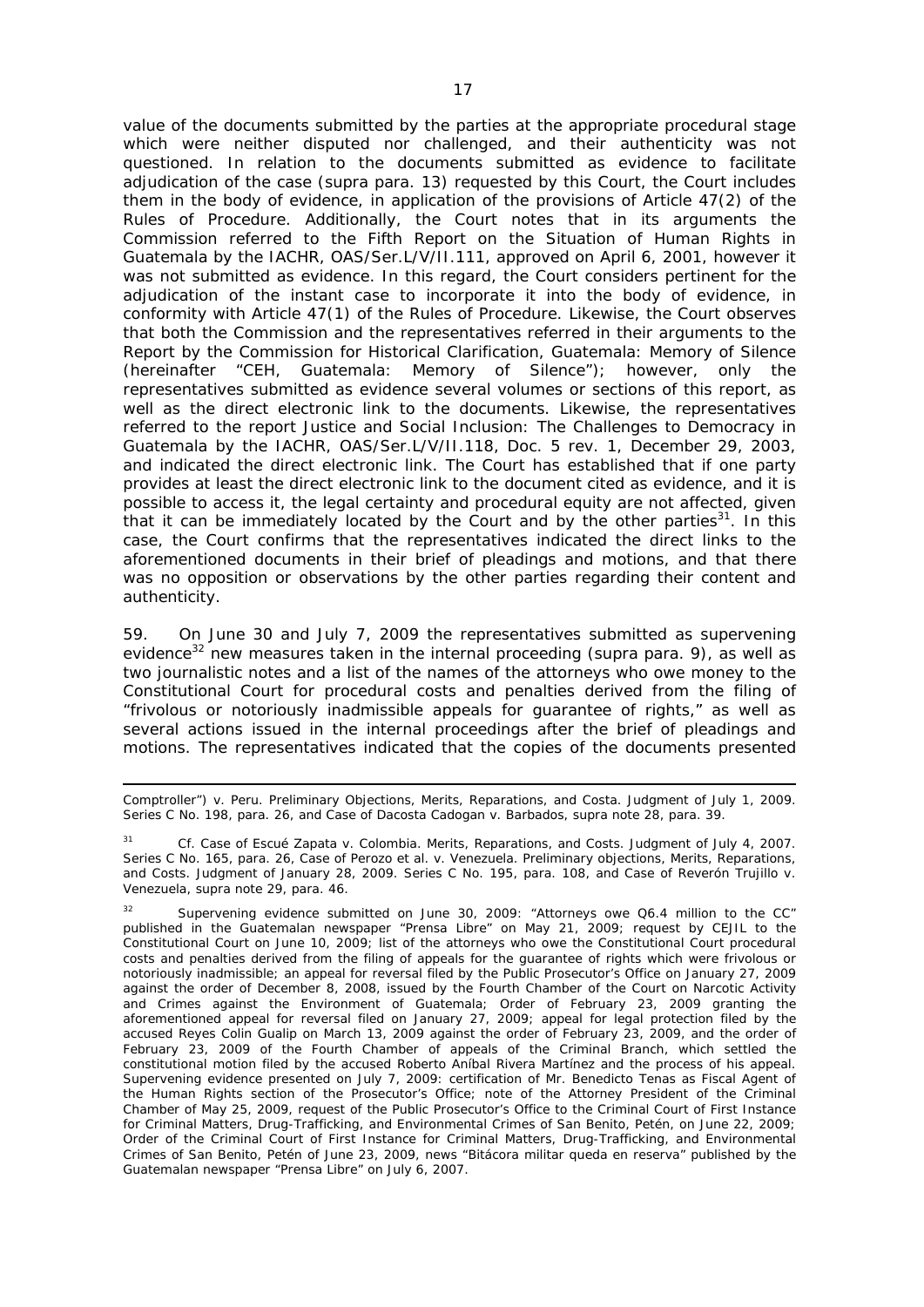are more legible and complete than those which they had, and requested the Court, in case it deemed it pertinent, to require the State for better quality copies of those records. On July 10 and 22, 2009 the Commission expressed to the Court that "it does not have observations" regarding that evidence. The State considered that "since the supervening evidence submitted by the applicant party is illegible, it should not be assessed," and on July 22, 2009 the State reiterated the latter.

60. The Court considers that the aforementioned supervening evidence comply with the formal requirements for admissibility stipulated in Article 46(3) of the Rules of Procedure. However, it observes that numerous documents are incomplete or illegible. With regard to the documents presented on June 30 and July 7, 2009 by the representatives, except for the incomplete or illegible documents indicated in the appendix to the Secretariat's communication of July 3, 2009, the Court accepts them as evidence to facilitate adjudication of the case, and will assess them applying the rules of competent analysis and within the factual background of the study.

61. The Court admits the documents provided by expert witnesses Carlos Manuel Garrido and Claudia Paz y Paz Bailey, as well as the photographs submitted by the representatives during the public hearing, to the extent they are related to the object of the instant case, which it deems useful, and there were no objections with regards to their authenticity or veracity.

62. With regard to the documents submitted by the representatives and the State along with their written briefs on final arguments, as well as those documents that respond to the requirements of the Court during the public hearing held in the instant case, the Court advises that neither the representatives nor the Commission submitted objections to the incorporation of such evidence; however, the State made several observations on the documents submitted by the representatives along with their final arguments, and objected to certain expense receipts presented by them, considering, among other, that they do not correspond to the proceedings before the Court. In this regard the Court takes into consideration the State's objections, which it will value upon determination of the costs and expenses in the instant case. Consequently, the Court incorporates the evidence submitted along with the final arguments as it considers it useful, in conformity with Article 47(2) of the Rules of Procedure.

63. In relation to the sworn declarations (affidavits) of the alleged victims *Amílcar Salazar Castillo* (*supra* para. 56.a) and *Francisco Arreaga Alonzo* (*supra* para. 56.b), regarding the latter the State requested that it be dismissed on the grounds that it did not fulfill that "established by Article 145 of Decree 107, Civil Procedural Code of Guatemala" in relation to how an interrogation should be directed, hence it did not "meet the requirements of a testimony." In this regard, the Court deems it appropriate to call to mind that the procedures before it are not subject to the same  $f$ ormalities as internal judicial proceedings. $33$  In this regard, on other occasions the Court has admitted statements which do not meet internal regulations for their issue, $34$  always safeguarding legal certainty and procedural equity between the parties.<sup>35</sup> The Court deems it pertinent to admit both statements strictly to the extent

<sup>33</sup> *Cf. Case of Baena Ricardo et al. v. Panama.* Merits, Reparations, and Costs. Judgment of February 2, 2001. Series C No. 72, para. 71; *Case of Perozo et al. v. Venezuela, supra* note 31, para. 95, and *Case of Escher et al. v. Brazil.* Preliminary Objections, Merits, Reparations, and Costa. Judgment of July 6, 2009. Series C No. 200, para. 59.

<sup>34</sup> *Cf. Case of the Ituango Massacres v. Colombia*, *supra* note 17, para. 114; *Case of the Rochela Massacre v. Colombia.* Merits, Reparations, and Costs. Judgment of May 11, 2007. Series C No 153, para. 62, and *Case of Escher et al., supra* note 33, para. 74.

<sup>35</sup> *Cf. Case of the Mapiripán Massacre v. Colombia, supra* note 19, para. 58; *Case of the Rochela Massacre v. Colombia, supra* note 34, para. 62, and *Case of Escher et al. v. Brazil, supra* note 33, para. 74.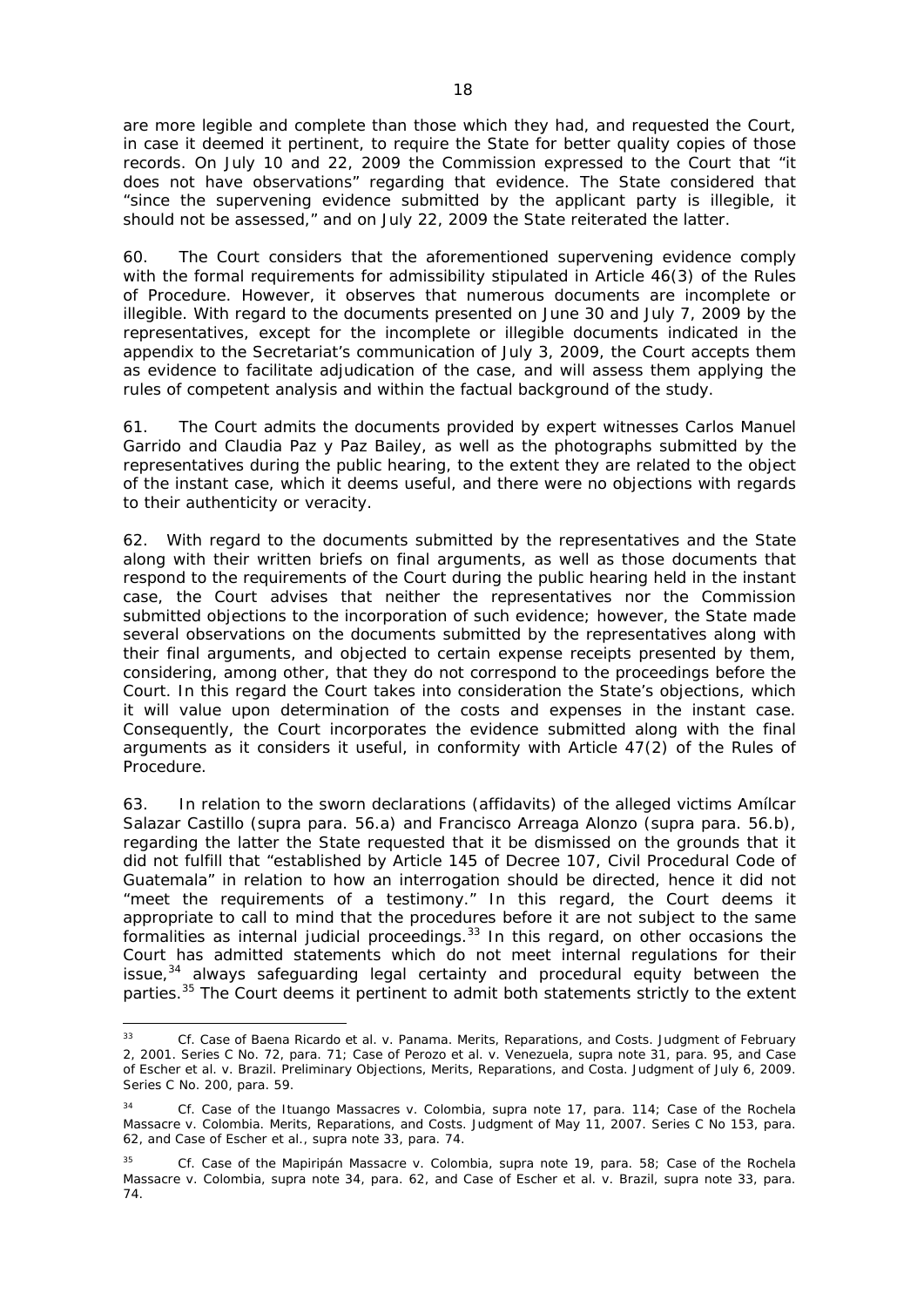to which they adapt to the object defined by the President in the Order which requested their submission (*supra* para. 8), and taking into account the pertinent observations presented by the State regarding Francisco Arreaga Alonzo. Lastly, it is worth noting that the Court believes that the statements given by alleged victims may not be examined separately, given that they have a direct interest in the case, hence they will be assessed within the group of evidence of the proceeding<sup>36</sup>.

64. In relation to the sworn declarations (affidavits) of the expert opinions provided by *Marco Antonio Garavito Fernández* (*supra* para. 56.c) and *Nieves Gómez Dupuis*  (*supra* para. 56.d), in its observations of June 17, 2009 the State indicated that those statements were not taken before a notary, as established in the President's Order of May 18, 2009, but in a private document with a legalized signature, and that additionally they don't meet the requirements of Article 227 of the Criminal Procedural Code, Decree No. 51-92, which establishes that "expert witnesses will accept the role under oath." In that regard, the Court reiterates that indicated in the previous paragraph, in the sense that the procedures before it do not follow the same formalities as internal judicial proceedings. On other occasions the Court has admitted affidavits which were not given before a notary public, when it did not affect the legal certainty and procedural equity between the parties. In the instant case, the Court has not found any grounds to consider that the admittance of the affidavits under consideration, meaning those with a signature certified by a notary public, affected the legal certainty or procedural equity of the parties. In any case, the individual giving the statement does not reject or disavow the content of the declaration attributed to him, but ensures through his signature certified before a notary public that he is the author of that testimony, assuming the legal consequences of that act. In view of the foregoing, the Court accepts as evidence the expert opinions with the expert witness's signature duly certified by a notary, and will assess them along with the body of evidence, applying the rules of competent analysis and taking into consideration the parties' objections.<sup>37</sup>

65. In relation to the statements given by *Ramiro Osorio Cristales* (*supra* para. 57.a) and *Felicita Herenia Romero Ramírez* (*supra* para. 57.b), the Court deems them pertinent to the extent to which they adjust to the object defined by the President in the Order which requested their submission (supra para. 8). The Court reiterates that previously mentioned with regard to the assessment of declarations given by the alleged victims (*supra* para. 63).

66. With regard to the expert opinions provided by *Edgar Fernando Pérez Archila*  (*supra* para. 57.c), *Carlos Manuel Garrido* (*supra* para. 57.d) and *Claudia Paz y Paz Bailey* (*supra* para. 57.e), the Court admits them into evidence taking into account the objective established for them in the President's Order of May 18, 2009 (*supra* para. 8), and will assess them with the body of evidence of the instant case and rules of competent analysis.

67. With regard to the press documents submitted by the parties, the Court considers that they may be appraised when they gather public and notorious facts or declarations by State employees, or when they verify aspects related to the case.<sup>38</sup>

<sup>36</sup> *Cf. Case of the Serrano-Cruz Sisters v. El Salvador.* Merits, Reparations, and Costs. Judgment of March 1, 2005. Series C No. 120, para. 39; *Case of the Rochela Massacre v. Colombia, supra* note 34, para. 62, and *Case of Escher et al. v. Brazil, supra* note 33, para. 74.

<sup>&</sup>lt;sup>37</sup> *Cf. Case of the Serrano-Cruz Sisters v. El Salvador., supra note 36, para. 40, Case of the Rochela Massacre v. Colombia, supra* note 34, para. 62, and *Case of Escher et al. v. Brazil, supra* note 33*,* para.  $74.38$ 

<sup>38</sup> *Cf. Case of Velásquez Rodríguez v. Honduras, supra* note 30, para. 146; *Case of Escher et al. v. Brazil, supra* note 33, para. 76, and *Case of Anzualdo Castro v. Peru, supra* note 28*,* para. 25.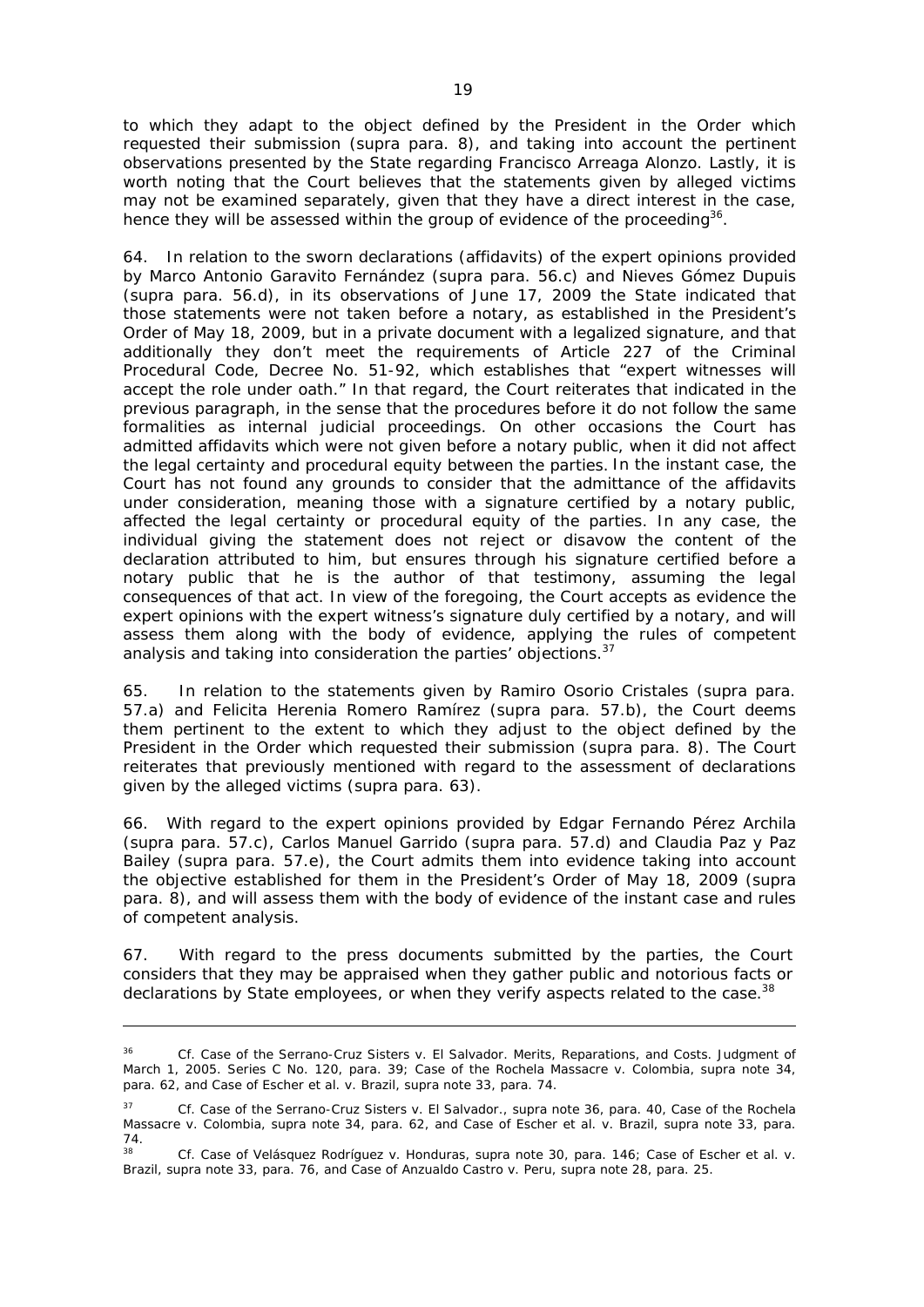68. Having assessed the evidence in the file, the Court will now analyze the alleged violations.

#### **VIII**

## **VIOLATION OF ARTICLES 8(1)<sup>39</sup> AND 25(1)<sup>40</sup> (RIGHT TO A FAIR TRIAL AND RIGHT TO JUDICIAL PROTECTION) IN RELATION TO ARTICLES 1(1)<sup>41</sup> AND 2<sup>42</sup> OF THE AMERICAN CONVENTION AND ARTICLES 1<sup>43</sup>, 6<sup>44</sup> AND 8<sup>45</sup> OF THE CIPST AND 7.B<sup>46</sup> OF THE CONVENTION OF BELÉM DO PARÁ**

69. In light of the State's recognition of international responsibility and acknowledgement, and based on the evidence related to the file, as well as the different facts previously credited by this Court in different cases where the responsibility of the State of Guatemala has been demonstrated, the Court will now refer to as background to the context of the case and the specific facts in the criminal proceeding, already recognized by the State, and in some of them it will refer to other documents or information. Additionally, it will refer to the judicial

Article 2 establishes that "[w]here the exercise of any of the rights or freedoms referred to in Article 1 is not already ensured by legislative or other provisions, the States Parties undertake to adopt, in accordance with their constitutional processes and the provisions of this Convention, such legislative or other measures as may be necessary to give effect to those rights or freedoms."

43 Article 1 establishes that "[t]he State Parties undertake to prevent and punish torture in accordance with the terms of this Convention."

Article 6 establishes that "[i]n In accordance with the terms of Article 1, the States Parties shall take effective measures to prevent and punish torture within their jurisdiction. The States Parties shall ensure that all acts of torture and attempts to commit torture are offenses under their criminal law and shall make such acts punishable by severe penalties that take into account their serious nature. The States Parties likewise shall take effective measures to prevent and punish other cruel, inhuman, or degrading treatment or punishment within their jurisdiction.

<sup>45</sup> Article 8 establishes that "[t]he The States Parties shall guarantee that any person making an accusation of having been subjected to torture within their jurisdiction shall have the right to an impartial examination of his case. Likewise, if there is an accusation or well-grounded reason to believe that an act of torture has been committed within their jurisdiction, the States Parties shall guarantee that their respective authorities will proceed properly and immediately to conduct an investigation into the case and to initiate, whenever appropriate, the corresponding criminal proceeding. After all the domestic legal procedures of the respective State and the corresponding appeals have been exhausted, the case may be submitted to the international fora whose competence has been recognized by that State."

Article 7 establishes that "[t]he States Parties condemn all forms of violence against women and agree to pursue, by all appropriate means and without delay, policies to prevent, punish, and eradicate such violence and undertake to […] b. apply due diligence to prevent, investigate, and impose penalties for violence against women."

<sup>39</sup>  $39$  In this regard, Article 8 indicates that: "[e]very person has the right to a hearing, with due guarantees and within a reasonable time, by a competent, independent, and impartial tribunal, previously established by law, in the substantiation of any accusation of a criminal nature made against him or for the determination of his rights and obligations of a civil, labor, fiscal, or any other nature."

<sup>&</sup>lt;sup>40</sup> In this regard, Article 25(1) indicates that: "[e]veryone has the right to simple and prompt recourse, or any other effective recourse, to a competent court or tribunal for protection against acts that violate his fundamental rights recognized by the constitution or laws of the state concerned or by this Convention, even though such violation may have been committed by persons acting in the course of their official duties."

<sup>&</sup>lt;sup>41</sup> In this regard, Article 1(1) indicates that: "[t]he States Parties to this Convention undertake to respect the rights and freedoms recognized herein and to ensure to all persons subject to their jurisdiction the free and full exercise of those rights and freedoms, without any discrimination for reasons of race, color, sex, language, religion, political or other opinion, national or social origin, economic status, birth, or any other social condition."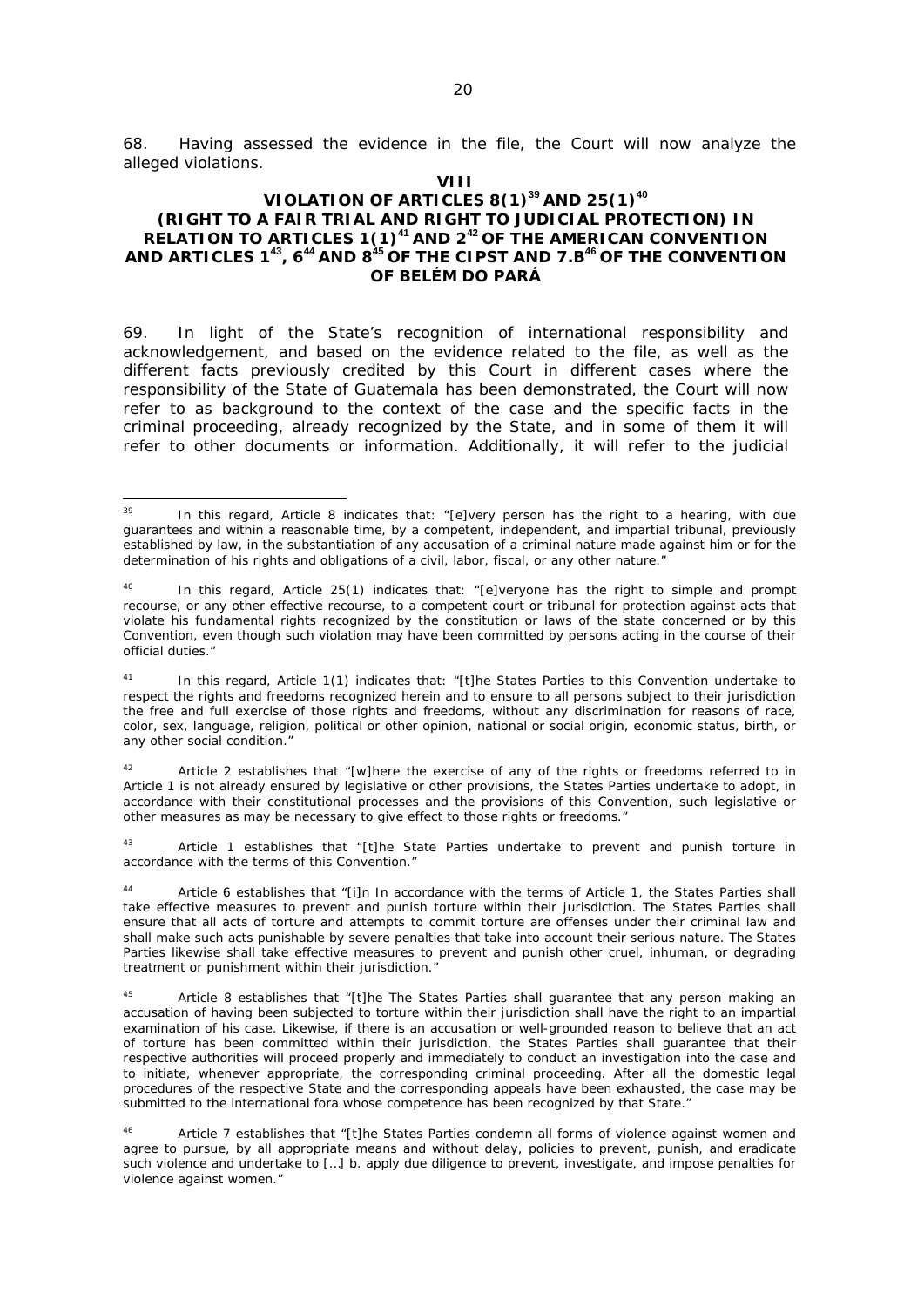proceedings regarding the instant case, which have prevented the victims' access to justice, to subsequently analyze the content of the rights violated.

# **1. Context of the case, background of the Massacre, and Internal Proceeding**

# *A) Context of the Case*

70. Between 1962 and 1996 there was an internal armed conflict in Guatemala, which resulted in great human, material, institutional, and moral costs. The CEH estimated that "the number of dead and disappeared in the internal armed conflict reached over two hundred thousand people."<sup>47</sup>

71. During the internal armed conflict the State applied the "National Security Doctrine<sup>"48</sup>. Within the framework of this doctrine, military intervention increased to address subversion, a concept which included any person or organization who represented any type of opposition to the State, which was equated to the idea of the "internal enemy." The CEH concluded that, in the application of the National Security Doctrine, 91% of the violations recorded occurred between 1978-1983, during the dictatorships of generals Romero Lucas García (1978-1982) and Efraín Ríos Montt (1982-1983).

72. On March 23, 1982, as a result of a coup d'etat, a Military Junta was installed, presided over by José Efraín Ríos Montt, and comprised of Horacio Egberto Maldonado Schaad and Francisco Luís Gordillo Martínez. On June 8, 1982, José Efraín Ríos Montt assumed the positions of President of the Republic and General Commander of the Armed Forces, and continued to be President until August 31, 1983. In April 1982 the military junta dictated the "National Security and Development Plan," which established national goals in military, administrative, legal, social, economic, and political terms. This plan identified the main areas of the conflict.

73. These military acts, performed "with the knowledge of or by order of the highest authorities of the State," consisted mainly of killings of defenseless population, known as massacres and "scorched earth operations." According to the CEH Report, approximately 626 massacres were committed through "acts of cruelty" aimed at eliminating persons or groups of persons "defined as the enemy" and intended to "provoke terror among the population."49

74. Among the actions committed by State agents is the massacre of the "Las Dos Erres" community, which occurred between December 6 and 8, 1982. The "Las Dos Erres" community, in La Libertad, Petén, was founded in 1978 during a heavy migration of peasants looking for land, and as an effect of the colonization promoted by the government agency "Fomento y Desarrollo de Petén" (FYDEP). The founders of the community were Federico Aquino Ruano and Marco Reyes, who called it "Las Dos Erres" ("the two 'R's") for the initials of their last names. Between 1979 and 1980 people came to Las Dos Erres from eastern and southern Guatemala. In December 1982 there were approximately 300 to 350 inhabitants.

<sup>47</sup> <sup>47</sup> *Cf.* CEH, *Guatemala: Memory of Silence,* Chapter II: Volume 2, *supra* note 6, para. 86.

<sup>48</sup> *Cf.* CEH, *Guatemala: Memory of Silence,* s*upra* note 6, Chapter I, "Immediate Background," para. 120.

<sup>49</sup> *Cf*. CEH, *Guatemala: Memory of Silence, supra* note 6, Conclusions, para. 86, 105 and 114 (Appendix to the brief of pleadings and motions, Appendix 33, fs. 10945, 10949 and 10951).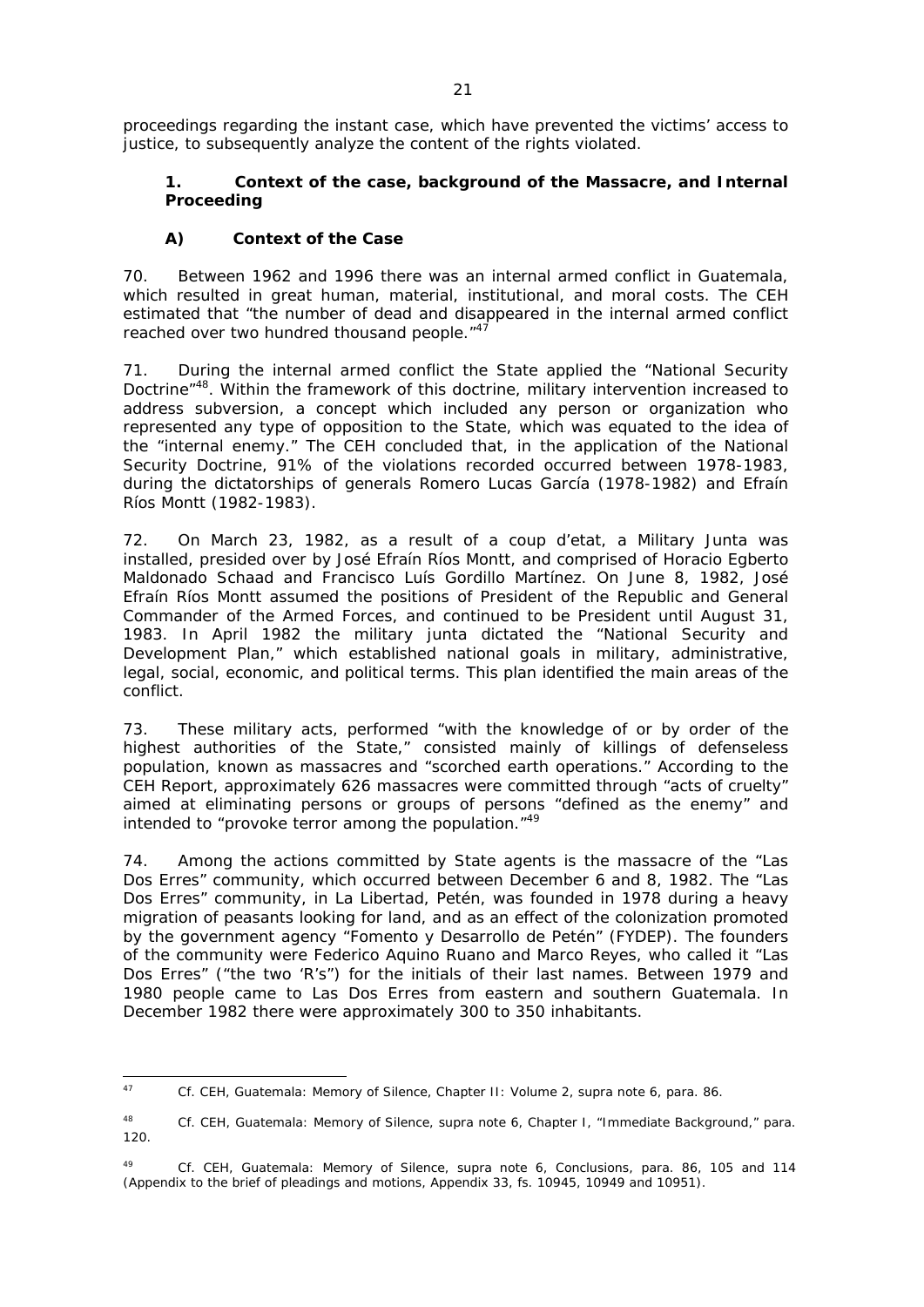75. According to the CEH report,<sup>50</sup> during 1982 the presence of the "Fuerzas Armadas Rebeldes" or Rebellious Armed Forces (hereinafter "FAR") increased in the areas neighboring Las Dos Erres, such as in the village of Las Cruces. In September of that same year there was a confrontation between the members of the FAR and State agents in Las Cruces. Consequently, the military commissioner organized a Civil Defense Patrol ("PAC") in Las Dos Erres, with the goal of patrolling the area of Las Cruces along with the PAC of that area. The inhabitants of Las Dos Erres indicated that they would only accept to be part of a PAC which would patrol their own community, and not in Las Cruces. As a result of this negative response, the inhabitants of Las Dos Erres were accused of being members of the guerrilla.

76. According to the information gathered by the CEH<sup>51</sup>, the commissioner of Las Cruces spread the rumor that the inhabitants of Las Dos Erres were part of the guerrilla, and the evidence presented to the army included a sack for collecting crops of one of the founders of the community, Federico Aquino Ruano, which had the initials FAR. These initials corresponded to his name, and matched those of the "Fuerzas Armadas Rebeldes." When the rumor was already circulating in the area that the army would soon bomb the Las Dos Erres community, a military convoy was ambushed by the FAR only a few kilometers from Las Cruces, and the FAR took 19 army rifles<sup>52</sup>. In response, military zone 23 of Poptún requested the deployment of a special squad of kaibiles in order to recover the rifles. On December 4, 1982 a squad of 17 kaibiles arrived by airplane to the airbase in Santa Elena, Petén, from Retalhuleu. They joined up with a group of 40 kaibiles posted in military zone 23 of Poptún. At the Santa Elena military base they were assigned a guide who knew the area to take them to the Las Dos Erres community.

77. On December 6, 1982 a military action was prepared for the specialized Armed Forces group, during which the superiors of the squad met with the kaibiles and told them to dress as guerrilla to confuse the population and destroy the community, anything seen moving had to be killed. At around 9 p.m. they left the military base of Santa Elena toward Las Dos Erres, aboard civil trucks. At around midnight they made them get off the trucks and walk for approximately two hours, until they reached the community at 2 a.m. the morning of December 7, 1982.

78. On December 7, 1982, at dawn, the Guatemalan soldiers part of the special group named kaibiles arrived at Las Dos Erres and began removing people from their homes. The men were locked up in the community's school, and the women and children in the evangelical church. While confined they were beaten, and some died from the blows.

79. At around 4:30 p.m. the kaibiles took the men out of the school, blindfolded and hand-tied, and led them to an unfinished well were they were shot. Afterward, the women and children were taken to the same place. Along the way a lot of girls were raped by the kaibiles, mainly by sub-instructors. Upon reaching the well, the kaibiles made the victims kneel and asked them whether they were part of the guerrilla, and at that point they struck them on the head with an iron mallet or shot them, throwing the corpses inside the well. During the facts of the massacre at least

<sup>50</sup> 50 CEH, *Guatemala: Memory of Silence, supra* note 6, Appendix I, Volume I, Illustrative Case No. 31.

<sup>51</sup> CEH, *Guatemala: Memory of Silence, supra* note 6.

<sup>52</sup> From the CEH report, *Guatemala: Memory of Silence,* and the statement given by César Franco Ibáñez, it derives that the FAR took 19 rifles (Appendixes to the application, appendix 30, f. 4020). However, in the application the Commission refers to the testimony of Favio Pinzón, which indicates that it was 21 rifles (Appendixes to the application, appendix 30, f. 3940).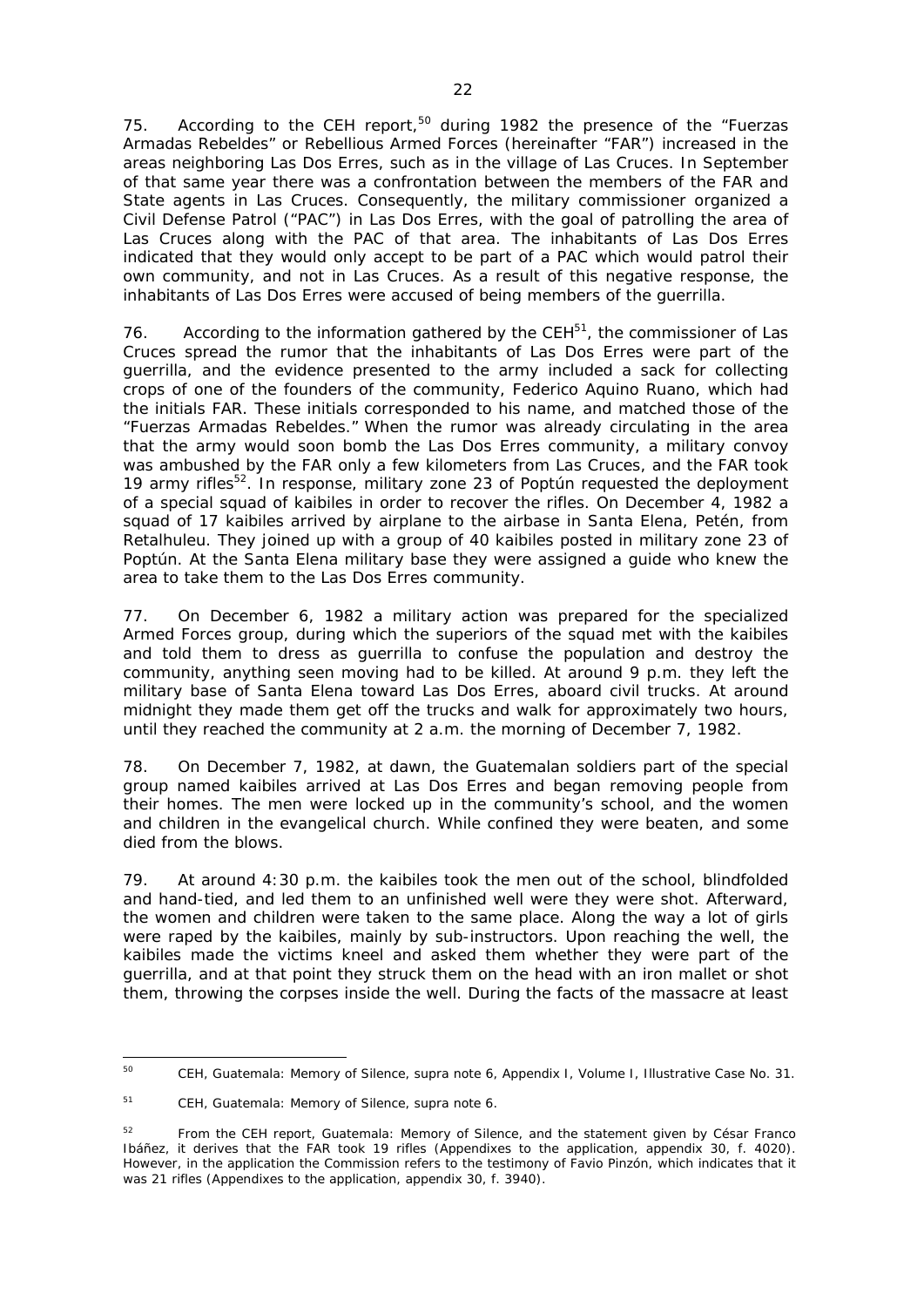#### 216 people died. $53$

<sup>23</sup>

 $53$ From the comparative analysis of the lists submitted by the Commission and the representatives, as well as the State's observations, it is inferred that during the massacre at least the following people died: 1) Gerónimo Muñoz Batres, 2) José Domingo Batres, 3) Elvida Cano Aguilar, 4) Margarita Cortes, 5) Abel Muñoz Cano, 6) Bernabe Muñoz Cano, 7) Vilma Muñoz Cano, 8) Oralia Muñoz Cano, 9) Isabel Muñoz Cano, 10) Elizabeth Muñoz Cano, 11) Geronimo Muñoz Cano, 12) Recién nacida, 13) Cayetano Ruano Castillo, 14) Irma Aracely Ruano Arana, 15) Nery Ruano Arana, 16) Isabel Ruano Arana, 17) Paulina Ruano Arana, 18) Tito Ruano Arana, 19) Mártir Alfonso Ruano Arana, 20) Esperanza Consuelo Ruano Arana, 21) Obdulio Ruano Arana, 22) Mirian Ruano Arana, 23) Edgar Leonel Ruano Arana, 24) Juan Mejía Echeverría, 25) Jose Antonio Mejía Morales, 26) Estanislao González, 27) Josefina Arreaga de Galicia, 28) Miguel Ángel Galicia, 29) Maribel Galicia Arreaga, 30) Samuel Galicia Arreaga, 31) Raquel Galicia Arreaga, 32) Noé Galicia Arreaga, 33) Celso Martínez Gómez, 34) Cristina Castillo Alfaro, 35) Santos Pernillo Jiménez, 36) Hilario Pernillo Jiménez, 37) Graciela Pernillo Jiménez, 38) Agustín Loaiza Contreras, 39) Benedicto Granados, 40) Marcelino Granados Juárez, 41) Raúl Antonio Corrales Hércules, 42) Tomas de Jesús Romero Ramírez, 43) Abel Granados Sandoval, 44) Adelso Granados Rodríguez, 45) Mirian Granados Rodríguez, 46) Leticia Granados Rodríguez, 47) Irma Granados Rodríguez, 48) Carlos Enrique Granados Rodríguez, 49) Elida Esperanza González Arreaga, 50) Ana Alcira González Arreaga, 51) Rubilio Armando Barahona Medrano, 52) Catarino Medrano Pérez, 53) Juan Pablo Arévalo, 54) Marta de Jesús Valle de Arévalo, 55) Josué Arévalo Valle, 56) Dina Elizabeth Arévalo Valle, 57) Joel Arévalo Valle, 58) Abel Antonio Arévalo Valle, 59) Dora Patricia López Arévalo, 60) Elda Rubí Hernández Lima, 61) Justiniano Hernández Lima, 62) Bertila Hernández Lima, 63) Angelina Hernández Lima, 64) Fernando García, 65) Francisca Leticia Megía, 66) Germayin Mayen Alfaro, 67) Audias Mayen Alfaro, 68) Marta Maleny Mayen, 69) Victor Manuel Campos López, 70) Salvador Campos López, 71) José Rubén Campos López, 72) Canuto Pérez Morales, 73) Cecilio Gustavo Pérez López, 74) Abel Pérez López, 75) Gladis Judith Aldana Canan, 76) Edi Rolando Aldana Canan, 77) Ana Maritza Aldana Canan, 78) Franciso Mayen Ramírez, 79) Rolando Barrientos Corado, 80) Dionicio Ruano Castillo, 81) Juan López Méndez, 82) Francisco Deras Tejada, 83) Francisco González Palma, 84) Rigoberto Ruano Aquino, 85) Lencho Portillo Pérez, 86) Arturo Salazar Castillo, 87) José Esteban Romero, 88) Natividad de Jesús Ramirez, 89) María Ines Romero Ramírez, 90) Paula Romero Ramírez, 91) Maximiliano Peralta Chinchilla, 92) Gilberta Hernández García, 93) Geovani Ruano Hernández, 94) Jaime Ruano Hernández, 95) María Linares Pernillo, 96) Rosa García Linares, 97) Silvia García Linares, 98) Santos Cermeño Arana, 99) Niño recién nacido de 6 días no identificado, 100) Isidro Alonzo Rivas, 101) Marcelino Ruano Castillo, 102) Manuel Ruano Pernillo, 103) Jorge Ruano Pernillo, 104) Marcelino Ruano Pernillo, 105) Anabela Adela Ruano Pernillo, 106) Consuelo Esperanza Ruano Pernillo, 107) Niña de 1 año no identificada, 108) Patrocinio García Barahona, 109) Franciso Javier Cabrera Galeano, 110) Solero Salazar Cano, 111) Eren Rene Salazar Castillo, 112) Elsa Oralia Salazar Castillo, 113) Irma Consuelo Salazar Castillo, 114) Edgar Rolando Salazar Castillo, 115) Leonarda Lima Moran, 116) Fredy de Jesús Cabrera Lima, 117) Lorenzo Corado Castillo, 118) Toribio López Ruano, 119) Santos López Ruano, 120) Alicia López Ruano, 121) Mariano López Ruano, 122) Clorinda Recinos, 123) Eleluina Catañeda Recinos, 124) Antonio Castañeda Recinos, 125) Cesar Castañeda Recinos, 126) Alfredo Castañeda Recinos, 127) Esther Castañeda Recinos, 128) Enma Castañeda Recinos, 129) Maribel Castañeda Recinos, 130) Israel Medrano Flores, 131) Rene Jiménez Flores, 132) Victoriano Jiménez Pernillo, 133) Lucita Jiménez Castillo, 134) Lilian Jiménez Castillo, 135) Mayra Jiménez Castillo, 136) Adan Jiménez Castillo, 137) Baldomero Jiménez Castillo, 138) Lucita Castillo Pineda, 139) Odilia Pernillo Pineda, 140) Rudy Cermeño Pernillo, 141) Amparo Cermeño Pernillo, 142) Wendy Yesenia Cermeño Pernillo, 143) Santos Oliverio Cermeño, 144) Jeremías Jiménez, 145) Serapio García García, 146) Timoteo Morales Pérez, 147) Everildo Granados Sandoval, 148) Euralio Granados Sandoval, 149) Angelina Escobar Osorio de Granados, 150) Celso Martínez Gómez, 151) Ilda Rodríguez Cardona de Granados, 152) Francisco de Jesús Guevara, 153) Noé Guevara Yanes, 154) Roberto Pineda García, 155) Juana Linares Pernillo, 156) Leonel Pineda Linares, 157) Dora Alicia Pineda Linares, 158) Adán Pineda Linares, 159) Sonia Pineda Linares, 160) Felipe Arreaga, 161) Luis Alberto Arreaga Alonzo, 162) María Carmela Arreaga Alonso, 163) Juan Humberto Arreaga Alonzo, 164) Rosa Lorena Arreaga Alonzo, 165) Juana Maura Arrega Alonzo, 166) María Decidora Marroquín Miranda, 167) Vilma Pastora Coto Rivas, 168) Leonarda Antonio Coto, 169) Juan Antonio Cermeño Ortega, 170) Sotero Cermeño Arana, 171) Julia Arana Pineda, 172) Horacio Cermeño Arana, 173) Olivia Cermeño Arana, 174) Catalino Cermeño Arana, 175) Ramiro Cermeño Arana, 176) María del Rosario Cermeño Arana, 177) Rosa María Cermeño Arana, 178) Julio Cesar Cermeño Arana, 179) Ricardo Cermeño Arana, 180) Julián Jiménez Jerónimo, 181) Petrona Cristales Motepeque, 182) Víctor Manuel Corado Osorio, 183) Víctor Hugo Corado Cirstales, 184) Rony Corado Cristales, 185) Adelso Corado Cristales, 186) Félix Hernández Moran, 187) Dora Alicia Hernández, 188) María Antonia Hernández, 189) Dorca Hernández, 190) Blanca Hernández, 191) Federico Ruano Aquino, 192) Cristóbal Aquino Gudiel, 193) Juana Aquino Gudiel, 194) Juan de Dios Falla Mejía, 195) Ramiro Gómez, 196) Ramiro Aldana, 197) Albina Canan Aldana, 198) Delia Aracely Aldana Canan, 199) Sandra Nohemi Aldana Canan, 200) Rosa Albina Aldana Canan, 201) Mario Amilcar Mayen Ramírez, 202) Juan Carlos Mayen Ramírez, 203) Maynor Mayen Aquino, 204) Edelmira Mayen Aquino, 205) Marco Antonio Mayen Aquino, 206) niña de 5 meses NN, 207) Sonia Ruano García, 208) Raquel Silvestre Ruano García, 209) Olivero Ruano García, 210) Héctor Corado Cristales, 211) Albino Israel González Carias, 212) Sotero Cermeño Barahona, 213) María Magdalena Granados Rodríguez, y 214) Amanda Granados Rodríguez. Additionally, during the proceeding before the Court Susana González Menéndez and Benigno de Jesús Ramírez González were indicated as victims in the instant case (*supra* note 8). Therefore, the representatives subsequently clarified that their next of kin who died in the massacre were Próspero Ramírez Peralta and Guadalupe Nelia Ramírez González, who were not incldued in the application nor in the brief of pleadings and motions (Brief of the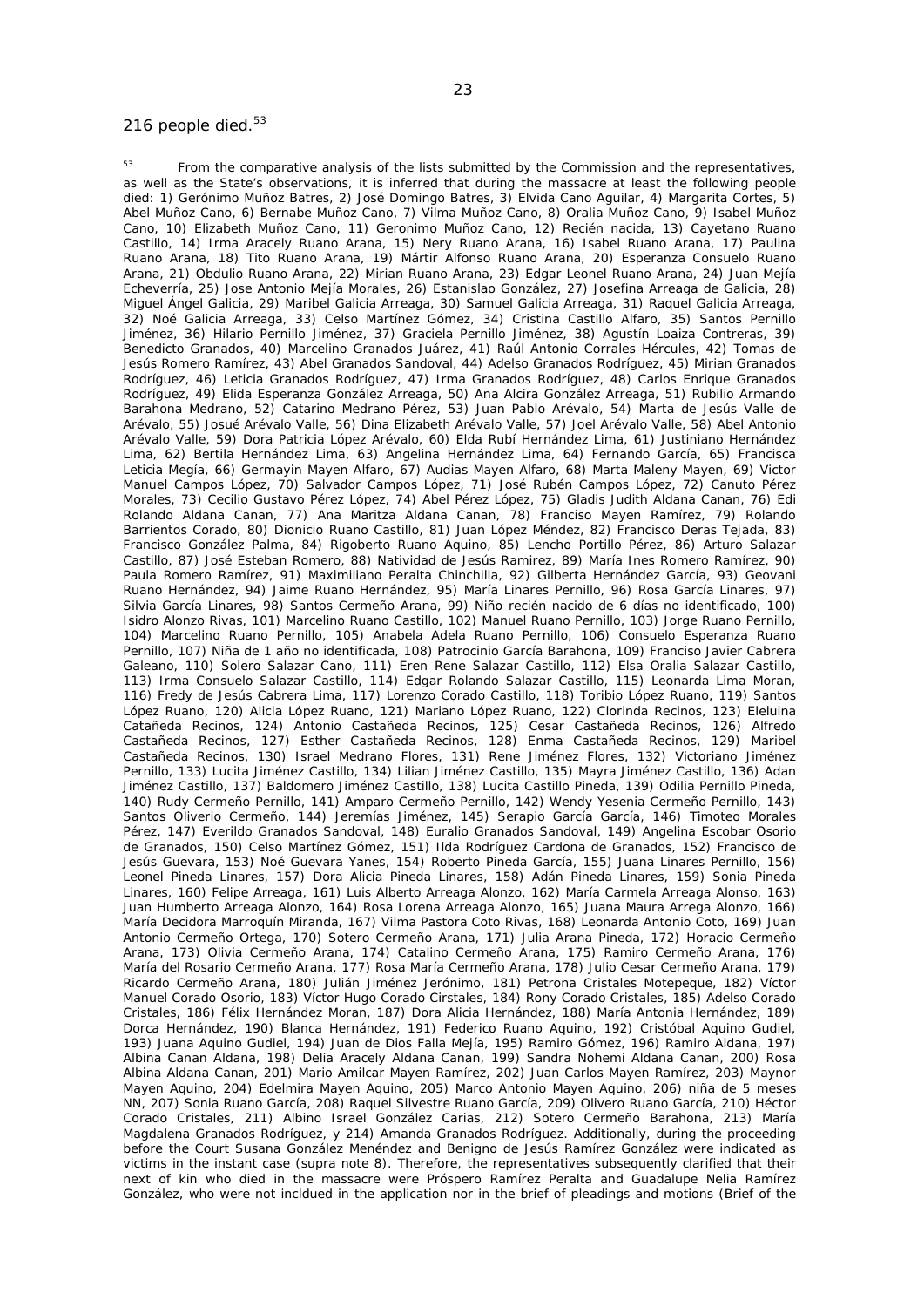80. At around 6:00 p.m. two girls arrived at the community, and they were raped by two military instructors. On the following day, when the kaibiles left they took the two girls and raped them again, and subsequently slit their throats. Before they left six other families arrived at the community, and they were also shot.

81. On December 9, 1982, residents of the village of Las Cruces approached Las Dos Erres and found household utensils all over the place, animals on the loose, and saw blood, umbilical cords, and placentas on the ground, given that the cruelty displayed by the soldiers reached the point where they caused abortions to pregnant women by beating them or even jumping on their abdomen until the fetus came out miscarried. According to witnesses in the internal proceeding, Lieutenant Carías, leader of the military post of Las Cruces, informed the population that what had occurred in Las Dos Erres was that the guerrilla had taken the people to Mexico, and he then ordered his soldiers to take all they could from the community, utensils, animals, grains, and other, and to burn down the houses of Las Dos Erres.

82. It is in this context that the Las Dos Erres Massacre took place, within a State policy and pattern of grave human rights violations. According to the CEH "[i]n general, from the human rights violations and infringements of International Humanitarian Law committed derives an unavoidable responsibility of the State of Guatemala."54

83. Subsequently, a peace process was initiated in Guatemala in 1990, which ended in 1996. During this period twelve agreements were signed, including the establishment of the Historical Clarification Commission, which began working in 1997. As inferred from the Law on National Reconciliation (hereinafter "LRN"), it is a product of the peace agreements.

# *B) Criminal proceeding*

84. In the period between March 9, 1987, when the State recognized the Court's obligatory jurisdiction, and June 13, 1994, it is not known for a fact that the State adopted measures to clarify, investigate, judge, and eventually sanction the parties allegedly responsible for the events of the Las Dos Erres Massacre.

85. On June 14, 1994, FAMDEGUA filed a criminal complaint before the Criminal Court of First Instance for Criminal Matters, Drug-Trafficking, and Environmental Crimes of the department of Petén (hereinafter "Criminal Court of First Instance of Petén"), for the crime of murder against various individuals that were found buried in the community of Las Dos Erres. The judge was asked for the exhumation of the bodies found at this location.<sup>55</sup>

86. The exhumations began on July 4, 1994. After being suspended, they continued between May 8 and July 15, 1995. On July 29, 1995, there was a judicial

 representatives of September 11, 2009, file on preliminary objections, merits, and possible reparations and costs, Volume VI, f. 1159). Consequently, these two people are included among those who died during the massacre. On the other hand, the representatives also indicated that a "girl of unidentified age" died, granddaughter of Encarnación García Castillo, alleged victim of this case (Brief of the victims' representatives of September 11, 2009, file on preliminary objections, merits, and possible reparations and costs, Volume VI, f. 1159).

<sup>54</sup> CEH, *Guatemala: Memory of Silence, supra* note 6, Conclusions, para. 126.

<sup>55</sup> *Cf.* Brief presented by Aura Elena Farfán before the Criminal Court of First Instance of Petén on July 14, 1994. (Appendixes to the application, judicial file, pieces 1 to 5, appendix 17, f. 2888).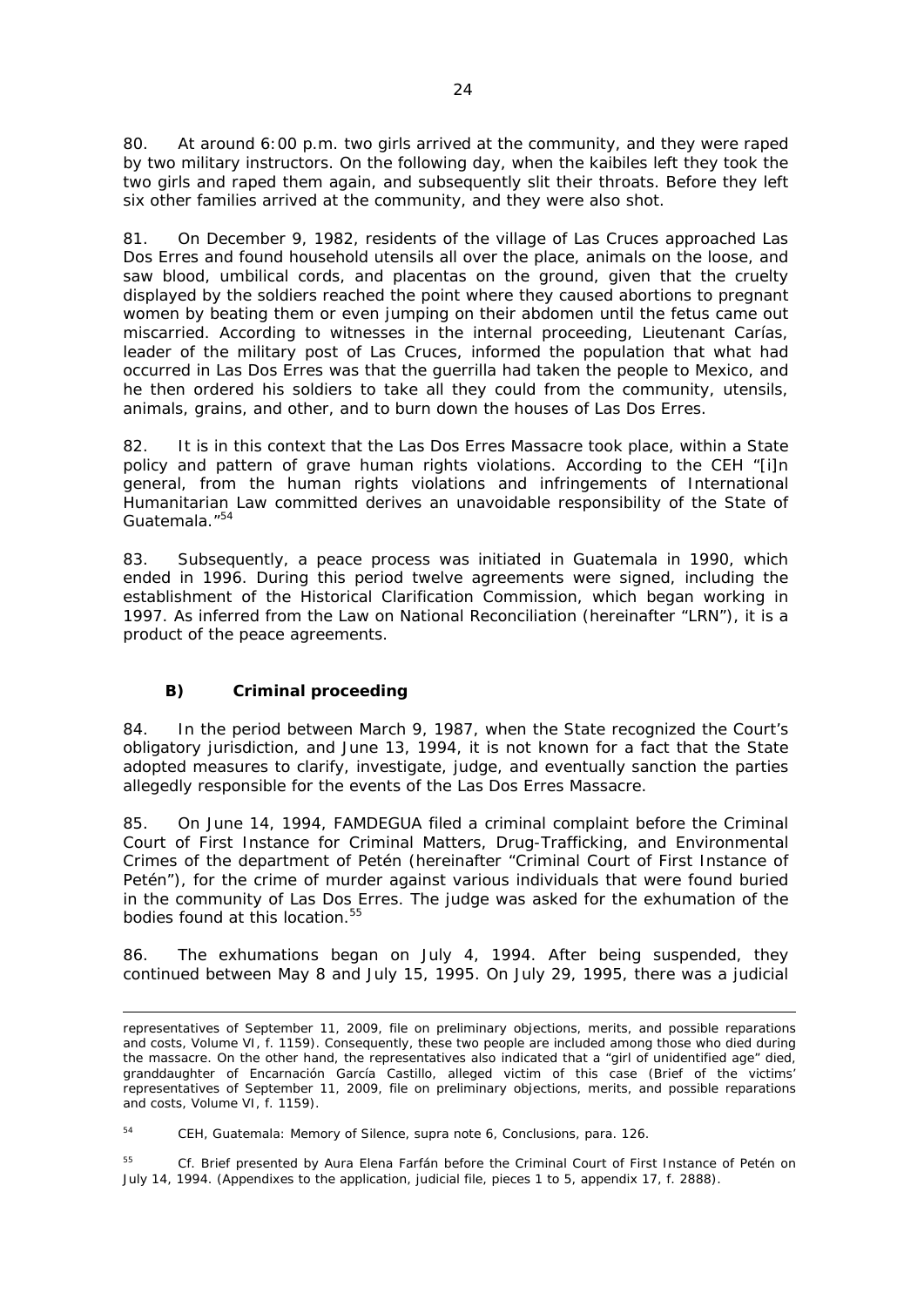proceeding<sup>56</sup> in which 162 skeletons were exposed, and the deaths were registered in the Civil Registry of the Municipality of La Libertad, Petén, on April 14, 2000<sup>57</sup>. However, on May 19, 2000, the Special Prosecutor for the Las Dos Erres Massacre (hereinafter "the Prosecutor") requested the registration of the deaths of another 71 individuals identified who died in the massacre<sup>58</sup>, but the Criminal Court of First Instance of Petén decided to dismiss the request.<sup>59</sup>

87. On the other hand, on June 26, 1996, the Public Prosecutor's Office requested information from the Department of Defense<sup>60</sup>. On July 19, 1996, the representatives of FAMDEGUA expressed their concern over the lack of a response<sup>61</sup>. On October 7, 1996, the Secretary of Defense expressed that "as a consequence of the incineration of the documents from that time, there is no information available on this matter.<sup>"62</sup> Likewise, on January 21, 1997, the aforementioned Secretary informed that the names of the members of the parties in charge of the military post of the village of Las Cruces could not be provided, on the grounds that there was no permanent military post, thus he only submitted a list of the arms used at that time<sup>63</sup>. Subsequently, on February 27, 1997, the Secretary of Defense informed that the military institution did not have any salary payroll sheets for the months of November and December 1982 corresponding to the officers posted in Petén<sup>64</sup>. On

<sup>58</sup> *Cf.* Brief presented by the Special Prosecutor of the Public Prosecutor's Office, *supra* note 56.

<sup>59</sup> *Cf.* Record of the Criminal Court of First Instance of Petén of May 22, 2000 (Appendixes to the application, judicial file, pieces XV to XVII, appendix 31, fs. 4326 a 4327).

<sup>61</sup> *Cf.* Brief presented by FAMDEGUA to the Attorney General of the Republic on July 18, 1996 (Appendixes to the application, judicial file, piece VI to XIII, appendix 28, f. 3727).

<sup>62</sup> *Cf.* Communication of the Department of Defense (Ministerio de la Defensa Nacional) of September 24, 1996. (Appendixes to the application, judicial file, piece VI to XIII, appendix 29, fs. 3784 a 3785).

<sup>63</sup> *Cf.* Communication of the Department of Defense to the Fiscal Agent of the Public Prosecutor's Office of January 21, 1997 (Appendixes to the application, judicial file, piece VI to XIII, appendix 29, f. 3789).

<sup>56</sup> <sup>56</sup> *Cf.* Brief presented by the Special Prosecutor of the Public Prosecutor's Office before the Criminal Court of First Instance of Petén on May 15, 2000. (Appendixes to the application, judicial file, pieces XV to XVII, appendix 31, fs. 4172 a 4185).

<sup>57</sup> *Cf*. Brief presented by the Special Prosecutor of the Public Prosecutor's Office before the Criminal Court of First Instance of Petén on May 17, 2000. (Appendixes to the application, judicial file, pieces XV to XVII, appendix 31, fs. 4186 a 4324).

 $60$  The information requested was the following: "A) Names and last names of the Commander of the Military Base in Petén during the months of November and December, 1982, B) Names and last names of the current Commander of the Military Base of Petén, C) Names and last names of the Officers of the different posts located in said Department during the months of November and December, 1982, D) Names and last names of the current Officers in the different postings located in the Department of Petén to date, E) Names and last names of the Officer in charge of the posting of the village of "Las Cruces", Municipality of La Libertad, Department of Petén during the months of November and December, 1982, F) Names and last names of the current Officer in charge of the posting of the village of "Las Cruces", Municipality of La Libertad, Department of Petén, G) Names and last names, current position, and military base or posting where officer CARLOS MANUEL CARIAS, CARLOS CARIAS, or MANUEL CARIAS is located, and whether this Officer was on duty in Petén during the months of November and December, 1982, H) What knowledge and/or information did the High Command of the National Army have of the tragic events occurred in the village of "Las Cruces", Municipality of La Libertad, Department of Petén, on December 7 and 8, 1982, I) What type of actions or investigations did the National Army perform, institutionally, to determine that occurred between December 7 and 8, 1982, in the village of "Las Cruces", Municipality of La Libertad, Department of Petén." *Cf.* Brief of the Public Prosecutor's Office of June 26, 1996 (Appendixes to the application, judicial file, pieces VI to XIII, appendix 27, fs. 3720 a 3721).

<sup>64</sup> *Cf.* Communication of the Department of Defense to the Fiscal Agent of the Public Prosecutor's Office of February 27, 1997 (Appendixes to the application, judicial file, piece VI to XIII, appendix 29, f. 3794).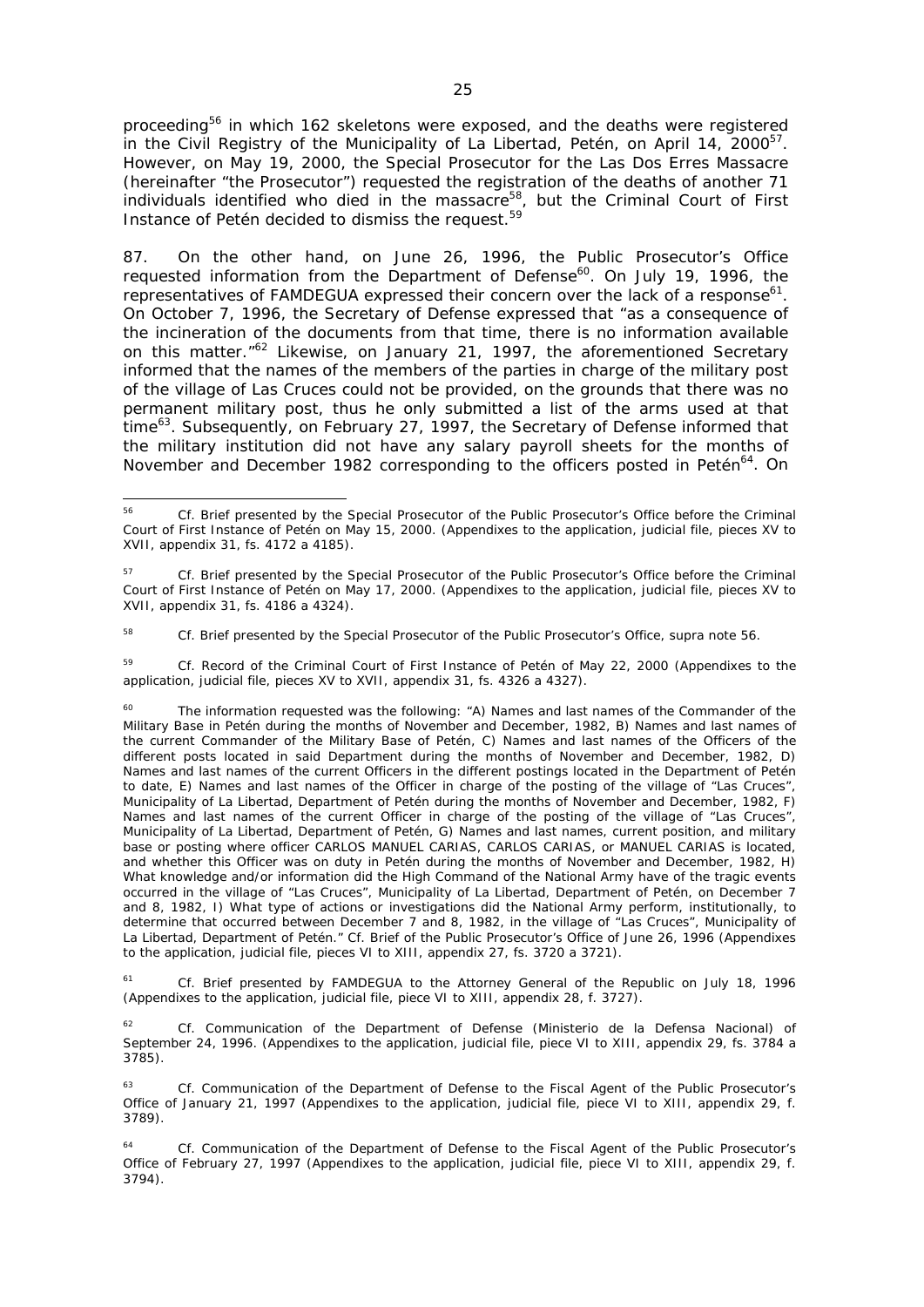June 12, 1997, the Secretary of Defense indicated that with regards to the request for the name, surname, title, military base or post where officer (Carlos, Manuel, Carlos Manuel) Carías was, there were several officers whose surname was Carías. He also informed that the individuals who held the position of Secretary of National Defense in 1982 and 1983 were Division Generals Luis René Mendoza Paloma and Oscar Humberto Mejía Vitores,<sup>65</sup> respectively. Finally, on August 29, 1997, the Secretary of Defense provided the last home address reported for some of the suspects and the positions occupied by certain members of the military that were connected to the events of the massacre.<sup>66</sup>

88. Between the months of August 1996 and July 1999,<sup>67</sup> the Prosecutor received statements from some relatives of the deceased in the events of the massacre and from witnesses, such as Ms. Lidia Garcia Perez, who narrated that her son "Fernando Ramiro López Garcia" was "adopted," and that her husband, Santos López Alonso told her that he had taken him out of Las Dos Erres.<sup>68</sup> Additionally, one survivor<sup>69</sup> and two members of the kaibiles<sup>70</sup> patrol gave statements as evidence produced before trial, on February 11, 1999 and March 17, 2000, respectively.

## *C) Judicial remedies and records of the judicial authorities*

89. On October 7, 1999<sup>71</sup> and April 4, 2000<sup>72</sup> the Criminal Court of First Instance of Petén ordered the arrest of one of the kaibiles and 16 perpetrators, respectively, for the crime of murder committed against the inhabitants of Las Dos Erres Community.

90. Three appeals for legal protection were filed against these arrest warrants,

<sup>68</sup> *Cf.* Transcript of the testimonial statement of Lidia García Pérez, *supra* note 67.

<sup>69</sup> *Cf.* Order of the Criminal Court of First Instance of Petén of February 10, 1999 (Appendixes to the application, judicial file, piece XIII, f. 3819).

<sup>70</sup> *Cf.* Order of the Criminal Court of First Instance of Petén of March 8, 2000 (Appendixes to the application, judicial file, piece XIII, f. 3889), and record of the statement given by César Franco Ibáñez on March 17, 2000 before the Criminal Court of First Instance of Petén (Appendixes to the application, judicial file, pieces VI to XIII, appendix 29, fs. 3895 to 3911).

<sup>71</sup> *Cf.* Order of the Criminal Court of First Instance of Petén of October 7, 1999 (Appendixes to the application, judicial file, pieces VI to XIII, appendix 29, f. 3871).

<sup>72</sup> *Cf.* Order of the Criminal Court of First Instance of Petén of April 4, 2000 (Appendixes to the application, judicial file, piece XIV, appendix 30, fs. 4110 to 4113).

<sup>65</sup> <sup>65</sup> *Cf.* Communication of the Department of Defense to the Special Agent of the Cases Mack and Las Dos Erres of June 12, 1997 (Appendixes to the application, judicial file, piece VI to XIII, appendix 30, f. 4056).

<sup>66</sup> *Cf.* Communication of the Department of Defense to the Special Prosecutor of the Cases Mack and Las Dos Erres of August 29, 1997 (Appendixes to the application, judicial file, piece VI to XIII, appendix 29, fs. 3847 a 3851).

<sup>67</sup> *Cf.* Minutes of the declarations rendered:on August 28, 1996 by Alejandro Gómez Rodríguez, Inocencio González, Baldomero Pineda Batres, Jerónimo Baten Ixcoy, Demetrio Baten Ixcoy, Orlando Amilcar Aguilar Marroquín and Domingo Estrada Chitoc (Appendixes to the application, judicial file, piece VI to XIII, appendix 29, fs. 3761 a 3772); on September 12, 1996 by Desiderio Aquino Ruano (Appendixes to the application, judicial file, piece VI to XIII, appendix 29, f. 3778); on May 27, 1997 by César Franco Ibáñez (Appendixes to the application, judicial file, piece XIV, appendix 30, fs. 3955 a 4006), Favio Pinzón (Appendixes to the application, judicial file, piece XIV, appendix 30, fs. 3923 a 3954) and Inocencio González (Appendixes to the application, judicial file, piece XIV, appendix 30, fs. 4051 a 4054); on February 23, 1999 by Miguel Ángel Cristales (Appendixes to the application, judicial file, piece VI to XIII, appendix 29, fs. 3862 a 3863) and Reina Montepeque (Appendixes to the application, judicial file, piece VI to XIII, appendix 29, fs. 3864 a 3866), and transcript of the testimonial statement of Lidia García Pérez given on July 16, 1999 before the Public Prosecutor's Office (Appendixes to the application, judicial file, piece VI to XIII, appendix 29, f. 3867 a 3870).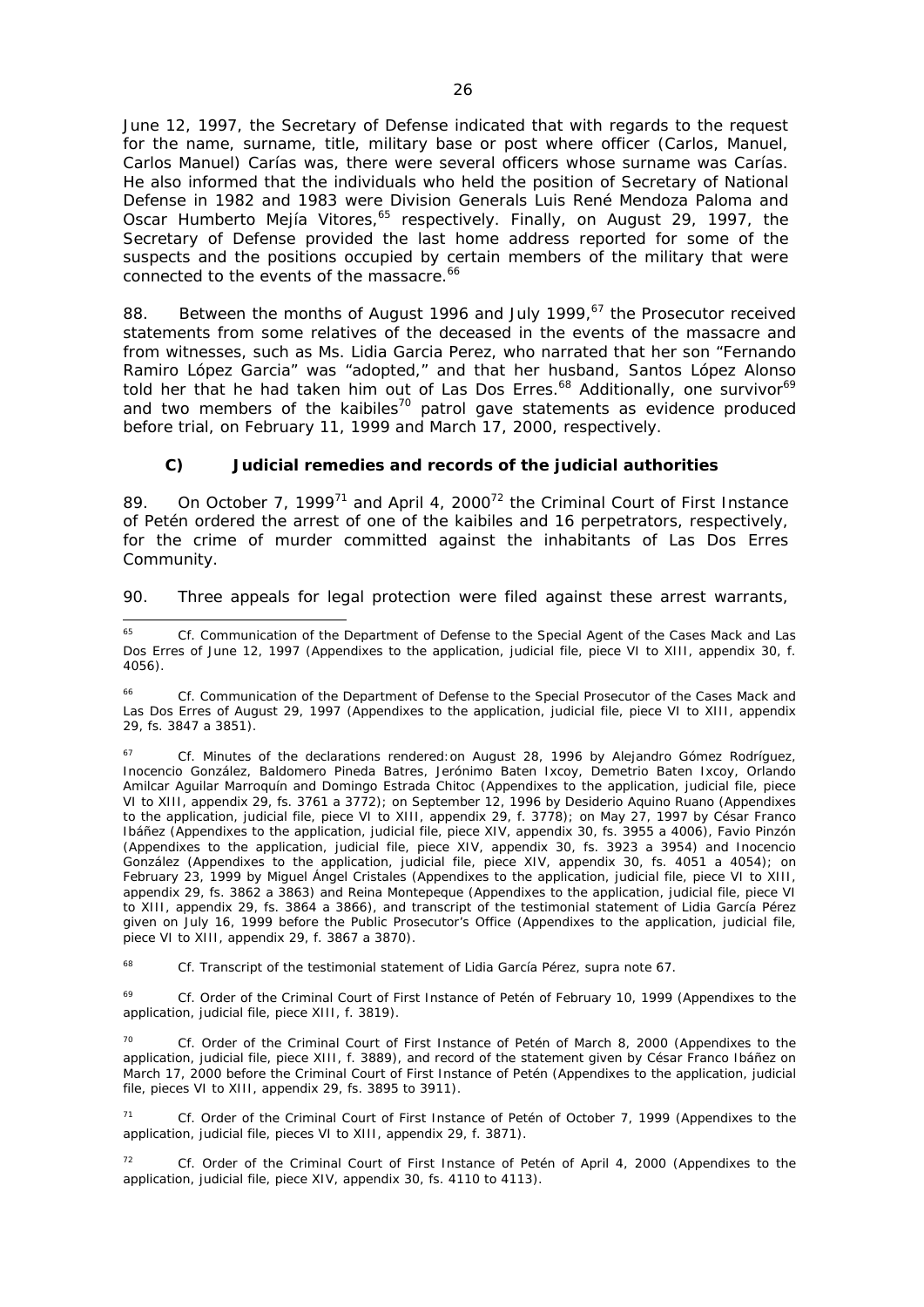for nine of the accused<sup>73</sup>, on the grounds that "[the] Law on National Reconciliation, in Article 11, paragraph three, establishes that when any of the crimes referred to in Articles 4 and 5 of this Law become known, the matter will be immediately transferred to the Chamber of the Court of Appeals, for the purposes of determining [...] whether or not the extinction of criminal liability referred to by said Law applies. $174$  The Constitutional Court granted the appeals<sup>75</sup> for legal protection provisionally, hence the Criminal Court of First Instance of Petén decided to annul the arrest orders.<sup>76</sup> Likewise, one of the accused was released after being arrested.<sup>77</sup> Finally, on April 3 and 4, 2001, the Constitutional Court suspended the arrest warrants and considered that the criminal file should be forwarded directly to the Court of Appeals to decide on the application of the LRN, as it referred to facts that occurred during the armed conflict<sup>78</sup>.

91. On the other hand, as a result of the orders that admitted the production of evidence before trial<sup>79</sup> (*supra* para. 88), from August 4 to October 13, 2000 the accused filed 15 individual appeals for legal protection<sup>80</sup>, 16 claims for remedy<sup>81</sup>,

<sup>74</sup> *Cf.* Judgments of the Constitutional Court of April 3 and 4, 2001, *supra* note 73.

<sup>75</sup> *Cf.* Judgments of the Constitutional Court of April 24, 2000 (Appendixes to the application, judicial file, piece XIV, appendix 30, f. 4148); May 8, 2000 (Appendixes to the application, judicial file, piece XIV, appendix 30, f. 4159), and June 20, 2000 (Appendixes to the application, judicial file, piece XVI, f. 4403).

<sup>76</sup> *Cf*. Orders of the Criminal Court of First Instance of Petén of May 3, 2000 (Appendixes to the application, judicial file, piece XIV, appendix 30, fs. 4153 to 4155); May 19, 2000 (Appendixes to the application, judicial file, piece XIV, appendix 30, fs. 4164 to 4166), and July 17, 2000 (Appendixes to the application, judicial file, pieces XV to XVII, appendix 32, fs. 4407 to 4409).

<sup>77</sup> *Cf.* Communication of the Criminal Court of First Instance of Petén of April 6, 2000, from which it is inferred that the accused Manuel Pop Sun was Specialist Major Sergeant, director of group four "conductor de comitiva 4" (Appendixes to the application, appendix 30, f. 4140), and official communication issued by the Chief of Police, Section chief "Oficial Primero de Policía, Jefe de Sección," on April 25, 2000 (Appendixes to the application, judicial file, piece XIV, appendix 30, f. 4139).

<sup>78</sup> *Cf.* Judgment of the Constitutional Court of April 3 and 4, 2001, *supra* note 73.

<sup>79</sup> *Cf.* Order of the Criminal Court of First Instance of Petén of February 10, 1999 and March 8, 2000, s*upra* notes 69 and 70.

80 From the review of the file it is inferred that: on September 29, 2000, the accused Manuel Pop Sun filed two appeals for legal protection before the Third Chamber of the Court of Appeals (*Cf.* Judgments of the Constitutional Court of February 19, 2002 and July 11, 2002, appendixes to the application, appendix 38, f. 5785 and appendix 39, f. 5894); on October 12, 2000 an appeal for legal protection was filed by Reyes Collin Gualip before the Third Chamber of the Court of Appeals (Appendixes to the application, appendix 50, f. 7339); on October 13, 2000, 10 appeals for legal protection were filed by: César Adán Rosales Batres before the Tenth Chamber of the Court of Appeals (Judgment of the Constitutional Court of August 16, 2002, appendixes to the application, appendix 55, f. 7946); Carlos Antonio Carías López before the Fourth Chamber of the Court of Appeals (Judgment of the Constitutional Court of August 19, 2002, , appendixes to the application, appendix 46, f. 6798); Cirilo Benjamín Caal Ac before the First Chamber of the Court of Appeals (Judgment of the Constitutional Court of September 27, 2002, Appendixes to the application, appendix 43, f. 6463); Carlos Humberto Oliva Ramírez before the Second Chamber of the Court of Appeals (Judgment of the Constitutional Court of July 11, 2002, Appendixes to the application, appendix 44, f. 6608); Roberto Aníbal Rivera Martínez (Judgment of the Constitutional Court of July 11, 2002, Appendixes to the application, appendix 54, f. 7853); Carlos Antonio Carías López (Judgment of the Constitutional Court of August 14, 2002, Appendixes to the application, appendix 45, f. 6704); Carlos Humberto Oliva Ramírez (Judgment of the Constitutional Court of October 1, 2003, Appendixes to the application, appendix 57, f. 8130); Manuel Cupertino Montenegro Hernández (Judgment of the Constitutional Court of April 26, 2004, Appendixes to the application, appendix 60, f. 8386); César Adán Rosales Batres (Judgment of the Constitutional Court of May 9, 2002, Appendixes to

 $72$ Cf. Judgments of the Constitutional Court of April 3, 2000, regarding the appeal for legal protection filed by Carlos Antonio Carías López, Roberto Aníbal Rivera Martínez, César Adán Rosales Batres, Carlos Humberto Oliva Martínez and Reyes Collin Gualip on April 11, 2000 (Appendixes to the application, appendix 37, fs. 5441 to 5454) and April 4, 2001 on the appeal for legal protection filed by Manuel Pop Sun on April 26, 2000 (Appendixes to the application, appendix 35, fs. 5211 to 5225), and the appeal for legal protection filed by Manuel Cupertino Montenegro Hernández, Daniel Martínez Méndez and Cirilo Benjamín Caal Ac on June 2, 2002 (Appendixes to the application, appendix 36, fs. 5292 to 5305).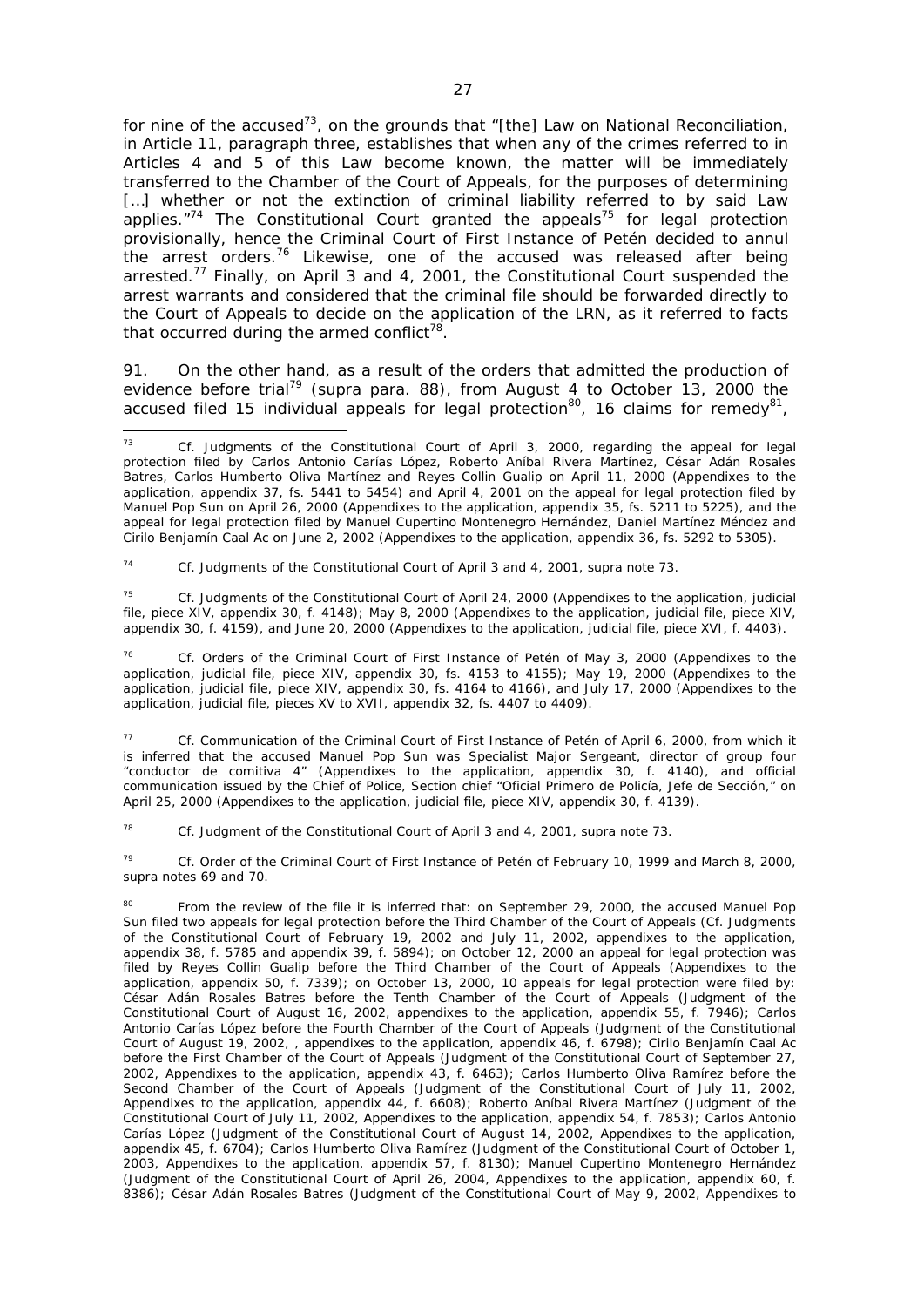and 15 appeals for reversal<sup>82</sup>. In light of the denial of some of these remedies, eight more appeals for legal protection were filed on October 26, 2000<sup>83</sup>, which the Constitutional Court declared inadmissible, and ordered the Criminal Court of First Instance of Petén to disqualify itself from hearing this criminal proceeding and to remit the records to the Chamber with jurisdiction, to adjudicate (or not) the application of the LRN<sup>84</sup>.

92. On March 7, 2002 the aforementioned Judge reiterated the effective arrest

the application, appendix 48, f. 7041); Roberto Aníbal Rivera Martínez (Judgment of the Constitutional Court of February 19, 2002, appendixes to the application, appendix 40, f. 5979). Additionally, on October 12 and 13, 2000 two appeals for legal protection were filed by Manuel Cupertino Montenegro Hernández and Cirilo Benjamín Caal Ac, respectively, which were mentioned in the application incorrectly (f.56). Consequently they were unable to locate them, which was confirmed by the representatives, who indicated that the decisions are not available (representatives' brief on final arguments, appendix 1, f. 19791).

<sup>81</sup> *Cf.* Briefs submitted by Reyes Collin Gualip on August 4, 2000 (Appendixes to the application, judicial file, pieces XV to XVII, fs. 4433 to 4446); by Manuel Pop Sun (Appendixes to the application, judicial file, pieces XV to XVII, fs. 4508 to 4510); Cirilo Benjamín Caal Ac (Appendixes to the application, judicial file, pieces XV to XVII, fs. 4513 to 4518); César Adán Rosales Batres (Appendixes to the application, judicial file, pieces XV to XVII, fs. 4520 a 4525); Carlos Humberto Oliva Ramírez (Appendixes to the application, judicial file, pieces XV to XVII, fs. 4527 to 4532); Carlos Antonio Carías López (Appendixes to the application, judicial file, pieces XV to XVII, fs. 4534 to 4539); Manuel Cupertino Montenegro Hernández (Appendixes to the application, judicial file, pieces XV to XVII, fs. 4541 to 4546), and Roberto Aníbal Rivera Martínez (Appendixes to the application, judicial file, pieces XV to XVII, fs. 4548 to 4553), all received on September 7, 2000; by Roberto Aníbal Rivera Martínez (Appendixes to the application, judicial file, pieces XV to XVII, fs. 4764 to 4769); Carlos Humberto Oliva Ramírez (Appendixes to the application, judicial file, pieces XV to XVII, fs. 4771 to 4776); Manuel Cupertino Montenegro Hernández (Appendixes to the application, judicial file, pieces XV to XVII, fs. 4778 to 4783); Cirilo Benjamín Caal Ac (Appendixes to the application, judicial file, pieces XV to XVII, fs. 4785 to 4790); Manuel Pop Sun (Appendixes to the application, judicial file, pieces XV to XVII, fs. 4792 to 4797); César Adán Rosales Batres (Appendixes to the application, judicial file, pieces XV to XVII, fs. 4799 to 4804); Carlos Antonio Carías López (Appendixes to the application, judicial file, pieces XV to VII, fs. 4806 to 4811), and Reyes Collin Gualip (Appendixes to the application, judicial file, pieces XV to XVII, fs. 4813 to 4819), all received on September 19, 2000.

<sup>82</sup> *Cf.* Brief submitted by Reyes Collin Gualip on August 4, 2000, (Appendixes to the application, judicial file, pieces XV to XVII, fs. 4491 to 4504); and 14 briefs received on September 7, 2000, from which it is inferred that each of the following accused filed two appeals: Cirilo Benjamín Caal Ac (Appendixes to the application, judicial file, pieces XV to XVII, fs. 4558 to 4565 and 4569 to 4580); Manuel Cupertino Montenegro Hernández (Appendixes to the application, judicial file, pieces XV to XVII, fs. 4584 to 4594 and 4598 to 4609); Carlos Humberto Oliva Ramírez (Appendixes to the application, judicial file, pieces XV to XVII, fs. 4613 to 4623 and 4724 to 4733); César Adán Rosales Batres (Appendixes to the application, judicial file, pieces XV to XVII, fs. 4627 to 4641 and 4645 to 4655); Carlos Antonio Carías López (Appendixes to the application, judicial file, pieces XV to XVII, fs. 4659 to 4669 and 4683 to 4694); Roberto Aníbal Rivera Martínez (Appendixes to the application, judicial file, pieces XV to XVII, fs. 4673 to 4682 and 4698 to 4708), and Manuel Pop Sun (Appendixes to the application, judicial file, pieces XV to XVII, fs. 4712 to 4720 and 4737 to 4747).

Cf. Judgments of the Constitutional Court of July 11, 2002 on the appeals filed by César Adán Rosales Batres before the Tenth Chamber of the Court of Appeals (Appendixes to the application, appendix 53, f. 7734); Cirilo Benjamín Caal Ac before the Fourth Chamber of the Court of Appeals, (Appendixes to the application, appendix 51, f. 7458); Reyes Collin Gualip before the Fourth Chamber of the Court of Appeals, (Appendixes to the application, appendix 49, f. 7150); Carlos Humberto Oliva Ramírez before the Third Chamber of the Court of Appeals (Appendixes to the application, appendix 42, f. 6297), and by Carlos Antonio Carías López before the Fourth Chamber of the Court of Appeals; this appeal was mentioned incorrectly in the application (fs. 58 y 63), therefore it was not found, which the representatives confirmed by indicating that the decision is not available (representatives' brief on closing arguments, appendix 1, f. 19795); Judgment of the Constitutional Court of October 18, 2002 on the appeal filed by Manuel Cupertino Montenegro Hernández before the Fourth Chamber of the Court of Appeals (Appendixes to the application, appendix 52, f. 7646); Judgment of the Constitutional Court of April 24, 2002 regarding the appeal filed by Manuel Pop Sun before the Fourth Chamber of the Court of Appeals (Appendixes to the application, appendix 47, f. 6976), and Judgment of the Constitutional Court of November 12, 2002 regarding the appeal filed by Roberto Aníbal Rivera Martínez before the First Chamber of the Court of Appeals (Appendixes to the application, appendix 41, f. 6158).

<sup>84</sup> *Cf.* Judgments of the Constitutional Court of July 11, October 18, and November 12, 2002, s*upra* note 83.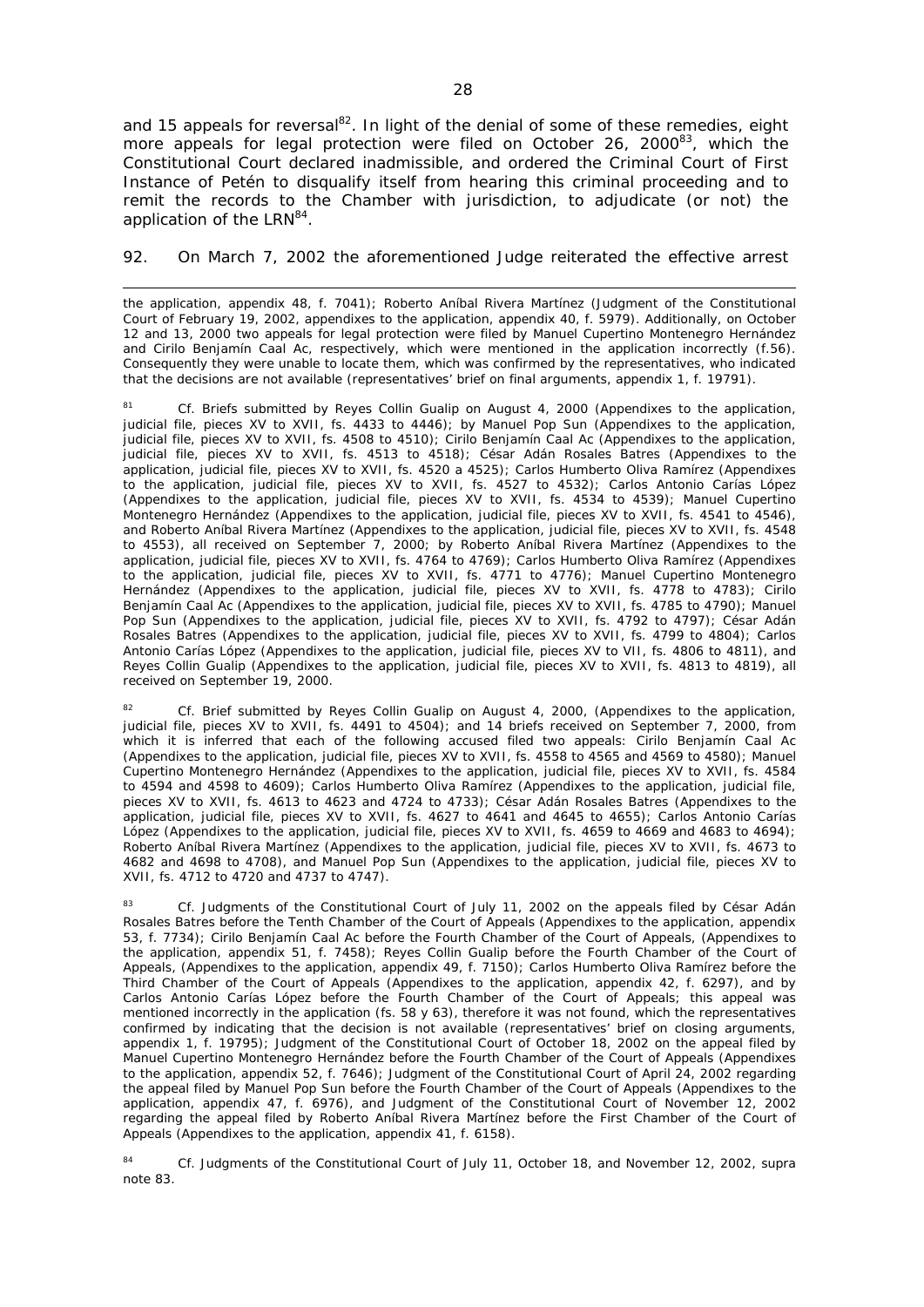warrants against seven accused $^{85}$ . Additionally, on June 21, 2002, the Judge decided to send the file for proceeding No.1316-94 to the Twelfth Chamber of the Court of Appeals, in order to obtain a resolution regarding the applicability of the Law on National Reconciliation.<sup>86</sup>

93. On July 3, 2002 a judicial proceeding was carried out through which the statements of the biological grandparents of survivor Ramiro Osorio Cristales<sup>87</sup> and their blood samples were taken, as well as that of Lidia Garcia Perez, the "adoptive mother" of Ramiro Osorio Cristales, for DNA testing.

## *D) Procedure of the Law on National Reconciliation*

94. As previously mentioned, the Criminal Court of First Instance of Petén decided to send the file to the Chamber with jurisdiction of the Court of Appeals on June 21, 2002 (*supra* para. 92).

95. The procedure whereby the applicability of the LRN would be decided began on June 25, 2002, date on which the Judges of the Twelfth Chamber of the Court of Appeals received the records of criminal proceeding No. 1316-94. However, these judges disqualified themselves from the matter because they had previously heard the appeals for legal protection placed by the accused<sup>88</sup>. The issue later moved on to the Tenth Chamber of the Court of Appeals, whose judges also disqualified themselves from hearing the case<sup>89</sup>. Even though the disqualification of the judges of the Tenth Chamber was turned down, the matter was heard by the Fourth Chamber of the Court of Appeals<sup>90</sup> because of vacations. On January 2, 2002, this Chamber ordered the parties to voice their opinion on the applicability of the LRN<sup>91</sup>. On January 20, 2003 one of the accused filed an appeal for reversal, so that a transfer would not be granted to one of the parties, which was denied the same day.92

96. Between July 2002 and January 2003, three appeals for legal protection<sup>93</sup>,

<sup>85</sup> <sup>85</sup> *Cf.* Ruling issued by the Criminal Court of First Instance of Petén on March 7, 2002, (Appendixes to the application, judicial file, piece XVIII, f. 5001).

<sup>86</sup> *Cf*. Ruling issued by the Criminal Court of First Instance of Petén on June 21, 2002 (Appendixes to the application, pieces 1 a 3, appendix 66, f. 8673).

<sup>87</sup> Cf. Ruling issued by the Criminal Court of First Instance of Petén on June 4, 2002 (Appendixes to the application, judicial file, piece XVIII, f. 5040).

<sup>88</sup> *Cf.* Minutes of excuse issued by the Titular Judges of the Twelfth Chamber of the Court of Appeals of June 25, 2002 (Appendixes to the application, judicial file, pieces 1 to 3, appendix 64, f. 8629).

<sup>&</sup>lt;sup>89</sup> *Cf.* Minutes of excuse issued by the Titular Judges of the Tenth Chamber of the Court of Appeals of August 13, 2002 (Appendixes to the application, judicial file, pieces 1 to 3, appendix 65, f. 8702).

<sup>90</sup> *Cf.* Order of the Presidency of the Judicial Organism of December 26, 2002 (Appendixes to the application, judicial file, pieces 1 to 3, appendix 67, f. 8955).

<sup>91</sup> *Cf.* Order of the Fourth Chamber of the Court of Appeals of January 2, 2003 (Appendixes to the application, judicial file, pieces 1 to 3, appendix 67, f. 8958), and brief presented by César Adán Rosales Batres (Appendixes to the application, judicial file, pieces 1 to 3, appendix 65, f. 8842).

Cf. Order of the Fourth Chamber of the Court of Appeals of January 20, 2003 regarding the claim for remedy filed by César Adán Rosales Batres (Appendixes to the application, judicial file, pieces 1 to 3, appendix 67, f. 8979).

<sup>93</sup> *Cf.* Judgments of the Constitutional Court of April 7, 2003 regarding the appeal filed by Carlos Humberto Oliva Ramírez before the Third Chamber of the Court of appeals on July 11, 2002 (Appendixes to the application, appendix 56, f. 8035), and April 5, 2004 on the appeal filed by César Adán Rosales Batres before the Tenth Chamber of the Court of Appeals of July 12, 2002 (Appendixes to the application,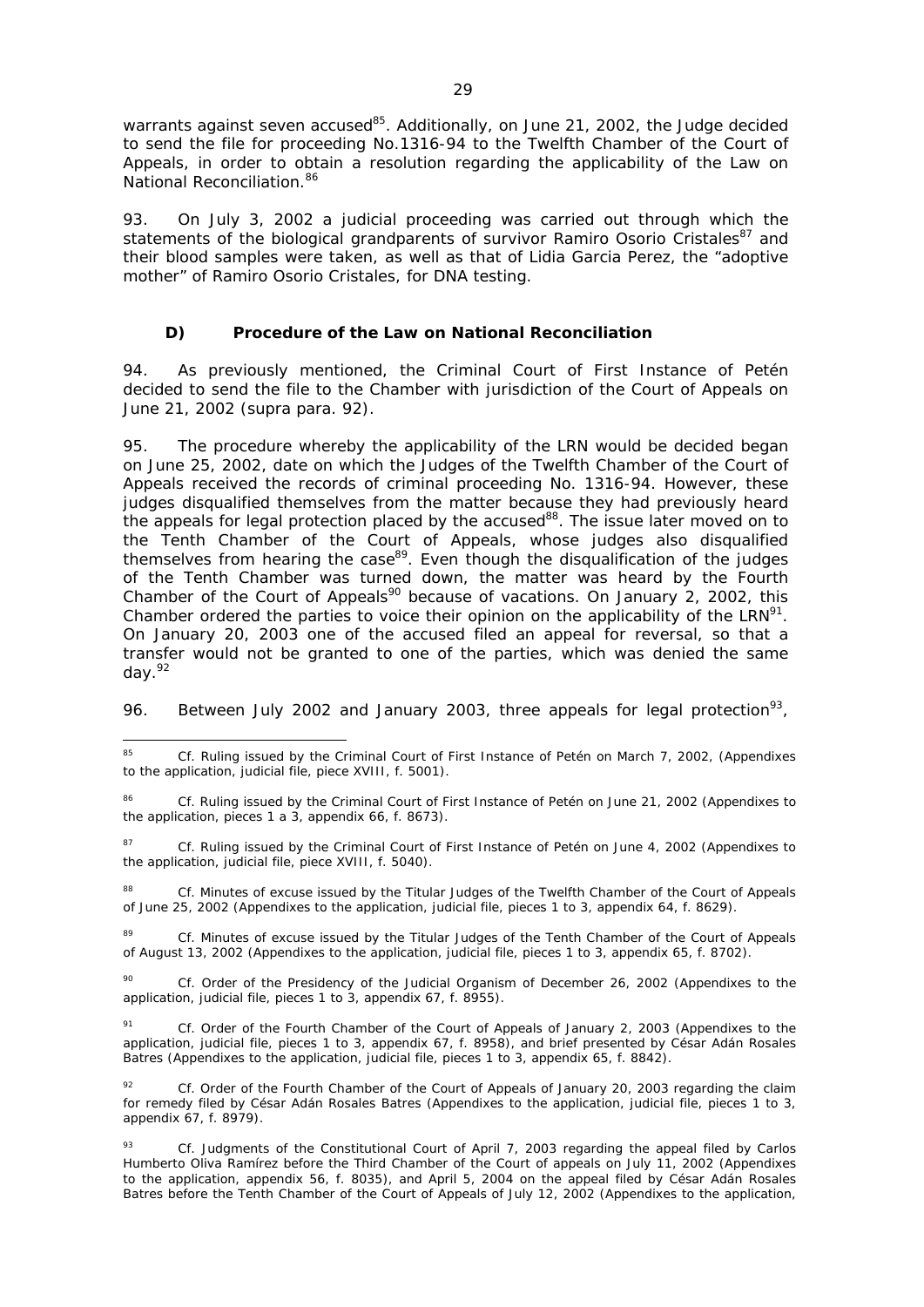two motions for amendment<sup>94</sup> –one of which was reiterated twice- $95$ , and two claims for remedy of the procedure<sup>96</sup>, were filed with the purpose of annulling all actions as of December 28, 1996. On the other hand, on February 11 and 12, 2003, three of the accused filed individual appeals for reversal, which were granted by the Tenth Chamber of the Court of Appeals. 97

97. On February 5, 2003,  $98$  the Prosecutor presented his argument about the application of the LRN before the Tenth Chamber of the Court of Appeals. He expressed that the referred Law is applicable exclusively to criminal acts product of the internal armed confrontation, by people involved in this confrontation and for the purpose of "preventing, impeding, prosecuting or suppressing the offenses recognized in Articles 2 and 4 of this law as political crimes and other commonly related," and stated: "how did the accused expect to prevent, impede, prosecute or suppress the crimes referred to in Articles 2 and 4 of the [LRN], with the raping of girls and women or with the murder of newborns or young children and elderly, or with the torture and murder of an entire unarmed and defenseless civil population? Within this context it is evident that the events that occurred [...] in the community of 'Las Dos Erres' were not committed by the army of Guatemala for the purposes indicated in Article 5 of the referred Law." In conclusion, the Prosecutor requested the cause of action for the application of the LRN to be disallowed, and for the criminal proceeding be continued<sup>99</sup>.

98. On the other hand, between January 7 and February 6, 2003, several of the accused requested the appointment of Francisco José Palomo Tejada as defense counsel, which was turned down<sup>100</sup>. Prior to this negative answer, between January

1

Cf. Briefs presented by Reyes Collin Gualip before the Twelfth Chamber of the Court of Appeals on July 2, 2002 (Appendixes to the application, judicial file, pieces 1 to 3, appendix 65, fs. 8674 to 8675) and César Adán Rosales Batres before the Twelfth Chamber of the Court of Appeals on July 2, 2002 (Appendixes to the application, judicial file, pieces 1 to 3, appendix 65, fs. 8677 to 8680).

<sup>95</sup> *Cf.* Briefs submitted by Reyes Collin Gualip before the Fourth Chamber of the Court of Appeals on October 15, 2002, (Appendixes to the application, judicial file, pieces 1 to 3, appendix 66, fs. 8903 to 8904), and the Fourth Chamber of the Court of Appeals on January 15, 2003 (Appendixes to the application, judicial file, pieces 1 to 3, appendix 67, fs. 8972 to 8973).

<sup>96</sup> *Cf.* Briefs presented by Roberto Aníbal Rivera Martínez before the Twelfth Chamber of the Court of Appeals on July 2, 2002 (Appendixes to the application, judicial file, pieces 1 to 3, appendix 66, fs. 8682 to 8689) and Roberto Aníbal Rivera Martínez before the Fourth Chamber of the Court of Appeals on January 17, 2003 (Appendixes to the application, judicial file, pieces 1 to 3, appendix 67, fs. 8980 to 8685).

<sup>97</sup> *Cf.* Judgment of the Tenth Chamber of the Court of Appeals of February 14, 2003, regarding the appeals for reversal filed by César Adán Rosales Batres, Reyes Collin Gualip and Roberto Anibal Rivera Martínez (Appendixes to the application, judicial file, pieces 1 to 3, appendix 65, fs. 8852 to 8857).

The referred document is dated February 6, 2003, however, the received stamp by the Court of Appeals indicates February 5, 2003.

<sup>99</sup> *Cf.* Brief submitted by the Special Prosecutor of the Public Prosecutor's Office before the Tenth Chamber of the Court of Appeals, received on February 5, 2003 (Appendixes to the application, judicial file, pieces 1 to 3, appendix 65, fs. 8793 to 8807).

Cf. Judgments of the Fourth Chamber of the Court of Appeals of January 24, 2003, regarding the request by Roberto Aníbal Rivera Martínez (Appendixes to the application, judicial file, pieces 1 to 3,

appendix 58, f. 8220). Additionally, Reyes Collin Gualip filed an appeal before the Fourth Chamber of the Court of appeals, which is incorrectly cited in the application (f. 64). It was therefore not found, which the representatives confirmed by indicating that they do not have the corresponding file (representatives' brief on closing arguments, appendix 1, f. 19797). On the other hand, the representatives also claimed that on those dates two additional appeals were filed, on July 11, 2002 by Carlos Antonio Carías López before the Tenth Chamber of the Court of Appeals, and on August 5, 2002 by Roberto Aníbal Rivera Martínez before the First Chamber of the Court of Appeals. These appeals are not in the application either, and the representatives indicated that they do not have the corresponding papers (representatives' brief on closing arguments, appendix 1, f. 19796 to 19797). Consequently the Court is not counting them as appeals filed.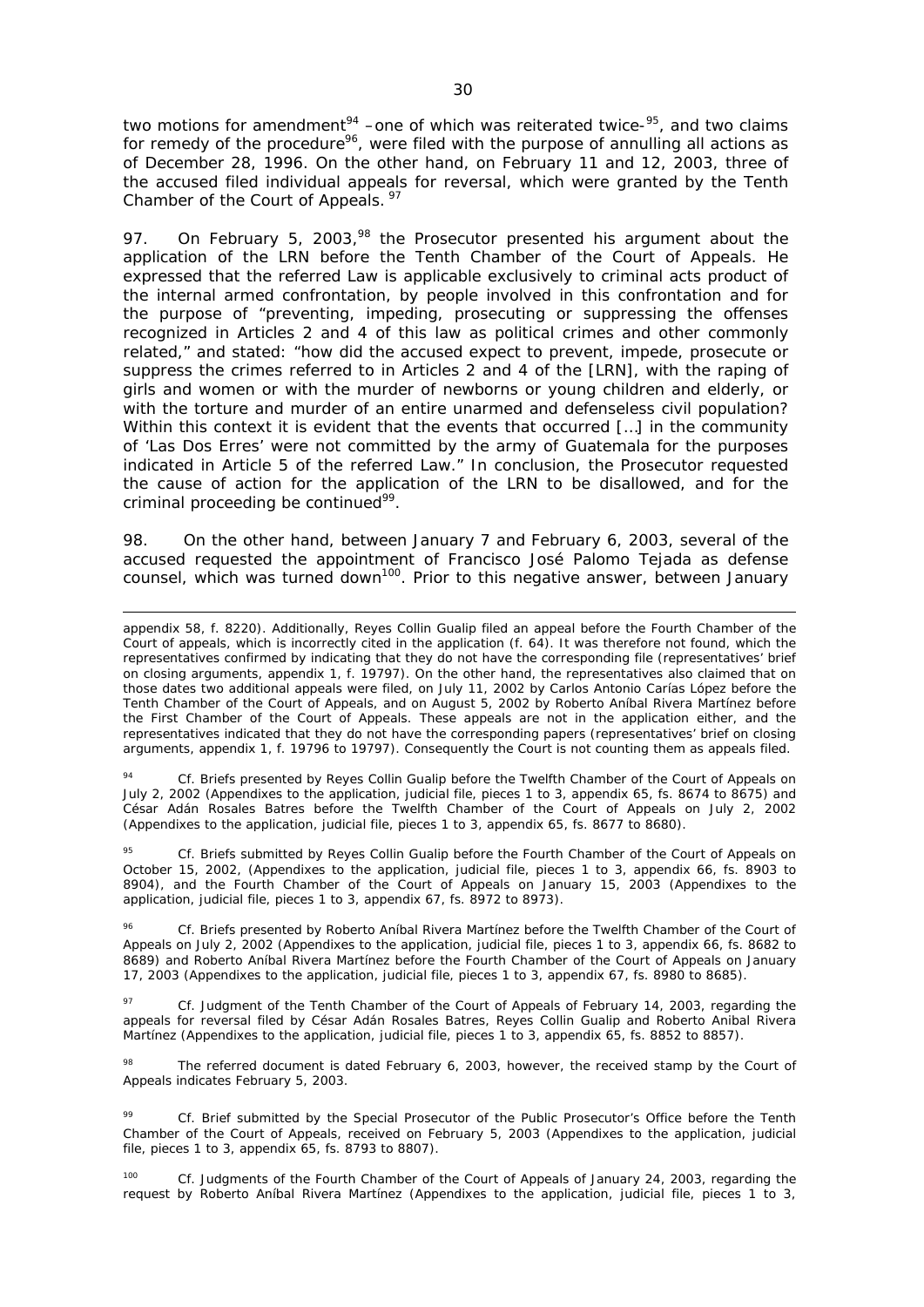31, February 14 and 18, 2003, one of the accused filed a motion for reversal<sup>101</sup> and an appeal for legal protection<sup>102</sup>, which were rejected, as well as a constitutional motion. The referred motion suspended the process from February 17, 2003 until February 23, 2009, when it was rejected by the Court of Appeals<sup>103</sup>. The accused appealed the judgment, and it is currently pending resolution<sup>104</sup>.

99. Between March 2003 and 2009 three appeals for legal protection were filed; one was granted, ruling the annulment of all actions as of December 28,  $1996^{105}$ , another one was rejected<sup>106</sup>, and one is pending resolution<sup>107</sup>.

100. Finally, due to the processing of the criminal proceeding, between April 2000 and March 2003 the accused filed: at least 33 appeals for legal protection, 19 appeals for reversal, 19 claims for remedy, 2 motions for amendment, and one constitutional motion.

## **2. Articles 8 and 25 of the American Convention, in relation to Articles 1 and 2 thereof; Articles 1, 6 and 8 of the Inter-American Convention against Torture, and Article 7(b) of the Convention of de Belem do Pará.**

101. Notwithstanding the partial recognition of responsibility performed by the State regarding the facts of denial of justice, as well as its acknowledgement of the violations of Articles 8 and 25 of the Convention (*supra* para. 36), the Court, based on the framework of its jurisdiction, and assessing the gravity of the facts generated by the referred violations, deems it necessary to conduct certain specific considerations to establish those violations that have generated the State's international responsibility.

102. In light of the gravity of the facts and of the claim filed by FAMDEGUA on June 14, 1994 before the Criminal Court of First Instance of Petén, a proceeding has been initiated in the ordinary criminal jurisdiction, which is still in its initial phase. In this regard, the Commission indicated that "according to that expressly recognized

appendix 65, fs. 8771 to 8774), and of the Twelfth Chamber of the Court of Appeals of February 6, 2003, regarding the request by Carlos Antonio Carías Lopez (Appendixes to the application, judicial file, pieces 1 to 3, appendix 65, f. 8811).

-

<sup>101</sup> *Cf.* Judgment of the Fourth Chamber of the Court of Appeals of February 3, 2003 on the appeal for reversal filed by Roberto Aníbal Rivera Martínez on January 31, 2003 (Appendixes to the application, judicial file, pieces 1 to 3, appendix 65, fs. 8789 to 8790).

<sup>102</sup> *Cf*. Judgment of the Constitutional Court of September 23, 2004, regarding the appeal filed by Roberto Aníbal Rivera Martínez on February 18, 2003 (Appendixes to the application, judicial file, pieces 1 to 3, appendix 61, fs. 8462 to 8471).

<sup>103</sup> *Cf.* Judgment of the Fourth Chamber of the Court of Appeals of February 23, 2009, regarding the constitutional appeal filed by Roberto Aníbal Rivera Martínez on February 14, 2003 (Supervening evidence presented by the representatives, appendix 7, fs. 19767 to 19770).

Cf. Brief presented by Roberto Aníbal Rivera Martínez before the Fourth Chamber of the Court of Appeals, on March 6, 2009 (Supervening evidence submitted by the representatives, appendix 7, fs. 19771 to 19774).

<sup>105</sup> *Cf.* Judgment of the Constitutional Court of December 8, 2004 on the appeal filed by Reyes Collin Gualip on March 7, 2003 (Appendixes to the application, appendix 62, f. 8550 to 8557).

Cf. Judgment of the Constitutional Court of August 7, 2007 on the appeal filed by Roberto Aníbal Rivera Martínez on March 12, 2003 (Appendixes to the brief of pleadings and motions, appendix 10, fs. 9381 to 9387).

<sup>107</sup> *Cf.* Brief presented by Reyes Collin Gualip on March 13, 2009 (Supervening evidence submitted by the representatives, appendix 6, fs. 19659 to 19675).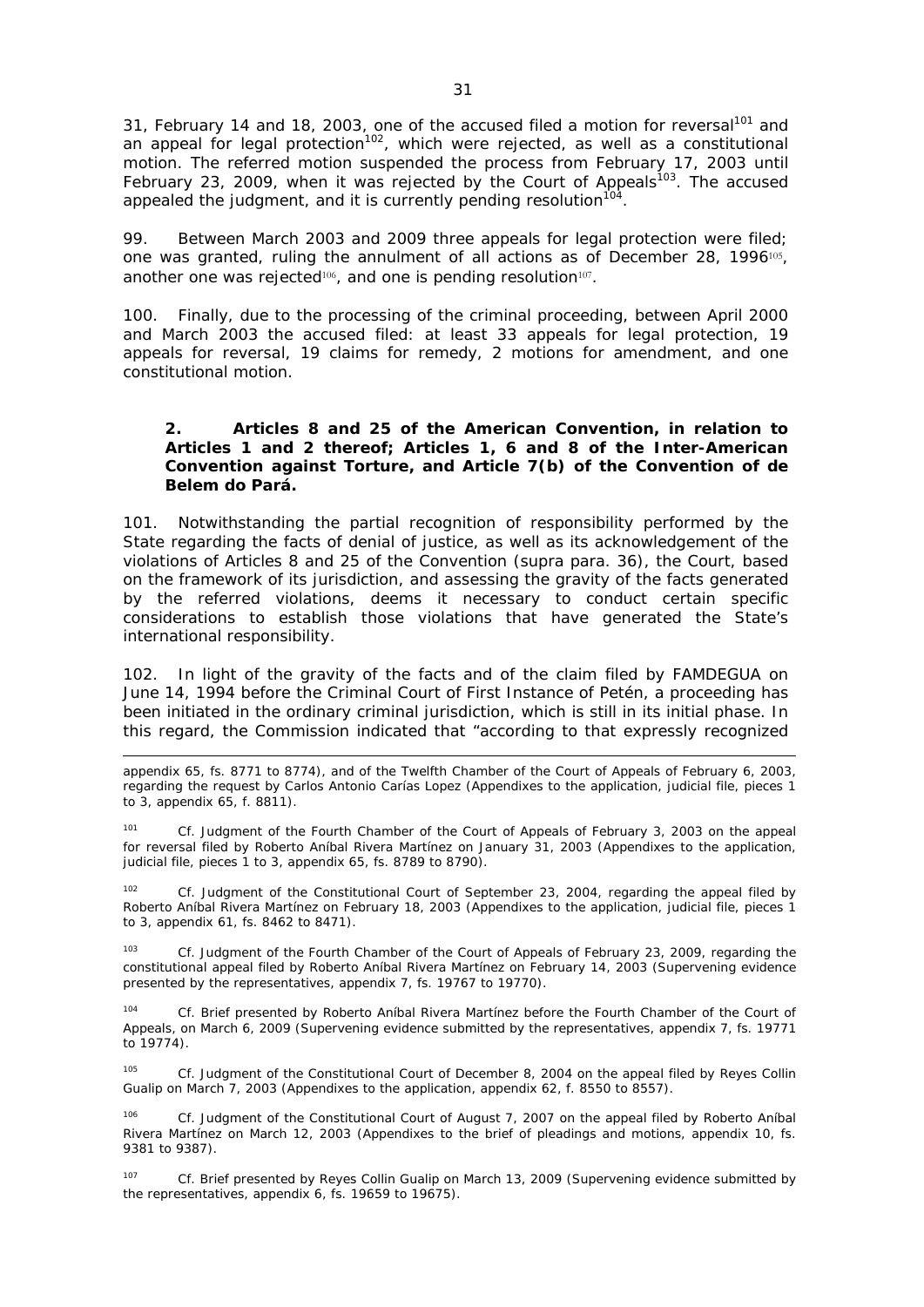by the State, the events of the Las Dos Erres Massacre have not been duly investigated, nor have those responsible been prosecuted and punished […] which constitutes a violation to Articles 8 and 25 in relation to Article 1(1) of the Convention." On the other hand, the representatives expressed that twenty-six years have passed and none the responsible parties have been punished, therefore the State has not complied with its obligation to investigate, prosecute and punish those responsible. Additionally, the representatives indicated that "the impunity and lack of complete and true information on that occurred in the massacre has caused the States' violation of the right to the truth, thus breaching Articles 8, 25, and 13 of the Convention." On the other hand, the State acknowledged the claims of the Commission and the representatives regarding the violation of the rights established in Articles 8(1) and 25(1) of the Convention, according to Article 1(1) thereof, based on the petition filed by FAMDEGUA. In addition to the above, the State expressed that it had taken several steps to obtain justice, and reiterated its commitment to conduct a serious and effective investigation and a criminal trial to identify the alleged responsible parties.

103. In light of the parties' indication of the various irregularities that have impeded the victims' effective access to justice, the Court will address this issue in the following three sections: *A) Application of the "Law on the Appeal for Legal Protection, Habeas Corpus, and Constitutionality" in Guatemala (hereinafter "Law on the Appeal for Legal Protection"); B) Delay and inapplicability of the "Law on National Reconciliation" (hereinafter "LRN"), and C) Lack of a complete and thorough investigation of the facts of the massacre, as well as other omissions.* 

104. It is worth noting that this Court has expressed that, according to the American Convention, the States Parties are obligated to provide effective judicial remedies to the victims of the human rights violations (Article 25), remedies which should be substantiated in conformity with the rules of due process (Article 8(1)), all of this within the general obligation of the same States, to guarantee the free and full exercise of the rights recognized by the Convention for any person under its jurisdiction (Article  $1(\tilde{1})$ ).<sup>108</sup>

105. Likewise, it has indicated that the right of access to justice must ensure, within a reasonable time, the right of the alleged victims or their next of kin, to have everything necessary done to uncover the truth of the events and to punish those responsible.<sup>109</sup>

# *A) Application of the "Law on the Appeal for Legal Protection"*

106. As derived from the facts of the case, the appeal for legal protection has been used as a practice to delay the criminal proceeding (*supra* para. 90, 91, 96, 98 to 100). Even the State, in its brief on the answer to the application, when recognizing its responsibility, indicated that "[…] in practice, the constant and frivolous use of the appeal for legal protection has merited that different Bodies of the State discuss the implementation of measures that allow attacking the inadequate use of this constitutional action." This Court, in the *Case of Mack Chang*  against the State of Guatemala already ruled on the defects of the appeal for legal

<sup>108</sup> <sup>108</sup> *Cf. Case of Velásquez Rodríguez v. Honduras.* Preliminary Objections. Judgment of June 26, 1987. Series C No. 3, para. 91; *Case of Bayarri v. Argentina.* Preliminary Objections, Merits, Reparations, and Costs. Judgment of October 30, 2008. Series C No. 187, para. 103, and *Case of Kawas Fernández v. Honduras, supra* note 21, para. 110.

<sup>109</sup> *Cf. Case of Bulacio v. Argentina.* Merits, Reparations, and Costs. Judgment of September 18, 2003. Series C No. 100, para. 114; *Case of Zambrano Vélez et al. v. Ecuador.* Merits, Reparations, and Costs. Judgment of July 4, 2007. Series C No. 166, para. 115, and *Case of Kawas Fernández v. Honduras, supra* note 21, para. 112.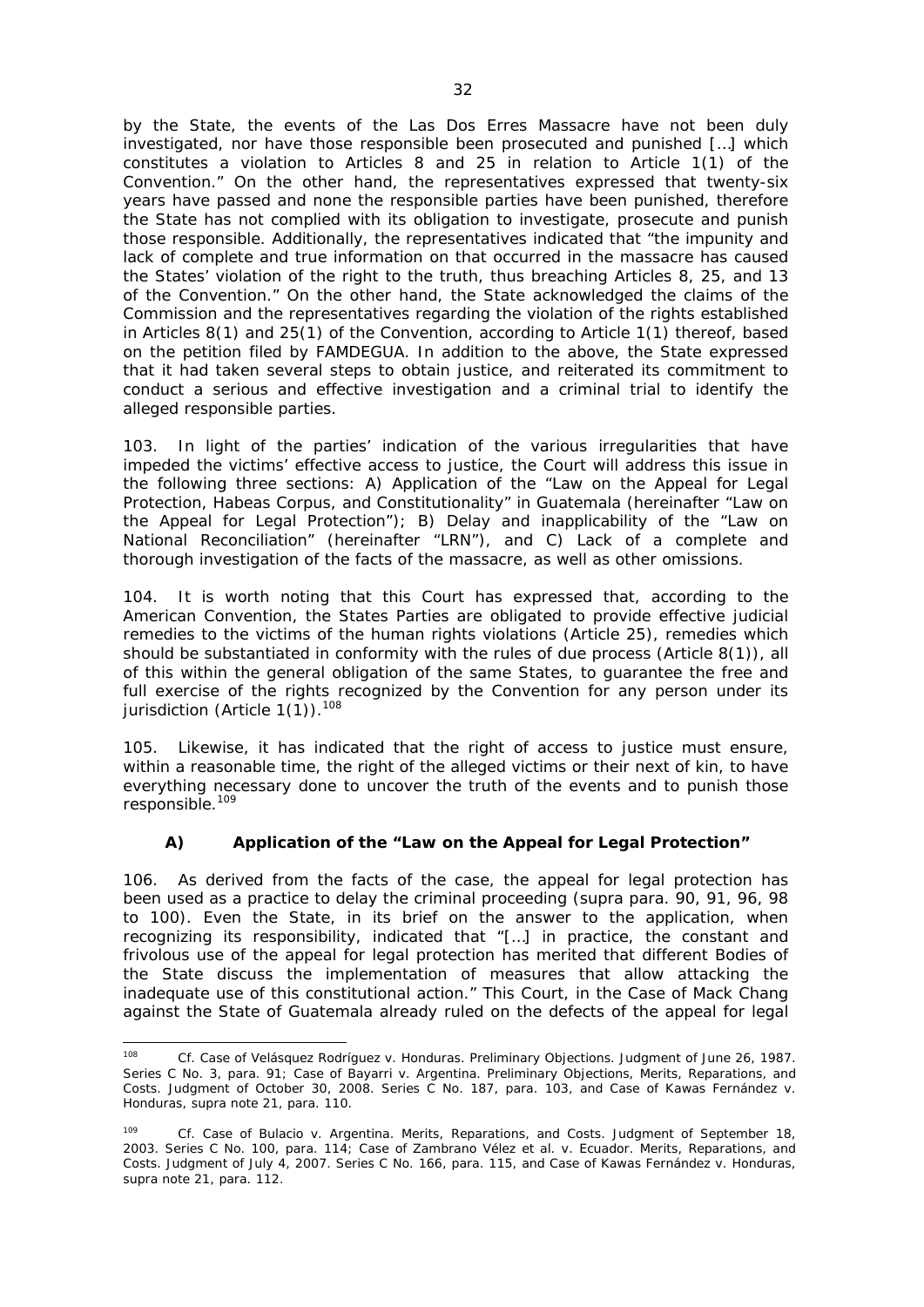protection and its use as a delaying strategy.<sup>110</sup> In light of the above, the Court will analyze this problem in the instant case.

107. The Court has established that the appeal for legal protection, because of its nature, is "the simple and brief judicial procedure whose goal is the protection of all of the rights recognized by the constitutions and laws of the States Parties and by the Convention."<sup>111</sup> Likewise, it has considered that this remedy enters the realm of Article 25 of the American Convention, therefore it has to meet certain requirements, including suitability and effectiveness<sup>112</sup>. It is important to analyze the appeal for legal protection in terms of adequacy and effectiveness<sup>113</sup>, as well as the delaying practice that it has been given in the instant case.

108. The Court notes that the Law on the Appeal for Legal Protection in Guatemala establishes that the goal of this remedy is the development of "the guarantees and protections of the rights inherent to the individual, enshrined in the Constitution […], laws, and international conventions ratified by Guatemala."<sup>114</sup> Both the Political Constitution of the Republic of Guatemala, as well as the Law on the Appeal for Legal Protection indicate that the purpose of the appeal for legal protection is to protect people against threats of violations to their rights or to restore the rulings when violations did occur. There is no realm that is not susceptible to an appeal for legal protection, and it will always be admissible when the acts, rulings, provisions or laws of the authorities imply a threat, restriction or violation of the rights guaranteed by the Constitution and the laws<sup>115</sup>.

109. In this manner, the Law on the appeal for legal protection establishes certain requirements that are necessary to file this remedy. However, the judges are not obligated to previously analyze the admissibility requirements. On the contrary, once the remedy has been filed, its merits must be processed.116 The petition for the remedy cannot be denied even when it is expressly inadmissible. The above has facilitated an indiscriminate filing of appeals for legal protection by the accused. In the instant case most of these appeals have been denied and declared inadmissible, since they did not fulfill the procedural prerequisites established in the law<sup>117</sup>.

<sup>113</sup> *Cf. Case of Velásquez Rodríguez v. Honduras*. Merits, *supra* note 30*,* para. 64 and 66; *Case of Escher et al v. Brazil, supra* note 33, para. 28, and *Case of Garibaldi v. Brazil*, *supra* note 23, para. 46.

114 Article 1 of the Law on the Appeal for Legal Protection, Decree No. 1-86 of January 8, 1986 (Appendixes to teh application, appendix 70, f. 9121).

115 Article 265 of Political Constitution of the Republic of Guatemala, and Article 8 of the La won Legal Protection, *supra* note 114.

<sup>116</sup> *Cf.* Articles 33 and 77 a) of the Law on the Appeal for Legal Protection, *supra* note 113.

<sup>110</sup> <sup>110</sup> *Cf. Case of Mack Chang v. Guatemala*, *supra* note 18, para. 204, 206, 207, 209, 210 and 211.

<sup>111</sup> *The Habeas Corpus in Emergency Situations (Arts. 27(2), 25(1) and 7(6) of the American Convention on Human Rights)* Advisory Opinion OC-8/87 of January 30, 1987*.* Series A No. 8, para. 32.

<sup>112</sup> *Judicial Guarantees in States of Emergency* (*Arts. 27(2), 25(1) and 7(6) of the American Convention on Human Rights)* Advisory Opinion OC-9/87 of October 6, 1987. Series A No. 9, para. 24; *Case of Castañeda Gutman v. Mexico.* Preliminary Objections, Merits, Reparations, and Costs. Judgment of August 6, 2008. Series C No. 184, para. 78, and *Case of Escher et al. v. Brazil, supra* note 33, para. 196.

<sup>&</sup>lt;sup>117</sup> For example, the Constitutional Court turned down several appeals filed on October 26, 2000, as they were expressly inadmissible due to being time-barred, and because the act challenged had not caused injuries to constitutional rights. *Cf*. Judgment of the Constitutional Court of July 11, 2002 (Appendixes to the application, appendixes 42, 51 and 53, fs. 6303 to 6404; 7464 to 7465, and 7738 to 7739).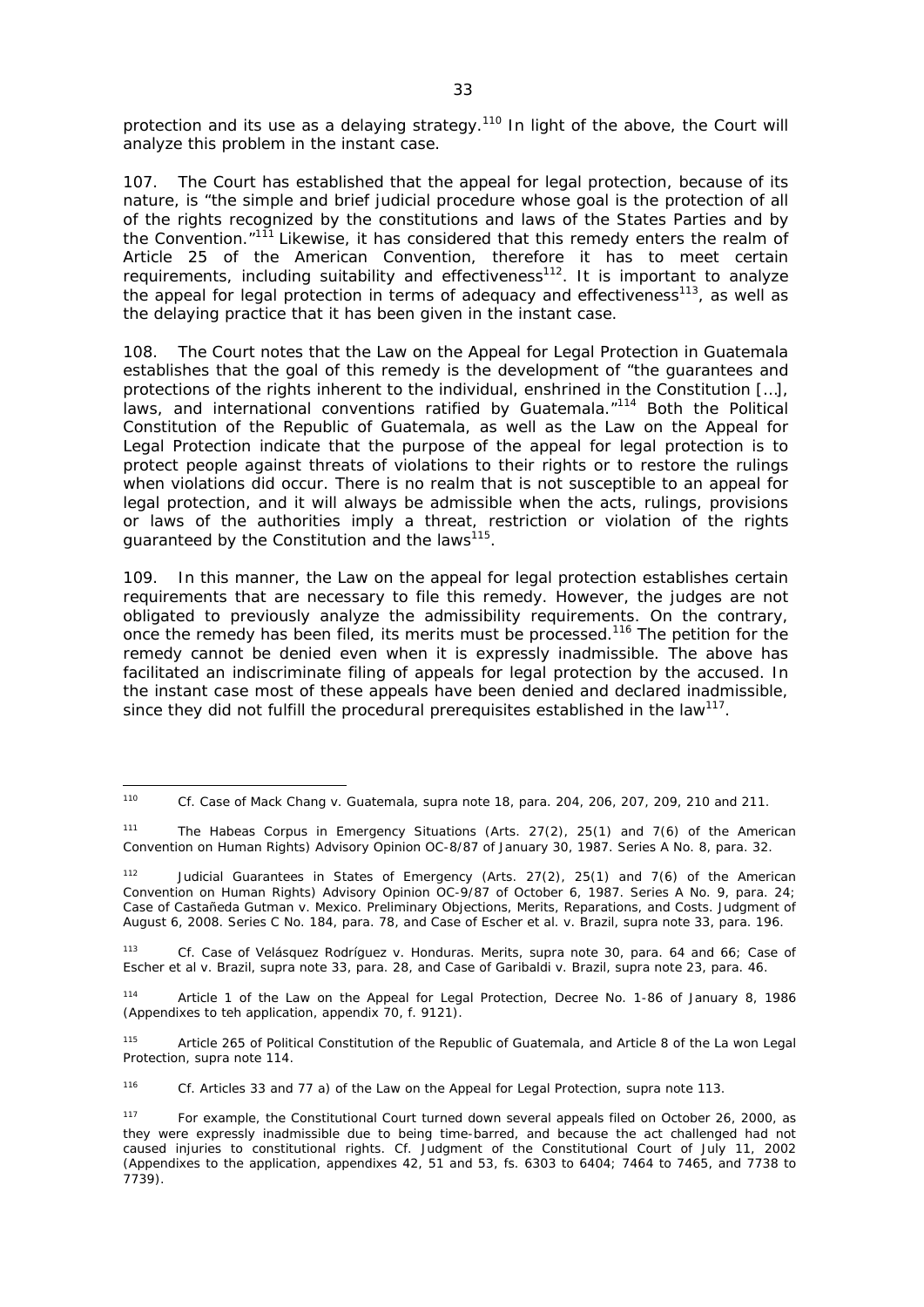110. In the case of *Mack Chang v. Guatemala* the Court ruled on the institution of the appeal for legal protection in Guatemala, expressing that:

[...] as derived from the text of the "Law on the Appeal for Legal Protection, Habeas corpus, and Constitutionality", and according to the expert opinion of Henry El Khoury, the law itself places the courts of appeal under the obligation to process and rule on all appeals for legal protection filed against any judicial authority for any procedural act. Therefore, the law itself places said courts under the obligation to process any appeal for legal protection, even if it is "expressly inadmissible," as the various remedies filed in this case were found to be.<sup>118</sup>

111. It is worth noting that in the instant case the counsel of the accused in the massacre have filed at least 33 appeals for legal protection, of which 24 were denied<sup>119</sup> and some took up to four years to be resolved. Additionally, these decisions were later appealed before different instances, which implied that the processing of the appeal for legal protection would be extended (*infra* para. 114). There has been an evident delay in the processing and adjudication of those remedies, which is not compatible with Article 25(1) of the American Convention. Although the Court considers that the appeal for legal protection is an ideal remedy to protect human rights in Guatemala, its scope and lack of admissibility requirements has resulted in that in some of these cases the delay is excessive and paralyzes justice.

112. In the instant case the appeals for legal protection submitted in the internal proceeding exceeded their processing within the terms established by the law. Hence, the representatives and the Commission argued that only five of the appeals were resolved in less than one year, 19 were resolved in one to two years, four took over three years to be resolved, and one took four years and five months.

113. In this regard, witness Edgar Fernando Pérez Archila declared before this Court on the excessive length of the processing of the appeals for legal protection in the case of the Las Dos Erres massacre, in comparison to other cases of a similar nature heard at the same time, and indicated that "the average for the first instance was approximately six months[, and] the average for the second instance was approximately 320 days"<sup>120</sup>. Likewise, in her expert opinion, Ms. Claudia Paz y Paz Bailey expressed that "the average processing of the appeals for legal protection in the case of Las Dos Erres largely exceeds the [problem] of the general average processing time of appeals for legal protection<sup>"121</sup>. This situation has also been asserted by international bodies<sup>122</sup>.

<sup>118</sup> <sup>118</sup> *Case of Myrna Mack Chang v. Guatemala, supra* note 18, para. 206.

<sup>&</sup>lt;sup>119</sup> From the review of the file before the Court it is inferred that four appeals for legal protection were granted, 24 were turned down, and one is pending resolution before the Constitutional Court. The documents related to the rest of the appeals for legal protection were not provided in the appendixes by the parties to the instant case.

In this regard, said expert indicated that "[i]n 2003 a study was performed, as well as verification by the Ombudsman Office of Guatemala, which assessed the 31 appeals submitted to that date. The average for the first instance was approximately six months, and for the second instance 320 days. This is a much longer term than the judicial custom, and in my experience as a litigation attorney in Guatemala, than the processing of appeals for legal protection in common cases." Statement of witness Edgar Fernando Pérez Archila, rendered in the public hearing held before the Court in La Paz, Bolivia, on July 14, 2009.

Cf. Expert Opinion of Claudia Paz y Paz Bailey rendered before the public hearing held before the Inter-American Court in La Paz, Bolivia, on July 14, 2009.

<sup>122</sup> See, *inter alia*, the Report of the UN High Commissioner of Human Rights on the activities of the office in Guatemala, A/HRC/4/49/Add.1 of February 12, 2007, para 30, which indicates that "[t]he filing of delaying appeals for legal protection continues affecting cases of transitional justice. In this regard, Bill No. 3319 on amendments to the appeal for legal protection is still pending before Congress." Likewise, the High Commissioner "urge[d] Congress to approve […] the amendments to the Law on the Appeal for Legal Protection, Habeas corpus, and Constitutionality."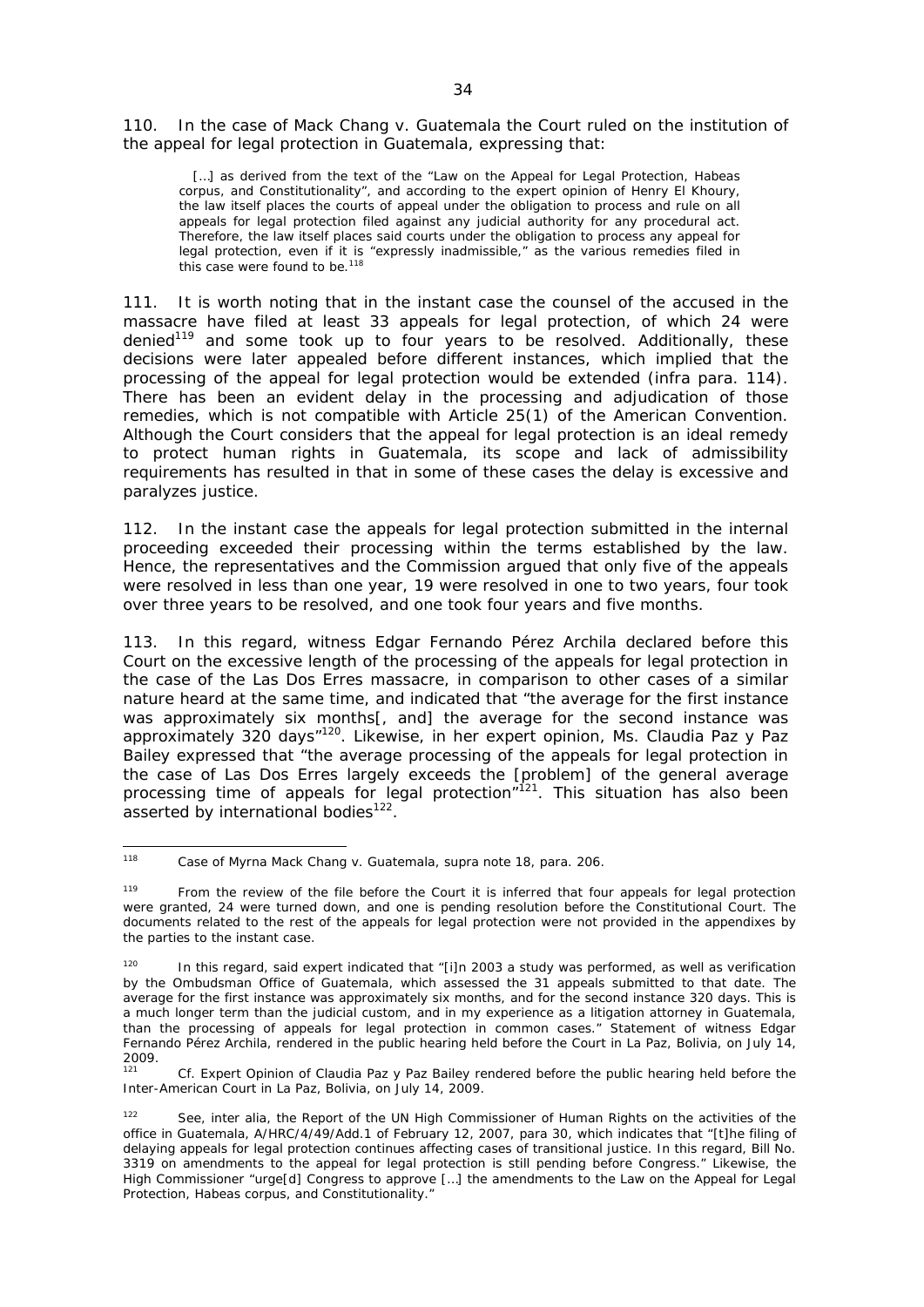114. On the other hand, the accused in the criminal proceeding filed their appeals for legal protection before seven different chambers of the Court of Appeals, which recognized their jurisdiction to hear them, although the Supreme Court of Justice had established jurisdiction solely to the Twelfth Chamber of the Court of Appeals to hear matters from Petén<sup>123</sup>. Consequently, the First, Second, Third, Fourth, Tenth, and Thirteenth Chambers examined the appeals even though they did not have jurisdiction to process criminal matters, which, according to the representatives, "prevented the Twelfth Chamber from counteracting the delaying tactic [of the accused] by accumulating appeals for legal protection of the same nature."

115. Furthermore, in those cases in which appeals for legal protection were filed with the same facts and before the same chamber, the judges did not admit the  $\frac{1}{2}$  accumulation of these appeals<sup>124</sup>, breaching Articles 54 and 55 of the Criminal Procedural Code of Guatemala, which establishes that for reasons of judicial economy, proceedings for related crimes that are publicly actionable are heard by a single court.

116. In light of this scenario, the Court takes cognizance of the indication by the Supreme Court of Justice, which in the statement of its motives for the bill to reform the Law on the appeal for legal protection (Bill No.  $3319^{125}$ ), still pending approval, claimed that:

[t]he scope with which the appeal for legal protection process is currently regulated has caused serious inconveniences which materialized into obstacles to a prompt, fulfilled and effective administration of justice. Such inconveniences stand out in the abusive use of the appeal for legal protection in judicial matters, which causes a deliberate delay in ordinary processes, noncompliance with the processing time, fully inconsistent with the principle of judicial economy<sup>126</sup>.

117. Likewise, the Court takes cognizance of the Joint Opinion, issued by the Commissions for the Amendment of the Justice Sector and Legislation and Constitutional Points on the amendment to the Law on the Appeal for Legal Protection in Guatemala, whereby they confirm the importance of reviewing this law considered permissive, whose interpretation has led to abuses, deliberate delays and obstacles to a prompt and fulfilled justice. Additionally, it establishes that "it is necessary to clarify, expand or explain norms which have currently given way to various interpretations and applications that cause unnecessary delays in the processing of appeals for legal protection and processes that distort its object and purpose. $127''$ 

118. The International Commission Against Impunity in Guatemala (hereinafter "CICIG") has also ruled on the need to modify the Law on the Appeal for Legal

126 Statement of the motives for Bill No. 3319, *supra* note 125, f. 9273.

<sup>123</sup> Agreement No. 17-91 of the Supreme Court of Justice whereby the Twelfth Chamber of the Court of Appeals, with its seat in Guatemala, published in the journal "Diario de Centro América" on September 24, 1991 (Appendixes to the brief of pleadings and motions, appendix 3, , f. 9263).

As inferred from the analysis of the judgments of the Constitutional Court, specifically the resolution of appeals for legal protection filed between September and October 2000 (representatives' brief on final arguments, appendix 1, table of appeals filed, fs. 19789 to 19795).

<sup>&</sup>lt;sup>125</sup> Bill No. 3319 of August 17, 2005, which proposes amendments to the Law on the Appeal for Legal Protection (Appendixes to the brief of pleadings and motions, appendix 5, fs. 9271 to 9284).

<sup>&</sup>lt;sup>127</sup> Joint favorable opinion on Bill No. 3319 of the Commissions for Reform of the Justice Sector, Legislation, and Constitutional Points (Appendixes to the brief on pleadings and motions, appendix 6, fs. 9286 to 9287).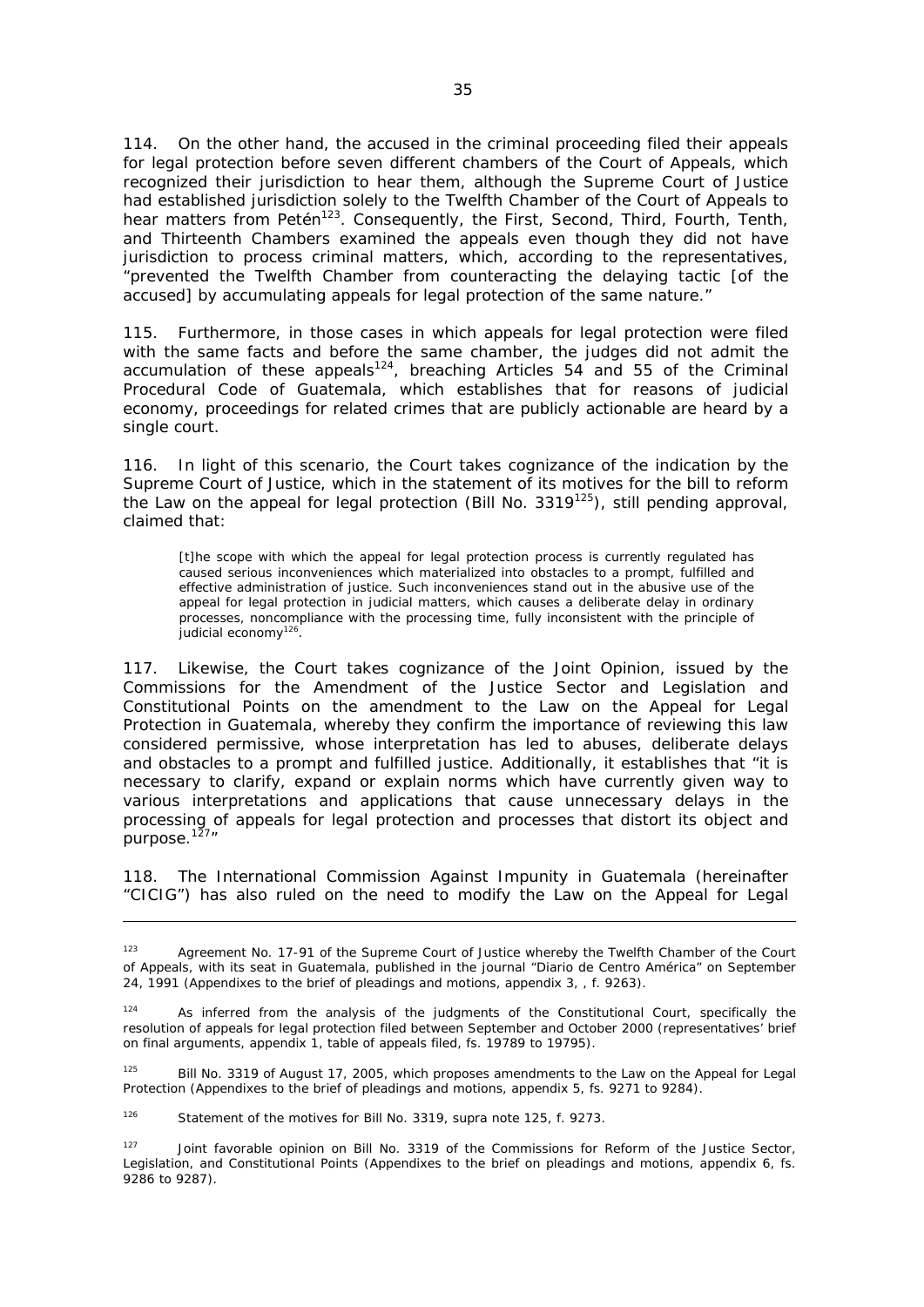Protection, and has indicated that "Bill No. 3319 submitted to Congress […] presents general modifications that would allow for the reduction of abusive use of the appeal for legal protection."

119. From the elements indicated, it is inferred that the appeal for legal protection in Guatemala has been used as a delaying instrument. Expert Claudia Paz and Paz Bailey indicated that:

the jurisprudence of the Constitutional Court has exceedingly expanded the possibility of filing remedies in the processing of judicial proceedings. This has caused, on the one hand, the saturation of the constitutional system, in 2007 the Constitutional Court received almost 4000 (four thousand) files, 4000 cases, but it also allowed for the appeal for legal protection to be used to delay, suspend and impede processes. Also, it is used maliciously, but with the justice system as an accomplice. The structure of the appeal for legal protection is also very difficult and with excessive processes.<sup>128</sup>

120. In this case the Court notes that the provisions that regulate the appeal for legal protection, the lack of due diligence and tolerance by the courts when processing them, as well as the lack of effective judicial protection, have allowed the abusive use of the appeal as a delaying practice in the proceeding. Likewise, after over 15 years since the criminal proceeding began, and 27 years since the occurrence of the events, this proceeding is still in its initial stage, to the detriment of the victims' rights to know the truth, and in the identification and punishment of all those responsible and obtaining the corresponding reparations.

121. In light of the above, the Court believes that the appeal for legal protection is an adequate remedy to protect individuals' human rights, since it is suitable to protect the juridical situation infringed, as it is applicable to acts of authority that imply a threat, restriction or violation of the protected rights. However, in the instant case the current structure of the appeal for legal protection in Guatemala and its inadequate use have impeded its true efficiency, as it is not capable of producing the result for which it was conceived.

122. It is important to mention that the general duty of the State to adapt its internal law to the provisions of the American Convention so as to guarantee the rights embodied therein, as established in Article 2, implies the adoption of measures in two regards. On one hand, this includes the suppression of laws and practices of any nature that imply a violation to the guarantees set forth in the Convention. On the other hand, it implies the promulgation of laws and the development of practices that are conducive to an efficient observance of these guarantees,<sup>129</sup> which has not been materialized in the case of the appeal for legal protection. The Court notes that the parties have coincided in considering the abusive use of the appeal for legal protection as a delaying tactic in the instant case.

123. The State expressed that it is discussing the Bill to amend the Law on the appeal for legal protection, Decree No. 1-86 of the National Constituent Assembly, which was presented to the Congress of the Republic of Guatemala by the Judges of the Supreme Court of Justice, with the "goal of converting the process of the appeal for legal protection into an extraordinary, brief and efficient system, in conformity with the protection of the fundamental rights of individuals, and minimizing the inconveniences that have occurred in the administration of justice." Nevertheless, the Court notes that at the time of issuing of the instant Judgment the obstacles for

 $128$ <sup>128</sup> *Cf.* Expert opinion of Claudia Paz y Paz Bailey, *supra* note 121.

<sup>129</sup> *Cf. Case of Castillo Petruzzi et al. v. Peru*. Merits, Reparations, and Costs. Judgment of May 30, 1999. Series C No. 52, para. 207; *Case of Heliodoro Portugal v. Panama, supra* note 23*,* para. 180, and *Case of Reverón Trujillo v. Venezuela, supra* note 29, para. 60.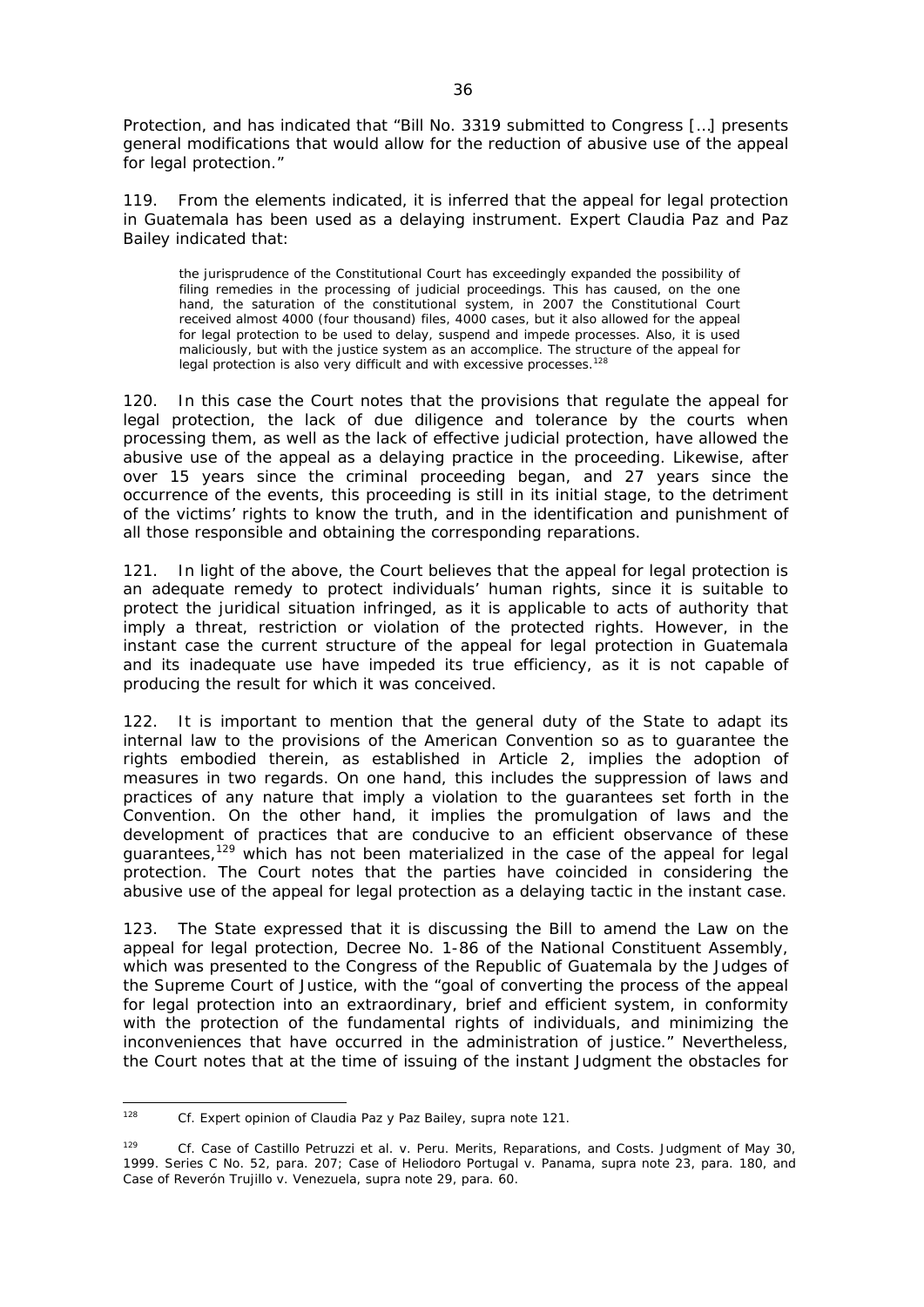the appeal for legal protection to comply with the objectives for which it was created had not been removed.

124. Based on the foregoing, the Court considers that, within the framework of the current Guatemalan legislation, in the instant case the appeal for legal protection has been transformed into a means to delay and hinder the judicial process, and into a factor for impunity. Consequently, this Court believes that in the instant case the State violated the rights to a fair trial and right to judicial protection, which constitute the victims' access to justice, recognized in Articles 8(1) and 25(1) of the Convention, and also failed to comply with the provisions contained in Articles 1(1) and 2 thereof.

# *B) Delay and Inapplicability of the Law of National Reconciliation*

125. The Commission and the representatives concur in indicating that the possible application of the LRN to the instant case would imply perpetrating impunity. They also criticized the excessive delay in the process to decide on the applicability of this Law. The State did not comment on this matter in its answer to the application. However, in its brief on final arguments, it provided additional information on the realm of the application of the LRN, Decree No. 145-96 of the Congress of the Republic. In this section the State concluded that "until now there is no resolution that has granted applied amnesty to accused military for events committed during the armed conflict, on the contrary when the granting of amnesty was requested based [on] the Law of National Reconciliation, all requests have been declared inadmissible."

126. As previously mentioned (*supra* para. 95), the procedure to decide on the applicability of the LRN began on June 25, 2002. This law grants a term of ten days, extendable by another ten days if a hearing is held, to rule on the applicability of the extinction of criminal liability. If an appeal is requested before the Supreme Court of Justice, the latter shall have a term of five days to resolve this remedy, and the decision is non-appealable<sup>130</sup>. This proceeding was suspended since February 17, 2003, awaiting a decision on the constitutional motion filed by one of the accused. Consequently, the excessive delay by the judicial authorities in resolving the applicability of the LRN is evident, which has also delayed the criminal proceeding that has already extended beyond eight years.

127. On the other hand, the excessive time that the State has used to decide on the applicability of the extinction of criminal liability has created a situation of juridical uncertainty for the case, as well as for the victims. Although the State assured in a public hearing and in its final arguments that, to date, no amnesty has been granted in an unlawful manner in any case processed in Guatemala, it is clear that the formal object of the process established in the LRN is precisely deciding on the possible application of this figure<sup>131</sup>.

128. It is worth noting that although the Las Dos Erres Massacre occurred within the context of the internal armed conflict in Guatemala, in the internal jurisdiction it has been catalogued by the Public Prosecutor's Office as a murder. Additionally, on

<sup>130</sup> Cf. Article 11 of the LRN.

<sup>&</sup>lt;sup>131</sup> However, the representatives indicated that in December 2007, when hearing the appeal for legal protection filed by one of the accused in the case for violations perpetrated in the Embassy of Spain in 1980 against Guatemalan and Spanish citizens, the Constitutional Court decided to grant the appeal, turning down by the request for extradition made by Spain, and annulling the provisional arrest warrants that had been handed down. *Cf.* Constitutional Court of Guatemala, Judgment of December 12, 2007, File 3380-2007 (Appendixes to the brief of pleadings and motions, appendix 43, fs. 11785 to 11847).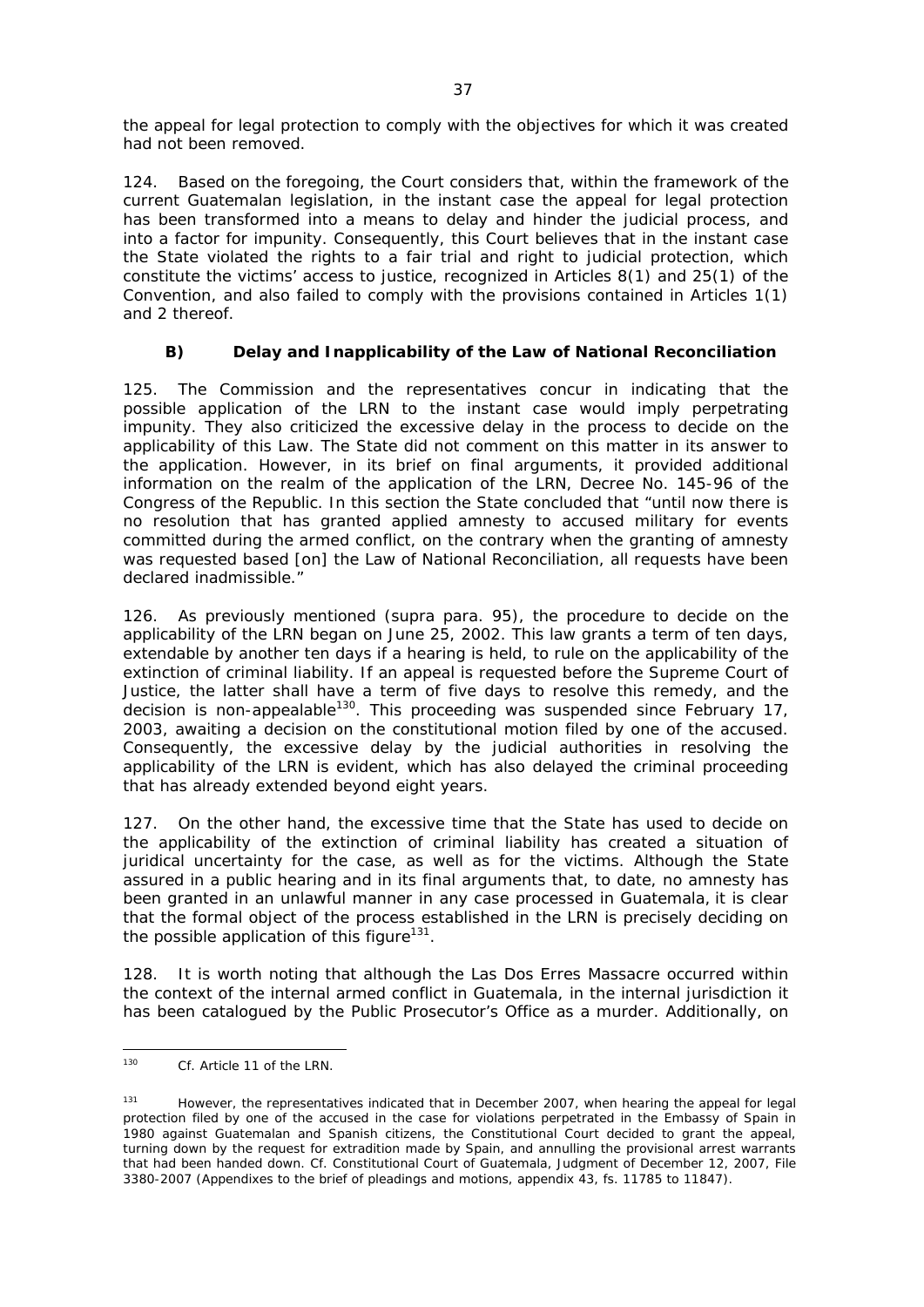April 4, 2001, the Constitutional Court ordered the case to be forwarded to the Court of Appeals to determine the application of the LRN and eventual amnesty of the accused, as it referred to events that occurred during the armed conflict, in violation of Article 11 of the LRN<sup>132</sup>. However, it seems that the nature and gravity of the events were not considered in this decision.

129. In light of this situation, the Court reiterates its constant jurisprudence on the incompatibility of figures such as extinguishment and amnesty in cases of serious human rights violations, on which it has clearly established that:

The State must guarantee that the domestic proceedings aimed at investigating and [eventually] punishing those responsible for the facts of this case have the adequate effects, and, in particular, it should refrain recurring to legal devices such as amnesty, prescription, and the establishment of measures designed to eliminate liability. In this regard, the Court has already indicated that […] all amnesty provisions, provisions on prescription and the establishment of measures designed to eliminate responsibility are inadmissible, because they are intended to prevent the investigation and punishment of those responsible for serious human rights violations such as torture, extrajudicial, summary or arbitrary executions and forced disappearance, all prohibited because they violate nonrevocable rights recognized by international human rights law."<sup>133</sup>

[...] no domestic law or provision can prevent a State from complying with the obligation to investigate and punish those responsible for serious human rights violations $\left[...]^{134}$ . In particular, when dealing with serious human rights violations the State shall not argue prescription of or any similar measure designed to eliminate responsibility, to excuse itself from its duty<sup>135</sup>.

130. The Court notes that the events of the Las Dos Erres Massacre, recognized by the State, constitute grave human rights violations. The context of these facts has been recognized by this Court as "a pattern of selective extrajudicial executions promoted by the State, which was directed to those individuals considered 'internal enemies<sup> $m136$ </sup>. Additionally, since the date when the facts occurred until today, there have been no effective judicial mechanisms to investigate the human rights violations or to punish all those responsible.

131. Based on the above, the Court determines that the eventual application of the amnesty provisions of the LRN in this case would violate the obligations derived from the American Convention. Thus the State has the duty to continue the criminal proceeding without major delays, and include the multiple crimes generated in the events of the massacre for their proper investigation, prosecution and eventual punishment of those responsible for those acts.

<sup>132</sup> Article 11 of the LRN establishes that "crimes outside the realm of this Law, or that are nonextinguishable, or that do not admit extinguishment of criminal liability according to the domestic law or international treaties approved or ratified by Guatemala will be processed according to the procedure established in the Criminal Procedural Code."

<sup>133</sup> *Case of the Caracazo v. Venezuela.* Reparations and Costs. Judgment of August 29, 2002. Series C No. 95, para. 119*. Cf. Case of Barrios Altos v Peru. Merits.* Judgment of March 14, 2001. Series C, No. 75, para 41, and *Case of Anzualdo Castro v. Peru, supra* note 28, para. 182.

<sup>134</sup> *Case of Blanco Romero et al. v. Venezuela.* Merits, Reparations, and Costs. Judgment of November 28, 2005. Series C No. 138, para. 98*. Cf. Case of Barrios Altos v Peru.* Merits*, supra* note 133, para. 41, and *Case of Anzualdo Castro v. Peru, supra* note 28, para. 182.

<sup>135</sup> *Cf. Case of Ticona Estrada et al. v. Bolivia.* Merits, Reparations, and Costs. Judgment of November 27, 2008. Serise C No. 191, para. 147; Case of Barrios Altos *v.* Peru. Merits*, supra* note 133, para. 41, and *Case of Anzualdo Castro v. Peru*, *supra* note 28, para. 182.

<sup>136</sup> *Case of Myrna Mack Chang v. Guatemala, supra* note 18, para. 139.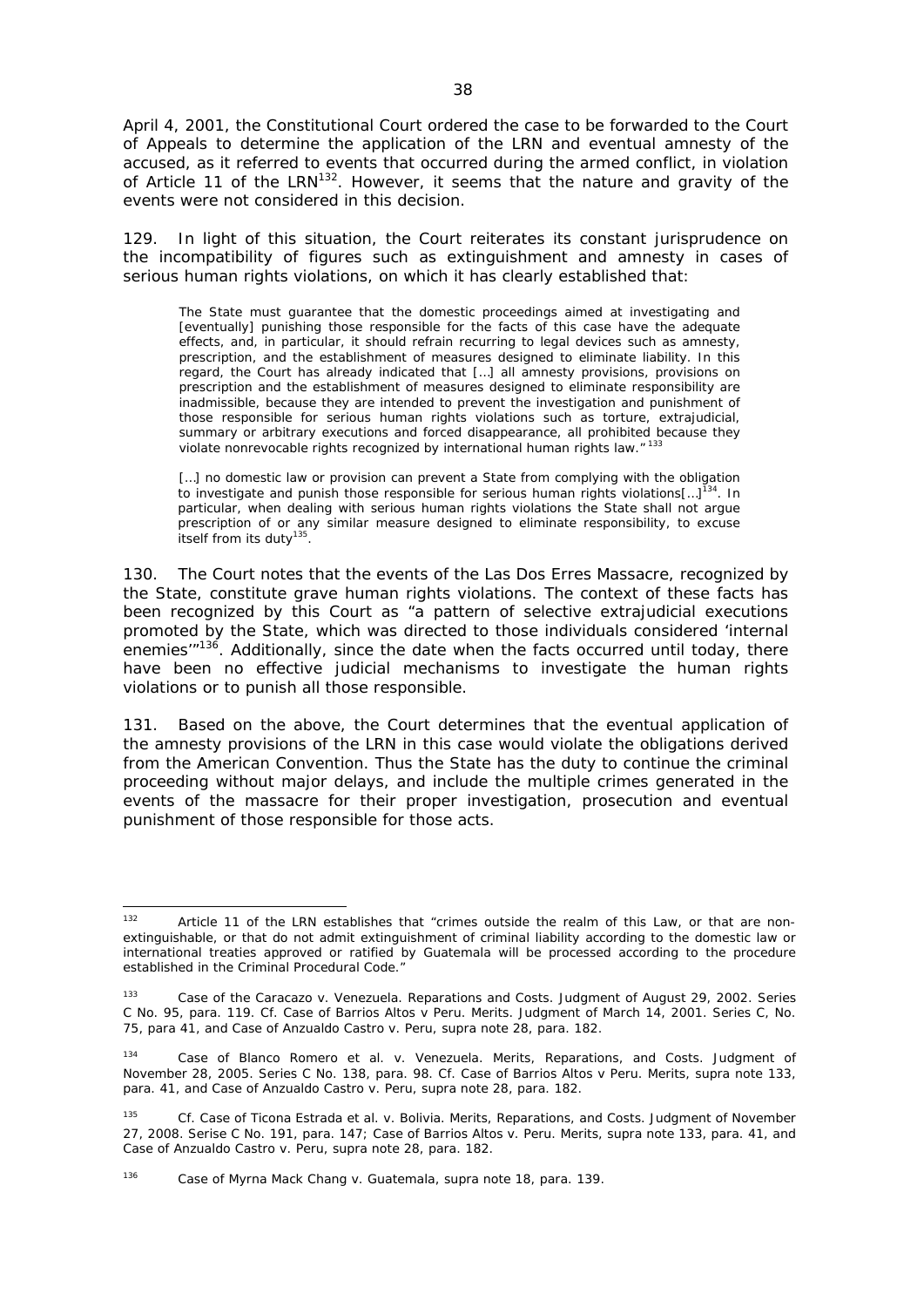\* \* \*

132. Regarding the promptness of the general process, the Court has indicated that the "reasonable term" referred to in Article 8(1) of the Convention, must be appreciated in terms of the total duration of the proceeding until the final judgment is pronounced<sup>137</sup>. The right of access to justice implies that the solution of the controversy should occur within a reasonable term<sup>138</sup>, since a prolonged delay could constitute in itself a violation of the right to a fair trial<sup>139</sup>. In this sense, the lack of a response by the State is a determining element in assessing if Articles 8(1) and 25(1) of the American Convention have been breached<sup>140</sup>.

133. In the instant case the Court observes that, 15 years after the application was filed by FAMDEGUA, the criminal proceeding is still in its initial stage, which contributes to the excessive delay in the administration of justice. Additionally, the Court notes that the State did not justify this situation, but recognized having incurred in the delay.

134. It is worth noting that in other cases related to human rights violations in Guatemala, the Court has proven the unduly delay in the Guatemalan judicial system<sup>141</sup>, as well as the violations of the rights to a due process<sup>142</sup>. In this sense, the Court indicated that the Judgments on the cases of Myrna Mack Chang, Maritza Urrutia, Plan de Sanchez Massacre, Molina Theissen and Tiu Tojin, all on human rights violations during the armed conflict in Guatemala, after 13, 11, 22, 22 and 17 years after the events, respectively, the State's obligations of investigating and years are the events, respectively, the state of salgement of yudicial ending the impunity remained unfulfilled<sup>143</sup>, which evidences a pattern of judicial delay in Guatemala in investigations of grave human rights violations.

<sup>140</sup> *Cf. Case of García Prieto et al. v. El Salvador.* Preliminary Objections, Merits, Reparations and Costs. Judgment of November 20, 2007. Series C No. 168, para. 115; *Case of Ticona Estrada et al. v. Bolivia*, *supra* note 135, para. 95, and *Case of Escher et al. v. Brazil*, *supra* note 33, para. 206.

<sup>141</sup> "The Guatemalan system for justice administration was inefficient in quaranteeing compliance with the law and the protection of the rights of the victims and their next of kin in almost all of the human rights violations committed at that time." *Case of Tiu Tojín v.* Guatemala, *supra* note 17, para. 51.

 $127$ <sup>137</sup> *Cf. Case of Suárez Rosero v. Ecuador.* Merits. Judgment of November 12, 1997. Series C No. 35, para. 71; *Case of Ticona Estrada et al. v. Bolivia, supra* note 135, para. 78, and *Case of Valle Jaramillo et al. v. Colombia, supra* note 21, para. 154.

<sup>138</sup> *Cf. Case of Suárez Rosero v. Ecuador.* Merits, *supra* note 137, para. 71 to 73; *Case of Ticona Estrada et al. v. Bolivia, supra* note 135, para. 79, and *Case of Valle Jaramillo et al. v. Colombia, supra*  note 21, para. 154.

<sup>139</sup> *Cf. Case of Hilaire, Constantine and Benjamín et al. v. Trinidad and Tobago*. Merits, Reparations and Costs. Judgment of June 21, 2002. Series C No. 94, para. 145; *Case of Valle Jaramillo et al. v. Colombia, supra* note 21, para. 154, and *Case of Anzualdo Castro v. Peru, supra* note 28, para. 124.

 $142$  "[U]ntil today, the courts of justice of Guatemala have proven incapable of effectively investigating, processing, prosecuting, and punishing those responsible for the human rights violations" and that "[i]n numerous occasions the courts of justice have acted subordinated to the Executive Power or military influence, 'applying rules or legal provisions contrary to due process or omitting applying the corresponding ones'". *Case of Bámaca Velásquez*. Monitoring Compliance with Judgment. Order of the Court of January 27, 2009, para. 22. *Cf. Case of Myrna Mack Chang v. Guatemala*, *supra* note 18, para. 134(1)3).

<sup>143</sup> *Cf. Case of Myrna Mack Chang v. Guatemala*, *supra* note 18, para. 272; *Case of Maritza Urrutia v. Guatemala*. Merits, Reparations and Costs. Judgment of November 27, 2003. Series C No. 103, para. 176; *Case of the Plan de Sánchez Massacre v. Guatemala.* Reparations and Costs. Judgment of November 19, 2003. Series C No. 116, para. 95; *Case of Molina Theissen v. Guatemala.* Reparations and Costs. Judgment July 3, 2004. Series C No. 108, para. 79, and *Case of Tiu Tojín v. Guatemala*, *supra* note 17, para. 72. Cited in the *Case of Bámaca Velásquez v. Guatemala.* Monitoring compliance with Judgment, *supra* note 142, para. 23.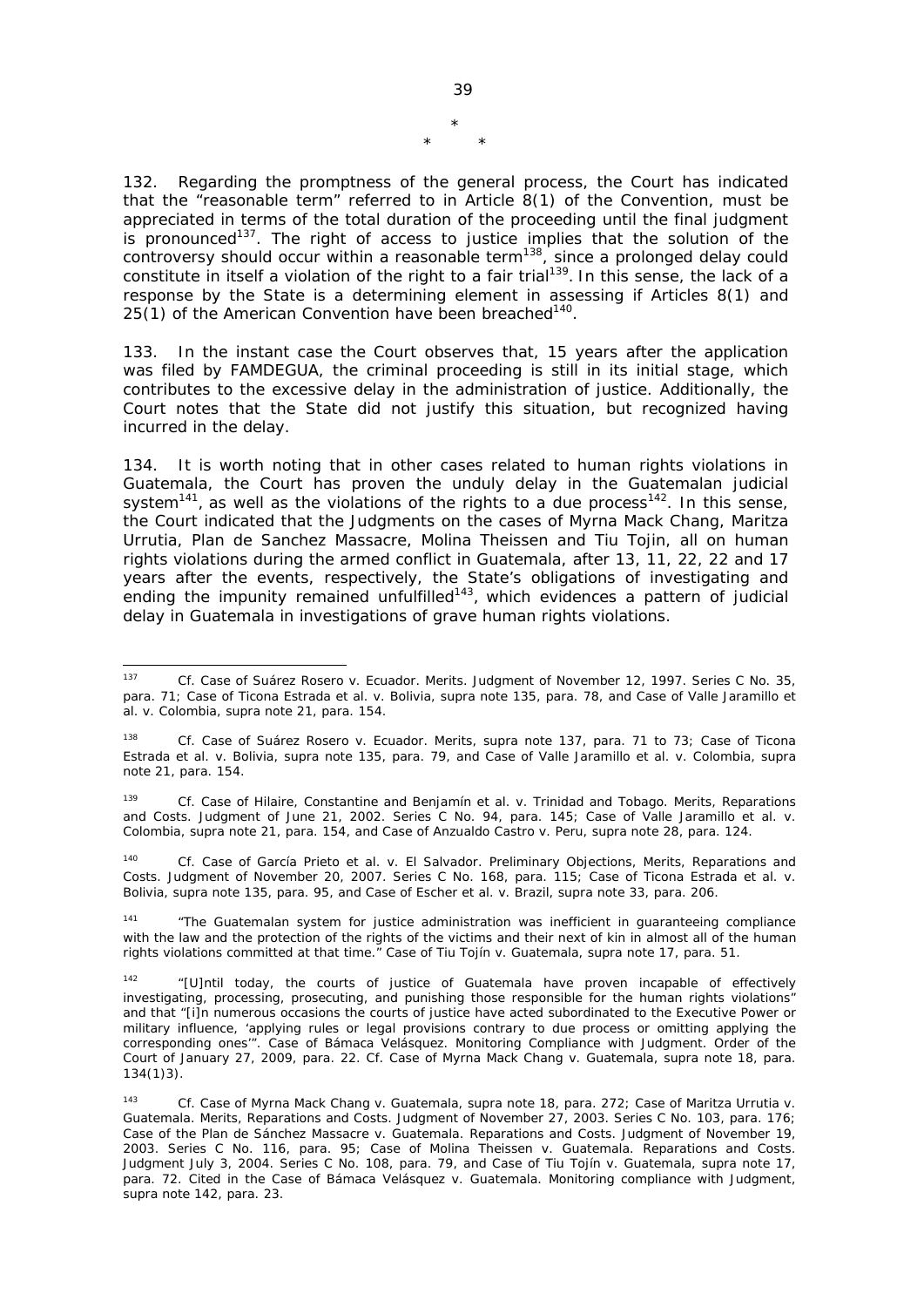135. In this concrete case the Court has verified that the unjustified delay of over 15 years in the criminal proceeding is attributable not only to the indiscriminate use of remedies by the accused, but also to the lack of will and interest of the State's judicial authorities who have heard them, since they have inadequately processed the many remedies, as well as subjected the case to the procedure established in the LRN (supra para. 126 and 127), which have been used to paralyze the criminal proceeding. This situation has constituted an excessive violation of the reasonable term and is attributable to the State.

# *C) Lack of a complete and thorough investigation of the alleged facts of the massacre and those responsible, and other omissions*

# *C.1 Lack of investigation of all of the facts of the massacre*

136. The Court observes that the investigation carried out in the internal jurisdiction has not been complete and thorough, given that it only refers to infringements to life, and not to those related to the facts of the alleged torture against members of the community and other alleged acts of violence against the children and female population. In this regard, the Commission indicated that "the provisions of the […] Convention of Belém do Pará […] should be taken into consideration, as they impose the obligation of acting with due diligence when investigating and punishing acts of violence against women." On the other hand, the representatives requested of the Court to declare the State responsible for not complying with the rights contained in Articles 1, 6, and 8 of the CIPST and 7(b) of the Convention of Belém do Pará. Finally, the State did not accept the violation of these Conventions "on the grounds [that] neither of them was effective for the State at the time when the facts occurred, and both procedurally and substantively it is not possible to claim a violation of a law or treaty which does not exist in the juridical life of a State."

137. The Court notes that in conformity with the American Convention, effective at the time of the facts, the State had the obligation to investigate all of the facts with due diligence, which was still pending at the time of recognition of the Court's contentious jurisdiction on March 9, 1987. This obligation was subsequently confirmed by the State in the ratification of the CIPST on January 29, 1987 and the Convention of Belém do Pará on April 4, 1995, therefore it had to guarantee compliance as of that time<sup>144</sup>, even if they had not been adopted at the time of the massacre. The Court has thus established that "[the State] has the duty to guarantee the right of access to justice […] in conformity with the specific obligations set forth in the specialized Conventions […] with regards to the prevention and punishment of torture and violence against women. [T]hese provisions […] specify and complement the State's obligations regarding compliance with the rights enshrined in the American Convention," as well as the "international *corpus juris* on the matter of protection of personal integrity (humane treatment)<sup>"145</sup>.

138. Specifically, the Court notes that although the complaint filed by FAMDEGUA on June 14, 1994 was for the crime of murder to the detriment of those buried in the community of Las Dos Erres, the statements of the ex kaibiles in the criminal proceeding of May 27, 1997 indicated that "while they had them gathered […] they began to torture the men so they would tell them where the weapons were and who in the community were part of the guerrilla [and they] also raped some girls in front of their parents." Likewise, they indicated that "Instructor Manuel Pop Sun […] raped [one girl] drastically" and that "that's […] how they were massacring [and for

 $144$ <sup>144</sup> *Cf. Case of the Miguel Castro Castro Prison v. Peru, supra* note 27, para. 377.

<sup>&</sup>lt;sup>145</sup> *Cf. Case of the Miguel Castro Castro Prison v. Peru, supra* note 27, para. 276, 377 and 379.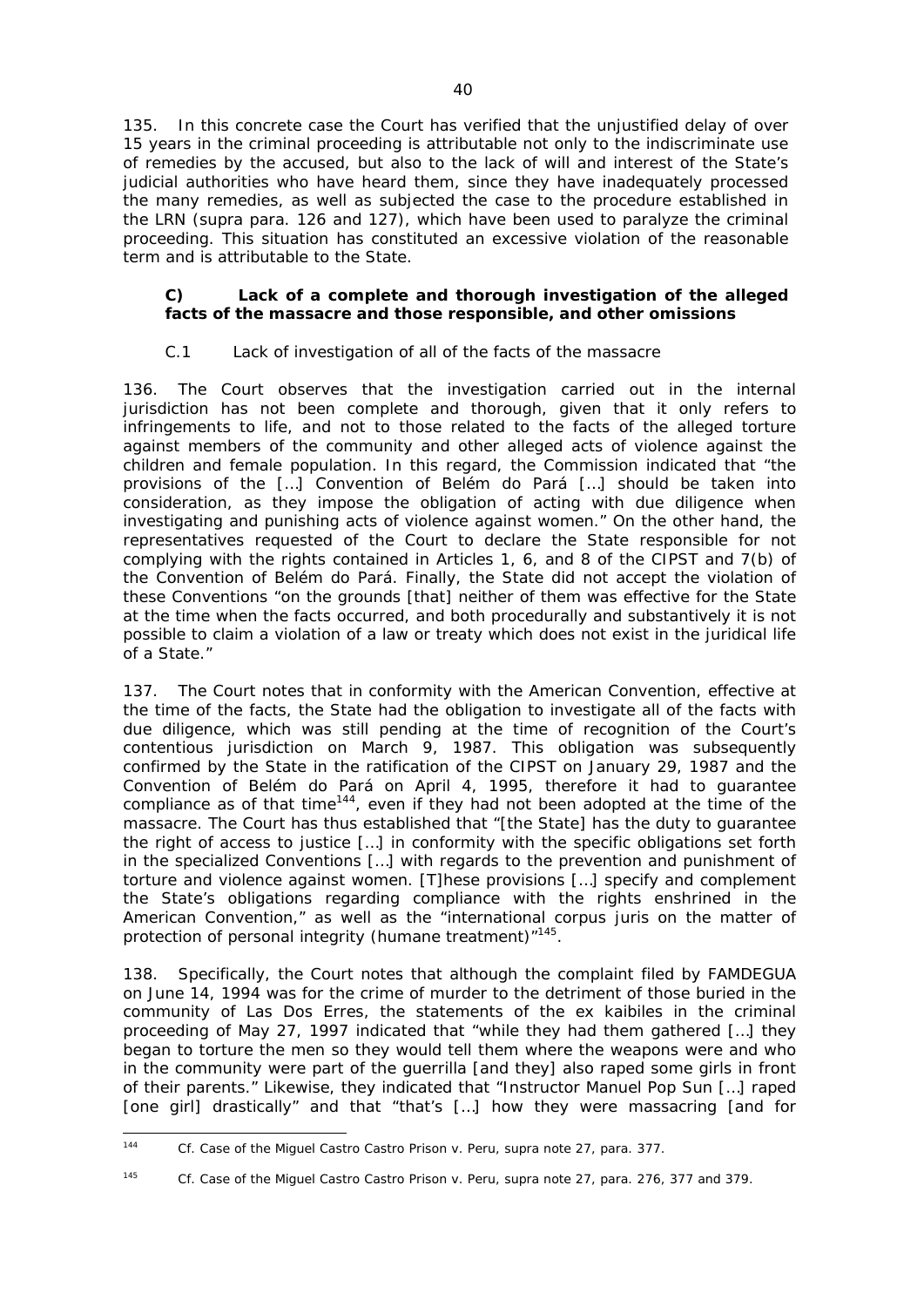women] it [was] not only […] raping them, [but] also killing them at that time[…] they were savagely raped." Also survivor Salomé Armando Gómez Hernández declared on December 1, 1995 that "[he had seen] that the men were beaten with the weapons and kicked to the ground […] and women were pulled [b]y their hair and kicked." Additionally, on the same date witness César Franco Ibáñez declared that "they also began […] raping girls[,] you could hear the screams and wails […] of the girls being raped." The Court verifies that in relation to the facts described, as well as the CEH report of 1999, the State had official knowledge of alleged acts of torture against the population and children of the community, as well as abortions and other types of sexual violence against girls and women, perpetrated during three days (*supra* para. 78 to 81). However, the State did not initiate an investigation to clarify what occurred or charge those responsible<sup>146</sup>.

139. The Court notes, as context, that as indicated by the CEH, during the armed conflict women were particularly chosen as victims of sexual violence. Likewise, in another case occurred within the same context as this massacre, the Court established as a proven fact that "[t]he rape of women was a State practice, executed in the context of massacres, directed to destroying the dignity of women at a cultural, social, family, and individual level.<sup>147</sup> In the case of Las Dos Erres, pregnant women were subject to induced abortions and other barbaric acts (*supra* para. 79 to 81). Likewise, in the expert opinion of psychologist Nieves Gómez Dupuis, performed in August 2005, it was indicated that "exemplifying torture, rape, and acts of extreme cruelty caused the victims […] grave damages to their mental integrity.<sup>148</sup>"

140. In this regard, the Court deems that the lack of investigation of grave facts against humane treatment such as torture and sexual violence in armed conflicts and/or systematic patterns<sup>149</sup>, constitutes a breach of the State's obligations in relation to grave human rights violations, which infringe non-revocable laws<sup>150</sup> (*jus cogens*) and generate obligations for the States<sup>151</sup> such as investigating and

<sup>148</sup> *Cf.* Expert opinion of Nieves Gómez Dupuis of August 2005 "regarding the damages to the mental health of the victims due to the Massacre of the Las Dos Erres Community […] and the measures for psychosocial reparation" (appendixes to the application, appendix 8, f. 2811).

<sup>149</sup> In this regard, it is worth noting that in international law different courts have ruled on this, such as the International Criminal Tribunal for the Former Yugoslavia, which has qualified sexual violence as comparable to torture and other cruel, inhumane, and degrading treatment, when it has been committed within a systematic practice against the civil population, or with the intention of obtaining information, punishing, intimidating, humiliating, or discriminating the victim or a third party. *Cf. ICTY, Trial Ch II. Prosecutor v. Anto Furundzija.* Judgment, Dec. 10, 1998. para. 267.i, 295; *ICTY, Trial Ch II. Prosecutor v. Delalic et al (Celebici case).* Judgment, No*v.* 16, 1998. para. 941; *ICTY, Appeals Ch. Prosecutor v. Delalic et al (Celebici case)*. Judgment, Feb. 20, 2001. para. 488, 501; and *ICTY, Trial Ch II. Prosecutor v. Kunarac et al.* Judgment, Feb. 22, 2001. para. 656, 670, 816. Similarly, the International Criminal Tribunal for Rwanda has also compared rape to torture, indicating that the former can constitute torture if committed by or with the acknowledgements, consent, or instigation of a public officer. *Cf. ICTR, Trial Ch I. Prosecutor v. Akayesu, Jean-Paul*. Judgment, Sep. 2, 1998. para. 687, 688. On the other hand, the European Court of Human Rights has indicated that rape can constitute torture when it has been committed by state agents against people in their custody. *Cf. ECHR. Case of Aydin v. Turkey.* Judgment, Sep. 25, 1997. Para. 86, 87, and *Case of Maslova and Nalbandov v. Russia.* Judgment. Jul. 7, 2008. Para. 108.

<sup>150</sup> *Cf. Case of Goiburú et al. v. Paraguay, supra* note 19, para. 128; *Case of the Rochela Massacre v. Colombia, supra* note 34, para. 132, and *Case of Anzualdo Castro v. Peru*, *supra* note 28, para. 59.

<sup>151</sup> *Cf. Case of Goiburú et al. v. Paraguay, supra* note 19, para. 131.

 $146$ In conformity with the legislation effective in Guatemala at the time of the facts (Articles 27 and 69 of the Criminal Code of Guatemala of 1973) the State had the possibility of investigating and identifying the different crimes and those who committed them.

<sup>147</sup> *Case of the Plan de Sánchez Massacre v. Guatemala*. Reparations and Costs, *supra* note 143, para. 49.19.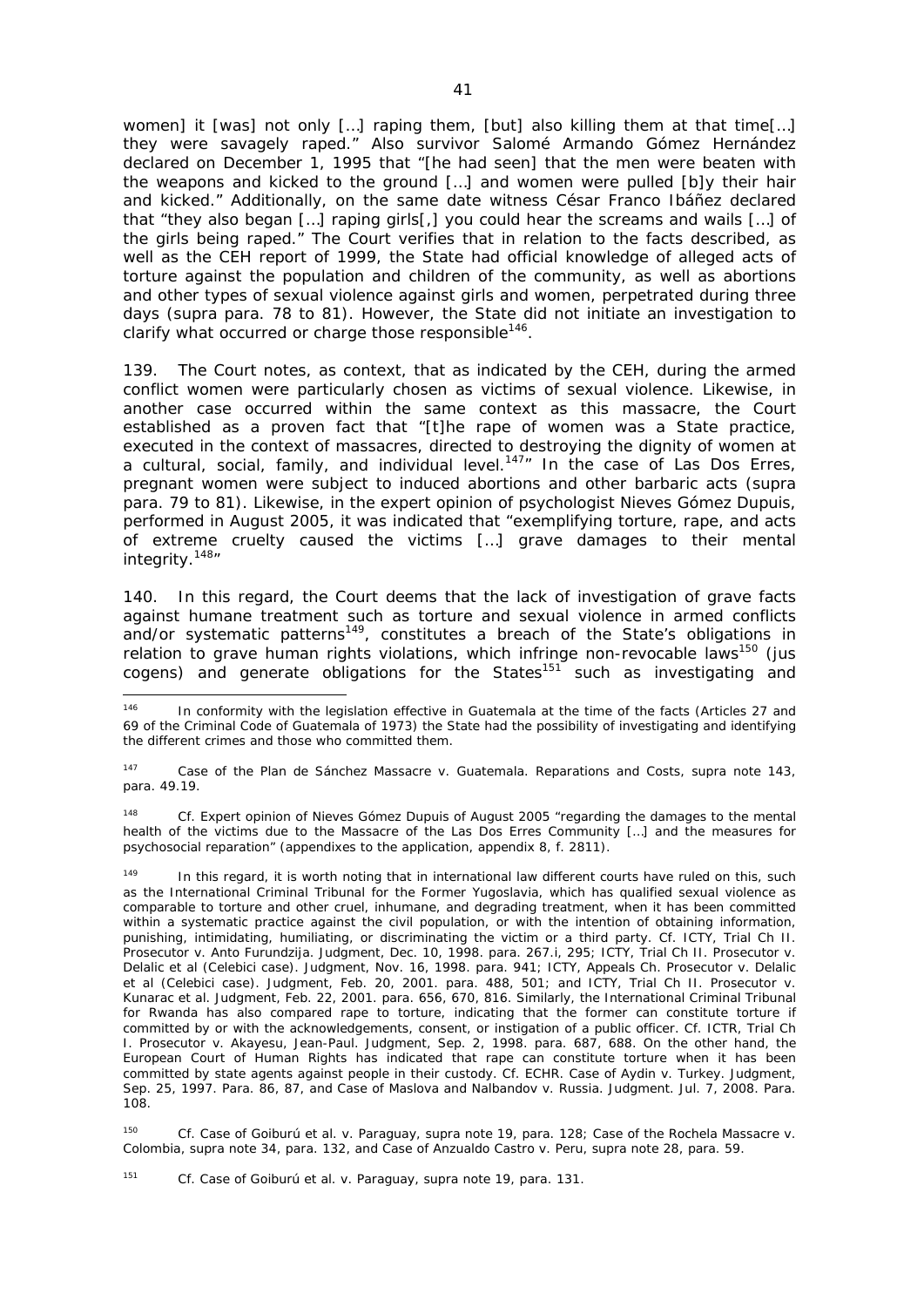punishing those practices, in conformity with the American Convention and in this case in light of the CIPST and the Convention of Belém do Pará.

141. Based on the foregoing, the State should have initiated, *ex officio* and without delay, a serious, impartial and effective investigation of all of the facts of the massacre related to the violation of the right to life and other specific violations against humane treatment, such as the alleged torture and acts of violence against women, with a gender perspective and in conformity with Articles 8(1) and 25(1) of the Convention, and the specific obligations set forth in Articles 1, 6, and 8 of the Inter-American Convention against Torture and 7(b) of the Convention of Belem do Pará<sup>152</sup>.

## *C.2 Lack of investigation of those responsible and other omissions*

142. Regarding the lack of investigation, arrest, and punishment of those responsible, both the representatives and the Commission have indicated that during the course of the investigation there have been a series of acts or omissions by the state authorities which constitute a lack of due diligence and the denial of justice. They have indicated that: the state authorities have thwarted the investigation, which is reflected in that none of the masterminds are being investigated; the arrest warrants against the accused have not been made effective; some witnesses in the investigation have been threatened or intimidated and were forced to leave the country; and the exhumation and identification of the victims of the massacre has not been finished. In this regard, the State acknowledged to the claims of the Commission and the representatives with regards to the rights established in Articles 8(1) and 25(1) of the Convention.

143. The Court notes that according to the facts indicated in the background (*supra* para. 76 and 77), at least 60 soldiers participated in the execution of the massacre, without counting other perpetrators, masterminds, and general participants in the facts<sup>153</sup>. However, as derived from the current investigation in the domestic jurisdiction, only 20 people have been identified, hence the investigations have not covered all of the allegedly responsible individuals. Likewise, several judicial authorities have ordered and reiterated the arrest of at least 17 accused at different times<sup>154</sup>. Nevertheless, only one of them was arrested, but was subsequently released (*supra* para. 90). Consequently, the Court notes that in general these orders have not been carried out, and the State itself has recognized this.

<sup>152</sup> *Cf. Case of the Miguel Castro Castro Prison v. Peru*, *supra* note 27, para. 378.

<sup>&</sup>lt;sup>153</sup> In the investigation by the Public Prosecutor's Office, the testimonies of different people were heard, "including: survivors, next of kin of the victims [the deceased…], Commander of the Post at Las Cruces, Commander of Military zone number 23, the Army High Commander of that time, the soldiers who comprised the High Command of Military Zone 23." In this regard, according to the information provided by the State, from this investigation it was established that the alleged fact was caused by a patrol comprised of "approximately […] 20 persons [with] the support [of] a squad of 40 soldiers from Military Zone 23" and that it was possible to "identify the kaibiles, but not the soldiers of the [aforementioned] Military Zone" (State's brief on the answer to the application, fs. 417 and 418). Subsequently, the investigation was initiated in relation to 16 accused, and the corresponding arrest warrants were issued, which have not been made effective to date (State's brief on final arguments, f. 1178).

<sup>&</sup>lt;sup>154</sup> In April of 2000 the Court of First Instance of Petén reiterated twice the 17 arrest warrants issued on October 7, 1999 and April 4, 2000 (*supra* para. 89). Nine of these were suspended as a result of the Judgments of the Constitutional Court of April 3 and 4, 2001 (*supra* para. 90), and seven remained effective, which were reiterated on March 7, 2002 (*supra* para. 92). On December 8, 2004 the Constitutional Court ordered the judge on the case to annul all proceedings as of December 28, 1996 (*supra* para. 99).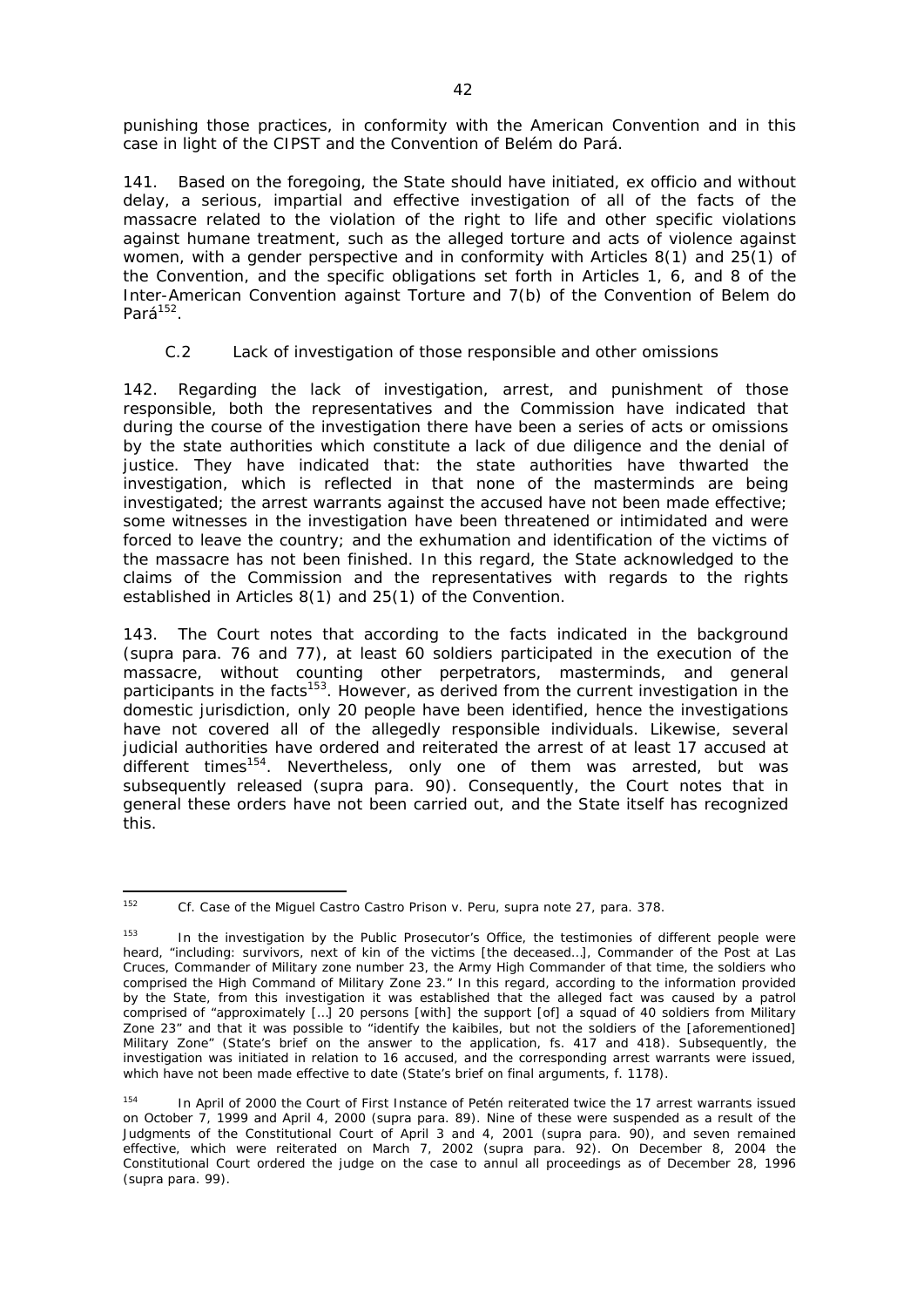144. Additionally, the Court considers that state authorities are obligated to collaborate in gathering evidence to achieve the goals of an investigation, and must abstain from performing acts which constitute obstructions to the investigation process<sup>155</sup>. In the instant case the Secretary of Defense refused to provide certain documentation required by the courts, arguing that the documentation had been burned or does not exist (*supra* para. 87). The Court deems that for the current investigation this negative response has meant, among other, preventing the identification of those who participated in the planning and execution of the massacre, as well as the personal information of those already accused in the proceeding.

145. In relation to the above, the Court considers that the threats and intimidations suffered by the witnesses who gave their statements in the domestic proceeding<sup>156</sup> cannot be seen separately, but must be considered within the framework of obstacles to the investigation of the case. Consequently, such facts are other means of perpetuating impunity in the instant case and preventing clarification of the truth of what occurred.

146. Lastly, in relation to the exhumations performed, the Court observes that although until 1995 the State initiated a series of acts to exhume and identify the individuals who were killed in the massacre, it did not continue performing actions to search and locate the rest of the people killed. Likewise, the State has not taken steps to identify the skeletons already located, so as to end the suffering and damages to the alleged victims of the case for these facts (*supra* para. 86 and *infra* para. 246 and 247)<sup>157</sup>.

147. In this regard, the Court calls to mind that within the duty to investigate exists the right of the victim's next of kin to know what happened to them, and, when applicable, to know where their remains lay<sup>158</sup>. It is the State's responsibility to satisfy these fair expectations using the means at its disposal.

148. The Court considers that the State has not fully assumed the investigation of the facts of the massacre as an obligation, and that the investigation, search, arrest, prosecution, and eventual punishment of all those responsible have not been managed effectively, to fully and thoroughly examine the multiple infringements caused on the population of Las Dos Erres community. Likewise, the investigation has not been directed toward the determination and delivery of the remains of those who died in the massacre. Finally the State has not performed with due diligence the acts necessary to execute the arrest warrants that are in force, nor provided the collaboration required by the courts so as to clarify the facts. All of this to the detriment of knowing the truth of what occurred.

<sup>155</sup> <sup>155</sup> *Case of García Prieto et al. v. El Salvador*, *supra* note 140, para. 112.

<sup>&</sup>lt;sup>156</sup> The State has provided protection and economic aid to those individuals who were obliged to leave the country, through the Law on the Protection of Procedural Subjects and Individuals connected with the Administration of Criminal Justice.

<sup>&</sup>lt;sup>157</sup> The exhumation work began on July 4, 1994, and 162 were found at the site known as the well of Las Dos Erres. Similarly, between May 8, 1995 and July 15, 1995 the exhumation of bodies continued in the sites of La Aguada and Los Salazares, as well as the identification of 71 other persons, regarding which the Judge of the case dismissed the request for registration (*supra* para. 86). From the parties' claims in their main briefs and the public hearing, it derives that the majority of the bodies found remain unidentified to date, and there are others which have not been located.

<sup>158</sup> *Cf. Case of Velásquez Rodríguez v. Honduras*. Merits, *supra* note 30, para. 181; *Case of Anzualdo Castro v. Peru, supra* note 28, para. 113, and *Case of Garibaldi v. Brazil*, *supra* note 23, para. 116.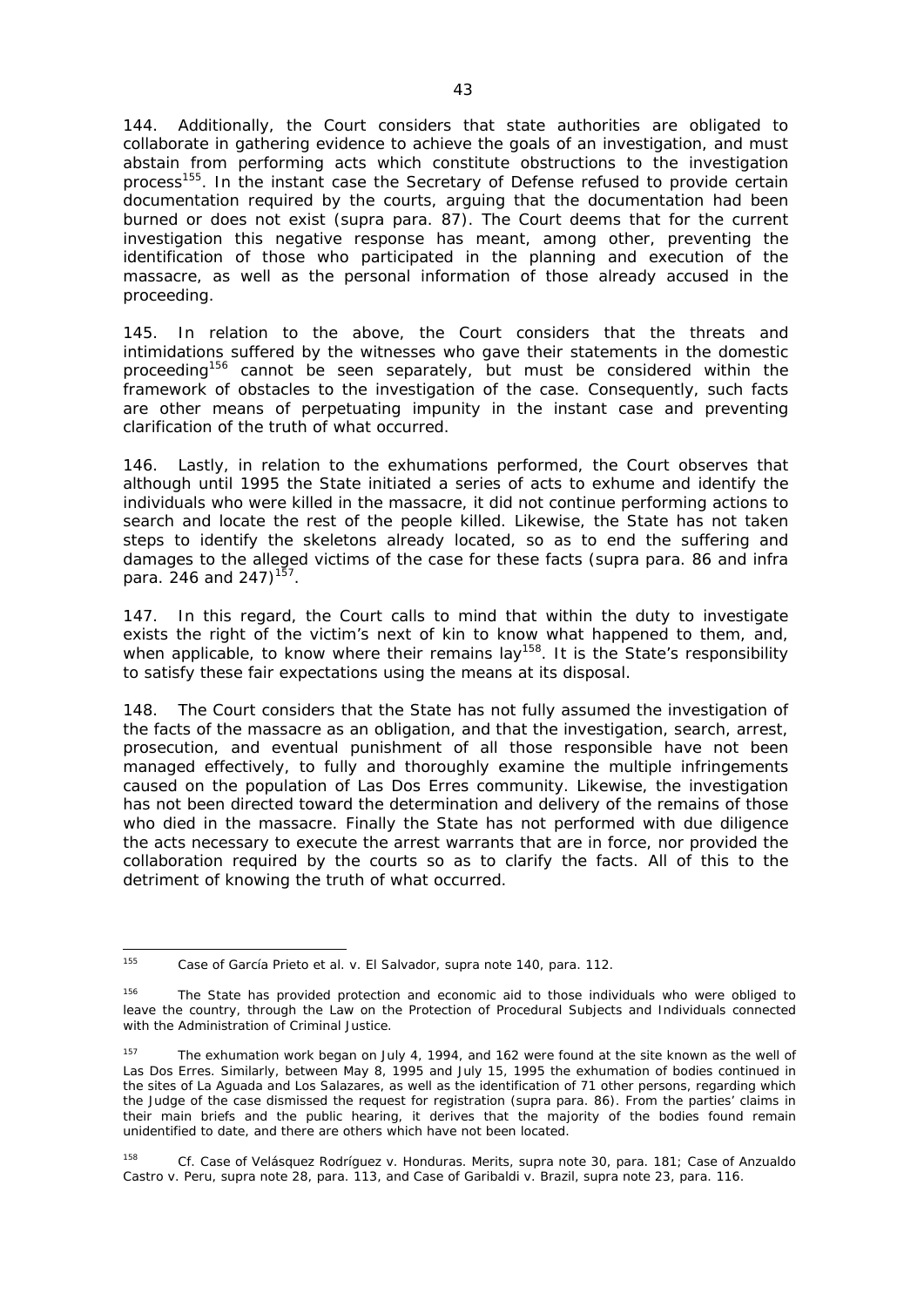149. The Court considers that in a democratic society the truth on grave human rights violations must be known. This is a fair expectation that the State must satisfy<sup>159</sup>, on the one hand, through the obligation to investigate the human rights violations, and on the other hand, through the public disclosure of the results of the criminal and investigation processes160. This requires the State to procedurally determine the patterns of joint action and of all of the people who in some manner participated in said violations, and their corresponding responsibility<sup>161</sup>, as well as to redress the victims of the case.

> \* \* \*

150. The representatives claimed that the "impunity and lack of complete and true information of that occurred in the massacre" has caused the State's violation of the right to the truth of the victims in the instant case, contained in Articles 1(1), 8(1), 13 and 25 of the American Convention. The Commission and the State did not comment on this issue.

151. In this regard, the Court has considered that within the framework of Articles 1(1), 8 and 25 of the Convention, the victims or their next of kin have the right, and the States the obligation, to have the facts effectively investigated by the State authorities, and to know the results of the investigation. The Court calls to mind that the right to know the truth is included in the rights of the victim or their next of kin to obtain from the competent organs of the State an elucidation on the facts of the violation and corresponding responsibilities, through the investigation and prosecution enshrined in Articles 8 and 25 of the Convention<sup>162</sup>. Therefore, in this case the Court will not adjudge on the representatives' claim of the alleged violation of Article 13 of the American Convention.

> \* \* \*

152. Based on the foregoing, the Court verifies that the Las Dos Erres Massacre was part of a systematic context of massive human rights violations in Guatemala, in which multiple massacres occurred. Given the magnitude of the massacre, as well as the generalized context of violence exerted by the State, it is evident that the State must seriously investigate all of the allegedly responsible parties, including the participation by high officials and State employees, as well as locating and identifying those deceased. The actions of the State's judges and the authorities' lack of willingness and interest have prevented the victims' access to justice, converting the judicial apparatus into a system indifferent to impunity.

<sup>159</sup> *Cf. Case of Velásquez Rodríguez v. Honduras.* Merits*, supra* note 30, para. 181; *Case of Kawas Fernández v. Honduras, supra* note 21, para. 190, and *Case of Anzualdo Castro v. Peru*, *supra* note 28, para. 119.

<sup>160</sup> *Cf. Case of Las Palmeras v. Colombia.* Reparations and Costs. Judgment of November 26, 2002. Series C No. 96, para. 67; *Case of Kawas Fernández v. Honduras*, *supra* note 21, para. 194, and *Case of Anzualdo Castro v. Peru, supra* note 28, para. 119.

<sup>161</sup> *Cf. Case of the Rochela Massacre v. Colombia, supra* note 34, para. 195; *Case of Valle Jaramillo et al. v. Colombia*, *supra* note 21, para. 102, and *Case of Anzualdo Castro v. Peru, supra* note 28, para. 119.

<sup>162</sup> *Cf. Case of Gómez Palomino v. Peru.* Merits, Reparations and Costs. Judgment of November 22, 2005. Series C No 136, para. 78; *Case of Almonacid Arellano et al. v. Chile*. Preliminary Objections, Merits, Reparations and Costs. Judgment of September 26, 2006. Series C No. 154, para. 148, and *Case of the Rochela Massacre*, *supra* note 34, para. 147.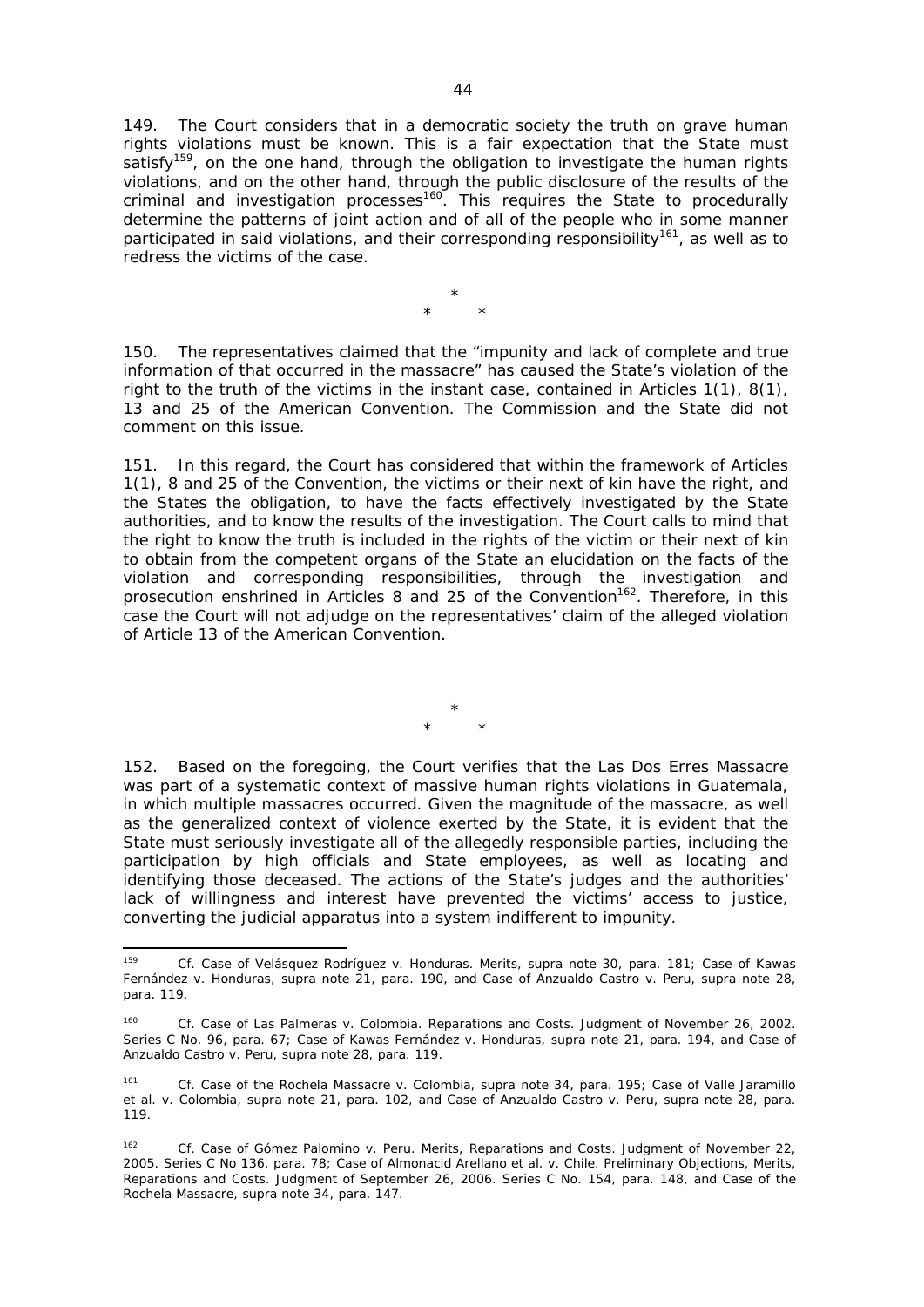153. Specifically, the Court considers that the indiscriminate and permissive use of judicial remedies such as the appeal for legal protection, which has been used as a pillar of impunity, along with the unjustified and deliberate delay by the judicial authorities, as well as the lack of a complete and thorough investigation of all of the facts of the massacre, have prevented the investigation, prosecution, and eventual punishment of those allegedly responsible. Based on the previous considerations and on the State's partial recognition of responsibility, the Court finds the State responsible for the violation of Articles 8(1) and 25(1) of the Convention, in relation to Article 1(1) thereof, and for the obligations established in Articles 1, 6, and 8 of the CIPST and 7(b) of the Convention of Belém do Pará**,** to the detriment of the 155 victims of the instant case, in their corresponding circumstances.

154. Likewise, the Court finds the State responsible for noncompliance with Articles 1(1) and 2 of the American Convention, due to the lack of adoption of both legal and practical measures to guarantee the effectiveness of the appeal for legal protection.

### **IX ARTICLES 17163 (RIGHTS OF THE FAMILY), 18164 (RIGHT TO A NAME) AND 19<sup>165</sup> (RIGHTS OF THE CHILD) OF THE AMERICAN CONVENTION, IN RELATION TO ARTICLE 1(1)166 THEREOF**

155. In this chapter the Court will analyze the alleged violation of the rights of the family, right to a name, and rights of the child, recognized in Articles 17, 18, and 19 of the Convention, to the detriment of Ramiro Osorio Cristales.

156. First, the Court deems it necessary to refer to the situation of the other child survivor of the massacre, Salomé Gómez Hernández, for whom the representatives claimed the violation of the rights of the child recognized in Article 19 of the American Convention, *inter alia*, given that the State did not provide him with "the special protective measures given his condition as a minor […]" and for the "pain caused by witnessing the facts of the massacre [and having been] obligated to live in extreme poverty." However, the Court considers that the facts related to the arguments of an independent violation of Article 19 of the Convention in detriment of Salomé Gómez Hernández, fall within the right recognized in Article 5 of said instrument, in relation to Articles 1(1) and 19 thereof, which will be analyzed in the following chapter. Consequently, the Court will not address that violation in this section of the Judgment.

157. Regarding Ramiro Osorio Cristales, the representatives claimed the violation of the rights of the family and the right to a name, enshrined in Articles 17 and 18 of the American Convention, given that "he was forced to live […] with a family that was not his own and with a name different from that given to him by his parents" and "a different name was imposed on him, thus affecting his identity". Additionally, they

<sup>&</sup>lt;sup>163</sup> In this regard, Article 17(1) indicates that "[t]he family is the natural and fundamental group unit of society and is entitled to protection by society and the state."

<sup>164</sup> Article 18 establishes that "[e]very person has the right to a given name and to the surnames of his parents or that of one of them. The law shall regulate the manner in which this right shall be ensured for all, by the use of assumed names if necessary."

Article 19 establishes that "[e]very minor child has the right to the measures of protection required by his condition as a minor on the part of his family, society, and the state."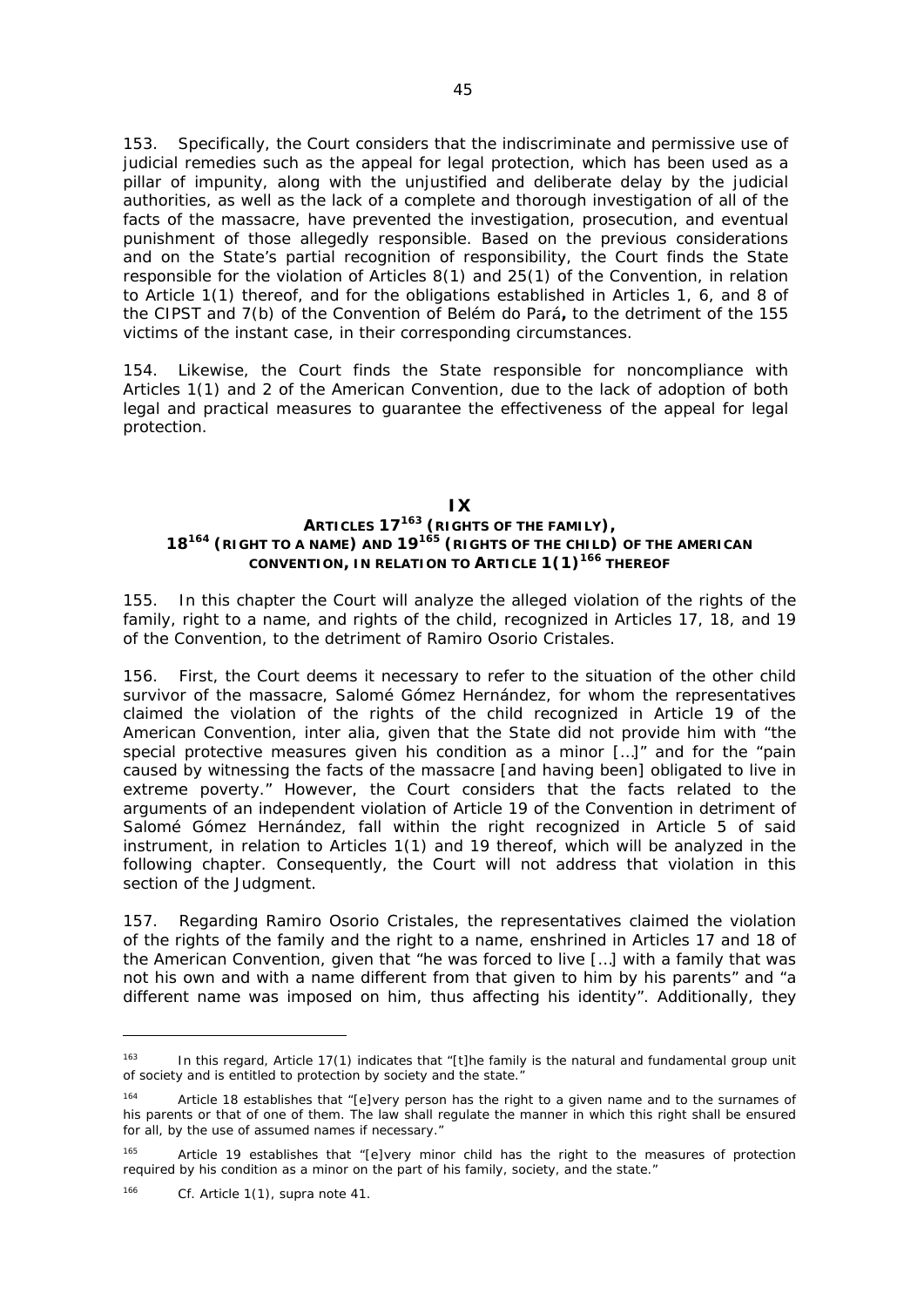claimed the violation of Article 19 of the Convention, given that the State did not take into account the best interests of the then child Ramiro Osorio Cristales "by keeping him separated from his family, with a different name and identity and […] ignoring all measures to identify and locate his biological family in order to return him to his home."

158. The Commission did not plead the violation of the aforementioned rights in the application $167$ .

159. The State did not make any specific arguments to disprove the representatives' claims with regard to the alleged violations, but limited itself to questioning the Court's jurisdiction on this matter (*supra* para. 32).

160. The Court observes that the alleged facts on which the representatives claimed the violation of Articles 17, 18, and 19 of the Convention with regard to Ramiro Osorio Cristales are based on the fact that, after March 9, 1987, the State kept him separated from his family who survived the Las Dos Erres massacre, with another name and identity, after having been abducted and illegally retained by one of the militaries who participated in said massacre.

161. On the other hand, taking into consideration that the Commission did not claim the violation of the aforementioned Articles of the Convention to the detriment of Ramiro Osorio Cristales, the Court reiterates its constant jurisprudence, in the sense that "the alleged victim, their next of kin, or the representatives may invoke rights different from those included in the Commission's application, based on the facts presented therein." <sup>168</sup> Consequently, the Court must determine whether the claims related to the alleged violation of those Articles are based on facts contained in the application.

162. In this regard, the Commission indicated in the application that "only two minors survived from dying in the hands of the Guatemalan army: a child who was kidnapped by one of the kaibiles, and another child who managed to escape the soldiers when they were being taken to the well" and that it "[h]as been extensively documented that several children were saved from massacres in order to be [']adopted['] by army officers or taken to their homes as servants. [An example of this practice is] precisely the case of the child survivor of the Las Dos Erres massacre, Ramiro Fernando López García, [whose biological name is Ramiro Osorio Cristales,] who was adopted by one of the soldiers who participated in the facts."

163. Additionally, in the application the Commission included Ramiro Osorio Cristales' testimony of February 11, 1999 before the Judge of the First Criminal Court of Petén, on that occurred in the community of Las Dos Erres, in which he expressed that "the [kaibil Santos López Alonso] took him along with him through the mountain and shared his food with [him], and that's how he [ended] up in the School for Kaibiles[. He was] at the School for Kaibiles for approximately two months, from

<sup>&</sup>lt;sup>167</sup> In this regard, it is worth noting that the Commission concluded, in the report on Merits 22/08 of the instant case, that "[t]he State of Guatemala [was] responsible for the violation of human rights […] to the protection of the family and of the child, […] in conformity with Articles […] 17 [and] 19 of the American Convention, in relation to Article 1(1) thereof" (*supra* note 5). Similarly, the Court takes cognizance that in the Friendly Settlement Agreement of April 1, 2000, the State recognized its international responsibility for the violation of several rights, including the rights of the family and rights of the child (*supra* note 3).

<sup>168</sup> *Cf. Case of the "Five Pensioners" v. Peru.* Merits, Reparations, and Costs. Judgment of February 28, 2003. Series C No. 98, para 155; *Case of Acevedo Buendía et al. ("Discharged and Retired Employees of the Office of the Comptroller") v. Peru*, *supra* note 30, para. 97, and *Case of Escher et al. v. Brazil, supra* note 33, para. 191.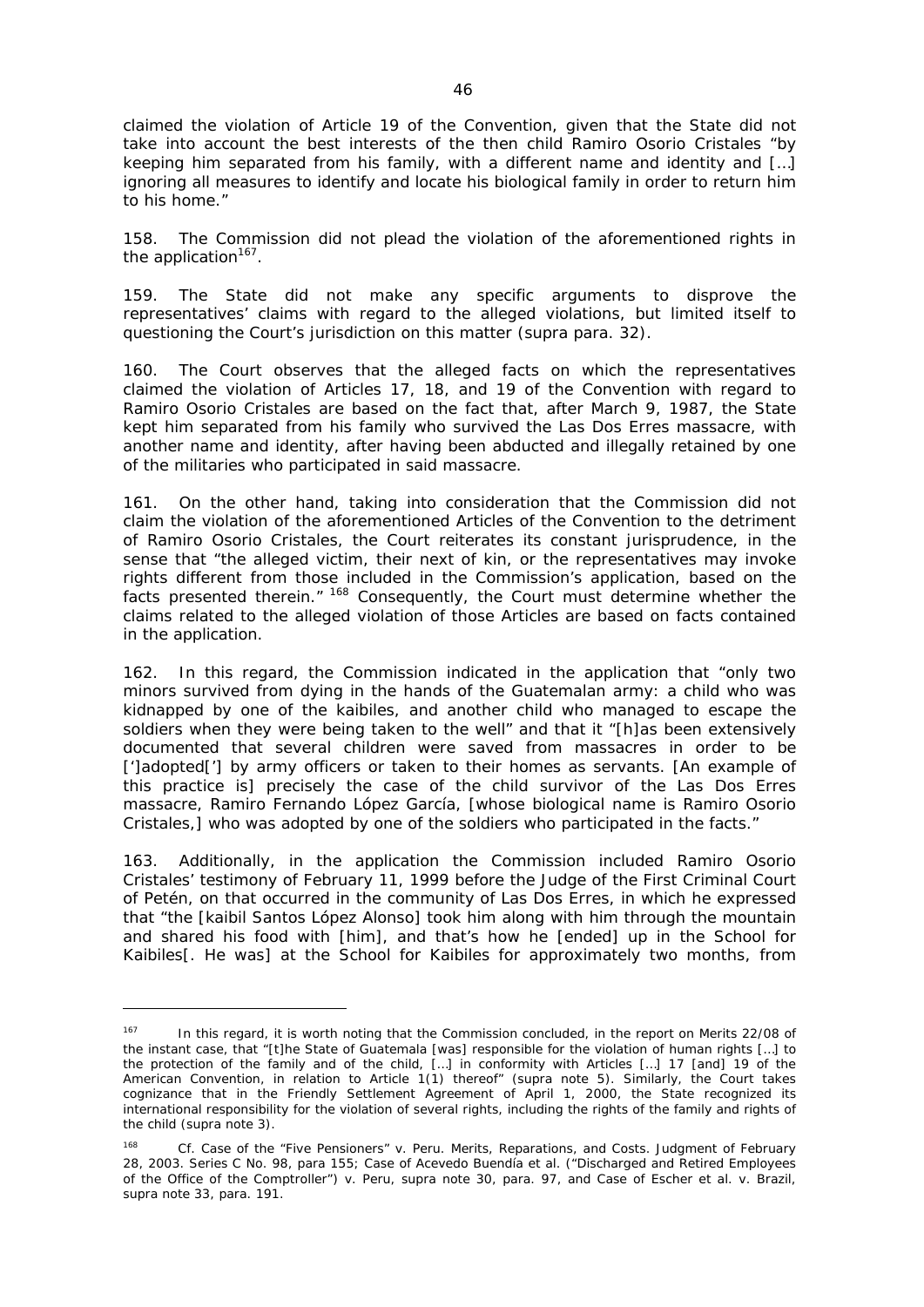there [he] took him to his house, registered [him] in Santa Cruz Muluá-Retalhuleu, with his surnames." 169

164. Therefore, the Court considers that the claims related to the alleged violation of Articles 17, 18, and 19 of the Convention to the detriment of Ramiro Osorio Cristales, are based on the factual background of the application submitted by the Commission.

165. Regarding the alleged violation of Article 18 of the Convention, the Court notes that although this Article was not claimed by the representatives in the proceeding before the Commission, the Court has established in its constant jurisprudence that this does not necessarily constitute "an impairment or breach of the State's right to defend itself, which has the procedural opportunity to respond to the allegations of […] the representatives in all stages of the proceeding before the Court. Finally, it is the Court's responsibility to decide in each case on the admissibility of the claims of this nature so as to safeguard the procedural equity of the parties.<sup>"170</sup>

166. In the instant case, the Court observes that the alleged violation of Article 18 is based on the name change of child Ramiro, from Ramiro Osorio Cristales to Ramiro Fernando López, after his abduction and illegal retention by a kaibil who participated in the massacre. These facts were indicated by the Commission in its application, and the representatives referred to them (*supra* para. 162 and 163). Additionally, the Court verified that the State had the opportunity to refer to that claim on several procedural occasions. However, the State did not submit specific arguments on this alleged violation, limiting itself to questioning the Court's jurisdiction (*supra* para. 32), and in the hearing it only referred to the alleged activities performed in 1999 to locate Ramiro Osorio Cristales, along with FAMDEGUA.

167. Consequently, the Court considers that the lack of a claim on Article 18 in the proceeding before the Commission has not affected the procedural equity of the parties, or impaired the States' right to defend itself, as it has had the opportunity to submit its arguments and evidence throughout the proceeding before this Court.

168. Before analyzing the alleged violation of the rights of the family, right to a name, and rights of the child recognized in Articles 17, 18, and 19 of the American Convention, to the detriment of Ramiro Osorio Cristales, the Court deems it necessary to analyze the context of the violations claimed, and to review the facts so as to provide the context of the factual situation of the instant case.

# **1.** *Context and background*

1

# *A) Existence of a systematic practice*

169. The representatives claimed that "the concrete facts of the case were part of a systematic practice of violations committed against children during the internal armed conflict of Guatemala."

Statement of Ramiro Fernando López García as evidence produced before trial of February 11, 1999, rendered before the Judge of the First Departmental Instance (Appendixes to the Application, judicial file, pieces VI to XIII. Appendix 29, f. 3827 to 3828).

<sup>170</sup> *Cf. Case of the " Mapiripán Massacre" v. Colombia, supra* note 19, para. 58; *Case of Perozo et al. v. Venezuela, supra* note 31, para. 32, and *Case of Reverón Trujillo v. Venezuela*, *supra* note 29, para. 135.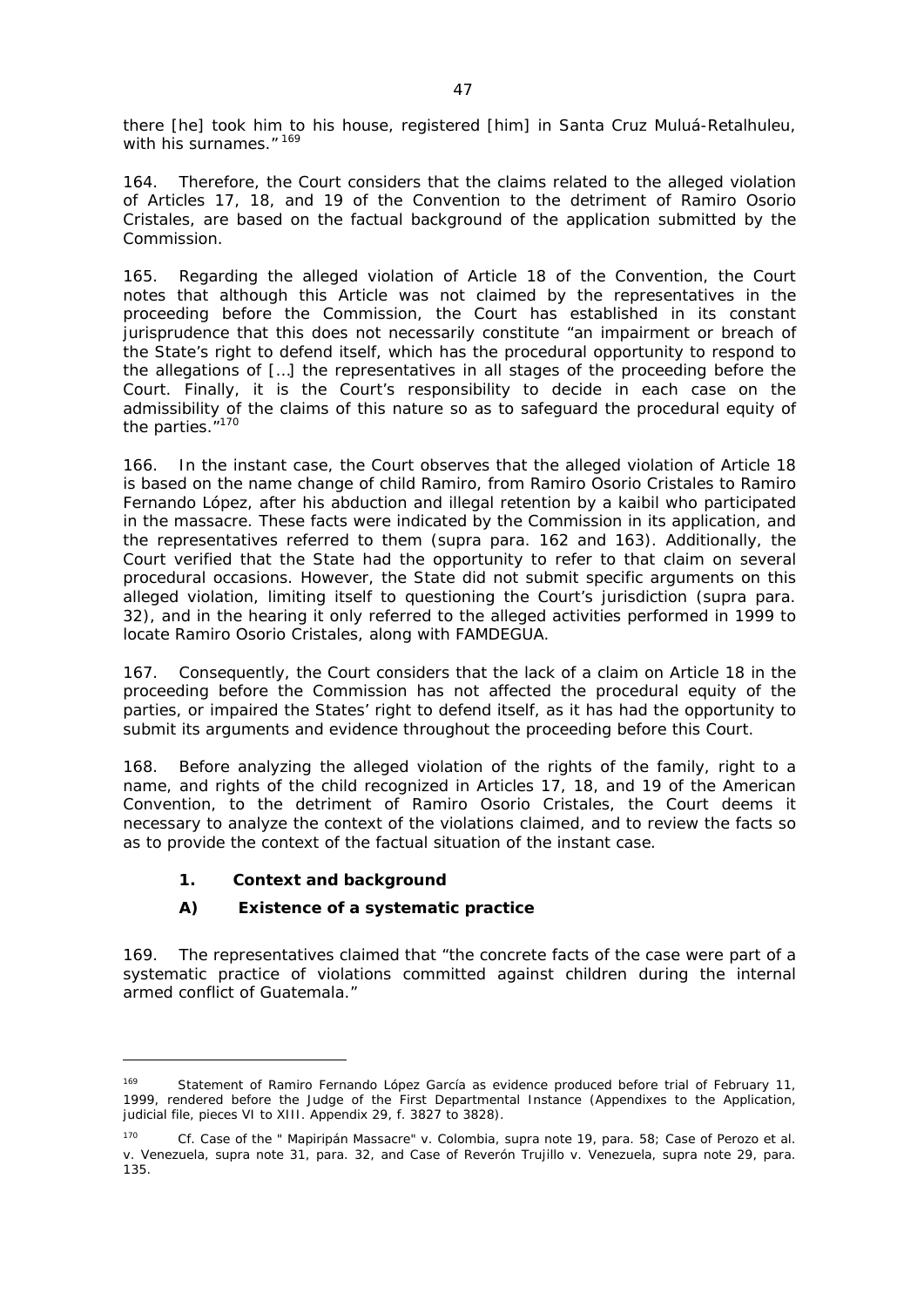170. Consequently, the Court will analyze the existence of this systematic practice of violations against children, and its relevance in this concrete case. In this regard, several reports analyzing the internal conflict in Guatemala<sup>171</sup> indicate that apart from the existence of a context of violence in which children were particularly affected, there was also a pattern of separation of children from their families and abduction and illegal retention of these children. In many cases this practice included changing their name and denying them their identity, and in some cases these abductions and illegal retentions were perpetrated by the same soldiers who participated in the massacres.<sup>172</sup>

### 171. In this regard, the report by the CEH, *Guatemala: Memory of Silence* indicated that:

[a]fter the massacres or scorched earth operations, many children who could already fend for themselves were taken by the soldiers, commissioned soldiers, or patrol members to subject them to a servile condition in their houses or those of other families. Some of these children were subjected to situations of exploitation and systematic abuse […] According to the testimonies received by the CEH, children had to perform domestic work or several tasks ordered to them in the houses where they were located. They suffered all types of physical and psychological mistreatment. These children suffered, along with the infringement of their right to individual liberty, the breach of all of their human rights, given that the conditions of servitude to which they were submitted to also affected their physical and psychological integrity, and kept them in a situation of economic exploitation, abuse, and permanent fear. Additionally, their right to an identity was breached, as well as their right to grow within their own family and community. In some cases their names were changed, and they were denied the origin of their families, or this origin was stigmatized<sup>173</sup>.

172. The report *Guatemala Never Again* of the Project for the Recovery of the Historical Memory of the Office of Human Rights of the Archdiocese of Guatemala (hereinafter "REMHI, *Guatemala Never Again*") indicated that "[t]here are some cases of children who were separated from their families or communities, kidnapped and adopted in a fraudulent manner by those who victimized their families. This practice has condemned them to live with their families' assassins." 174

173. The same report cites declarations by General Héctor Gramajo<sup>175</sup> published in the Guatemalan newspaper "Prensa Libre" on April 6, 1989, according to which, when he was Secretary of Defense, this practice was frequent at some times, affecting a

<sup>171</sup> *Cf.* CEH*, Guatemala: Memory of Silence, supra* note 6, Volume V, Conclusions and Recommendation (Appendixes to the brief of pleadings and arguments, appendix 33, f. 10933) and Volume III, Book 3, "Violence against Children", pp. 71 and 72; Office of Human Rights of the Archdiocese of Guatemala (ODHAG), *Guatemala Never Again,* Report of the REMHI Project, published in 1998 (Appendixes to the brief of pleadings and motions, appendix 32, Volume 1, fs. 10019 and 10020); ODHAG, *"Hasta Encontrarte: Niñez Desaparecida por el Conflicto Armado Interno en Guatemala" (Until I find you: Children Disappeared in the Internal Armed Conflict in Guatemala),* 2000 (Appendixes to the brief of pleadings and motions, appendix 36, fs. 10995 to 11156); CIDH, *Fifth Report on the Human Rights Situation in Guatemala,* OEA/Ser.L/V/II.111, Chapter XII, "Rights of the Child". Section C, approved on April 6, 2001, para. 27 and 28. Available at *http://www.cidh.oas.org/countryrep/Guatemala01sp/indice.htm*; CIDH, *Justice and Social Inclusion: The Challenges to Democracy in Guatemala,* OEA/Ser.L/V/II.118, Doc. 5 re*v.* 1, December 29, 2003, para. 377 and 378. Available at http://www.cidh.org/countryrep/Guatemala2003sp/indice.htm, and expert opinion of Marco Antonio Garavito Fernández rendered on June 8, 2009 before a public notery (file on preliminary objections, and possible merits, reparations, and costs, Volume IV, f. 604).

<sup>172</sup> *Cf.* Expert opinion of witness Marco Antonio Garavito Fernández, *supra* note 171, f. 604; ODHAG, REMHI, *Guatemala Never Again, supra* note 171, fs. 10019 and 10020; ODHAG, *Hasta Encontrarte*, *supra*  note 171, f. 11063).

<sup>173</sup> CEH, *Guatemala: Memory of Silence, supra* note 6, Volume III, Violence against children, p. 71 and 72.

<sup>174</sup> REMHI, *Guatemala Never Again*, *supra* note 171, f. 10020.

<sup>&</sup>lt;sup>175</sup> General Héctor Gramajo was Secretary of Defense during the Government of Vinicio Cerezo Arévalo from 1985 to 1990.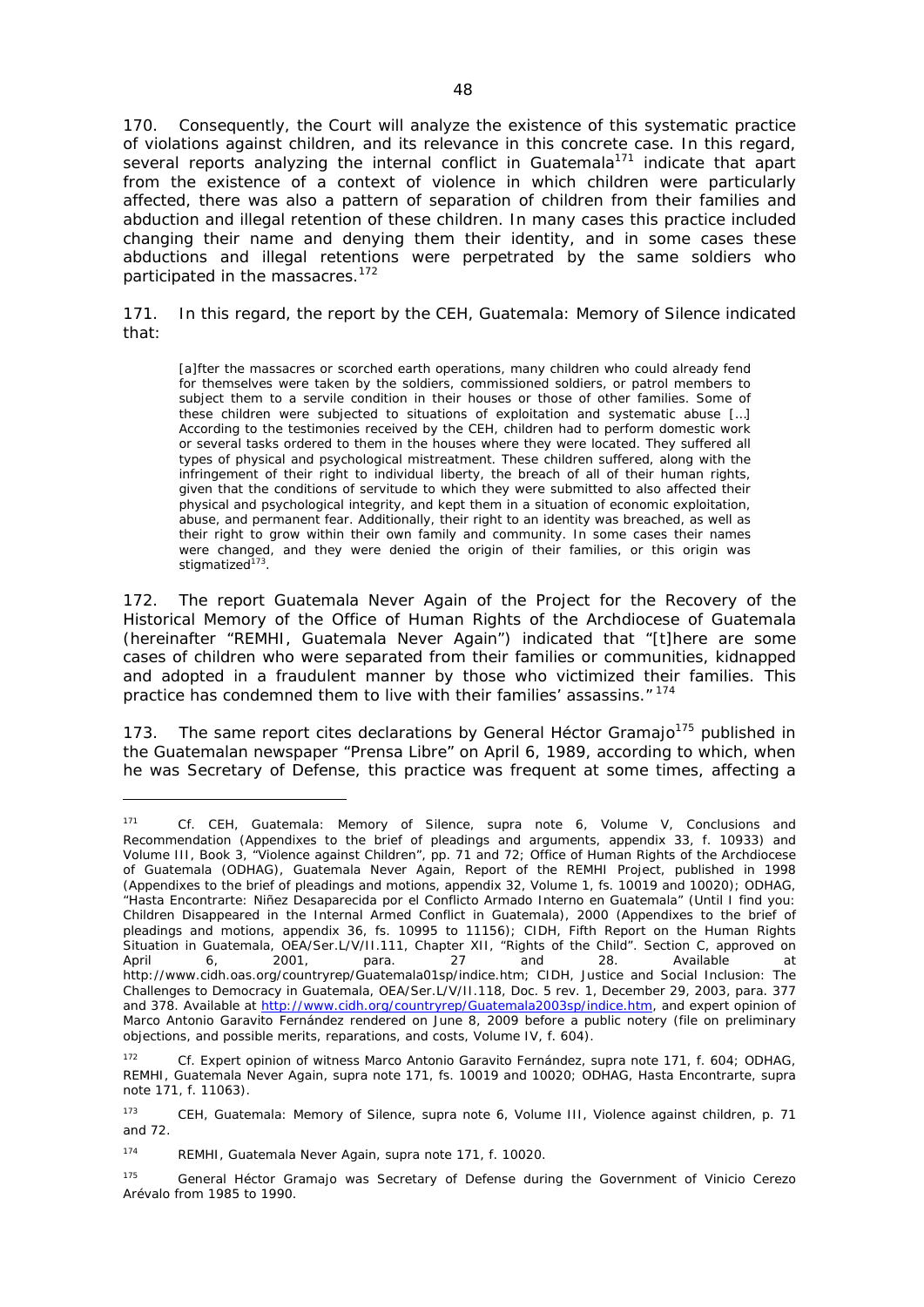large number of children. According to General Gramajo "[a] lot of the families of army officers have grown with the [']adoption['] of children, victims of the violence, given that at certain points it became fashionable among army ranks to take care of 3 or 4 year old children [...]. "<sup>176</sup>

174. The report *"Hasta Encontrarte, Niñez Desaparecida Por el Conflicto Armado Interno en Guatemala"* (Until I find you, Missing Children of the internal armed conflict of Guatemala) of the Human Rights Office of the Archdiocese of Guatemala<sup>177</sup> (hereinafter "ODHAG, *Hasta Encontrate*"), highlights the problem of disappeared children as a consequence of said internal conflict, and indicates that "of the total cases of missing children documented in the investigation process, 69% were taken to different military units after their capture" and points out several "cases where a member of the Army took a boy/girl, […] after the Army massacred his/her community"178. The report establishes that at the time of the facts of the instant case there were "at least 444 cases of boys and girls who disappeared due to the internal armed conflict in Guatemala.<sup>179</sup>"

175. Additionally, this report by the ODHAG, *Hasta Encontrarte,* indicates that the crime of illegal abduction and retention of minors was committed, given that:

[d]uring the armed conflict there were illegal adoptions. As previously indicated, the dynamics of the conflict, which facilitated impunity, allowed for boys and girls to be delivered by those who victimized them to military, civil, or religious entities or individuals, and it is believed that in a great number of cases they were [']adopted['] without observing the legal procedures. Procedural irregularities such as the forging of birth certificates, or changes in identity through new registrations, allowed for children to the adopted by foreigners, nationals, and even the families of those who victimized them. The factual adoptions or integration of the victims to substitute homes, in many cases were performed arbitrarily by those who victimized them, or by social, public, or private entities who ignored the family investigation phase, making more complex the phenomenon of forced disappearance of children<sup>180</sup>.

176. The same report by the ODHAG, *Hasta Encontrarte,* highlights that "in many known cases it has been possible to detect that the relocation of disappeared boys and girls meant a change of name and surnames, which not only occurred in the cases of [']adoption['] outside and within Guatemala, but also in those who stayed in the country living with other families"<sup>181</sup>.

> \* \* \*

177. Based on the foregoing and on the evidence submitted, the Court concludes that it has been established that at the time of the facts there existed in Guatemala a pattern of separation of children from their families after the massacres perpetrated by the armed forces, and of abduction and illegal retention of these children, in some cases by the soldiers themselves. Additionally, it has been established that this practice entailed, in many cases, changing their name and denying the children's identity. The State neither has denied, nor claimed ignorance of this situation.

178. For purposes of the instant case, the Court will take into account this practice of kidnapping and retaining children, and that the State was aware of it, and it will

<sup>176</sup> REMHI, *Guatemala Never Again*, *supra* note 171, f. 10020.

<sup>177</sup> ODHAG, *Hasta Encontrarte, supra* note 171, fs. 10042 and 10995.

<sup>178</sup> ODHAG, *Hasta Encontrarte*, *supra* note 171, fs. 11042 and 11043.

<sup>179</sup> ODHAG, *Hasta Encontrarte, supra* note 171, f. 11051.

<sup>180</sup> ODHAG, *Hasta Encontrarte, supra* note 171, f. 11120.

<sup>181</sup> ODHAG, *Hasta Encontrarte, supra* note 171, f. 11063.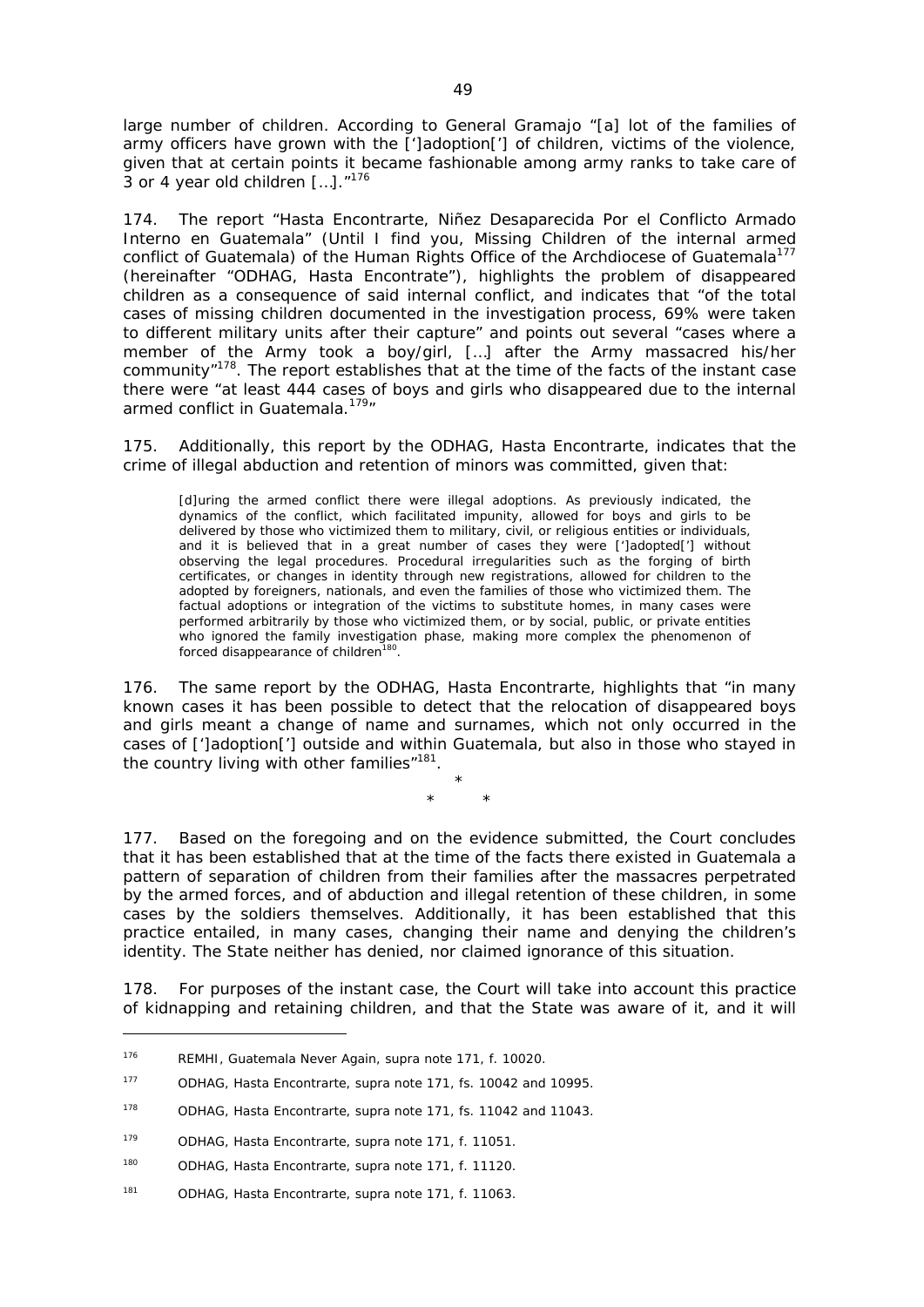value this as a precedent for the alleged violations. Consequently, the Court must establish the extent to which the background of the instant case and the situation of Ramiro Osorio Cristales after March 9, 1987, fit into this framework of systematic practice of abductions and illegal retention of children, as claimed by the representatives. For purposes of this analysis, the facts of the instant case will be divided into two periods: the first corresponds to the facts which occurred prior to the State's recognition of the Court's obligatory jurisdiction on March 9, 1987, and the second to the facts which comprise the factual situation of Ramiro Osorio Cristales after that date.

## *B) Facts prior to March 9, 1987*

179. The Court takes note that the State has recognized the facts occurred prior to March 9, 1987, therefore the Court will consider them precedents to the instant case. It has been established that:

a) at the time of the massacre of the Las Dos Erres community Ramiro Osorio Cristales was six years old and lived there with his family<sup>182</sup>;

b) during the massacre Ramiro Osorio Cristales witnessed the execution of his mother and sister, and heard the cries of the rest of the members of the community when they were executed $183$ :

c) Ramiro Osorio Cristales was taken from the community of Las Dos Erres by the kaibil Santos López Alonso<sup>184</sup>, along with the group of kaibiles who perpetrated the massacre. He was with them for several days during their march through the woods<sup>185</sup>, was picked up along with this group of kaibiles by an army helicopter<sup>186</sup> and then remained in the school for kaibiles for two months<sup>187</sup>. During this time, his presence was known by the other kaibiles. At that same time, Mr. Santos López Alonso was at that school for kaibilies, were he worked as an instructor<sup>188</sup>;

<sup>&</sup>lt;sup>182</sup> Statement by Ramiro Osorio Cristales rendered on July 14, 2009 at the public hearing held by the Court in La Paz, Bolivia, and statement by "Ramiro Fernando López García" as evidence produced before trial, *supra* note 169.

<sup>183</sup> Statement by Ramiro Osorio Cristales, *supra* note 182, and statement by "Ramiro Fernando López García" as evidence produced before trial, *supra* note 169.

Testimony of Flavio Pinzón Jerez of March 17, 2000 before the Court of First Instance of Petén (Appendixes to the application, judicial file, pieces VI to XIII, appendixes 22 to 29, f. 3906).

Two kaibiles who participated in the massacre declared that two surviving children were with the patrol during 8 days. According to Flavio Pinzón Jerez "of the two children left one had been taken by Lieutenant Ramírez Ramos and the other by Specialist Santos López Alonzo [afterward] the helicopter arrived [and] they put the children in the helicopter at the same time." *Cf.* Testimony of Flavio Pinzón Jerez, *supra* note 184, fs. 3906 and 3907, and testimony of César Franco Ibáñez provided on March 17, 2000 before the Court of First Instance of Petén (Appendixes to the application, judicial file, pieces VI to XIII, appendixes 22 to 29, f. 3903), and statement by Ramiro Osorio Cristales, *supra* note 182.

<sup>186</sup> Statement by Ramiro Osorio Cristales, *supra* note 182.

<sup>187</sup> Statement by "Ramiro Fernando López García" as evidence produced before trial, *supra* note 169, fs. 3827 to 3831, and statement by Ramiro Osorio Cristales, *supra* note 182.

<sup>&</sup>lt;sup>188</sup> Ramiro Osorio Cristales expressed that "[after the massacre] they took us through the mountains and an elite troops helicopter went to pick us up, I remember the colors white and blue, it took us to the school in Kalure, supposedly to get information on whether the village had links to the guerrilla. We were at the school in Kalure between one and a half to two months. I was the last child left, because all of the officers had taken a child, there was an officer, Lieutenant Rivera, and I remember his last name, he told me that he was going to take me to his house. Mr. Santos López Alonso, who was sub-instructor of the kaibiles and planner of the kaibiles school, he then came to win me over, giving me bread, and told me that if I left with that lieutenant I was going to get killed. So on the day when that lieutenant was leaving on a license or vacation I hid, I climbed on an orange tree and waited until he left. The following weekend this other man was also leaving on a license. He then took me to his home, and that's how he adopted me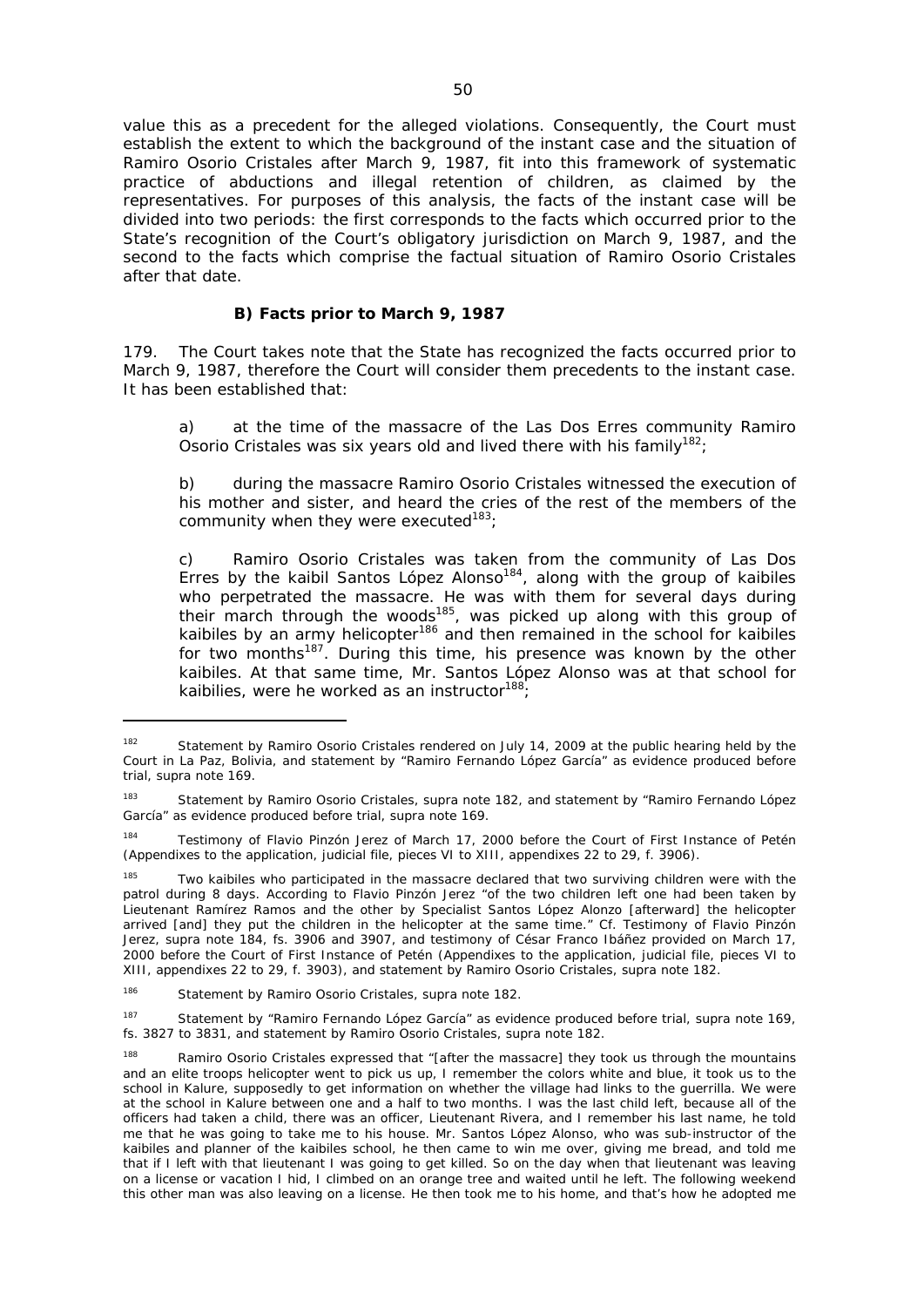d) the kaibil Santos López Alonso took Ramiro Osorio Cristales to his home<sup>189</sup>, and registered him under his last name and that of his wife, with the name Ramiro Fernando López García<sup>190</sup>:

e) the kaibil Santos López Alonso was fined when registering Ramiro Osorio Cristales "for not having registered [the] birth within the term provided by law,"191 and

f) Ramiro Osorio Cristales lived with the family of kaibil Santos López Alonso, under the name Ramiro Fernando López García, since 1983.<sup>192</sup>

### *C) Facts after March 9, 1987*

180. Additionally, having examined the statements of the alleged victim, the witnesses, expert opinions, and the arguments of the Commission, the representatives and the State during the instant proceeding, the Court considers the following facts established:

a) Ramiro Osorio Cristales remained in the situation described above (*supra* para. 180.d and 180.f) until 1999;<sup>193</sup>

b) in 1999 he was contacted by FAMDEGUA and the Public Prosecutor's Office, within the framework of the investigation of the massacre; <sup>194</sup>

c) in February 1999 he gave his testimony of that occurred within the framework of the investigation on this massacre, and was forced to leave Guatemala because his life was at risk:  $195$ 

d) it was until then -1999- that he became aware that he had biological family who had not died in the massacre, wit whom he reunited with after 18 years; 196

as his son. But it really wasn't like that. […] I lived with him for nineteen years […]. I thought of running away but really had no idea where to go" and that "[a]fter this man took [him] to his house, he registered [him] as his son Ramiro Fernández López García". Statement of Ramiro Osorio Cristales, *supra* note 182.

<sup>189</sup> *Cf.* Testimony of Flavio Pinzón Jerez, *supra* note 184, f. 3906.

Birth certifícate of Ramiro López García of August 15, 1983 (Appendixes to the application, judicial file, pieces VI to XIII, appendix 29, f. 3846); statement by Ramiro Osorio Cristales, *supra* note 182; minutes of the testimony of Lidia García Pérez, *supra* note 67, and brief for the arrest warrant against Mr. Santos López Alonso of September 20, 1999 (Appendixes to the application, judicial file, pieces VI to XIII, appendix 29, fs. 3833 to 3835).

<sup>191</sup> Birth certifícate of Ramiro López García of August 15, 1983, *supra* note 190, f. 3846.

<sup>192</sup> In this regard, Ms. Lidia García Pérez, wife of kaibil Santos López Alonso, expressed that Ramiro Osorio Cristales was not her biological child "because my husband brought him when he was little […] When he brought him he told me that they had given the child to him at the Kaibiles school […] in May 1983." She also indicated that until Ramiro Osorio Cristales reached the legal age she found out about his true origins, when her husband told her that he "had been taken out of las Dos Erres." Minutes of the testimony of Lidia García Pérez, *supra* note 66, f. 3870. *Cf*. Statement by Ramiro Osorio Cristales, *supra*  note 182.

193 Statement by Ramiro Osorio Cristales, *supra* note 182.

194 Statement by Ramiro Osorio Cristales, *supra* note 182.

195 Statement by Ramiro Osorio Cristales, *supra* note 182, and request by the Public Prosecutor's Office to the Court of First Instance of Petén to receive the testimony by "Ramiro Fernando López García" as evidence produced before trial (Appendixes to the application, judicial file, pieces VI a XIII, appendixes 22 to 29, f. 3816).

In this regard, Ramiro Osorio Cristales declared the following in the public hearing: "that is how I found out that I had family, [...] I have grandparents, a brother, uncles, aunts. This was on the 20<sup>th</sup> [...]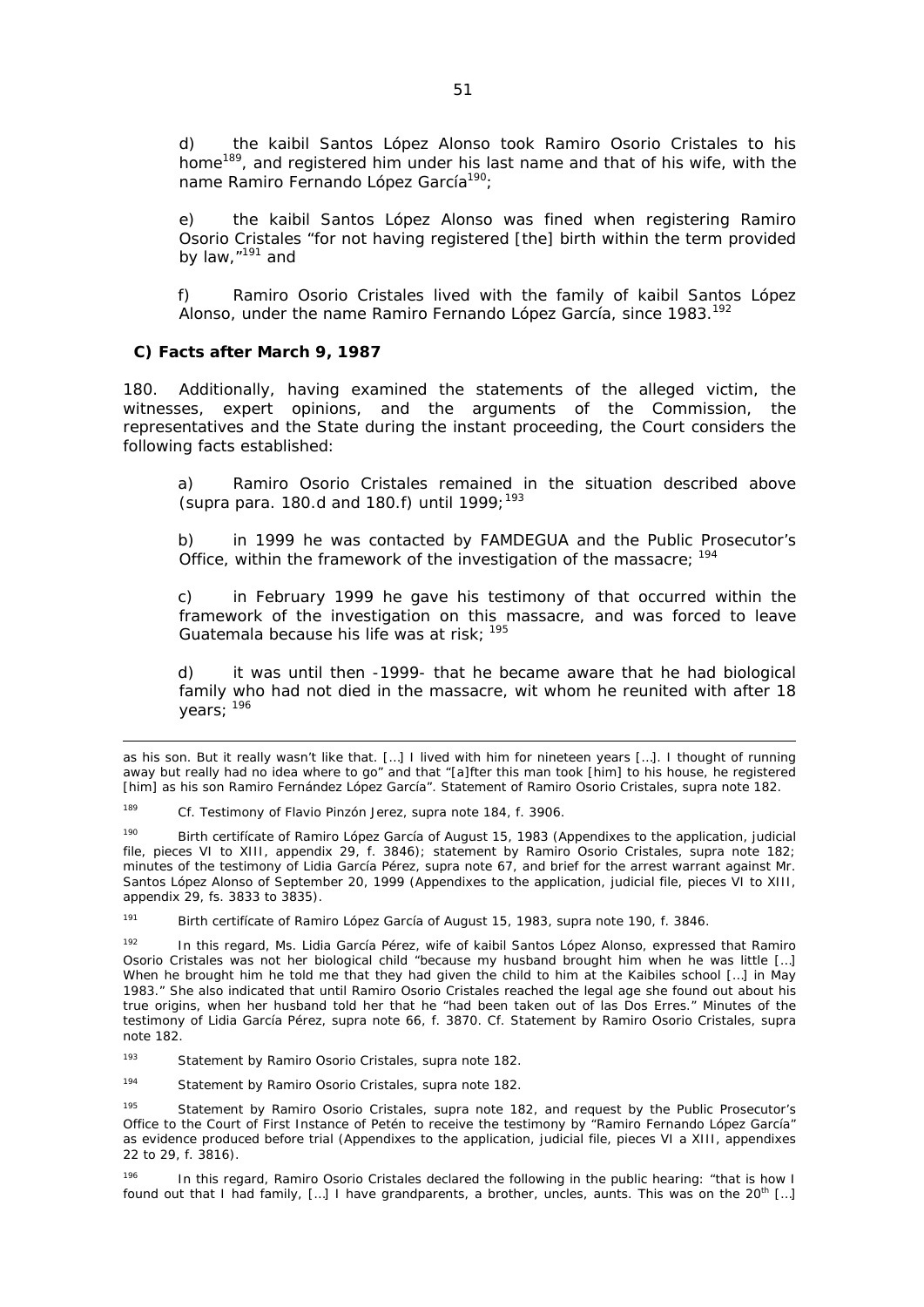e) a DNA test in 1999 proved his kinship to his biological family,  $197$  and

f) on May 15, 2002 Ramiro Osorio Cristales changed his surnames in order to recover the name given to him by his parents.<sup>198</sup>

181. The Court notes, firstly, that the State has not claimed ignorance of these facts, and has not contested them. Additionally, the facts that generated the alleged violation, meaning the abduction and illegal retention of the child Ramiro Osorio Cristales were perpetrated by the Kaibil Santos López Alonso, a state agent. This kidnapping occurred within the framework of an official military operation, which was carried out by orders of the superior in command.<sup>199</sup> Everything indicates that it happened publicly, and with the knowledge of his peers and superiors.<sup>200</sup> Secondly, it has been proven that Ramiro Osorio Cristales walked with the kaibiles who perpetrated the massacre during several days through the mountains,<sup>201</sup> and was picked up with them in helicopters of the armed forces, which took them to the school for kaibiles.<sup>202</sup> Thirdly, Ramiro Osorio Cristales remained at that school for at least two months, with the knowledge of other kaibiles and superiors present, until the kaibil Santos López Alonso took him to his house.<sup>203</sup>

182. Additionally, the fact that there was a domestic proceeding on the Las Dos Erres Massacre as of 1994, in which Ramiro Osorio Cristales was asked to provide his testimony in 1999 as evidence produced before trial, is another element that proves that the State had knowledge of the existence of Ramiro Osorio Cristales and of his situation. Likewise, the Court finds that the facts of this case clearly fall within a systematic pattern of abduction and illegal retention of minors, perpetrated and tolerated by state actors.

183. Having established the facts related to the alleged violation of the rights of the family and right to a name, recognized in Articles 17, 18, and 19 of the American

I'm not sure whether February 21 or 22 [1999], because I left Guatemala on February 23 for Canada. Meeting my family was very nice, knowing that I was not alone. Because I though that I was alone in this world. They had killed my parents, my brothers, and destroyed everything. I thought that I had no more family, but thank God I do have family, and it was very nice yet sad at the same time because I had to leave them." Statement by Ramiro Osorio Cristales, *supra* note 182. *Cf.* Statement by Miguel Ángel Cristales, maternal grandfather, and Reina Montepeque, maternal grandmother of Ramiro Osorio Cristales provided on February 23, 1999 before the Public Prosecutor's Office, *supra* note 67, fs. 3862 to 3866).

<sup>&</sup>lt;sup>197</sup> File of June 24, 1999 containing the results of the DNA affinity tests performed (Appendixes to the application, judicial file, pieces VI to XIII, appendix 29, f. 3854), and statement by Ramiro Osorio Cristales, *supra* note 182.

<sup>198</sup> Statement by Ramiro Osorio Cristales, *supra* note 182, and certifícate of the government of Manitoba, Canada, which certifies the name change of Ramiro Fernando López to Ramiro Osorio Cristales on May 15, 2002 (file on preliminary objections, possible merits, reparations, and costs, evidence to facilitate adjudication of the case submitted by the representatives on September 11, 2009, Volume VI, f. 1163).

<sup>&</sup>lt;sup>199</sup> The former kaibil Flavio Pinzón Jerez, who participated in the massacre, indicated in his statement within the domestic proceeding that "[d]uring the first days of December all of the kaibiles patrol was gathered, and they told us what we had to do in "Las Dos Erres" […]. During the meeting they explained to us that they had orders to go to the community of "Las Dos Erres," which was a conflictive area, and that we had to destroy the village, anything seen moving had to be killed." Statement by Favio Pinzón Jerez provided on August 22, 1996 before a public notery (appendixes to the application, appendixes 1 to 16, f. 2873), and see also the testimony of César Franco Ibáñez, *supra* note 185, fs. 3895 to 3911.

<sup>200</sup> Testimony of Flavio Pinzón Jerez, *supra* note 184, fs. 3906 and 3907.

<sup>201</sup> Statement by Ramiro Osorio Cristales, *supra* note 182.

<sup>202</sup> Statement by Ramiro Osorio Cristales, *supra* note 182.

<sup>203</sup> Statement by Ramiro Osorio Cristales, *supra* note 182, and testimony of César Franco Ibáñez, *supra* note 185, f. 3903.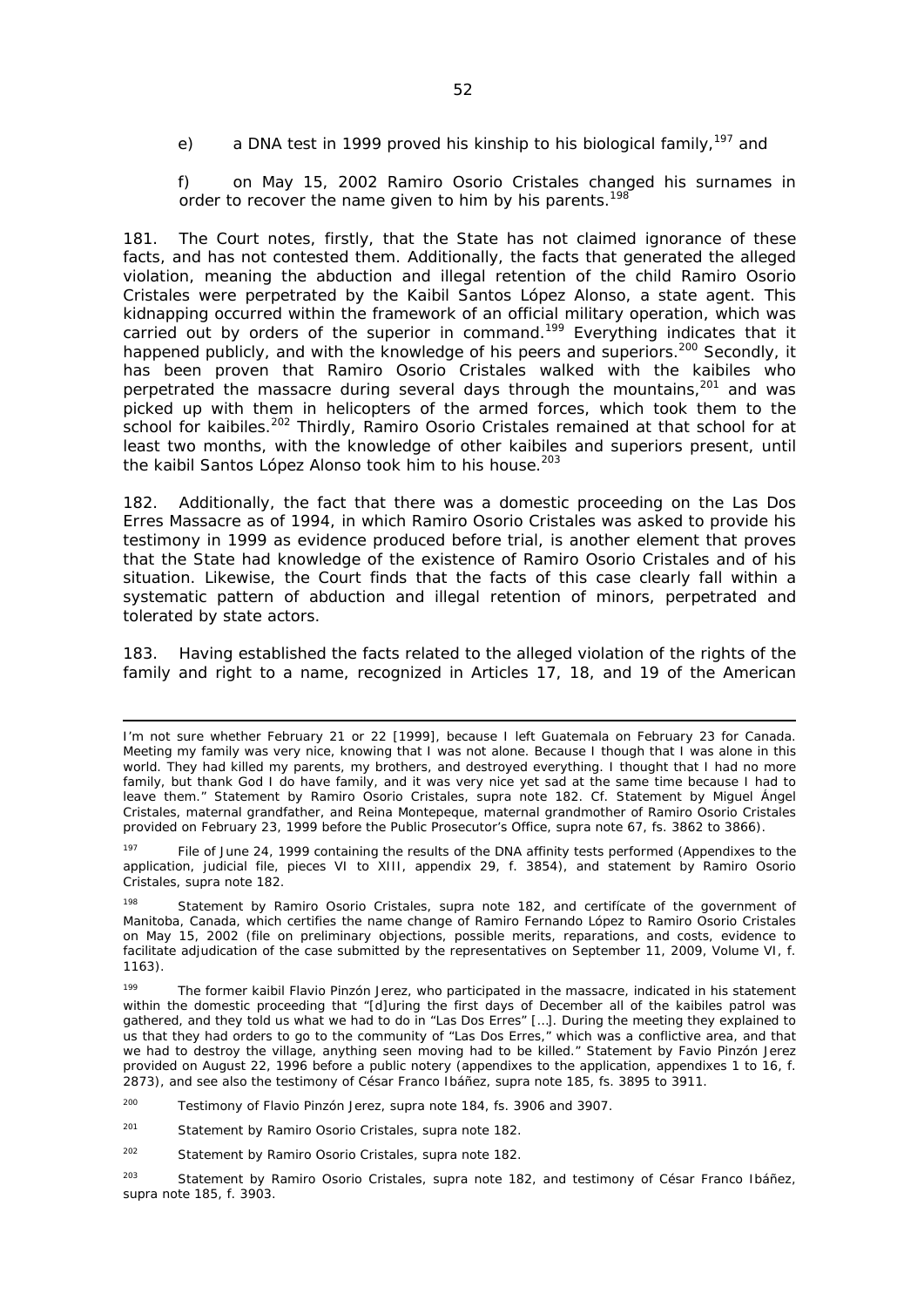Convention, to the detriment of Ramiro Osorio Cristales, the Court must examine whether these generate international responsibility for the State.

### **2. Rights of the family (Article 17), Right to a name (Article 18), and Rights of the Child (Article 19)**

184. Regarding the rights of the child enshrined in the Convention, the Court has established that children have special rights which correspond to specific obligations of the family, society, and the State. Additionally, their condition demands special protection by the latter, which must be understood as an additional right and complementary to the other rights recognized to all persons under the Convention.<sup>204</sup> The prevalence of the best interests of the child must be understood as the need to satisfy all of the rights of the child, which binds the State and affects the interpretation of all other rights contained in the Convention when the case refers to minors.<sup>205</sup> Likewise, the State must pay special attention to the needs and the rights of children, considering their particularly vulnerable condition.

185. Likewise, the Court has established on repeated occasions, through the analysis of the general rule enshrined in Article 1(1) of the American Convention, that the State is obliged to respect the rights and freedoms recognized therein, and to organize the public authorities so as to guarantee to all individuals subject to its jurisdiction the free and full exercise of human rights<sup>206</sup>. This obligation not only assumes that States will refrain from inferring inadequately the rights guaranteed in the Convention (negative obligation), but also, in light of their obligation to guarantee the full and free exercise of human rights, requires that the States adopt all necessary measures to protect and preserve the rights (positive obligation) $207$  of all those subject to its jurisdiction.

186. In view of the foregoing, the Court notes that at the time when the State recognized the Court's obligatory jurisdiction, Ramiro Osorio Cristales was a child<sup>208</sup>. Consequently, the State owed him special, additional, and complementary measures of protection, so as to guarantee the enjoyment and exercise of his rights, including the right to a family and right to a name. Consequently, the Court will analyze the alleged violation of Article 19 of the Convention along with the other violations claimed.

> \* \* \*

<sup>&</sup>lt;sup>204</sup> *Cf. Juridical Condition and Human Rights of the Child.* Advisory Opinion OC-17/02 of August 28, 2002. Series A No. 27, para. 53, 54 and 60; *Case of the Girls Yean and Bosico v. Dominican Republic.*  Preliminary Objections, Merits, Reparations and Costs. Judgment of September 8, 2005, Series C No. 130, para. 133, and *Case of Servellón García et al. v. Honduras*. Merits, Reparations and Costs. Judgment of September 21, 2006. Series C No. 152, para. 113.

<sup>205</sup>*Cf. Juridical Condition and Human Rights of the Child.* Advisory Opinion OC-17/02, *supra* note 204, para. 56, 57 and 60, and *Case of the Girls Yean and Bosico v. Dominican Republic*, *supra* note 204, para. 134.

<sup>206</sup> *Cf. Case of Velásquez Rodríguez.* Merits, *supra* note 30, para. 165 to 167; *Case of Ximenes Lopes v. Brazil*. Merits, Reparations and Costs. Judgment of July 4, 2006. Series C No. 149, para. 97, and *Case of the Sawhoyamaxa Indigenous Community v. Paraguay.* Merits, Reparations and Costs. Judgment of March 29, 2006. Series C No. 146, para. 142.

<sup>207</sup> *Cf. Case of Velásquez Rodríguez.* Merits, *supra* note 30, para. 164; *Case of Zambrano Vélez et al. v. Ecuador, supra* note 109, para. 80, and *Case of Vargas Areco v. Paraguay.* Merits, Reparations and Costs. Judgment of September 26, 2006. Series C No. 155, para. 75.

<sup>&</sup>lt;sup>208</sup> The Court takes cognizance that at the time of the State's acceptance of the Court's jurisdiction in 1987, Ramiro and Armando were 11 and 16 years old, respectively, hence the Court will refer to the alleged victim as children. *Cf. Juridical Condition and Human Rights of the Child.* Advisory Opinion OC-17/02 *supra* note 203, para. 42.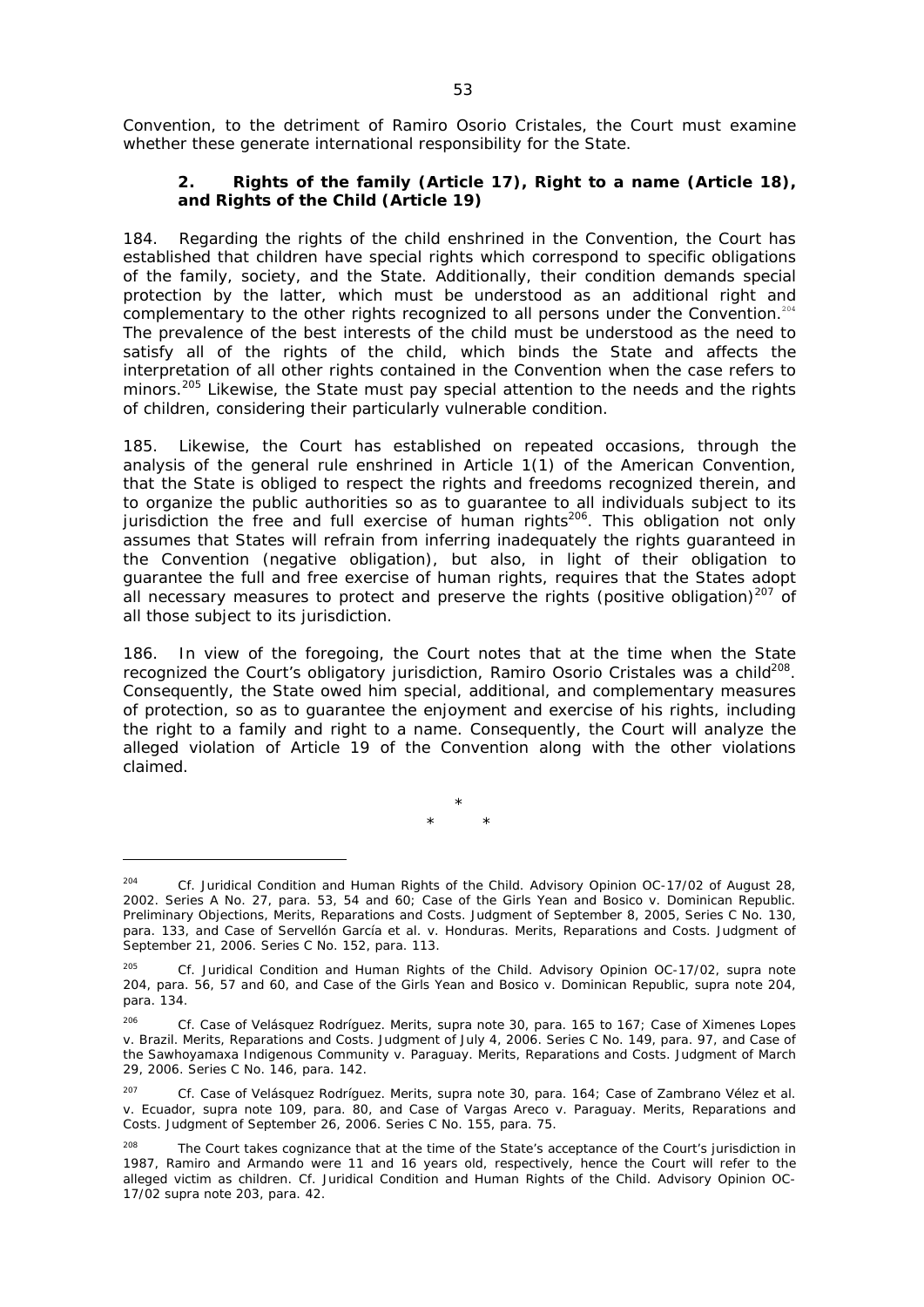187. In relation to the rights of the family, the Court has established in its jurisprudence that the separation of children from their family constitutes, under certain conditions, a violation of his right to a family, enshrined in Article 17 of the American Convention<sup>209</sup>

188. Additionally, the Court has indicated that the "child has the right to live with this family, which is called upon to satisfy his material, emotional, and psychological needs. The right of all persons to receive protection against arbitrary or illegal interference with his family, is implicitly part of the right to the protection of the family and of the child, and is expressly recognized in Articles 12(1) of the Universal Declaration of Human Rights<sup>210</sup>, V of the American Declaration of the Rights and Duties of Man<sup>211</sup>, 17 of the International Pact on Civil and Political Rights<sup>212</sup>, 11(2) of the American Convention on Human Rights<sup>213</sup>, and 8 of the European Convention on Human Rights<sup>214</sup>. These provisions have special relevance when analyzing the separation of a child from his family $215$ .

189. Likewise, the jurisprudence of the European Court on Human Rights has indicated that the mutual enjoyment of the coexistence between parents and their children constitutes a fundamental element of family life, $216$  and that Article 8 of the European Convention on Human Rights not only has the goal of protecting the individual against arbitrary interference by public authorities, but also presupposes positive obligations by the State to honor effective respect for family life.<sup>217</sup>

<sup>209</sup> *Juridical Condition and Human Rights of the Child.* Advisory Opinion OC-17/02, *supra* note 204, para. 71.

<sup>&</sup>lt;sup>210</sup> Article 12.1 establishes that "[n]o one shall be subjected to arbitrary interference with his privacy, family, home, or correspondence, nor to attacks upon his honor or reputation. Everyone has the right to the protection of the law against such interferences or attacks."

<sup>&</sup>lt;sup>211</sup> Article V establishes that "[e]very person has the right to the protection of the law against abusive attacks upon his honor, his reputation, and his private and family life."

<sup>&</sup>lt;sup>212</sup> Article 17 establishes that "[n]o one shall be subjected to arbitrary or illegal interference with his privacy, address, or correspondence, or to illegal attacks upon his honor and reputation."

 $213$  Article 11(2) establishes that "[n]o one may be the object of arbitrary or abusive interference with his private life, his family, his home, or his correspondence, or of unlawful attacks on his honor or reputation." Article 11(3) establishes that "[e]veryone has the right to the protection of the laws against such interference or attacks."

 $214$  In this regard, Article 8(1) of the European Convention on Human Rights and Fundamental Freedoms establishes that: "[e]veryone has the right to respect for his private and family life, his home and his correspondence." Likewise, Article 8(2) establishes that "[t]here shall be no interference by a public authority with the exercise of this right except such as is in accordance with the law and is necessary in a democratic society in the interests of national security, public safety or the economic wellbeing of the country, for the prevention of disorder or crime, for the protection of health or morals, or for the protection of the rights and freedoms of others."

<sup>215</sup> *Cf. Juridical Condition and Human Rights of the Child.* Advisory Opinion OC-17/02, *supra* note 204, para. 71.

<sup>216</sup> Eur. Court H.R., Case of Buchberger *v.* Austria, Judgment of 20 December 2001, para. 35, Eur. Court H.R., Case of T and K *v.* Finland, Judgment of 12 July 2001, para. 151, Eur. Court H.R., Case of Elsholz *v.* Germany, Judgment of 13 July 2000, para. 43, Eur. Court H.R., Case of Bronda *v.* Italy, Judgment of 9 June 1998, Reports 1998 a IV, para. 51, y Eur. Court H.R., Case of Johansen *v.* Norway, Judgment of 7 August 1996, Reports 1996 a IV, para. 52, and *Juridical Condition and Human Rights of the Child,* OC-17/02, *supra* note 204, para. 72.

<sup>217</sup> Eur. Court H.R., Case of Olsson *v.* Sweden, judgment of March 24, 1988, series A, n. 130, para. 81. In this case the European Court inferred from the positive obligation of the State the obligation to take all measures necessary to terminate the separation when it is not necessary, thus facilitating the family's reunion. "*The care decision should therefore have been regarded as a temporary measure, to be discontinued as soon as circumstances permitted, and any measures of implementation should have been consistent with the ultimate aim of reuniting the Olsson family."*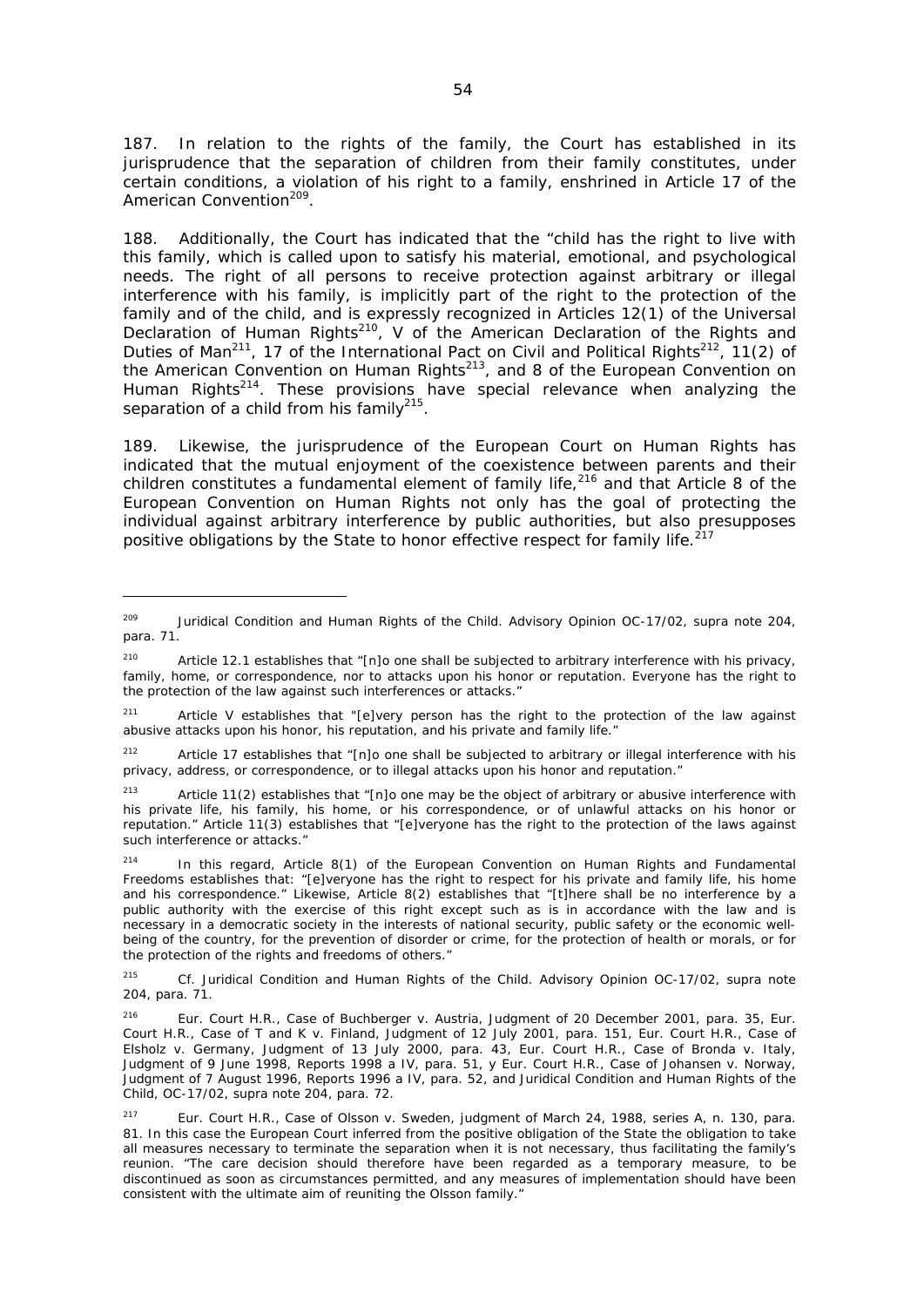190. The same can be inferred from the provisions contained in the Convention on the Rights of the Child, which establishes that the rights of children require not only that the State should abstain from improperly interfering in the private or family relationships of a child, but also to adopt positive measures to ensure full enjoyment of his/her rights. This requires the State, within its responsibility over the public welfare, to protect the family's superior role in protecting the child; and to offer assistance to the family by means of public authorities, through the adoption of measures that promote the family unit.<sup>218</sup>

191. Finally the Court notes that, within the context of an internal armed conflict, the State's obligations toward children are defined in Article 4(3) of the Geneva Conventions' Additional Protocol II. This Article establishes that: "the children will be provided with the care and help they need, and, particularly: […] b) the timely measures to facilitate the reunion of the temporarily separated families will be taken [...]". According to the International Committee of the Red Cross, this obligation has been defined as follows: "the parties to the conflict should do everything possible to reestablish family ties, that is, not only allow the members of the dispersed families to search for their next of kin, but also facilitate this search." 219

> \* \* \*

192. In relation to the right to a name, the Court notes that it has established in its jurisprudence that the "right to a name, recognized in Article 18 of the American Convention, constitutes a basic and indispensable element of each person's identity."<sup>220</sup> In this regard, the Court has indicated that "the States should guarantee that a person is registered with the name chosen by that person or his/her parents, depending on the time of the registration, without any sort of restriction on the right nor interference with the decision to choose a name. Once the person is registered, their possibility to preserve and reestablish their name and surname should be guaranteed. The names and surnames are essential to formally establish a link between the various members of the family."<sup>221</sup>

193. The European Court also ruled on the matter of the right to a name that "is a means of personal identification and of relation or incorporation to the family, the name of a person affects the family  $[...]$  life of this person."  $222$ 

194. Based on the foregoing considerations, it is the Court's role to determine whether the State is responsible for the violations of the right to a name, rights of the family, and rights of the child, to the detriment of Ramiro Osorio Cristales. To this end, the Court reiterates that as of March 9, 1987, when Guatemala recognized the Court's jurisdiction, Ramiro Osorio Cristales was separated from his family, living under another name and identity, and with a family that was not his own. The separation from his family persisted until 1999, when Ramiro Osorio Cristales reunited with his biological family. Likewise, the name change, based on his

<sup>218</sup>*Cf. Juridical Condition and Human Rights of the Child.* Advisory Opinion OC-17/02, *supra* note 204, para. 88.

<sup>&</sup>lt;sup>219</sup> Commentary on additional Protocol II to the Geneva Conventions of 1949 regarding the protection of the victims of armed conflicto that are not of an international character. Section B. Reunion of Families, para. 4553, *Available at http/www.icrc.org.*

<sup>220</sup> *Case of the Girls Yean and Bosico v. Dominican Republic, supra* note 204, para. 182.

<sup>&</sup>lt;sup>221</sup> *Case of the Girls Yean and Bosico v. Dominican Republic, supra* note 204, para. 184.

<sup>222</sup> Eur. Court. H.R., Burghartz *v.* Switzerland, judgment of 22 February 1994, Series A no. 280 – 3, p. 28 para. 24 *"[…] Article 8 (art. 8) of the Convention does not contain any explicit provisions on names. As a means of personal identification and of linking to a family, a person's name none the less concerns his or her private and family life*".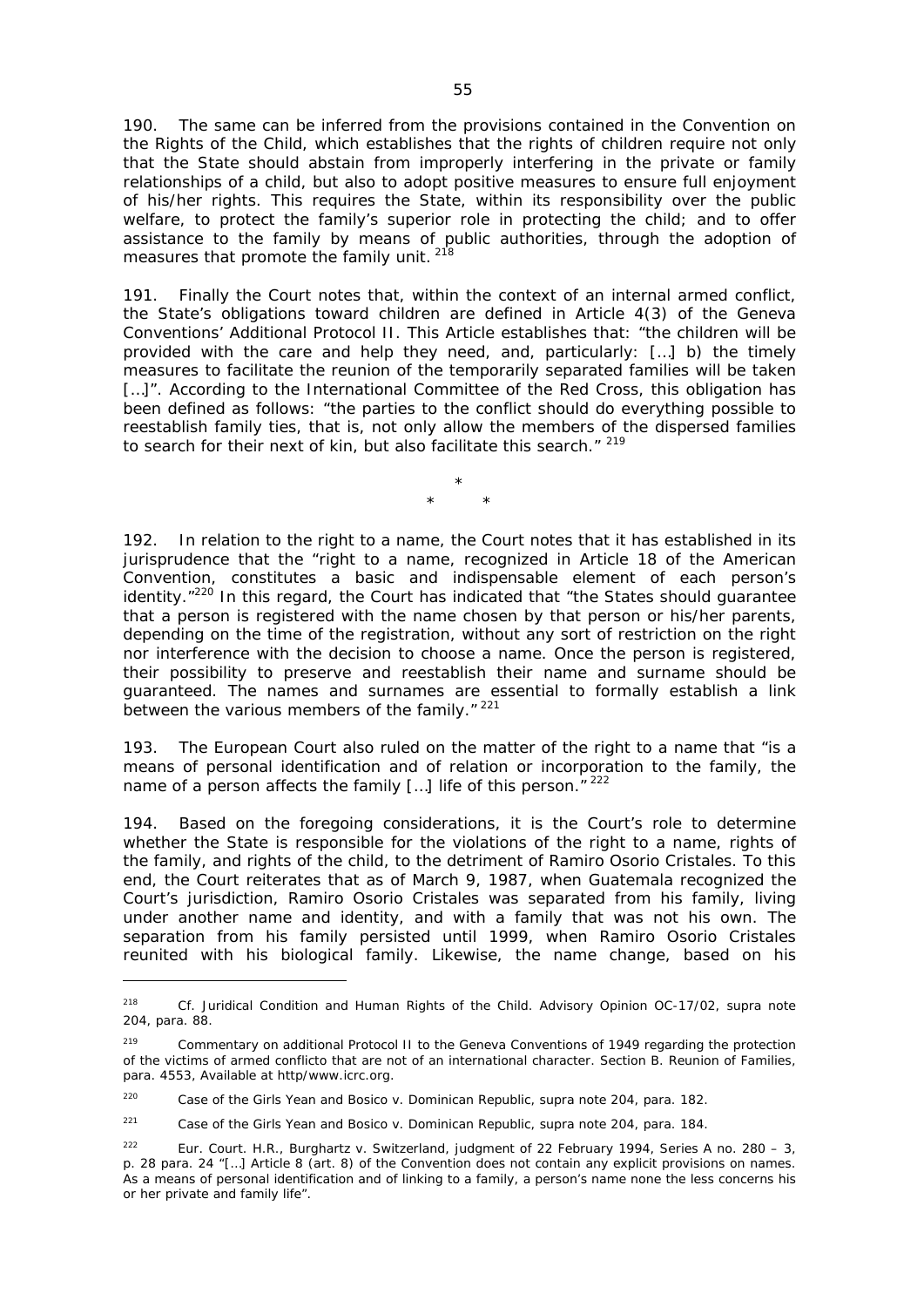abduction and illegal retention by the kaibil Santos Lopez Alonso, was maintained until 2002, when he recovered the name given to him by his parents.

195. The Court considers that the State had the obligation to adopt all positive measures necessary to guarantee that Ramiro Osorio Cristales could fully enjoy the right to live with his biological family, as well as his right to the name given to him by his parents. These rights, and the corresponding obligation by the State to guarantee that their enjoyment and exercise are permanent, exist for the State since May 25, 1978 when Guatemala ratified the American Convention. However, this Court will rule on a possible violation of these rights only after March 9, 1987, date when the State recognized this Court's jurisdiction, based on the factual situation existing after that date.

196. As the Court has already established, the State was aware of the existence of Ramiro Osorio Cristales and of the situation he was in (*supra* para. 181 and 182) However, until 1999 it omitted every measure to guarantee Ramiro Osorio Cristales his rights to a family and to a name.

197. The Court reiterates that, according to the rules on the international responsibility of the State applicable in International Law on Human Rights, the action or omission by any public authority constitutes an act attributable to the State that compromises its responsibility under the terms established in the American Convention<sup>223</sup>. In these provisions, in order to establish whether there has been a violation of the rights set forth in Convention, it is not necessary to determine, as in the domestic criminal law, the guilt of the perpetrators or their premeditation, and it is also not necessary to individually identify the agents to whom the violations are attributable $^{224}$ . It is sufficient to have an obligation by the State which it has failed to comply with $225$ .

198. Although in 1999 the State approached Ramiro Osorio Cristales requesting his statement as evidence produced before trial on the events of the Las Dos Erres Massacre, <sup>226</sup> prior to that date it had not performed any activity meant to reunite him with his biological family or return his name and identity. This omission by the State delayed and even denied Ramiro Osorio Cristales the opportunity to reestablish ties with his family and to recover his name and last names. It thus failed to comply with the obligation to adopt positive measures to promote the family unit, to ensure the full enjoyment and exercise of the right to a family, and to guarantee Ramiro Osorio Cristales' right to the name, which, as a means of personal identification and relation to the person's biological family, particularly affects his private and family life. This failure to comply is particularly grave because it is part of a systematic pattern of tolerance and lack of interest by the State, which did not adopt the necessary positive measures for at least two decades.

-

<sup>223</sup> *Cf. Case of Velásquez Rodríguez v. Honduras.* Merits, *supra* note 30, para. 164*; Case of Perozo et al. v. Venezuela, supra* note 31, para. 120, and *Case of Anzualdo Castro v. Peru*, *supra* note 28, para. 37.

<sup>224</sup> *Cf. Case of Velásquez Rodríguez v. Honduras.* Merits*, supra* note 30, para. 173*; Case of Perozo et al. v. Venezuela, supra* note 31*,* para. 128, and *Case of Kawas Fernández v. Honduras, supra* note 21, para. 73.

<sup>225</sup> *Cf. Case of Velásquez Rodríguez v. Honduras.* Merits, *supra* note 30, para. 134 and 172*; Case of Zambrano Vélez et al v. Ecuador, supra* note 109, para. 104, and *Case of Kawas Fernández v. Honduras, supra* note 21, para. 73.

<sup>&</sup>lt;sup>226</sup> The alleged activity by the State to locate Ramiro Osorio Cristales in 1999 was questioned by him in his statements during the private hearing. According to these statements, the initiative and mian activity that led to finding him 1999 was by FAMDEGUA, not by the State. In this regard, several reports indicated that the national authorities did not take measures to establish the identity and whereabouts of the "adopted" children, which remained separated from their biological family and registered with the names of their "adoptive" families, until their families, or FAMDEGUA in a lot of cases, were able to find them after years of searching for them.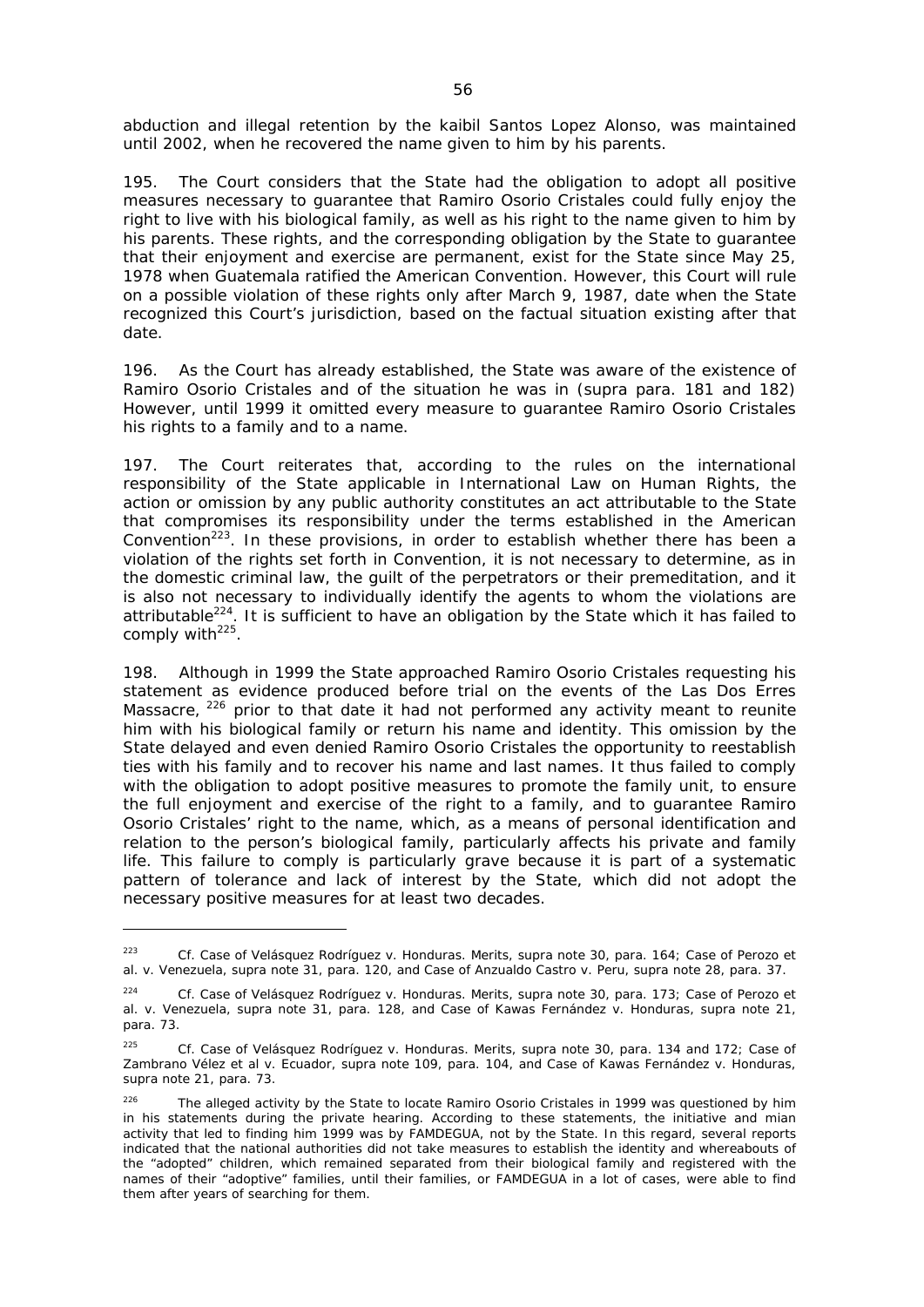199. In this sense, and in light of Article 19 of the American Convention, the Court reiterates the special gravity of being able to attribute to a State Party to the Convention the charge of having applied or tolerated within its territory a systematic practice of abductions and illegal retention of minors227 (*supra* para. 177).

200. Consequently, the Court finds that the absolute lack of state action after March 9, 1987 and until 1999, to reunite Ramiro Osorio Cristales with his biological family and to reestablish his name and surnames, constitutes a violation of his right to a family and right to a name, recognized in Articles 17 and 18 of the Convention, in relation to Articles 1(1) and 19 thereof.

### **X ARTICLE 5(1) (RIGHT TO HUMANE TREATMENT) 228 OF THE AMERICAN CONVENTION, IN RELATION TO ARTICLES 1(1) (OBLIGATION TO RESPECT THE RIGHTS) 229 AND 19 (RIGHTS OF THE CHILD)230 THEREOF**

201. The Inter-American Commission has not expressly claimed the violation of Article 5(1) of the Convention. However, it has expressed that "impunity constitutes a breach of the State's duty which harms the victim, its next of kin, and the society as a whole, and is conducive to the chronic repetition of the related human rights violations," and, in its opinion, would derive in the right to receive reparations.

202. The representatives, in their brief of pleadings and motions, as well as in their closing arguments, claimed the violation of Article 5 of the American Convention, in relation to Article 1(1) of that treaty, on the grounds, *inter alia*, that the State has recognized that it has not conducted a full and effective investigation leading to the determination and eventual punishment of those responsible, nor has it performed actions to prevent those allegedly responsible to continue to be linked to power, which has produced sentiments of impotence, indignation and pain in the alleged victims, and that the level of violence that characterized the massacre caused profound suffering among the next of kin, which has persisted over the years.

203. The State did not specifically challenge the representatives' claims regarding this Article, but only referred to claims regarding the Court's jurisdiction.

204. The Court observes that the Inter-American Commission, in its claims on reparations, indicated that the impunity that persists in the instant case contributes to the prolongation of the suffering caused to the relatives of the deceased due to the grave violations that occurred. However, despite the gravity and nature of the alleged human rights violations perpetrated in the instant case, that is, the denial of justice and impunity that persists 15 years after the judicial proceeding began, as the facts have not been clarified or prosecuted, or those responsible punished, it did not submit before this Court the alleged violation to humane treatment recognized in Article 5(1) of the Convention, to the detriment of the 155 alleged victims of the case.

-

<sup>227</sup> *Cf. Case of the "Street Children" (Villagrán Morales) v. Guatemala.* Merits. Judgment of November 19, 1999. Series C. No. 63, para. 191, and *Juridical Condition and Human Rights of the Child.* Advisory Opinion OC-17/02, *supra* note 204, para. 24.

 $228$  In this regard, Article 5(1) indicates that "[e]very person has the right to have his physical, mental, and moral integrity respected."

<sup>229</sup> *Cf.* Article 1(1)*, supra* note 41.

<sup>230</sup> *Cf.* Article 19, *supra* note 165.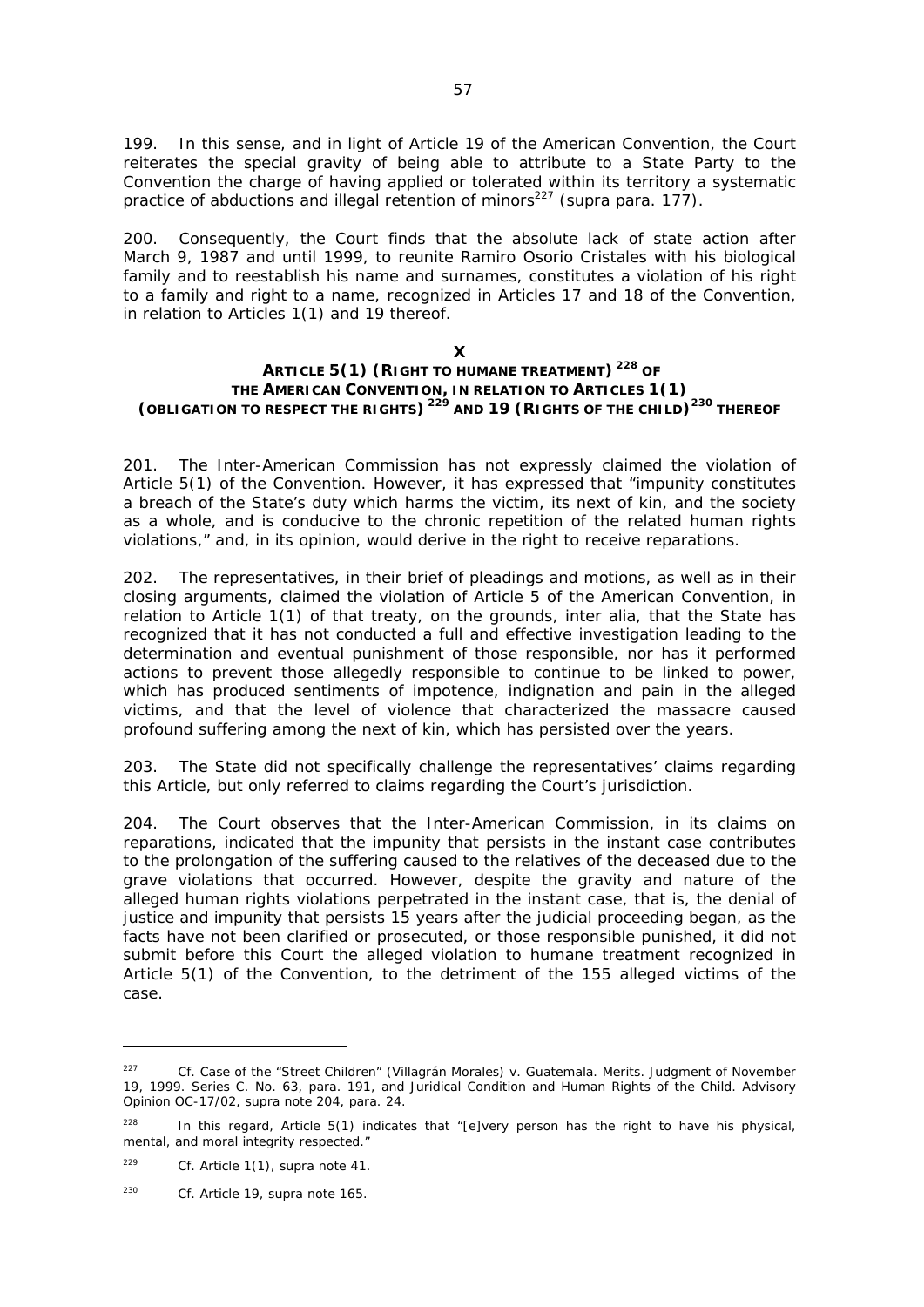205. The Court has already indicated that the representatives of the alleged victims or their families can claim rights different from those pleaded by the Commission in its application, and it has created the exception that these should abide by the facts already contained therein (*supra* para. 161)

206. In its most recent jurisprudence in cases of massacres, the Court has reiterated that the relatives of the victims of certain human rights violations, such as massacres, may, in turn, become victims of violations to their personal integrity<sup>231</sup>. The Court established in the *Case of the Ituango Massacres* that "in a case such [as this one], the Court considers that evidence is not necessary to demonstrate the grave infringements to the mental integrity of the relatives of the executed victims<sup>232</sup>." In this type of cases the Court has considered the right to mental and moral integrity of the victims' next of kin to be violated, due to the additional suffering and pain that they have endured because of the subsequent acts or omissions of state authorities regarding the facts<sup>233</sup>, and due to the lack of effective remedies<sup>234</sup>. The Court has considered that "performing an effective investigation is an essential and conditioning element to protect certain rights that are affected or nullified by these situations,  $235''$  as with the right to humane treatment in the instant case.

207. Likewise, the Court considers that in the instant case it cannot fail to note the State's policy during the internal conflict, which was comprised of military acts, including massacres and "scorched earth" operations (*supra* para. 71 and 73), objective was to destroy the entire core family unit, which, by the nature of a massacre itself, affected the entire family in the broader sense. The Las Dos Erres Massacre falls within this context.

208. As established, the Court granted full juridical effects to State's partial recognition of international responsibility for the violation of Articles 8(1) and 25(1) of the American Convention, to the detriment of the two alleged surviving victims and 153 alleged victims, next of kin of those deceased in the massacre (supra para. 36). The State itself recognized the alleged victims' difficulties in obtaining justice due to the indiscriminate use of judicial remedies such as the appeal for legal protection.

209. Regarding the circumstances surrounding the deaths of the deceased in the massacre, and since the search for justice continues, during the public hearing Ms. Felicita Herenia Romero Ramirez expressed that she was "angry but also sad because we have not obtained justice, and this is the main thing we ask for." She added that "the State protects [those] who committed this massacre, as some of them are still public officers, and this infuriates us." Likewise, Mr. Francisco Arriaga Alonzo, another alleged victim, in his statements before a notary public, indicated that they felt

<sup>231</sup> *Cf. Case of the Mapiripán Massacre v. Colombia, supra* note 19, para. 146; *Case of the Rochela Massacre v. Colombia*, *supra* note 34, para. 137, and *Case of the Miguel Castro Castro Prison v. Peru*, *supra* note 27, para. 335.

<sup>232</sup> *Cf. Case of the Mapiripán Massacre v. Colombia*, *supra* note 19, para. 146, and *Case of the Ituango Massacres v. Colombia*, *supra* note 17, para. 262.

<sup>233</sup> *Cf. Case of Blake v. Guatemala.* Merits. Judgment of January 24, 1998. Series C No. 36, para. 114 to 116; *Case of Albán Cornejo et al v. Ecuador, supra* note 18, para. 46, and *Case of Heliodoro Portugal v. Panama, supra* note 23, para. 163.

<sup>&</sup>lt;sup>234</sup> *Cf. Case of the Serrano Cruz Sisters v. El Salvador, supra note 36, para. 113 to 115; Case of La Cantuta v. Peru.* Merits, Reparations and Costs. Judgment of November 29, 2006. Series C No. 162, para. 125, and *Case of Anzualdo Castro v. Peru*, *supra* note 28, para. 133.

<sup>235</sup> *Case of the Pueblo Bello Massacre v. Colombia.* Merits, Reparations and Costs. Judgment of January 31, 2006. Series C No. 140, para. 145; *Case of La Cantuta v. Peru*, *supra* note 234, para. 110, and *Case of Heliodoro Portugal v. Panama, supra* note 23, para. 115.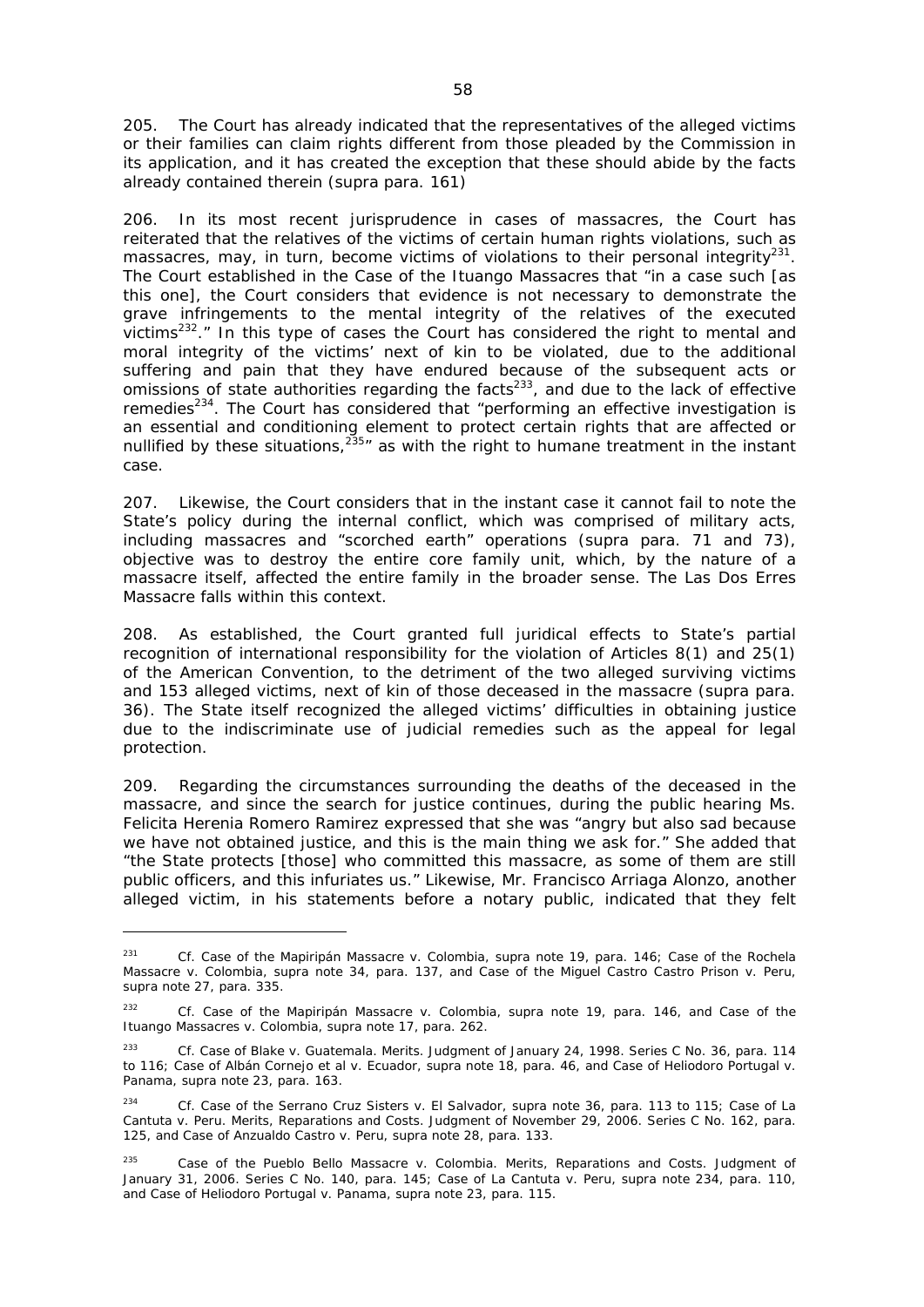"disappointed to see that the State is weak in terms of justice," with "a lack of trust in the authorities" and "frustrated, without any sentiments of joy towards life."

210. Ramiro Osorio Cristales, alleged surviving victim of the massacre, expressed his suffering in his statement delivered during the public hearing<sup>236</sup>. He indicated that "I thought that justice would be made in this world, that one day all of this would be clarified, and that I wouldn't be suffering all the time." Additionally, he stated that he "would return to Guatemala, but I will never walk around with peace, I am afraid, primarily because the murderers are still free." Likewise, in his statement provided during the internal proceeding he expressed that he had wanted to give his statement in that proceeding "because I have kept this inside for a long time, it is a pain I have always carried in my heart."<sup>237</sup>

211. Expert witness Nieves Gomez Dupuis, in her affidavit presented before the Court, expressed that the lack of justice "favors that, since no parties have been declared guilty of the facts, the blame reverts to the victims, and these remain stigmatized," which in addition to the "fear, silence, sadness, constant memories of the massacre, situations of altered mourning, uncertainty over the children's whereabouts, the fear that the same could happen to their relatives, anger, and a deep impotence" generate psychological damages and effects, that not only affect the victims, but also "[t]he second generation [that] has been affected […] by the effects of the impunity and absence of justice, expressing feelings of anger, sadness and pain in the face of the lack of an investigation and punishment of those guilty of the massacre."

212. Likewise, expert witness Marco Antonio Garavito Fernandez, in his affidavit presented before the Court, expressed that, with regard to the relatives, "there is an emotional damage resulting from the uncertainty of what really happened to their loved ones," which inhibits the "mourning process" from being completed. In addition to the above, there is a process of "re-victimiza[tion…] due to the absence of a State that is concerned with the reestablishment of the family ties lost."

213. The Court observes that from the statements and expert opinions rendered, it is evidenced that the impunity that persists in the instant case is experienced by the alleged victims as a new traumatic impact, which has been generated by feelings of anger, frustration and even fear of retaliation due to their search for justice.

214. On the other hand, considering that the two survivors of the massacre, Ramiro Osorio Cristales and Salomé Gómez Hernández, were children, the Court reiterates that they "have […] special rights derived from their condition, which correspond to specific obligations of the family, society and the State $238n$ , in conformity with Article 19 of the American Convention.

In this regard, in the public hearing of July 14, 2009 before this Court, Ramiro Osorio Cristales declared that "it was after that the Massacre began on the morning of the 8<sup>th</sup>. I did not see when they dilled my father or my brother. But you could hear the cries for mercy, asking to please not kill them. Then it was my mother's turn. When my mother was taken out, we clung to her and told them to please not kill her. There was a man at the door, a soldier grabbed and told me not to leave because they were going to kill me. So I went to see how, through the cracks of the walls of the church, I went to see how they killed my mother and my little sister who was between nine months to one year old. They grabbed my sister by the feet and smashed her against a tree and threw her in the well. They cut my mom's throat and threw her in the well. My brothers' throats were slit and they were thrown in the well. And from crying so much I fell asleep under one of the pews of the church, and when I woke up the Massacre had already ended."

<sup>237</sup>*Cf.* Statement of "Ramiro Fernando López García" as evidenced produced before trial, *supra* note 169, fs. 3827 to 3831.

<sup>238</sup> *Cf. Juridical* C*ondition and Human Rights of the Child.* Advisory Opinion OC-17/02, *supra* note 204, para. 54.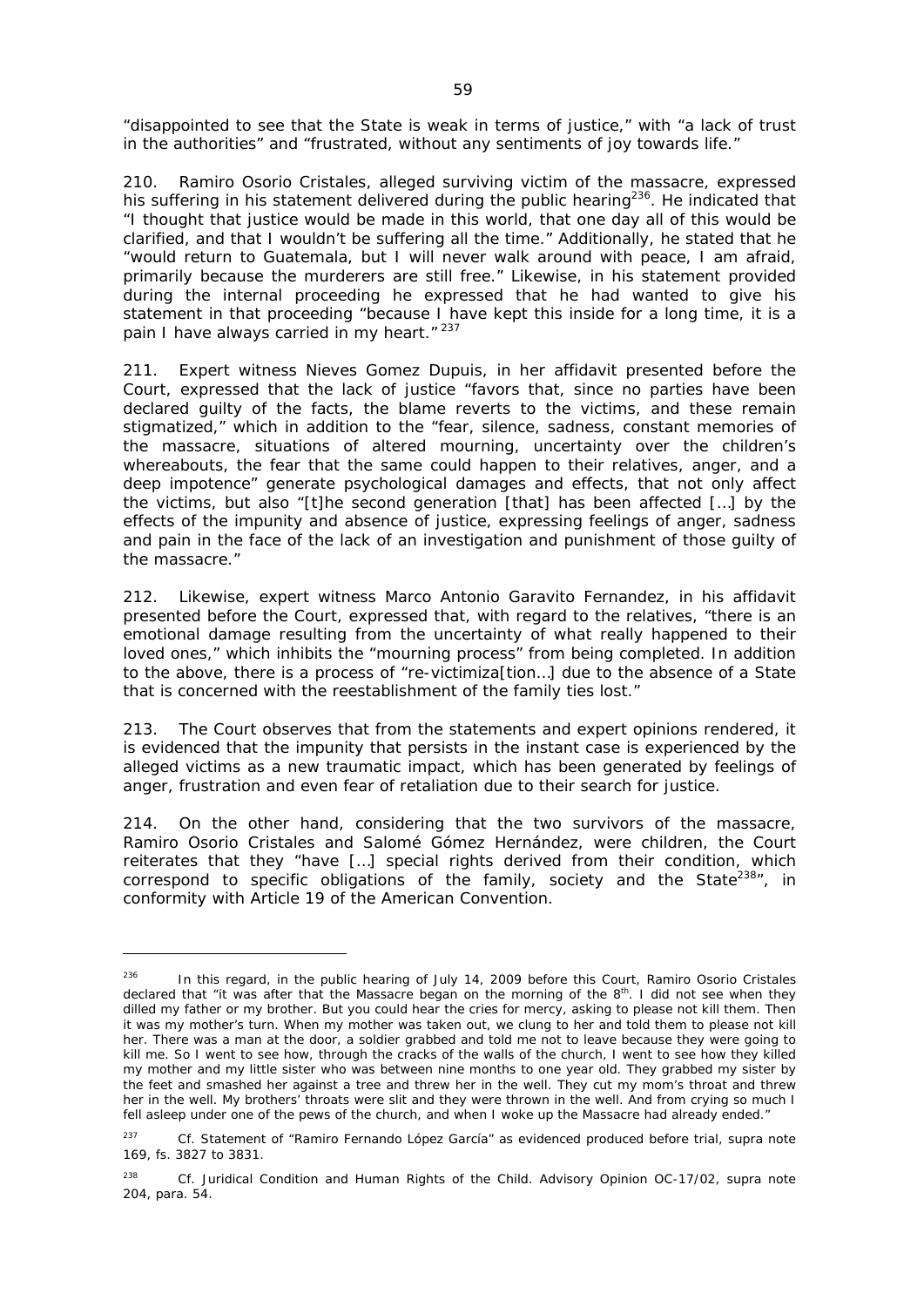215. Based on all of the previous considerations, the Court values that the two then children Ramiro Osorio Cristales and Salomé Gómez Hernández, have suffered infringements to their physical and psychological health, particularly from the prolonged lack of justice and impunity in the instant case, and that said experiences have affected their social and work relations, altered their family dynamics, and continue causing suffering and fear that the aggressions could repeat themselves or that their lives could be threatened. The psychological damages and lasting suffering by Ramiro Osorio Cristales, who had to live away from his family, with another name and identity are also evident.

216. The Court deems that the State omitted adopting the appropriate positive measures to protect Ramiro Osorio Cristales and Salomé Gómez Hernández from the situation of lack of protection that they were in, as of 1987, when Guatemala recognized the contentious jurisdiction of the Court, to ensure and guarantee their rights as children<sup>239</sup>. The State therefore failed to comply with its obligation to protect, to the detriment of Ramiro Osorio Cristales and Salomé Gómez Hernández, since 1987 and until the years 1994 and 1989, respectively, when they reached their legal age.

> \* \* \*

217. In view of the foregoing, the Court deems that in the instant case, the gravity of the facts of the massacre and the lack of a judicial response to clarify them has affected the personal integrity of the 153 alleged victims, next of kin of those deceased in the massacre. The psychological damage and suffering that they have endured due to the impunity that still persists, 15 years after the investigation began, makes the State responsible for the violation of the right recognized in Article 5 of the Convention, in relation to Article 1(1) thereof, to the detriment of the aforementioned individuals. Also, based on the aforementioned reasons, and for the particular conditions indicated regarding the two survivors of the massacre, the Court deems that the State violated Article 5(1) of the American Convention, in relation to Articles 1(1) and 19 thereof, to the detriment of Ramiro Osorio Cristales and Salomé Gómez Hernández.

#### **XI**

# **ARTICLE 21 (RIGHT TO PROPERTY) 240 OF THE AMERICAN CONVENTION, IN RELATION TO ARTICLE 1(1) (OBLIGATION TO RESPECT RIGHTS) 241 THEREOF**

218. Regarding the right to property recognized in Article 21 of the Convention, neither the Commission in its application nor the representatives in their brief of pleadings and motions, claimed the violation of said right. The State also did not refer to said Article in its brief of answer to the application.

219. Nevertheless, during the public hearing held in the instant case, the alleged victim Felicita Herenia Romero Ramirez expressed that she requested "the recovery [of] our lands[,] because […] we were deprived of everything we had there […] We were dispossessed of everything." In this regard, during that hearing, the representatives expressed that "the entire community was distributed [and that] today […] it is private property." The State claimed that it had "no information that

<sup>239</sup> *Cf. Juridical* C*ondition and Human Rights of the Child.* Advisory Opinion OC-17/02, *supra* note 204, para. 91.

<sup>&</sup>lt;sup>240</sup> In this regard, Article 21 establishes that "[n]o one shall be deprived of his property except upon payment of just compensation, for reasons of public utility or social interest, and in the cases and according to the forms established by law."

<sup>241</sup> *Cf.* Article 1(1), *supra* note 41.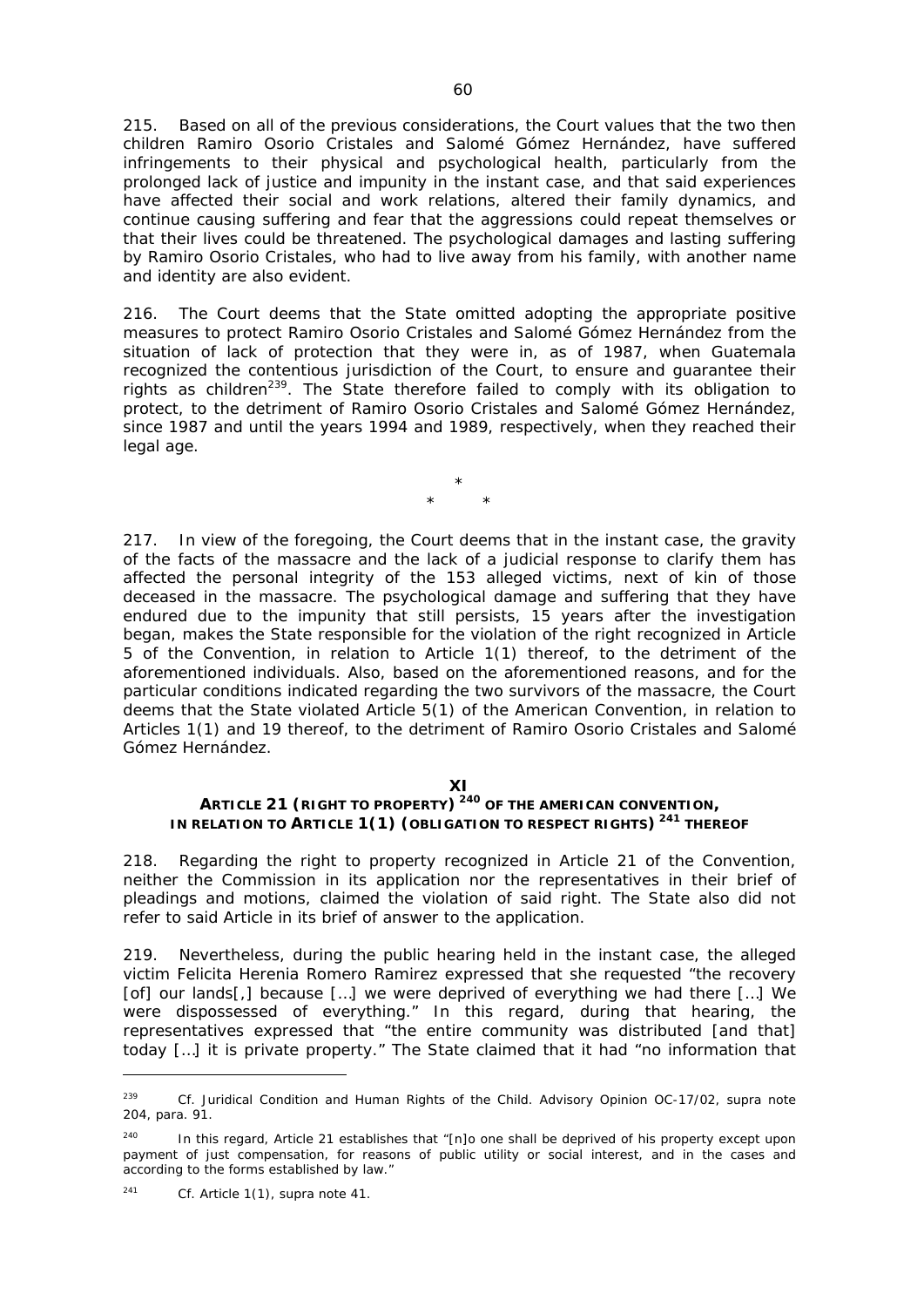the land had gone to private hands," and added that the issue under consideration had not been expressed in "any of the facts on which the witnesses and expert witnesses were proposed, [therefore] it [did] not have any accurate information." Consequently, the Court deemed it suitable to request the State and the representatives to submit information, in their briefs on closing arguments, on the current status of the lands of the community Las Dos Erres, as well as the decision and actions pursued by the State to return the lands to the alleged victims.

220. On August 18, 2009, both the representatives and the State submitted the requested information to the Court. In this regard, the State indicated that there are "certain records showing the names of some of the victims of the massacre, who do not appear as grantees and/or owners of any plot; since […] there are only request records[,] but the records do not show that any payments were made for [the] lands." It added that the representatives did not resort to "the domestic jurisdiction in any process of vindication of the property [and that] they did not include it either [...] in any point of the Friendly Settlement Agreement [, but that] it is recorded that in the economic reparations granted the material losses were include[d]." Lastly, it indicated that the ownership of the lands has not been an issue in the proceeding before the Court, since neither the Commission nor the representatives requested a declaration of the violation of the related Article of the Convention.

221. The representatives indicated that since the community was destroyed, the survivors and their families ran away for fear of new acts of violence and retaliations, and that according to what was expressed by expert witness Nieves Gomez, the majority of the survivors live outside of the Department of Petén. They added that in 1994 they tried to collect information on what had happened to the lands, and according to testimonies given by the relatives, many inhabitants had made contributions according to the agreement for the establishment of a basis (convenio de fijación de base), but the scarce documents that currently exist were held by the relatives or survivors that lived in the outskirts of the community. They indicated that "there are references that the lands where the Las Dos Erres community used to be are 'a farm of a sole owner' and that it belongs to one of the richest families [of] Petén." Finally, they indicated that the State has "not taken measures to investigate [...] what happened to the lands" and even that "the State institutions have denied the existence of the community." The Commission did not make any considerations in this regard.

222. The Court observes that the facts indicated in the application, which constitute the factual background of the instant case, refer to the facts that affected real estate assets property of the inhabitants of the Las Dos Erres community. In this regard, the application, as well as the Report on Admissibility and Merits No. 22/08 of the Commission, only indicate that "[t]he soldiers in charge took everything they found: household items, animals, grains, among other. […] The next day the soldiers and patrollers burned down the houses of Las Dos Erres." In this regard, the Court indicates that although there were infringements to the right to property of the inhabitants of the Las Dos Erres Community in the context of the Massacre, the Court lacks jurisdiction to adjudge on the alleged violation, given that they occurred prior to the recognition of its jurisdiction, and do not constitute continued violations which would allow it to rule in that regard.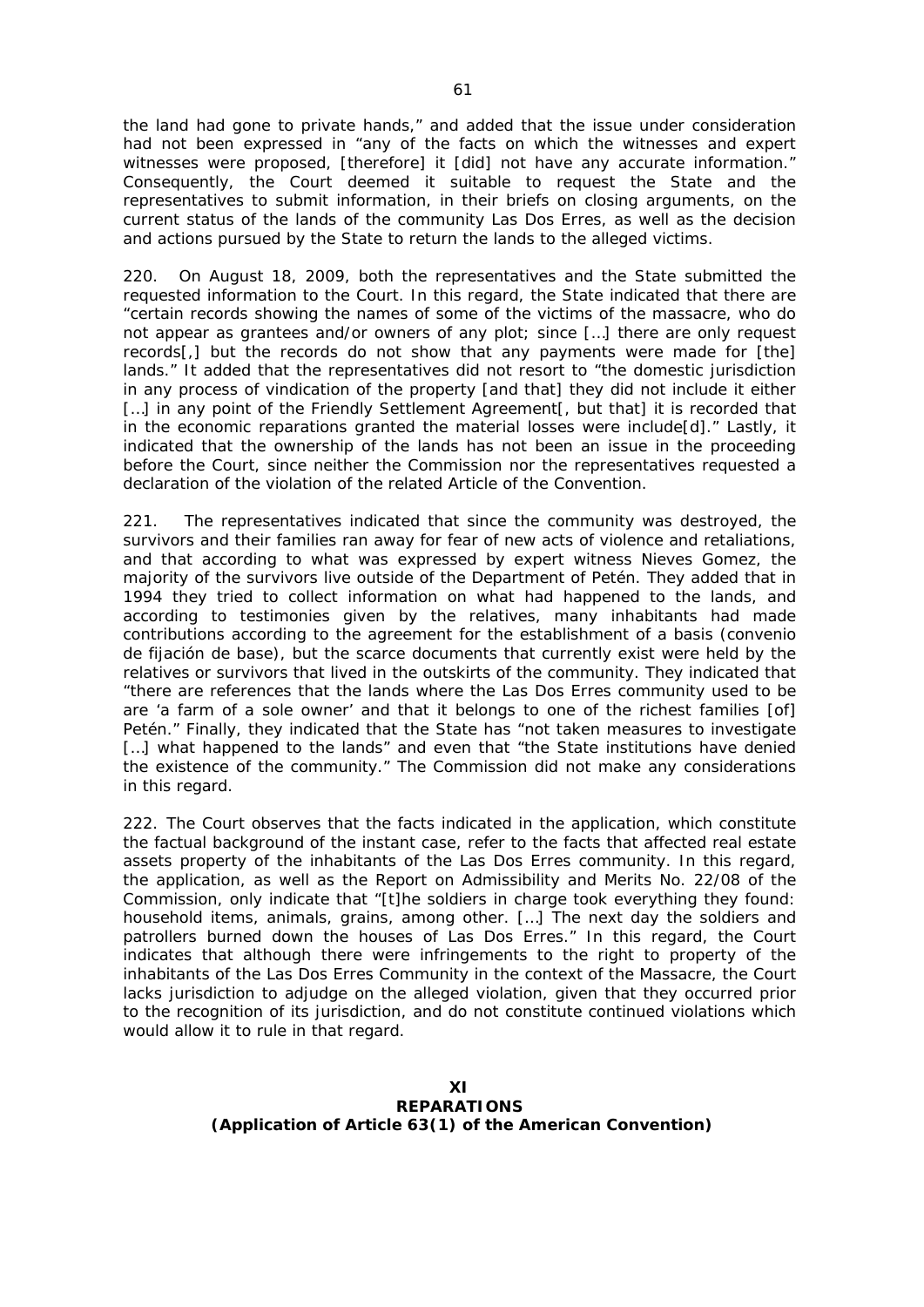223. It is a principle of International Law that every violation of an international obligation which results in harm creates a duty to make adequate reparation.<sup>242</sup> This obligation to redress is regulated by International Law in all aspects. $243$  In its decisions, the Court has based itself on Article 63(1) of the American Convention.

224. Prior to examining the reparations claimed, the Court notes that during the friendly settlement process, the State and the representatives signed several agreements whereby the State undertook to make several reparations.<sup>244</sup> In this regard, in the instant case the State made specific claims regarding the reparations that it had complied with. The representatives requested certain reparation measures and referred to the steps, which the State had taken, in conformity with the aforementioned agreements. Lastly, although the Commission requested the Court to order the State several reparations, it did not expressly refer to what the representatives and the State indicated.

# *A) Injured party*

225. The Court considers the "injured party," in conformity with Article 63(1) of the American Convention, those who have been declared victims of a violation of a right contained therein. Consequently, the Court considers an "injured party" the 155 victims indicated in the Commission's application, as well as in the following table, who in their character as victims of the violations declared in chapters VIII, IX, and X will be beneficiaries of what the Court orders below:

|   | Ramiro Antonio Osorio Cristales   | 78 | Gloria Marina Salazar Castillo |
|---|-----------------------------------|----|--------------------------------|
|   | Salomé Armando Gómez Hernández    | 79 | María Vicenta Moran Solís      |
| 3 | <b>Baldomero Pineda Batres</b>    | 80 | María Luisa Corado             |
|   | Catalina Arana Pineda de Ruano    | 81 | Hilario López Jiménez          |
| 5 | Francisca Morales Contreras       | 82 | Guillermina Ruano Barahona     |
| 6 | Tomasa Galicia González           | 83 | Rosalina Castañeda Lima        |
|   | Inocencio González                | 84 | Teodoro Jiménez Pernillo       |
| 8 | Santos Nicolás Montepeque Galicia | 85 | Luz Flores                     |

<sup>242</sup> 242 *Cf. Case of Velásquez Rodríguez v. Honduras.* Reparations and Costs. Judgment of July 21, 1989. Series C No. 7, para. 25; *Case of Garibaldi v. Brazil, supra* note 23, para. 150, and *Case of Dacosta Cadogan v. Barbados, supra* note 28, para. 94.

<sup>243</sup> *Cf. Case of Aloeboetoe et al v. Surinam.* Merits. Judgment of December 4, 1991. Series C No. 11, para. 44; *Case of Garibaldi v. Brazil*, *supra* note 23, para. 150, and *Case of Dacosta Cadogan v. Barbados*, *supra* note 28, para. 94.

<sup>&</sup>lt;sup>244</sup> Friendly settlement agreement signed on April 1, 2000. The steps and/or measures include: a) to make public, through a press conference, the recognition of state's responsibility for the facts of the massacre, and the President of the Republic will apologize to the survivors and next of kin of the victims, and to the people of Guatemala; b) perform an investigation to identify and punish those responsible for the massacre, both direct perpetrators and masterminds, as well as those responsible for the delay in justice; and c) to make reparations in conformity with that agreed by the parties, taking into account the principles established by the Inter-American Court, to the surviving victims and next of kin of the victims, through collective reparations such as: restoring and completing the monument at the Municipal Cemetery of Las Cruces according to the design presented by FAMDEGUA, as well as the construction and installation of a three-meter cross with the corresponding plaque at the well of Las Dos Erres, and produce a documentary for television, testimonial and educational in nature, approved by the parties involved, containing a narration of the Las Dos Erres massacre, a description of the facts, mention of the victims, and recognition of the institutional responsibility of the State in the human rights violations committed. Additionally, the State committed to provide specialized or private medical care, for psychological treatment of the surviving victims and next-of-kin of the victims who need it; establish a Commission for Identifying and Locating the Victims and Next-of-Kin of the Las Dos Erres Massacre, and to make economic compensation to the surviving victims and the next-of-kin already identified. The compensation will be defined in agreement with the parties, and the definition of the economic compensation will be an integral part of the agreement.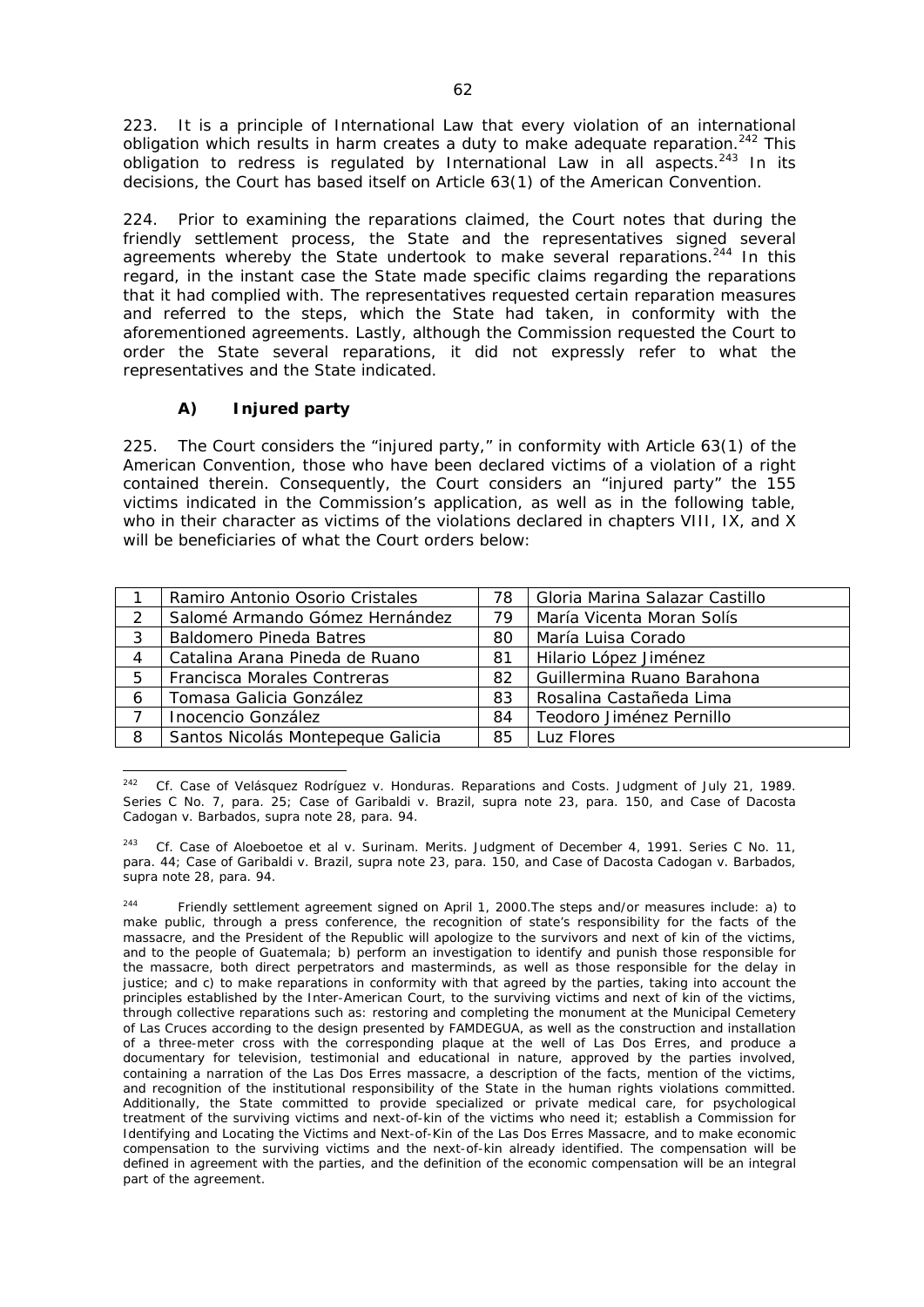| 9  | Pedro Antonio Montepeque            | 86  | Ladislao Jiménez Pernillo               |
|----|-------------------------------------|-----|-----------------------------------------|
| 10 | Enriqueta González G. de Martínez   | 87  | Catalina Jiménez Castillo               |
| 11 | Inés Otilio Jiménez Pernillo        | 88  | Enma Carmelina Jiménez Castillo         |
| 12 | Mayron Jiménez Castillo             | 89  | Álvaro Hugo Jiménez Castillo            |
| 13 | Eugenia Jiménez Pineda              | 90  | Rigoberto Vidal Jiménez Castillo        |
| 14 | Concepción de María Pernillo J.     | 91  | Albertina Pineda Cermeño                |
| 15 | Encarnación Pérez Agustín           | 92  | Etelvina Cermeño Castillo               |
| 16 | María Ester Contreras               | 93  | Sofía Cermeño Castillo                  |
| 17 | Marcelina Cardona Juárez            | 94  | Marta Lidia Jiménez Castillo            |
| 18 | Victoria Hércules Rivas             | 95  | Valeria García                          |
| 19 | Margarito Corrales Grijalva         | 96  | Cipriano Morales Pérez                  |
| 20 | Laura García Godoy                  | 97  | Antonio Morales Miguel                  |
| 21 | Luis Armando Romero Gracia          | 98  | Nicolasa Pérez Méndez                   |
| 22 | Edgar Geovani Romero García         | 99  | Jorge Granados Cardona                  |
| 23 | Edwin Saúl Romero García            | 100 | Santos Osorio Ligue                     |
| 24 | Aura Anabella Romero García         | 101 | Gengli Marisol Martínez Villatoro       |
| 25 | Elvia Luz Granados Rodríguez        | 102 | Amner Rivai Martínez Villatoro          |
| 26 | Catalino González                   | 103 | Celso Martínez Villatoro                |
| 27 | María Esperanza Arreaga             | 104 | Rudy Leonel Martínez Villatoro          |
| 28 | Felipa de Jesús Medrano Pérez       | 105 | Sandra Patricia Martínez Villatoro      |
| 29 | Felipe Medrana García               | 106 | Yuli Judith Martínez Villatoro de López |
| 30 | Juan José Arévalo Valle             | 107 | María Luisa Villatoro Izara             |
| 31 | Noé Arévalo Valle                   | 108 | Olegario Rodríguez Tepec                |
| 32 | Cora María Arévalo Valle            | 109 | Teresa Juárez                           |
| 33 | Lea Arévalo Valle                   | 110 | Lucrecia Ramos Yanes de Guevara         |
| 34 | Luis Saúl Arevalo Valle             | 111 | Eliseo Guevara Yanes                    |
| 35 | Gladis Esperanza Arevalo Valle      | 112 | Amparo Pineda Linares de Arreaga        |
| 36 | Felicita Lima Ayala                 | 113 | María Sabrina Alonzo P. de Arreaga      |
| 37 | Cristina Alfaro Mejia               | 114 | Francisco Arreaga Alonzo                |
| 38 | Dionisio Campos Rodríguez           | 115 | Eladio Arreaga Alonzo                   |
| 39 | Elena López                         | 116 | María Menegilda Marroquín Miranda       |
| 40 | Petronila López Méndez              | 117 | Oscar Adelso Antonio Jiménez            |
| 41 | Timotea Alicia Pérez López          | 118 | Ever Ismael Antonio Coto                |
| 42 | Vitalina López Pérez                | 119 | Héctor Coto                             |
| 43 | Sara Pérez López                    | 120 | Rogelia Natalia Ortega Ruano            |
| 44 | María Luisa Pérez López             | 121 | Ángel Cermeño Pineda                    |
| 45 | David Pérez López                   | 122 | Felicita Herenia Romero Ramírez         |
| 46 | Manuela Hernández                   | 123 | Esperanza Cermeño Arana                 |
| 47 | Blanca Dina Elisabeth Mayen Ramírez | 124 | Abelina Flores                          |
| 48 | Rafael Barrientos Mazariegos        | 125 | Albina Jiménez Flores                   |
| 49 | Toribia Ruano Castillo              | 126 | Mercedez Jiménez Flores                 |
| 50 | Eleuterio López Méndez              | 127 | Transito Jiménez Flores                 |
| 51 | Marcelino Deras Tejada              | 128 | Celedonia Jiménez Flores                |
| 52 | Amalia Elena Girón                  | 129 | Venancio Jiménez Flores,                |
| 53 | Aura Leticia Juárez Hernández       | 130 | José Luís Cristales Escobar             |
| 54 | Israel Portillo Pérez               | 131 | Reyna Montepeque                        |
| 55 | María Otilia González Aguilar       | 132 | <b>Miguel Angel Cristales</b>           |
| 56 | Sonia Elisabeth Salazar Gonzáles    | 133 | Felipa de Jesús Díaz de Hernández       |
| 57 | Glendi Marleni Salazar Gonzáles     | 134 | Rosa Erminda Hernández Díaz             |
| 58 | Brenda Azucena Salazar González     | 135 | Vilma Hernández Díaz de Osorio          |
| 59 | Susana Gonzáles Menéndez            | 136 | Félix Hernández Díaz                    |
| 60 | Benigno de Jesús Ramírez González   | 137 | Desiderio Aquino Ruano                  |
| 61 | María Dolores Romero Ramírez        | 138 | Leonarda Saso Hernández                 |
| 62 | Encarnación García Castillo         | 139 | Paula Antonia Falla Saso                |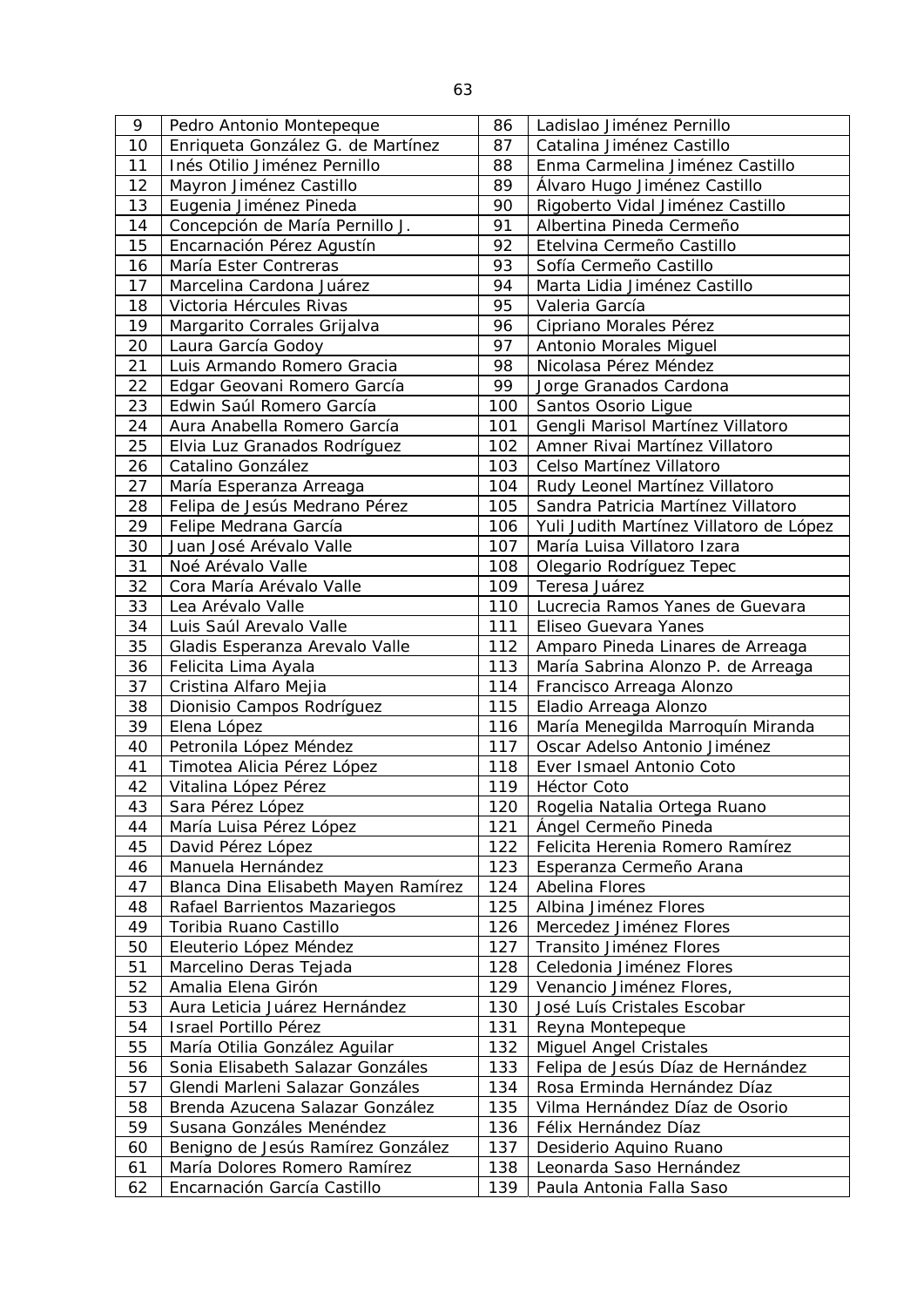| 63 | Baudilia Hernández García    | 140 | Dominga Falla Saso            |
|----|------------------------------|-----|-------------------------------|
| 64 | Susana Linarez               | 141 | Agustina Falla Saso           |
| 65 | Andrés Rivas                 | 142 | María Juliana Hernández Moran |
| 66 | Darío Ruano Linares          | 143 | Raul de Jesús Gómez Hernández |
| 67 | <b>Edgar Ruano Linares</b>   | 144 | María Ofelia Gómez Hernández  |
| 68 | Otilia Ruano Linares         | 145 | Sandra Ofelia Gómez Hernández |
| 69 | Yolanda Ruano Linares        | 146 | José Ramiro Gómez Hernández   |
| 70 | Arturo Ruano Linares         | 147 | Bernardina Gómez Linarez      |
| 71 | Saturnino García Pineda      | 148 | Telma Guadalupe Aldana Canan  |
| 72 | Juan de Dios Cabrera Ruano   | 149 | Mirna Elizabeth Aldana Canan  |
| 73 | Luciana Cabrera Galeano      | 150 | Rosa Elvira Mayen Ramírez     |
| 74 | Hilaria Castillo García      | 151 | Augusto Mayen Ramírez         |
| 75 | Amílcar Salazar Castillo     | 152 | Rodrigo Mayen Ramírez         |
| 76 | Marco Tulio Salazar Castillo | 153 | Onivia García Castillo        |
| 77 | Ana Margarita Rosales Rodas  | 154 | Saturnino Romero Ramírez      |
|    |                              | 155 | Berta Alicia Cermeño Arana    |

226. The Court deems that the denial of justice to the victims of grave human rights violations, as in the case of a massacre, results in a series of problems, both individually and collectively.<sup>245</sup> In this regard, it is evident that the victims of prolonged impunity suffer different infringements in their search for justice, not only materially, but also other suffering and damages of a psychological and physical nature and in their life projects, as well as other potential alterations to their social relations and to the dynamics of their families and communities. $246$  The Court has indicated that these damages are intensified by the lack of support of the state authorities in an effective search and identification of the remains, and by the impossibility of properly honoring their dear ones. $247$  In view of this situation, the Court has considered the need to provide different types of reparation so as to fully redress the damages, therefore in addition to pecuniary measures, other measures such as satisfaction, restitution, rehabilitation, and guarantees of non-repetition have special relevance due to the gravity of the infringements and collective nature of the damage caused. $248$ 

227. The Court has established that reparations must have a causal connection to the facts of the case, violations declared, proven damages, and to the measures requested for reparation of the corresponding damages. The Court must therefore observe these conditions in order to adjudge and declare adequately and according to  $law.<sup>249</sup>$ 

228. In accordance with the considerations on the merits and the violations to the Convention declared in the preceding chapters, as well as in light of the criteria established in the Court's jurisprudence in connection with the nature and scope of

<sup>245</sup> 245 *Cf. Case of the Pueblo Bello Massacre v. Colombia*, *supra* note 235, para. 256, and *Case of the Ituango Massacres v. Colombia, supra* note 17, para. 396.

<sup>246</sup> *Cf. Case of the Pueblo Bello Massacre v. Colombia, supra* note 235, para. 256, and *Case of the Ituango Massacres v. Colombia, supra* note 17, para. 385.

<sup>247</sup> *Cf. Case of the Pueblo Bello Massacre v. Colombia*, *supra* note 235, para. 256, and *Case of the Ituango Massacres v. Colombia, supra* note 17, para. 385 and 387.

<sup>248</sup> *Cf. Case of the Mapiripán Massacre v. Colombia*, *supra* note 19, para. 294; *Cf. Case of the Pueblo Bello Massacre v. Colombia*, *supra* note 235, para. 256, and *Case of the Ituango Massacres v. Colombia, supra* note 17, para. 396.

<sup>249</sup> *Cf. Case of Ticona Estrada et al v. Bolivia*, *supra* note 134, para. 110, and *Case of Garibaldi v. Brazil, supra* note 23, para. 186.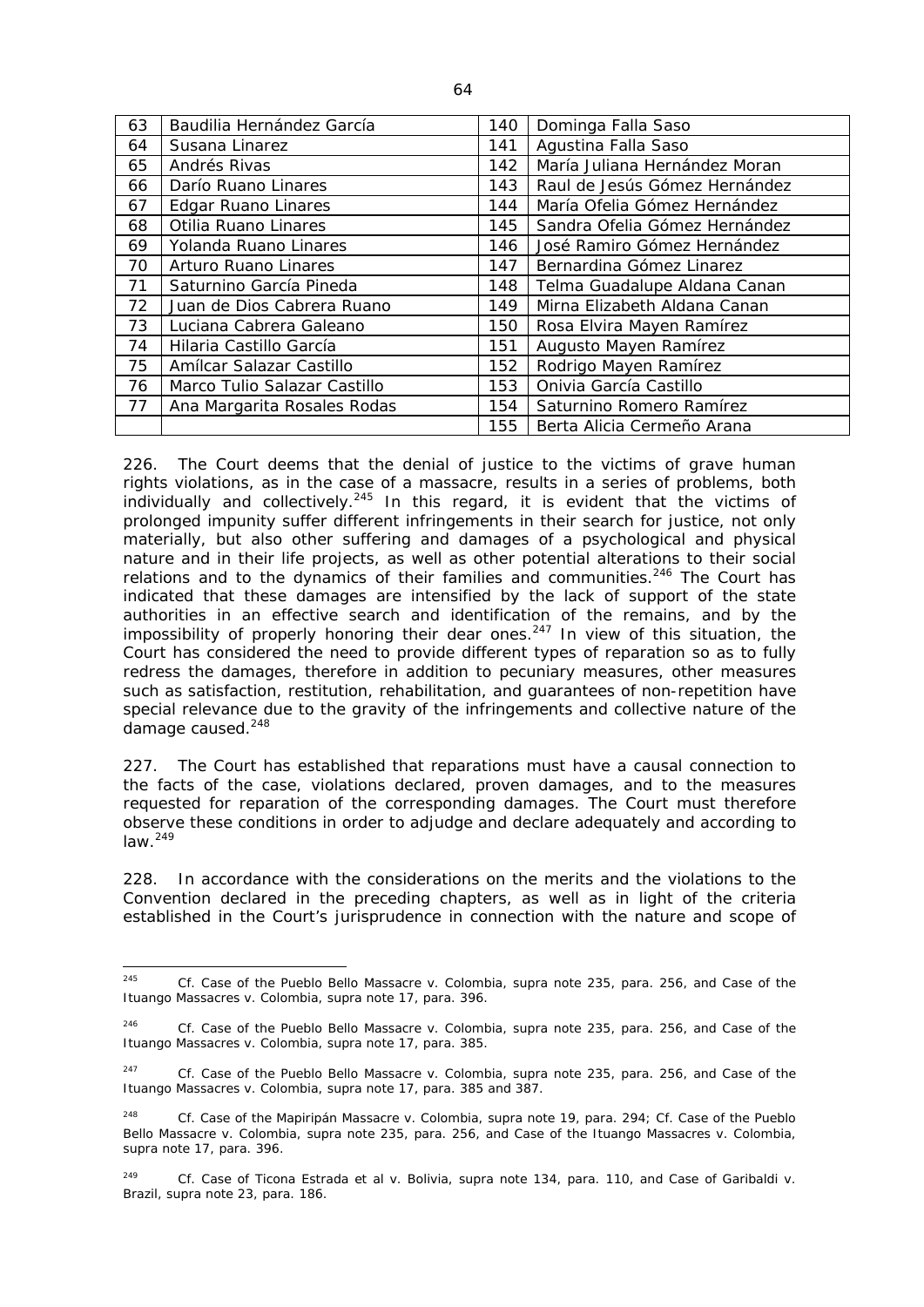the obligation to make reparations, $250$  the Court shall now address the requests for reparations made by the Commission and the representatives, as well as the State's arguments in that regard, so as to establish the measures required to redress those violations.

# *B) Obligation to investigate the facts and identify, prosecute, and punish those responsible*

### *B.1) Full investigation, determination, prosecution, and punishment of all perpetrators and masterminds*

229. Both the Commission and the representatives requested the Court to order the State to perform a special, rigorous, impartial, and effective investigation on the truth of the facts of massacre, as well as to adopt the legal and administrative measures necessary to locate, prosecute, and punish the masterminds and perpetrators of the facts of the massacre, and requested the adoption of the measures necessary so that amnesty provisions contrary to the American Convention are not applied. On the other hand, the representatives considered necessary for those investigation measures to be applied with regards to: a) all participants in the facts of the massacre of the Las Dos Erres community; b) those responsible for the different acts of intimidation and harassment against the different individuals involved in the investigations, and c) those responsible for the irregularities committed in the judicial proceedings. Additionally, the representatives requested the State to conclude the proceeding established in the LRN and to continue the existing criminal proceeding.

230. In this regard, the State recognized the unjustified delay in justice. However, it requested the Court to value its efforts, such as the identification of 20 allegedly responsible individuals and the arrest warrants against 17 of them.

231. In this judgment the Court has established, in conformity with the State's recognition of international responsibility and the declaration of the violation of Articles 8(1) and 25(1) of the Convention, that the investigation carried out in the instant case has not constituted an effective remedy to guarantee the victims' true access to justice, within a reasonable term, and encompassing an elucidation of the facts, investigation, pursuit, arrest, prosecution, and eventual punishment of all those allegedly responsible for the massacre, so as to fully and thoroughly examine the multiple infringements caused on the inhabitants of the Las Dos Erres community because of the facts. This investigation has not been performed seriously or exhaustively, nor free of obstacles and irregularities (*supra* para. 152 and 153).

232. As in other cases,  $251$  the Court values the publication of a report by the CEH, *Guatemala: Memory of Silence,* which includes the case of the Las Dos Erres Massacre, as an effort which has contributed to the search for and determination of the truth on a historical period in Guatemala. Nevertheless, the Court deems it pertinent to note that the "historical truth" contained in this report does not complete or substitute the State's obligation to establish the truth and ensure the judicial

<sup>250</sup> *Cf. Case of Velásquez Rodríguez*, Reparations, *supra* note 242, para. 25 to 27; *Case of Garibaldi v. Brazil, supra* note 23, para. 151, and *Case of Dacosta Cadogan v. Barbados, supra* note 28, para. 95.

<sup>251</sup> *Cf. Case of La Cantuta v. Peru, supra* note 234, para. 223 and 224, and *Case of Anzualdo Castro v. Peru*, *supra* note 28, para. 180.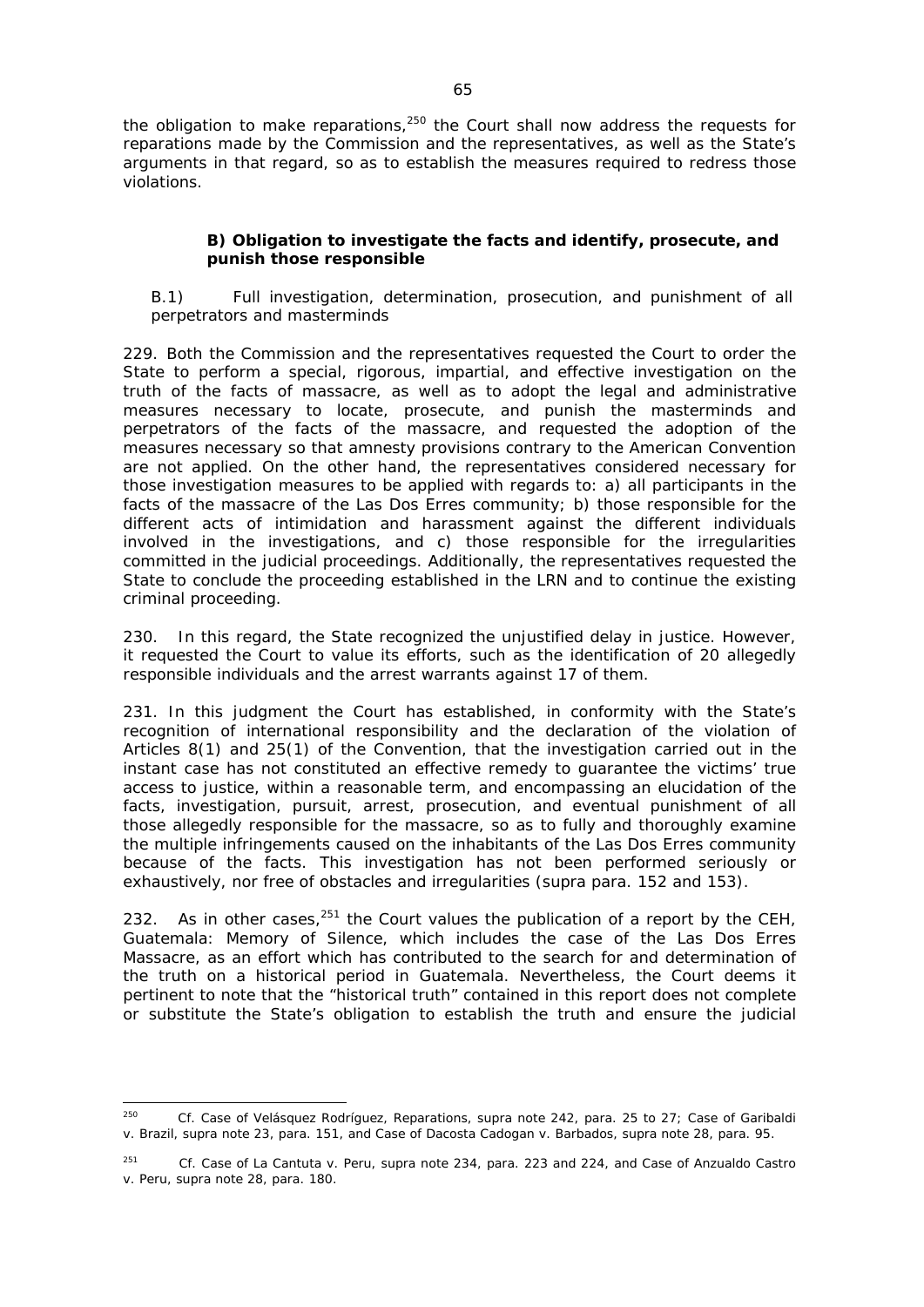determination of individual or State responsibilities through the judicial proceedings.<sup>252</sup>

233. Based on the foregoing, the State must use the necessary means, in conformity with its domestic legislation, to effectively direct the investigations so as to identify, prosecute, and punish those responsible for the crimes committed in Las Dos Erres, and remove all obstacles, *de facto* and *de jure*, which maintain the case in impunity. Specifically, the State must ensure that the investigation covers the following criteria:

a) considering the gravity of the facts, the State may not apply amnesty laws nor argue prescription, non-retroactivity of the criminal law, former adjudication, the *non bis in idem* principle (*supra* para. 129), or any other similar means of discharging from liability, to excuse itself from this obligation.<sup>253</sup> Consequently, the State must continue the criminal proceeding without delay;

b) effectively investigate all facts of the massacre, taking into account the systematic pattern of human rights violations existing at the time that the facts of the instant case took place, including, apart from the murder of the inhabitants of the community, other possible serious infringements to humane treatment, particularly, the alleged acts of torture, in light of the differentiated impacts of the alleged violence against girls and women.<sup>254</sup> The State must also eventually apply the punishments corresponding to those facts, and execute the pending arrest warrants;

c) determine all alleged perpetrators and masterminds of the massacre, therefore it must conclude the criminal proceeding initiated against them, and proceed to investigate the alleged perpetrators which have not been identified yet. Due diligence in the investigation implies that all state authorities are obligated to collaborate in gathering evidence, therefore they should provide all information required and abstain from acts that imply an obstruction to the investigation process (*supra* para. 144);

d) initiate disciplinary, administrative, or criminal actions, in conformity with the domestic legislation, against the State authorities who may have thwarted or prevented an adequate investigation of the facts, as well as those responsible for the different procedural irregularities and facts of harassment that have contributed to extending the impunity of the massacre (*supra* párr. 145);

e) adopt the measures necessary for the appeal for legal protection to be used effectively, in conformity with the principles of concentration, promptness, of the presence of both parties, motivation of a judgment, and

<sup>252</sup> 252 *Cf. Case of Almonacid Arellano et al v. Chile*, *supra* note 161, para. 150; *Case of Zambrano Vélez et al v. Ecuador, supra* note 109, para. 128, and *Case of Anzualdo Castro v. Peru, supra* note 28, para. 180.

<sup>253</sup> *Cf. Case of Barrios Altos v. Peru.* Merits, *supra* note 133, para. 41 to 44; *Case of Ticona Estrada et al v. Bolivia, supra* note 135, para. 147, and *Case of Anzualdo Castro v. Peru*, *supra* note 28, para. 182.

 $254$  The Committee on the Elimination of Discrimination Against Women, in its General Recommendation No. 19 "Violence against women," has established that within the framework of armed conflicts States must adopt protective and punitive measures; additionally, it recommended for the States to ensure that the laws against attacks respect the integrity and dignity of all women, and provide protection to the victims; as well as to perform an investigation of the causes and effects of violence and the effectiveness of the response measures; and that they enshrine efficient procedures for reparations, including compensation.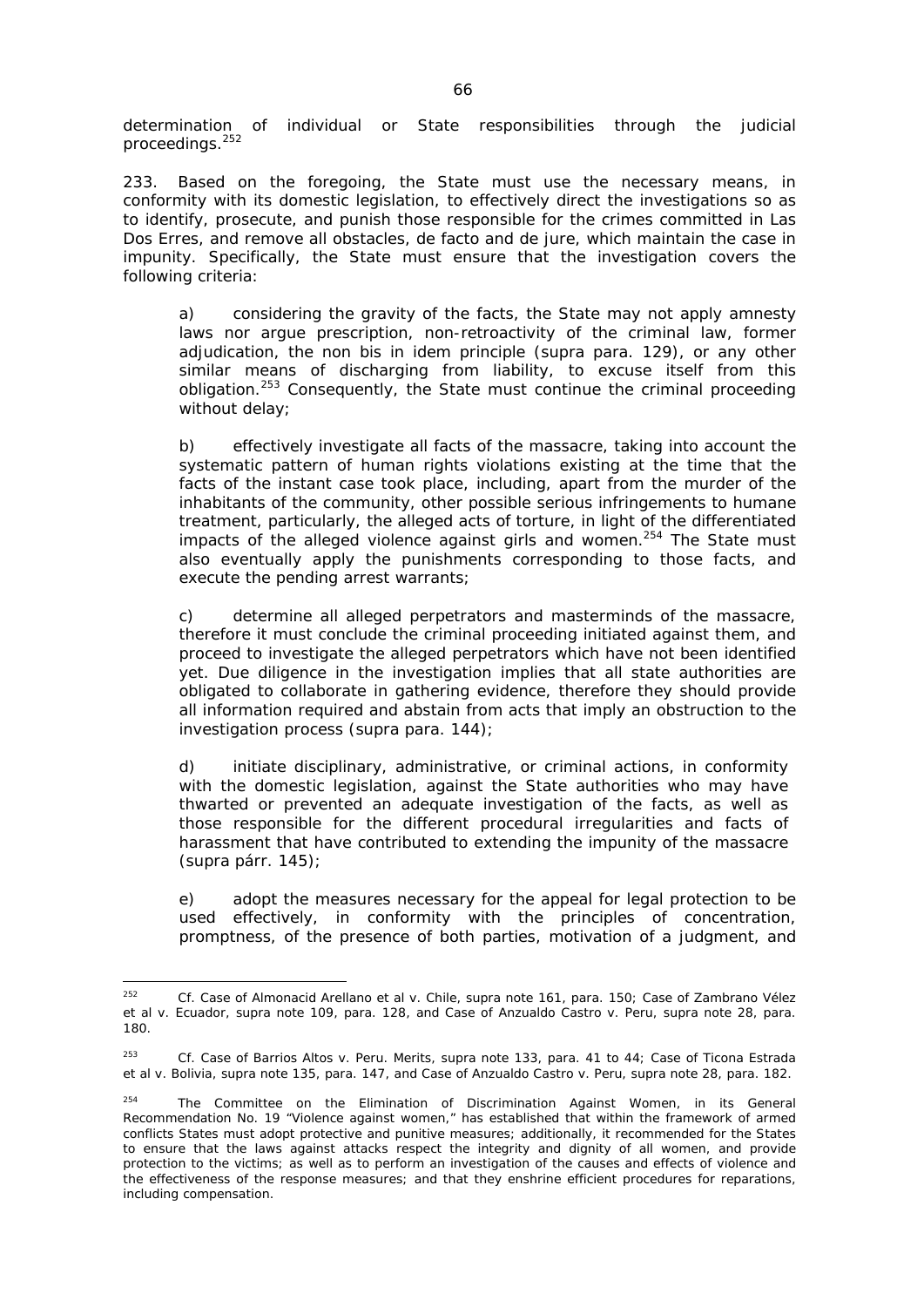right to defend oneself, so that it is not used as a mechanism to delay the process, and

f) ensure that the different organs in the judicial system involved in the case have the human and material resources necessary to perform the tasks adequately, independently, and impartially, and that the individuals who participate in the investigation, including victims, witnesses, and justice agents have appropriate security guarantees.

234. The Court deems it necessary to reiterate what it has indicated on repeated occasions with regards to the obligation to guarantee rights enshrined in Article 1(1) of the American Convention, the State has the obligation to prevent and fight impunity, which the Court has defined as "the lack of investigation, pursuit, arrest, prosecution, and conviction of those responsible for human rights violations." To fulfill this obligation, the State has to fight impunity through all legal means available, given that it is "conducive to chronic repetition of the human rights violations and total defenselessness of the victims and their next of kin."255 Likewise, the State has to "organize its governmental apparatus and, in general, all structures through which public power is exercised, so as to legally ensure the free and full exercise of human rights."<sup>256</sup>

235. The Court considers that for purposes of the instant case, to make the victims' access to justice effective, the judges must guide and lead the legal proceeding with the purpose of not sacrificing justice and due process for formality and impunity, as well as to process legal remedies so as to restrict disproportionate use of actions which may cause delays or hinder the proceeding.

236. Lastly, the State must publish the results of the investigation and of the criminal proceeding to all Guatemalan society.

## B.2) *Regulation of the Law on the appeal for legal protection*

237. The Commission requested the necessary measures to be taken so that the appeal for legal protection is not used as a delaying mechanism. The representatives requested the Court to order the State to adapt the Law on the Appeal for legal protection to Inter-American standards, for which it must take into consideration the establishment of admissibility criteria for the appeal for legal protection; the determination of the specific jurisdiction of the different chambers to hear the appeal; expanding the possibilities of accumulating appeals; the obligation of the Supreme Court judges to refrain from hearing issues in which they have an interest, and the mechanisms for punishing abusive and delaying conduct by the attorneys.

238. The Court established that the State did not comply with the obligations established in Articles 1(1) and 2 of the Convention, given that in the instant case the authorities, within the current legal framework, have allowed and tolerated the abusive use of legal remedies, such as the appeal for legal protection. Likewise, the State has not adopted the precautions to make the appeal for legal protection a simple, quick, adequate, and effective remedy to protect human rights and to prevent it from becoming a means to delay and thwart the judicial process as a factor for impunity (*supra* para. 153).

 $255$ 255 *Cf. Case of the "White Van" (Paniagua Morales et al.) v. Guatemala*. Merits, *supra* note 29, para. 173; *Case of Anzualdo Castro v. Peru*, *supra* note 28, para. 179, and *Case of Garibaldi v. Brasil*, *supra* note 23, para. 141.

<sup>256</sup> *Cf.* Case of *Velásquez Rodríguez v. Honduras*. Merits, *supra* note 30, para. 166; *Case of Kawas Fernández v. Honduras*, *supra* note 21, para. 190, and *Case of Anzualdo Castro v. Peru, supra* note 28, para. 62.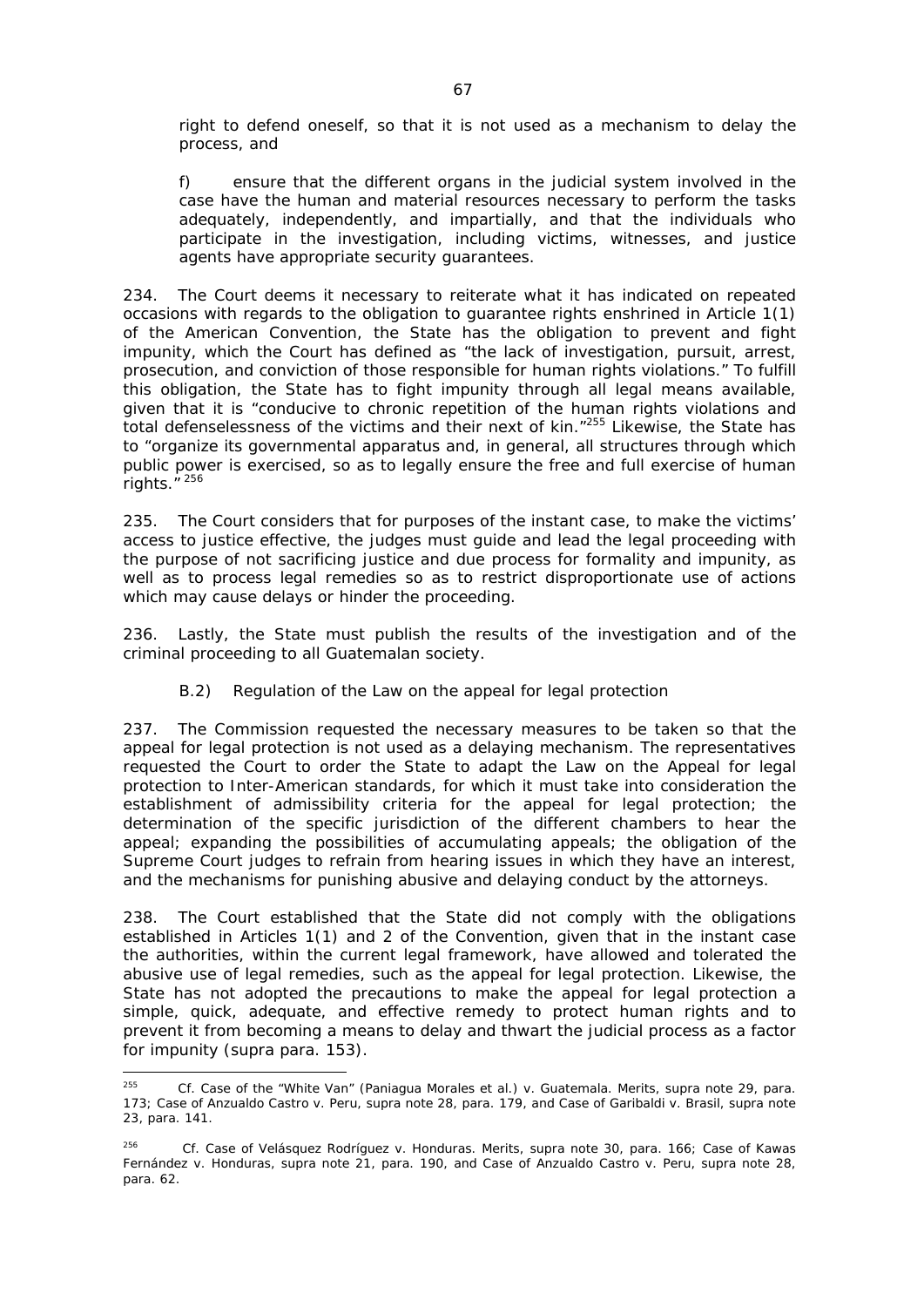239. In this regard, the State informed that it is processing a bill to amend the Law on the appeal for legal protection (Bill No. 3319), which largely complies with observations presented by the Inter-American Commission in its application. It added that the bill received a favorable ruling by the Extraordinary Commission on Reforms to the Justice Sector, but it is pending before the Constitutional Court, which must proceed to rule on that bill.

240. The Court calls to mind that the State must remove all obstacles to an adequate investigation of the facts and corresponding processes so as to avoid repetition of this type of facts.<sup>257</sup> Specifically, in conformity with Article 2 of the Convention, the State must adopt the measures necessary to make effective the exercise of the rights and freedoms recognized in the Convention.

241. The Court takes cognizance that the parties to the proceeding have indicated that Bill No. 3319, submitted to the Congress of the Republic on August 25, 2005 by the Supreme Court of Justice, has modifications that will allow it to decrease the abusive use of the appeal for legal protection. The CICIG verified this information, and based on its mandate it proposed additional modifications so as to speed up the processes and guarantee the right to a due process.<sup>258</sup>

242. The State must adopt, within a reasonable term, in conformity with Article 2 of the American Convention, the legal, administrative, and other measures necessary to regulate the Law on the appeal for legal protection, so as to adapt this remedy to its real goal and end, according to the Inter-American standards for the protection of human rights. While the aforementioned measures are adopted, the State must implement all actions that guarantee the effective use of the appeal for legal protection, in conformity with section A) of chapter VIII of this Judgment.

### *B.3) Identification and delivery of the remains of the individuals executed in the Las Dos Erres massacre to their next of kin*

243. The representatives requested the Court to order the State to use all available means to identify the remains found in the exhumations, and to deliver them to their next of kin. Neither the Commission nor the State submitted pleadings regarding this reparation. However, the State referred to the creation, through government agreement No. 835-2000, of a "Special Commission to Search for and Identify the Next of Kin of the victims of the facts of December 7, 1982, in the Community of Las Dos Erres, village of Las Cruces, Municipality of La Libertad, department of Petén," which as of August 30, 2001 delivered the final list of the victims identified, comprised of 71 family groups.

244. The Court notes that although the victims in the instant case are not those deceased in the massacre, but their next of kin and two survivors, the exhumation, identification, and delivery of the remains is a right of the victims' families as a reparation measure.

245. The Court has established that the right of the victims' next of kin to know where are the remains of their loved ones, apart from constituting a demand of the right to the truth, it is also a reparation measure, thus resulting in a corresponding

<sup>257</sup> 257 *Cf. Case of La Cantuta v. Peru, supra* note 235, para. 226; *Case of Kawas Fernández v. Honduras*, *supra* note 21, para. 192, and *Case of Anzualdo Castro v. Peru*, *supra* note 28, para. 125 and 182.

<sup>&</sup>lt;sup>258</sup> International Commission Against Impunity in Guatemala (CICIG), Recommendations on Legal Reforms by the CICIG, "First comprehensive packet of legislative reform proposals" (file on appendixes to the brief of pleadings and motions, appendix 7, fs. 9309 and 9310).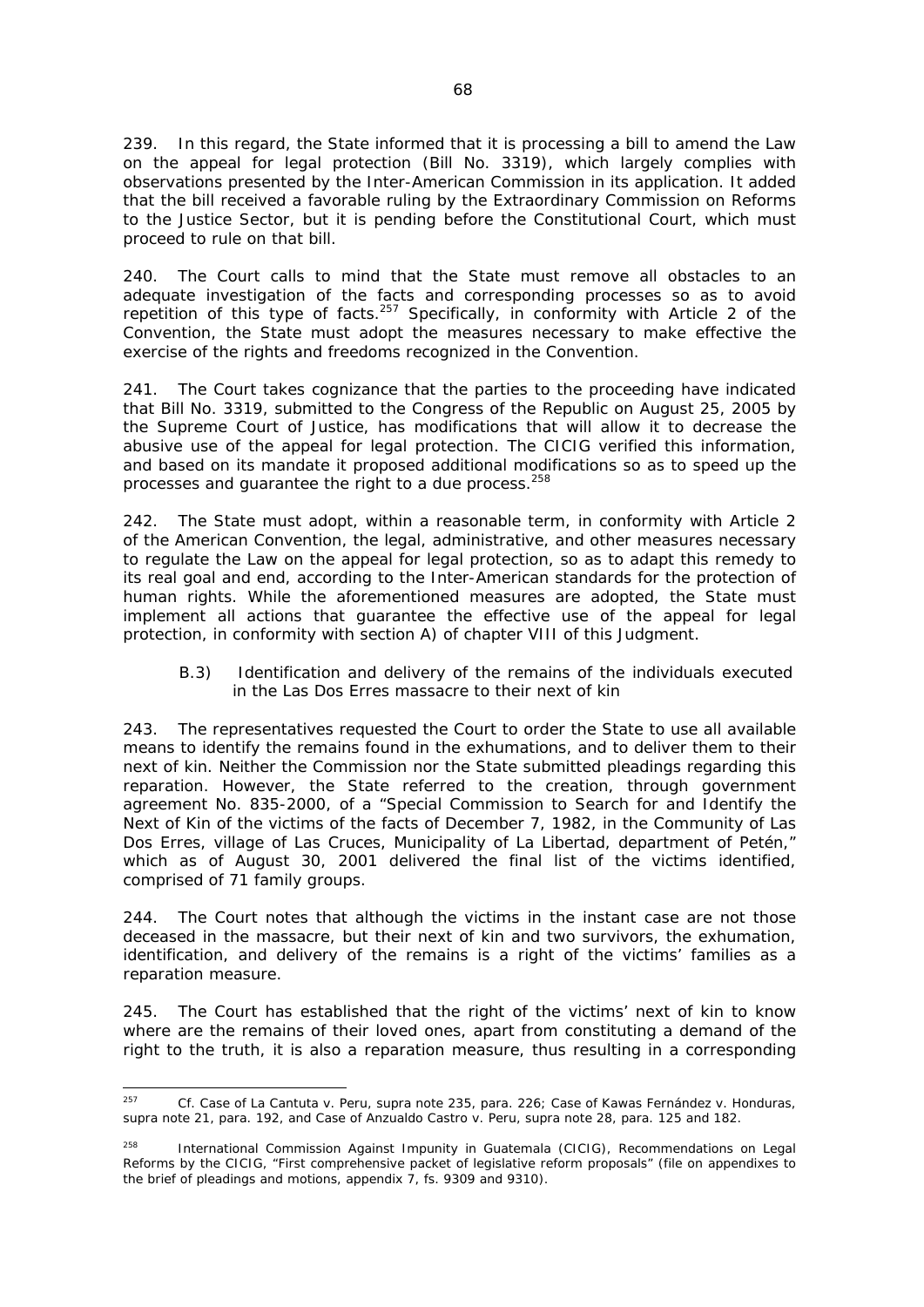obligation by the State to satisfy those fair expectations. Receiving the bodies of the people who passed away in the massacre is extremely important to their next of kin, given that it allows them to bury them according to their beliefs, as well as to close the mourning process, which they have been living throughout all these years. The remains are evidence of that which occurred, and offer details of the treatment received, manner of execution, the *modus operandi*. The place where the remains are found may also provide valuable information as to the perpetrators or to which institution they belonged.

246. The Court values the steps taken by the State in 1994 and 1995 to recover the remains of those executed, who were buried in mass graves and in the well of the Las Dos Erres community, whereby they were able to find 162 remains (*supra* para. 86). Despite these efforts, the Court notes that no other steps have been taken since then to search and find the rest of the people who died in the massacre, or to identify the remains already located.

247. Consequently, the Court considers that the State, within a term of six months from the time of notification of this Judgment, must initiate in a systematic and rigorous manner, with the adequate human and technical resources, a follow up on the work already undertaken by the Commission to Search for and Identify the Next of Kin of the victims of the Las Dos Erres Massacre, and take any other steps necessary for the exhumation and identification of the rest of the individuals executed. For this purpose it must employ all technical and scientific means necessary, taking into account relevant national or international standards on that matter,<sup>259</sup> and must conclude the total exhumations within a term of two years from the time notification of this Judgment.

248. In the event that remains are identified, they must be delivered to their next of kin, with prior genetic testing to establish kinship, as soon as possible and at no cost to the relatives. Additionally, the State must cover the costs for transport and burial, according to the family's beliefs<sup>260</sup>. If the remains are not claimed by any relative within two years of notification, the State shall bury them individually in the cemetery of Las Cruces. A specific area must be determined in this cemetery, reserved and identified for their burial, and indicate that it those are an unclaimed victims of the Las Dos Erres Massacre.

249. To make the identification of the individuals exhumed effective and viable, the State must notify the victims' representatives, through a written communication, of the identification process and delivery of the remains of those deceased in the massacre, and request their collaboration for pertinent purposes. Copies of said communications must be submitted to the Court for consideration in the monitoring of compliance with this Judgment.

## *B.4) Training of justice agents*

250. The Commission requested the Court to order the State to adopt a permanent policy to train the personnel of the armed forces in human rights and international humanitarian law, so as to prevent the occurrence of similar facts in the future, in conformity with the obligation to prevent and guarantee the fundamental rights recognized in the American Convention**.** The representatives requested the Court to

<sup>259</sup> Such as those established in the United Nations Manual on Prevention and Effective Investigation of Extra-Legal, Arbitrary, and Summary Executions. *Case of the Mapiripán Massacre v. Colombia, supra*  note 19, para. 305.

<sup>260</sup> *Cf. Case of Bámaca Velásquez v. Guatemala*. Reparations and Costs. Judgment of February 22, 2002. Series C No. 91, para. 81 and 82; *Case of La Cantuta v. Peru*, *supra* note 235, para. 232, and *Case of Anzualdo Castro v. Peru*, *supra* note 28, para. 185.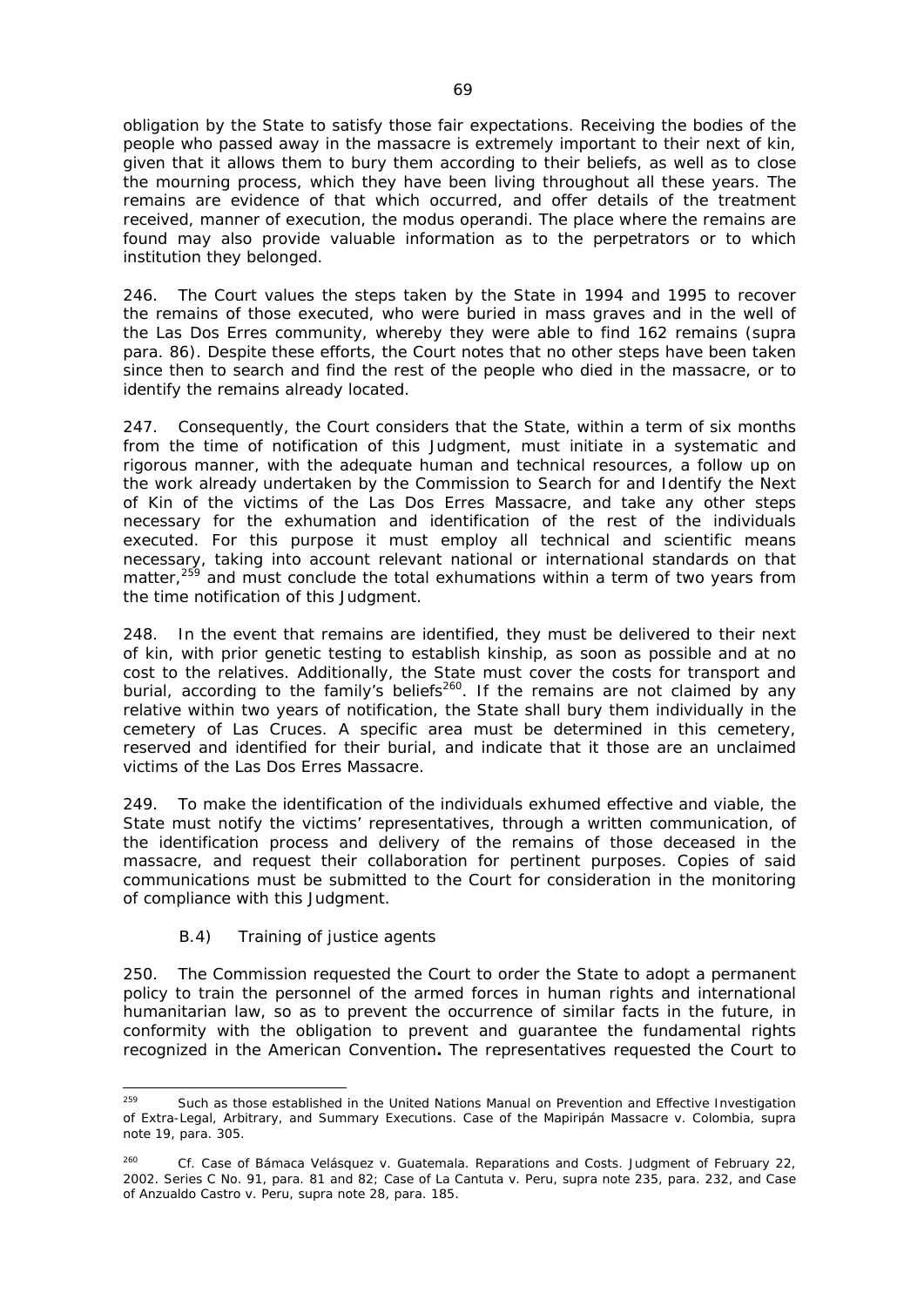order the State to adopt measures to strengthen the authorities responsible for directing judicial processes on grave human rights violations, and to guarantee access to the military files of the time of the conflict. The State reported on the human rights and international humanitarian law training provided to the personnel of the Guatemalan armed forces, through the army's different training and education centers.

251. The violations attributable to the State in the instant case were perpetrated by state employees. Additionally, the violations have been aggravated by the existence of a generalized context of impunity regarding grave human rights violations brought about by justice agents. Consequently, notwithstanding the existence of programs in Guatemala for training employees on human rights, the Court deems it necessary for the State to organize and initiate, independently or to strengthen those already existent, a permanent education program in human rights for the members of the armed forces, as well as judges and prosecutors. Special mention must be given within these programs to this Judgment and to other cases adjudicated by the Court against Guatemala, as well as to international instruments on human rights and international humanitarian law,<sup>261</sup> specifically that related to human rights violations and the components of the victims' access to justice. This program must be organized and executed within a term of six months from the date of notification of this Judgment.

252. In this regard, the Court deems it pertinent to call to mind that the effectiveness and impact of the implementation of education programs in human rights at the heart of the security forces is crucial to generate guarantees of nonrepetition of facts such as those of the instant case. These programs must reflect results of actions and prevention that confirm their efficiency, and their evaluation must be performed with the adequate indicators<sup>262</sup>.

253. In relation to the above, the Court deems it necessary for the State to organize and initiate, independently or to strengthen those already existent, a specific program of training and strengthening for an integrated improvement of the Justice System in Guatemala, for the authorities in charge of directing the judicial processes on grave human rights violations, which must include a strategy to investigate patterns of massive and systematic human rights violations and effective judicial protection, so as to direct and lead this type of processes within reasonable terms and considering the investigation of all of the facts and those responsible, in order to guarantee access to justice to the victims of this type of violations, within a term of six months from the date of notification of this Judgment.

254. Finally, once the rules on the appeal for legal protection are approved, the State must organize and initiate within six months of the publication of the corresponding law, a training program for justice agents on the adequate use of this remedy and on effective judicial protection.

### *C) Measures of Satisfaction, Rehabilitation, and guarantees of nonrepetition*

255. The Court will determine other measures that seek to redress non-pecuniary damage and that are not of pecuniary nature, and will establish measures of a public

<sup>1</sup> 261 *Cf. Case of the Mapiripán Massacre v. Colombia*, *supra* note 19, para. 317; *Case of the Ituango Massacres v. Colombia, supra* note 17, para. 409, and *Case of the Rochela Massacre v. Colombia, supra*  note 34, para. 303.

<sup>262</sup> *Cf. Case of Goiburú et al v. Paraguay.* Order of the Court of November 19, 2009, para. 49.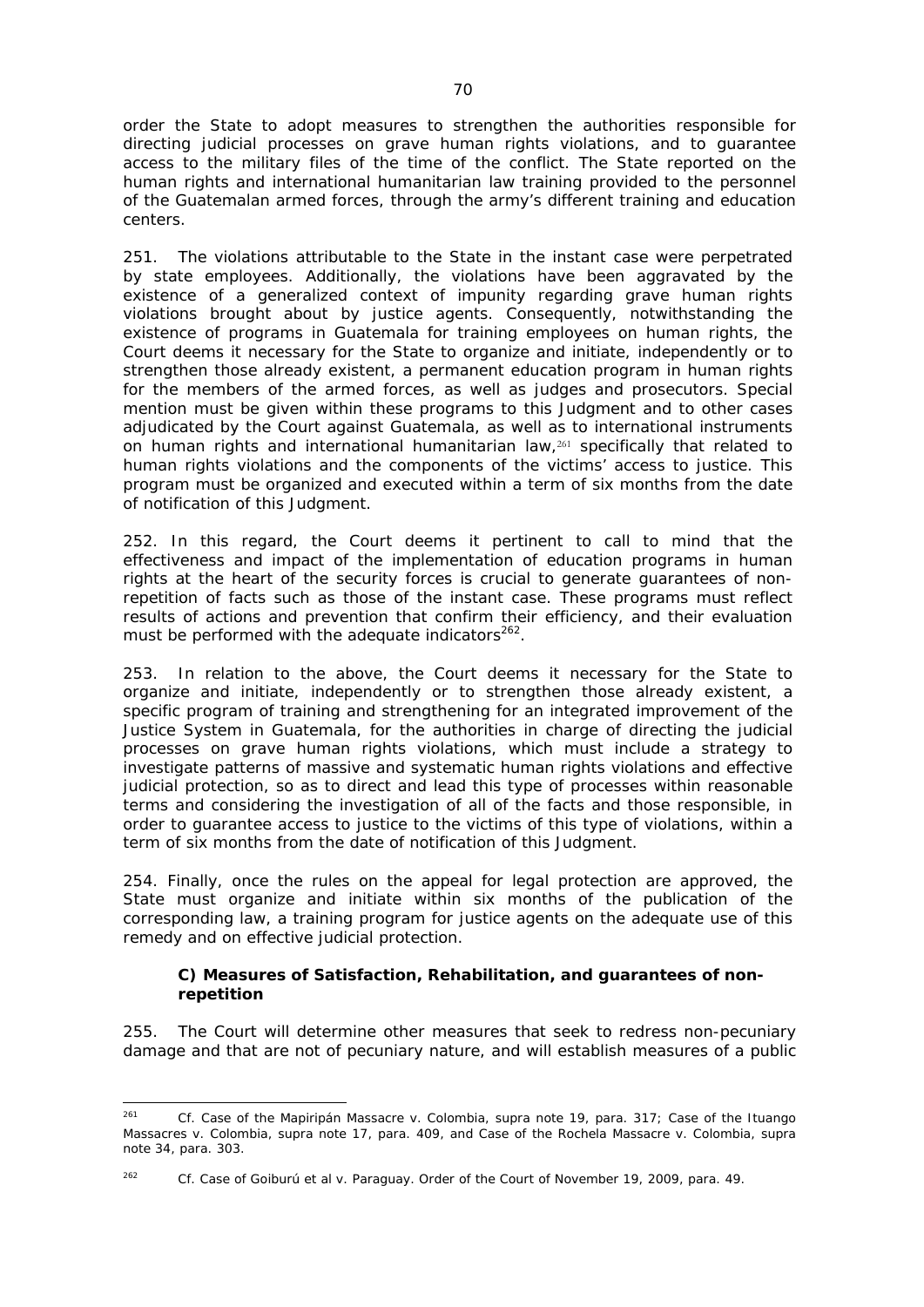scope or repercussion $263$ .

## *C.1) Satisfaction*

### *a) Publication of the judgment*

256. As it has ordered on repeated occasions,  $264$  the Court deems that as a measure of satisfaction the State must publish, only once, in the Gazette and in another newspaper of national circulation, chapters I, VIII; IX and X; and paragraphs 222 of Chapter XI, and paragraphs 225, 229 to 236, 238 to 242, 244 to 249, 251 to 254, 256, 259 to 264, 265, 268 to 270, 271 to 274 and 283 to 291 of Chapter XII, of this Judgment, including the names of each chapter and the corresponding section –without the corresponding footnotes- as well as the operative paragraphs. Additionally, as the Court has previously ruled,  $265$  this judgment must be published in full, at least for one year, in an official website created by the State, taking into consideration the characteristics ordered for the publication. A term of six and two months as of the date of notification of this Judgment is given for the publications in the newspapers and on the Internet to be performed, respectively, from the date of notification of this Judgment.

### *b) Public recognition of international responsibility and diffusion of the documentary video of the facts of the Massacre of the Las Dos Erres Community.*

257. The representatives requested the State to hold an act to public recognize its international responsibility for the denial of justice, in which "high representatives of the Judicial Branch" must participate. Additionally, they requested coordination of the act with the representatives to define aspects of how it will be performed. Regarding the video which the State made on the facts occurred in the Las Dos Erres community, the representatives claimed that the victims were not informed of the dates on which the video would be shown, therefore they are not aware its content. The Commission did not comment on this.

258. On the other hand, the State indicated that it had already publicly recognized its international responsibility for the facts occurred in the Las Dos Erres community on several occasions. Additionally, it indicated that it performed a symbolic act of delivery of reparations to the victims, in which high-level employees of the State of Guatemala participated. Regarding the video, the State indicated that it was already created and broadcasted by the channel Guatevisión on December 17 and 21, 2007.

259. It is worth noting that expert witness Nieves Gómez Dupuis, in the expert opinion given before a notary public, expressed that the case reveals that "[t]he lack of justice and absence of diffusion of the story has caused that, since no individuals have been declared guilty of the facts, the blame is reverted on the victims, and they are stigmatized. $"^{266}$  She added that at "[a] collective and social level, the existence of

<sup>263</sup> *Cf. Case of the "Street Children" (Villagrán Morales et al.) v. Guatemala*. Reparations and Costs. Judgment of May 26, 2001. Series C No. 77, para. 84; *Case of Garibaldi v. Brasil, supra* note 23, para. 153, and *Case of Dacosta Cadogan v. Barbados, supra* note 28, para. 99.

<sup>264</sup> *Cf. Case of the Gómez Paquiyauri Brothers v. Peru.* Merits, Reparations and Costs. Judgment of July 8, 2004. Series C No. 110, para. 235; *Case of Anzualdo Castro v. Peru*, *supra* note 28, para. 194, and *Case of Garibaldi v. Brazil, supra* note 23, para. 157.

<sup>265</sup> *Cf. Case of the Serrano Cruz Sisters v. El Salvador, supra* note 36, para. 195; *Case of Escher et al. v. Brazil, supra* note 33, para. 230, and *Case of Garibaldi v. Brazil, supra* note 23, para. 157.

<sup>&</sup>lt;sup>266</sup> Expert opinion of Nieves Gómez Dupuis rendered on June 8, 2009 before a notary public (affidavit) (file on preliminary objections, merits and possible reparations, Volume IV, f. 633) and expert opinion of Nieves Gómez Dupuis of August 2005, *supra* note 148, f. 2811.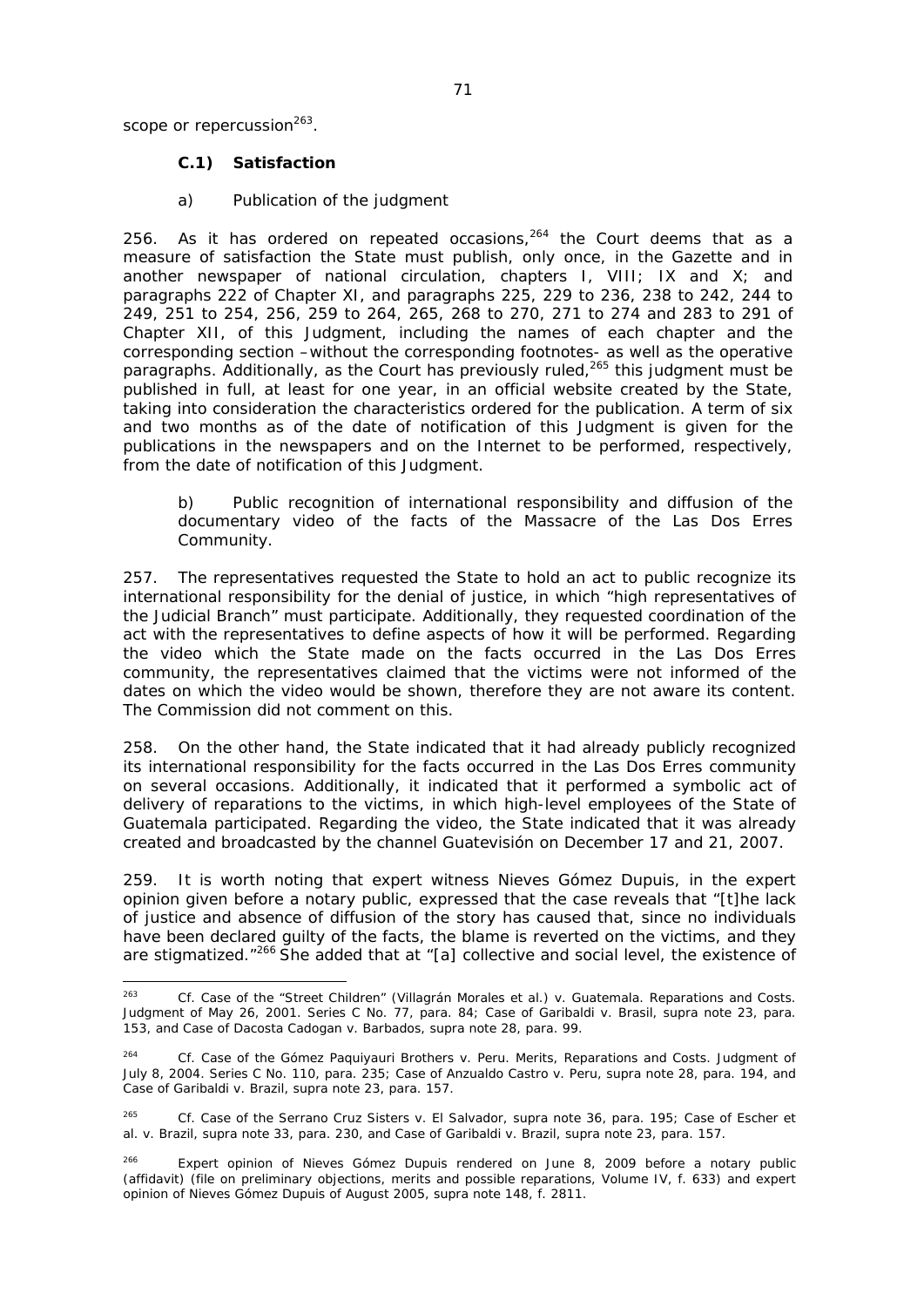labeling and stigmatizing toward the victims and families, who live spread throughout the country's interior, has been recorded, and the existence of violent means for conflict resolution was detected through the impunity of the situation, community divisions regarding the execution of reparation measures in [L]as Cruces, and communication systems based on misinformation and rumors."<sup>267</sup> The effect of this type of measures thus contributes to the knowledge of the facts, vindication of the families, and preserving the memories of their loved ones.

260. The Court values the fact that the State has made public its recognition of international responsibility of April 1, 2000 on several occasions, however this recognition does not comprise all of the facts of the instant case, which the Court has examined as of March 9, 1987, nor the juridical consequences derived from them.

261. In order for the States' partial recognition of responsibility performed before the Court to have its full effects, as a guarantee of non-repetition of the grave human rights violations declared, the Court considers appropriate for the State to perform a public act of recognition of international responsibility. In this act, reference must be made to: a) the facts of the massacre and b) the facts of the instant case and the human rights violations declared in the instant Judgment, against 155 victims, two of which are survivors of the massacre.<sup>268</sup>

262. The performance and specifics of this public ceremony must be held, to the extent possible, with the victims' agreement and cooperation, if they so desire. Additionally, it must be guaranteed that the victims who have the possibility of going to the event do so, for which the State must cover their transport expenses. Likewise, due to the specific characteristics of the instant case, and with the goal of creating awareness of the consequences of the facts of the case, high representatives of the State and Judges of the Supreme Court of Justice and the Constitutional Court of the Republic of Guatemala must be present at this event.

263. Regarding the documentary video on the facts of the Massacre of the Las Dos Erres Community, which the State already created, the Court considers that it must be shown during the public ceremony. Additionally, the State must show the video at a public act in the capital of Petén and in a department of the western area in which grave human rights violations occurred during the internal armed conflict. High representatives of the Department and Municipalities must be present at these events. These acts must be organized with the participation of the victims or their representatives. Additionally, the video must be distributed as widely as possible among the victims, the representatives, and the universities in the country, for its promotion and subsequent showing.

264. To perform these acts, the State has one year as of the date of notification of this Judgment.

## *c) Construction of a monument*

265. The Court deems it pertinent to order the Court to build a monument in memory of those deceased during the massacre of Las Dos Erres community, at the place where the facts occurred. This monument must bear a plate which refers to the massacre and provides the name of those individuals, so as to preserve their

<sup>267</sup> 267 Expert opinion of Nieves Gómez Dupuis, *supra* note 266, f. 628.

<sup>268</sup> *Cf. Case of the Ituango Massacres v. Colombia, supra* note 17, para. 406; *Case of Cantoral Huamaní and García Santa Cruz v. Peru.* Preliminary Objections, Merits, Reparations and Costs. Judgment of July 10, 2007. Series C No. 167, para. 193, and *Case of Kawas Fernández v. Honduras*, *supra* note 21, para. 202.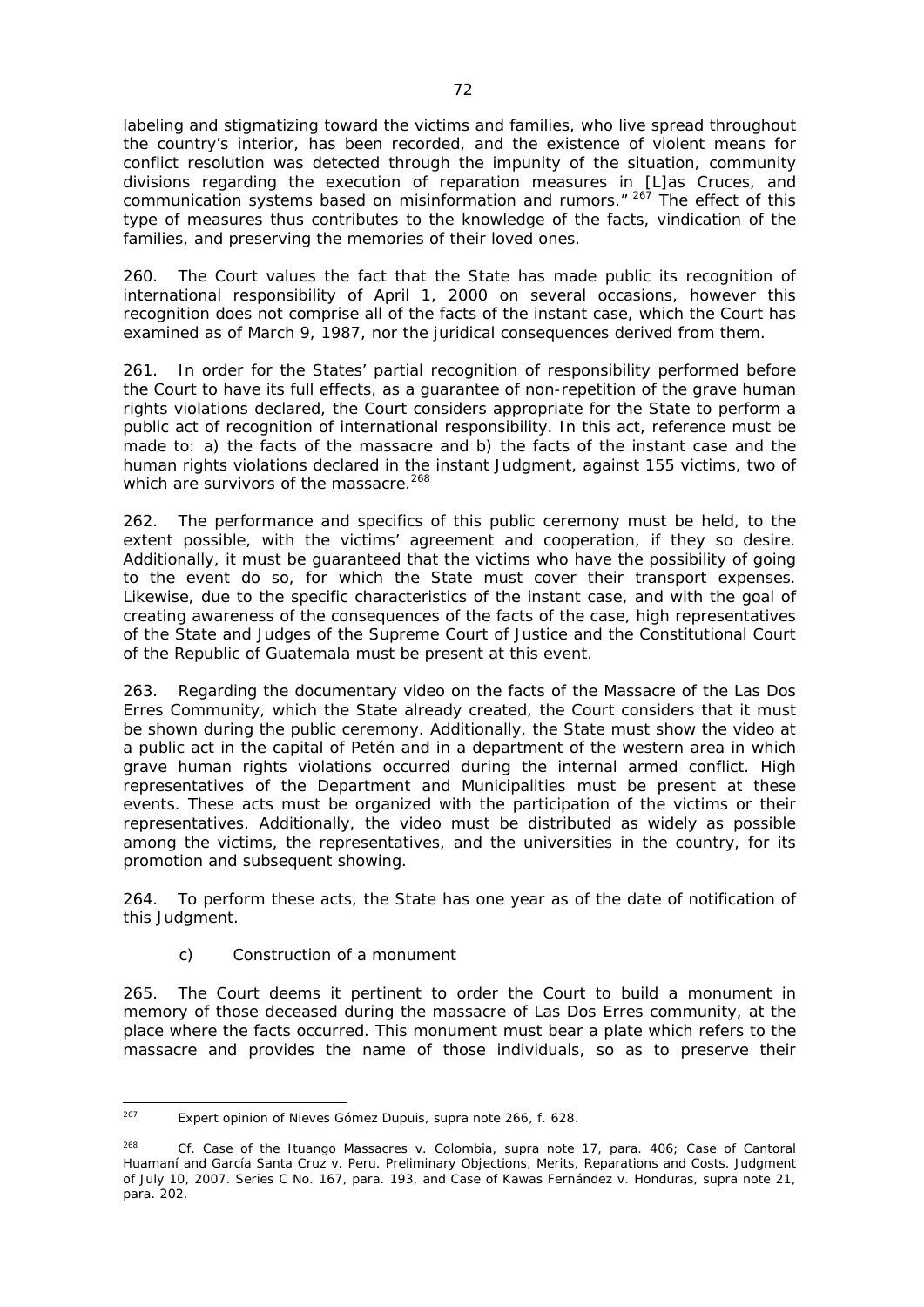memory and as a guarantee of non-repetition. This monument must be built within one year from the date of notification of this Judgment.

# *C.2) Rehabilitation*

#### *Medical and psychological attention of the victims*

266. The Commission requested the Court to order the State to adopt measures for psychological and medical rehabilitation for the victims, and to implement an adequate psychosocial attention program for them. The representatives requested additional claims regarding this reparation, and referred to the alleged lack of compliance of the State's compromise established in the friendly settlement agreement, to provide specialized medical and psychosocial attention, and requested the Court to order the State to provide that attention to all victims of this case.

267. The State indicated that in compliance with the commitment derived from the friendly settlement agreement, it had "taken steps for the medical and psychological treatment of the [next of kin of the] victims of the [L]as Dos Erres Massacre, which [was] provided by the Department of Public Health and Social Assistance, through the Mental Health Area, South West Health Area of Petén," which continues to be implemented and will be consolidated through the signature of an agreement between the Department of Health and the Presidential Coordinating Commission on Human Rights Policy of the Executive Branch, (hereinafter "COPREDEH").

268. The Court takes cognizance that in the friendly settlement procedure the State committed to provide specialized and integrated medical attention to the surviving victims and next of kin of those deceased in the massacre who require it, and that the State has expressed its good will by performing some of the commitments established therein, therefore it values those steps.

269. Without detriment to the above, the Court deems, as it has in other cases,  $269$ that it is necessary to order a reparation measure that provides adequate attention to the psychological issues and moral damages suffered by the victims, as has already been established in conformity with the violation of Article 5(1) of the Convention, as well as other infringements of this character derived from the violation of Articles 17, 18, and 19 thereof.

270. Therefore, in order to contribute to the reparation of these damages, the Court orders the obligation of the State to provide, for free and immediately, the medical and psychological treatment required by the 155 victims, with prior informed consent, and for the time necessary, including providing medications. The psychological and psychiatric treatment must be provided by personnel and institutions specialized in providing attention to the victims of facts of violence such as those that occurred in the instant case.<sup>270</sup> In the event that the State lacks them, it must recur to specialized private or civil society institutions. In providing this treatment, the circumstances and particular needs of each victim must also be taken into consideration, so as to provide them with collective, family, or individual treatment, according to what they agree with each of the victims, and then an

<sup>269</sup> 269 *Cf. Case of Barrios Altos v. Peru.* Reparations and Costs. Judgment of November 30, 2001. Series C No. 87, para. 45; *Case of Kawas Fernández v. Honduras, supra* note 21, para. 209, and *Case of Anzualdo Castro v. Peru, supra* note 28, para. 203.

<sup>270</sup> *Cf. Case of Barrios Altos v. Peru.* Reparations and Costs, *supra* note 269, para. 42 to 45; *Case of Kawas Fernández v. Honduras, supra* note 21, para. 209, and *Case of Anzualdo Castro v. Peru, supra* note 28, para. 203.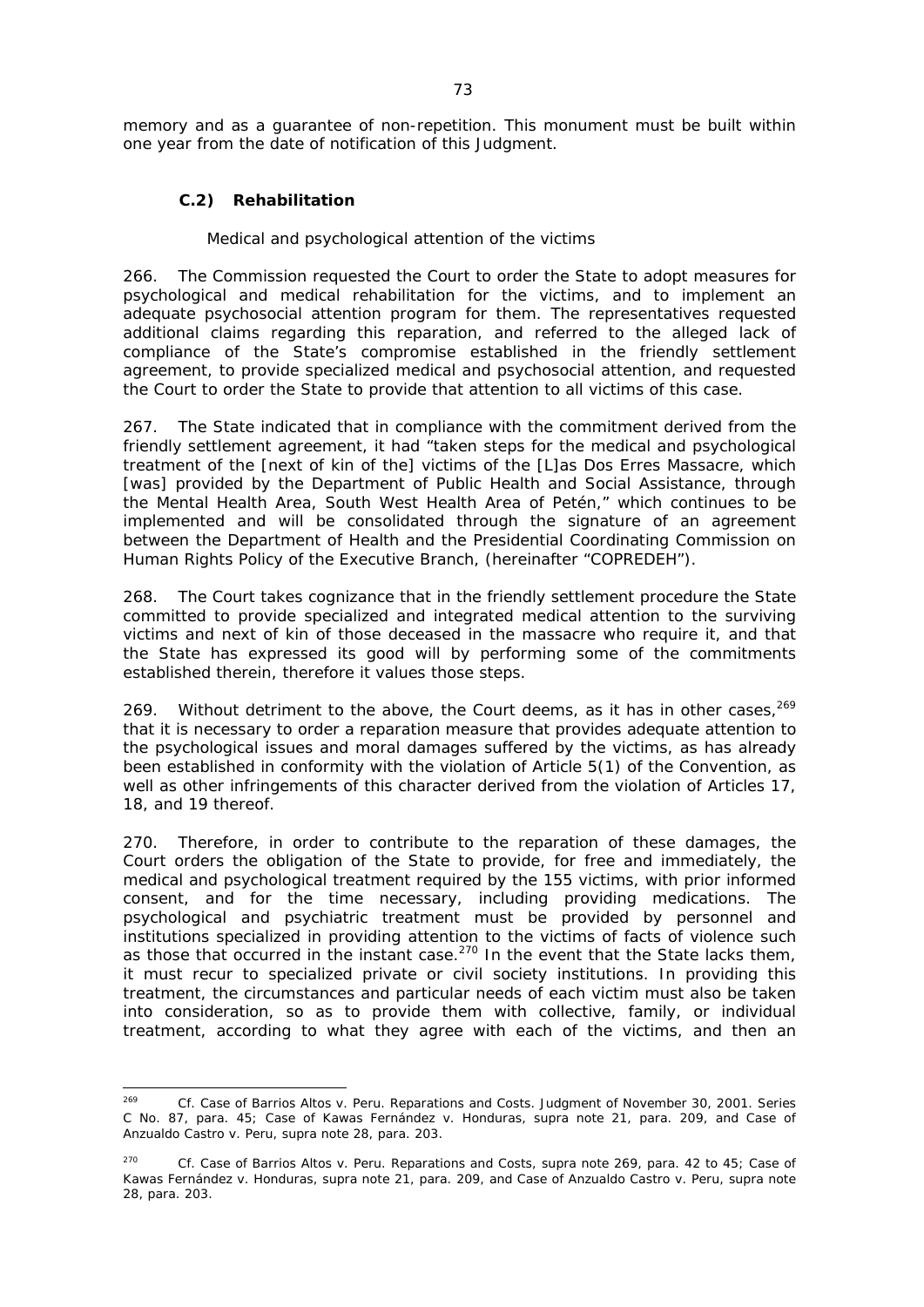individual assessment.<sup>271</sup> Finally, this treatment must be provided, to the extent possible, in the centers closest to their place of residence.

# *C.3) Guarantees of non-repetition*

### *Creation of a webpage to search for children abducted and illegally retained*

271. The Court deems necessary, as it has determined in previous cases, the creation of a webpage for the search of children abducted and illegally retained during the internal conflict, in which, through the implementation of a database, the list of the names and last names, possible physical characteristics, and all data available on these children will be published, with the prior informed consent of their relatives.<sup>272</sup> The goal of this webpage will be to provide guidance and support to institutions or national associations dedicated to the search for children who were abducted and illegally retained during the internal conflict, as well as to individuals who access it looking for these children or who suspect being a child abducted and illegally retained, and to facilitate reuniting them with their families.

272. In this regard, the addresses and contact numbers for state institutions and civil society organizations such as FAMDEGUA must be provided in this webpage, so that the minors abducted and illegally retained during the internal conflict can locate their families, or the pertinent state or non-state institutions.<sup>273</sup> Likewise, the Court considers essential for the State to adopt the measures necessary to coordinate, from the webpage, as well as from the aforementioned national links, international links to web pages for other States, national associations and institutions, and international organizations dedicated to the search for children abducted and illegally retained during internal conflicts, so as to promote, participate, and collaborate in the creation and development of an international search network.<sup>274</sup>

273. The Court deems it necessary for the State to adopt measures and allocate the human, economic, logistic, and other resources necessary for this webpage to function adequately and comply with the purpose described in the previous paragraph.

274. For the creation of this web page, and the measures and mechanisms to guarantee its adequate functioning according to that previously described, the State has a one-year term as of the notification of this Judgment.

### *D) Compensations*

#### *D.1) Pecuniary and non-pecuniary damages*

275. The Court has developed the concept of pecuniary<sup>275</sup> and non-pecuniary<sup>276</sup>

<sup>271</sup> 271 *Cf. Case of the 19 Tradesment v. Colombia*. Merits, Reparations and Costs. Judgment of July 5, 2004. Series C No. 109, para. 278; *Case of Valle Jaramillo et al v. Colombia, supra* note 21, para. 238, and *Case of Kawas Fernández v. Honduras*, *supra* note 21, para. 209.

<sup>272</sup> *Cf. Case of the Serrano Cruz Sisters v. El Salvador, supra* note 36, para. 189.

<sup>273</sup> *Cf. Case of the Serrano Cruz Sisters v. El Salvador, supra* note 36, para. 190; *Case of Escher et al. v. Brazil, supra* note 33, para. 239, and *Case of Garibaldi v. Brazil, supra* note 23, para. 157.

 $274$  In this regard, there are web pages aimed at looking for disappeared children that are already functioning, such as the one developed by the project coordinated and financed by "Save the Children" of Sweden within the framework of the Regional Program for Latin America and the Caribbean. The web page for this project is: www.latinoamericanosdesaparecidos.org.

<sup>&</sup>lt;sup>275</sup> The Court has established that pecuniary damage involves "the loss or detriment to the victims' income, the expenses incurred as a result of the facts, and the consequences of a monetary nature that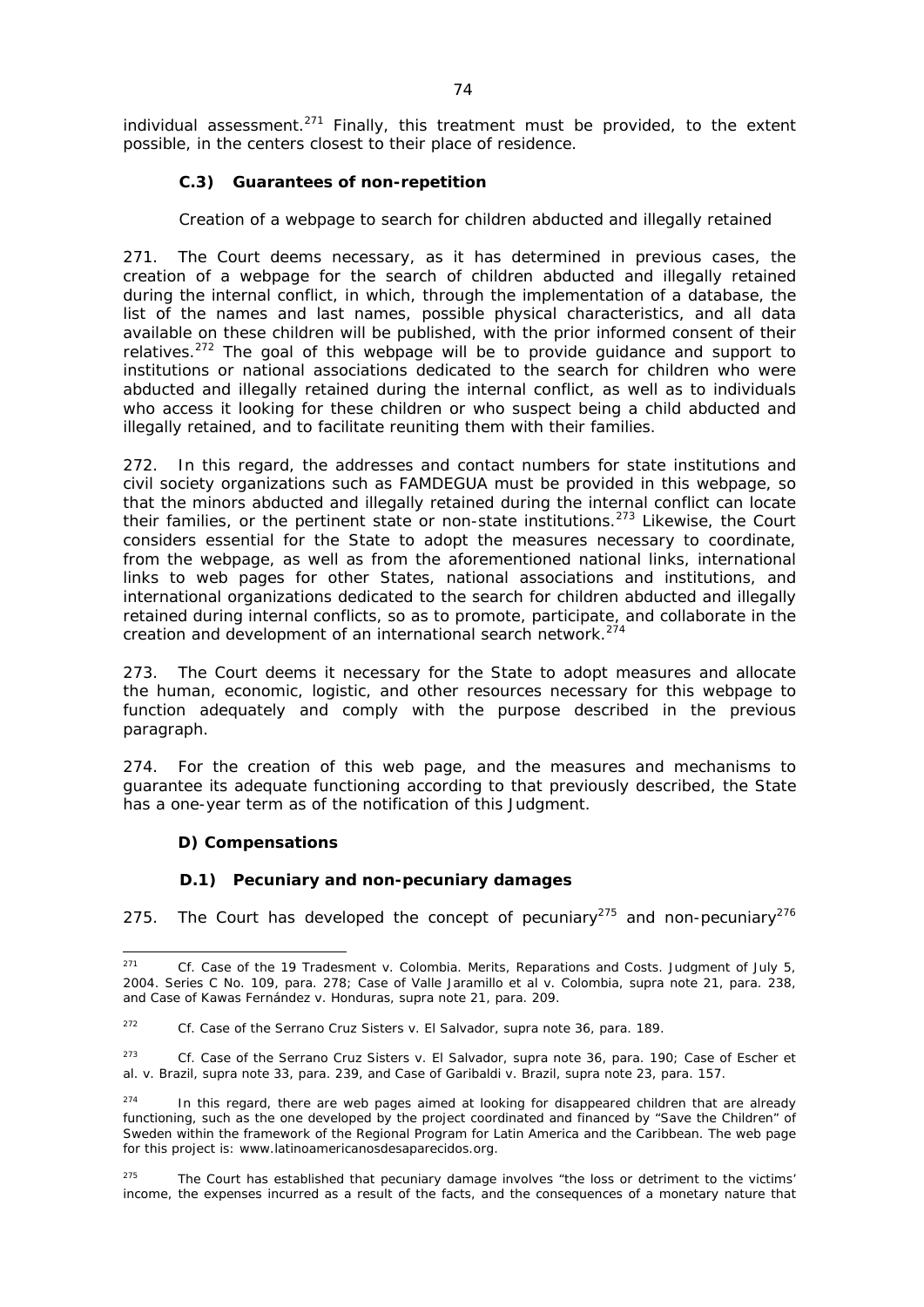damage, and the situations in which they must be redressed.

276. The Commission did not request the Court for pecuniary measures, related to pecuniary or non-pecuniary damage. The representatives did not specifically request compensation for pecuniary damage, but they did request the Court to order the State to establish an equitable compensation to each of the victims for the "moral damage" caused by the suffering resulting from the violations committed after April 1, 2000. Additionally, they requested a specific sum for the reparation of damages caused to the surviving victim Ramiro Osorio Cristales. The State requested the Court to take into consideration the economic reparations already granted, and considered inadmissible the requirement of a new payment, as it considers the payment performed to the victims fair, adequate, and effective.

277. In this regard, the State indicated that it had complied with the commitment regarding the agreed economic compensation, which included the payment of quantities corresponding to loss of earnings, general damage, and "moral damage" to the list of victims identified on August 30, 2001 by the "Comisión Especial de Búsqueda" (Special Search Committee), corresponding to 71 family groups. Additionally, in 2006 it also compensated a group of people who approached COPREDEH in 2004 declaring that they were relatives of those deceased in the massacre, and claimed that they had not received any compensation. Consequently, the State considers the representatives' request inadmissible, as the compensation process was broad and ended in 2006, and during that time 40 more victims were redressed. Likewise, the State expressed that Ramiro Osorio Cristales has already received a compensation, for the alleged violations, for an amount agreed with the representatives.

*a) Compensations granted by the State during the proceeding before the Commission, as part of the agreement between the parties* 

278. The Court notes that from the evidence submitted by the parties, it derives that pursuant to the "Agreement on Economic Reparation" signed by the State and the representatives during the proceeding before the Commission, the State was obligated to compensate the surviving victims of the massacre and next of kin of the deceased for Q.14.500.000 (fourteen million five hundred quetzales), which would be paid according to the "criteria approved by the parties." Likewise, in the answer to the application the State indicated that the reparation amounts were agreed as follows: for general damages each family group was awarded Q. 15.440 (fifteen thousand, four hundred and forty quetzales); for the loss of earnings Q. 50.000 (fifty thousand quetzales); for the moral damage to each victim, murdered or surviving, Q. 26.300 (twenty-six thousand three hundred quetzales), and for judicial costs and expenses Q. 820.754.72 (eight hundred and twenty thousand seven hundred and four quetzales with seventy-two cents). The Court notes that the payments<sup>277</sup> were effectively made to 125 beneficiaries $278$ .

have a causal connection to the facts of the case." *Case of Bámaca Velásquez v. Guatemala.* Reparations and Costs, *supra* note 260, para. 43; *Case of Garibaldi v. Brazil, supra* note 23, para. 182, and *Case of Dacosta Cadogan v. Barbados, supra* note 28, para. 111.

-

 $276$  The Court has established that non-pecuniary damage "may include both the suffering and distress caused to the direct victims and their next of kin, and the impairment of values that are highly significant to them, as well as other sufferings, of a non-pecuniary nature, related to the conditions of existence of the victim or their family." Case of the "Street Children" (Villagrán Morales et al.) v. *Guatemala*. Reparations and Costs, *supra* note 263, para. 84; *Case of Garibaldi v. Brasil*, *supra* note 23, para. 189, and *Case of Dacosta Cadogan v. Barbados*, *supra* note 28, para. 111.

<sup>&</sup>lt;sup>277</sup> The amounts ranged between US\$3,354.92 (three thousand three hundred fifty-four dollars with ninety-two cents) and US\$60,681(1)1 (sixty thousand six hundred eighty-one dollars and eleven cents). Likewise, the Court observes that some compensations were paid individually and others were delivered to the representative of a family group.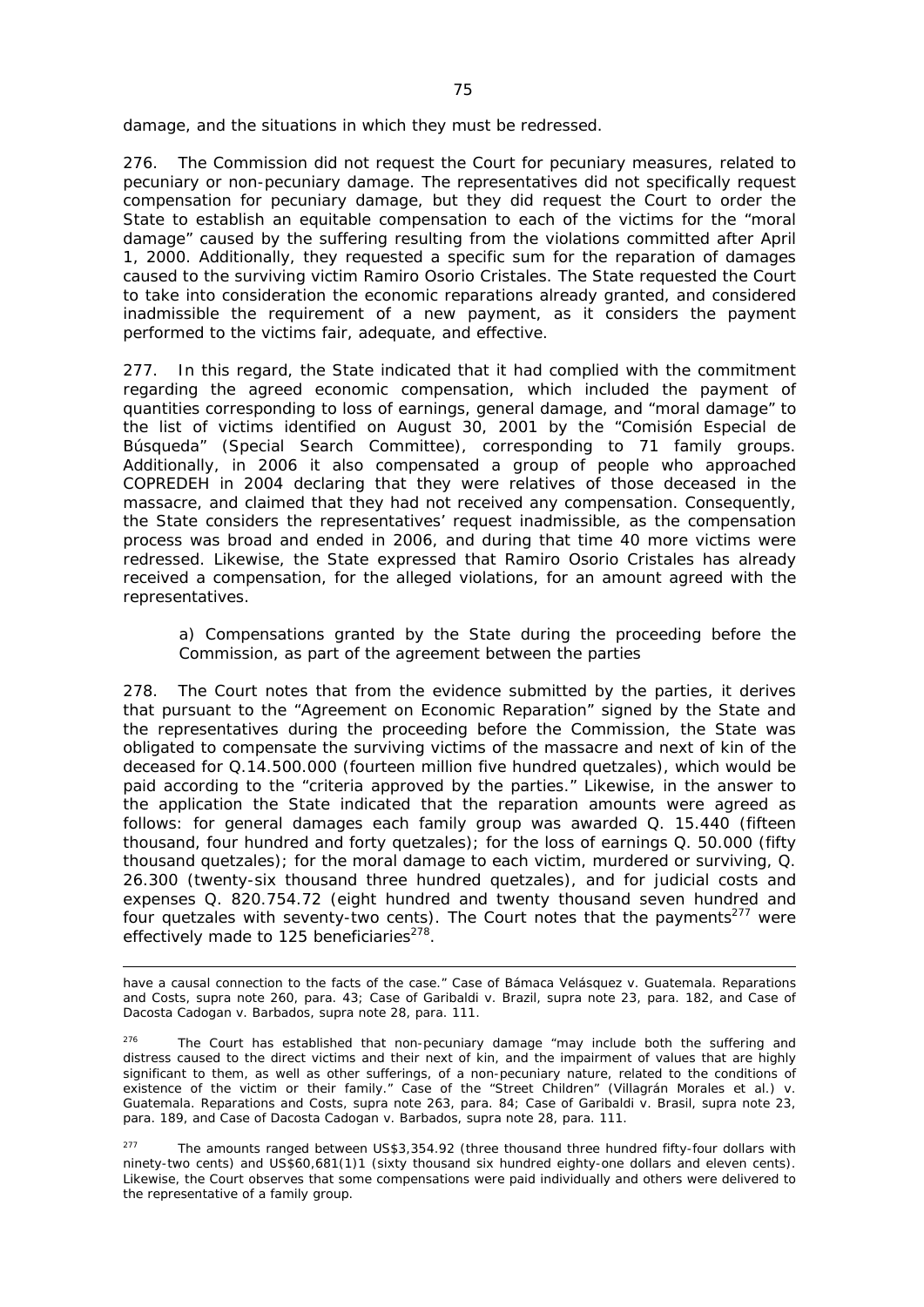279. Likewise, the Court observed that in 2006 compensation was paid to an additional list of 40 victims, of which 37 requested compensation for material losses, and 3 for human losses. The State indicated that the compensation agreed at that time was distributed as follows: for the victims of material losses Q. 41.740 (fortyone thousand seven hundred and forty quetzales), and for victims of human losses Q. 91.740 (ninety one thousand seven hundred and forty quetzales).

280. In this regard, the Court notes that only five people in the aforementioned list are victims in the instant case, namely: 1) Inocencio González, 2) Santos Nicolás Montepeque Galicia, 3) Pedro Antonio Montepeque García and 4) Albina Jiménez Flores, and 5) Venancio Jiménez Flores, and that each of them was paid US\$ 5,499.34 (five thousand four hundred and ninety-nine US dollars with thirty-four cents) for material  $losses<sup>279</sup>$ .

281. In this regard, the Court notes that the State, in conformity with the friendly settlement agreement signed by the State and the representatives, in the proceeding before the Commission, paid the compensations awarded to the beneficiaries, as indicated by the State itself (*supra* para. 278 and 279). Consequently, the Court does not consider it necessary to establish additional compensations for material damages nor to order the deduction of the aforementioned compensation.

282. Lastly, the Court notes that the family groups compensated at that time include the victims in the instant case.

#### *b) Determination of the compensation for non-pecuniary damage in the proceeding before the Court*

283. Without detriment to the above, in chapter X of this Judgment, the Court concluded that in the instant case the denial of justice has affected the mental and moral integrity of the 155 victims, two of them survivors. Consequently, the Court must determine fair compensation for the non-pecuniary damage suffered.

284. The Court notes that from the expert opinions provided by Nieves Gómez Dupuis,<sup>280</sup> it can be inferred that "[t]he lack of justice leads to that  $\lceil \ldots \rceil$  the blame is revert[ed] to the victims, who are stigmatized [and that the] fear that the same will occur again [...] makes psychological reparation very difficult, [if not] impossible."<sup>281</sup> Additionally, it indicates that the victims expressed feelings of rage, fury, anger, sadness, insecurity, discouragement, vengeance, and impotence, which have also affected the second generation of surviving victims and next of kin. Additionally, the lack of justice caused a loss of opportunities for the surviving victims and next of kin, damaging their life projects. Likewise, it indicates that this situation has caused the dissociation of some individuals from the legal process due to the fear and retraumatizing caused by speaking about the case.

<sup>278</sup> *Cf.* Table of "checks paid and their status" of November 30, 2001 (file on appendixes to the answer to the application, appendix 10, fs. 12374 to 12379).

<sup>&</sup>lt;sup>279</sup> *Cf.* Proof of payments (file of appendixes to the answer to the application, appendix 11, Volume 2, fs. 12846, 12851, 12860, 12861 and 12881).

<sup>280</sup> *Cf.* Expert opinion of Nieves Gómez Dupuis rendered on June 8, 2009, *supra* note 266, fs. 618 to 636, and expert opinion of Nieves Gómez Dupuis of August 2005, *supra* note 148, fs. 2801 to 2824.

<sup>281</sup> *Cf.* Expert opinion of Nieves Gómez Dupuis rendered on June 8, 2009, *supra* note 266, fs. 633 and expert opinion of Nieves Gómez Dupuis of August 2005, *supra* note 148, fs. 2811.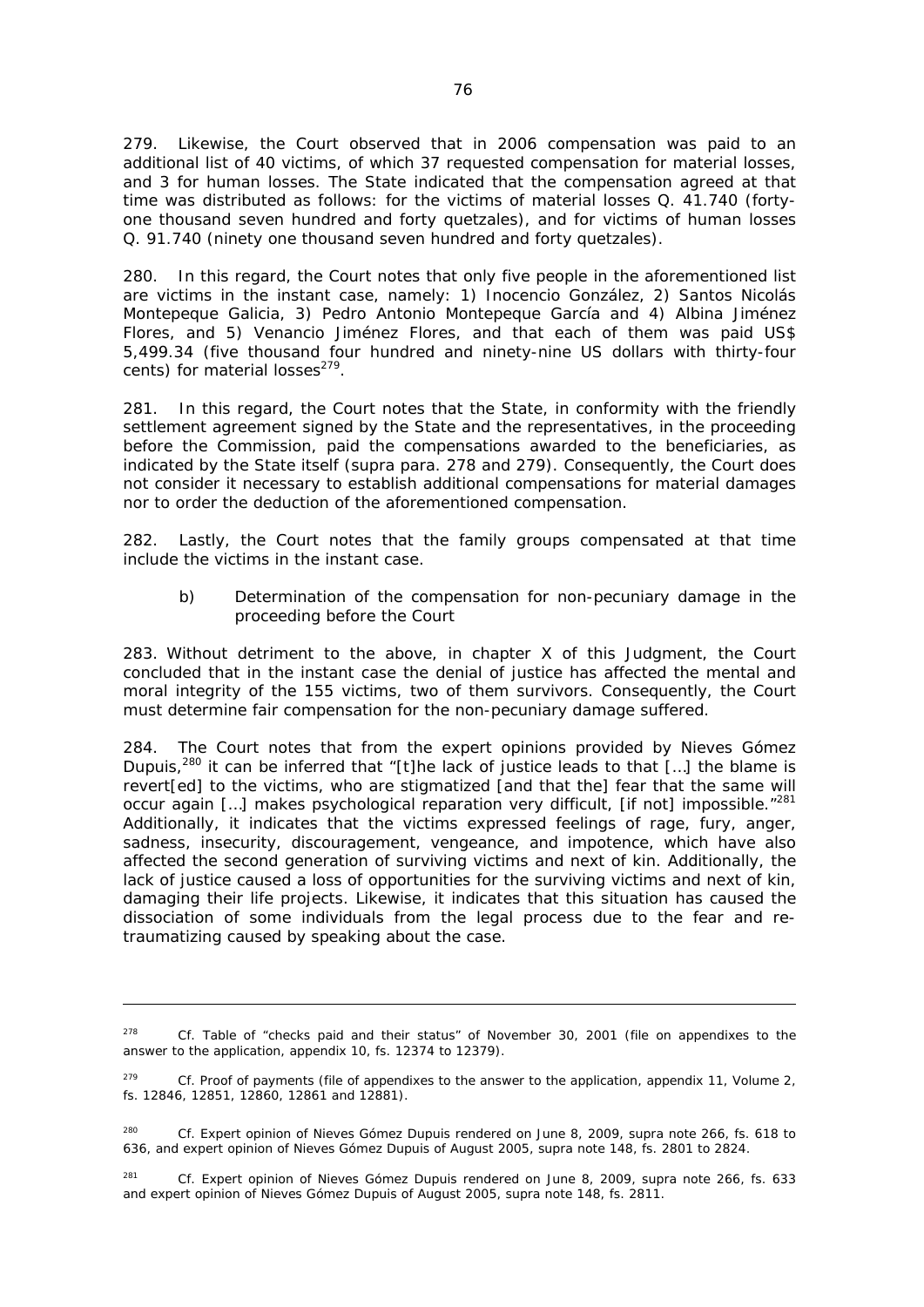285. Likewise, in his statement presented by means of an affidavit, Mr. Francisco Arriaga Alonzo expressed that "we were afraid and lacked confidence," and added that "one feels disappointment." Similarly, the Court observes that in his statement in the public hearing before the Court, Ms. Felicita Herenia Romero Ramírez expressed that "we feel deceived, […] I repeat, also angry and sad."

286. Based on the foregoing, it is inferred that the victims in the instant case suffered non-pecuniary damages, evidenced through frustration and other psychological and emotional damage derived from the lack of justice and continued impunity of the instant case to date, 15 years after the investigation on the facts of the massacre began.

287. As previously indicated, the Court values the compensations performed by the State in the framework of the friendly settlement agreement before the Commission (*supra* para. 281. However, it considers that, as established in the instant Judgment, the victims have suffered non-pecuniary damages, through the infringement of their mental and moral integrity, derived from the lack of justice and impunity that persists in the instant case to this day (*supra* para. 213 and 217). The Court deems it necessary to grant the victims an additional compensation for the non-pecuniary damage suffered, as of April 1, 2000, and in conformity with the violations declared in the instant Judgment.

288. Regarding the then child survivors, expert witness Marco Antonio Garabito Fernández, in the expert opinion provided before a notary public, expressed that "[t]hey became strangers when the link, privacy, and feelings of belonging to a family and community were broken. In a lot of cases this feeling of abandonment was not compensated by the substitute families […] as in the case of Ramiro Osorio Cristales". Additionally, this expert witness indicated that "the construction of a healthy individuality presupposes having a group of points of reference which, in this case, are violently destroyed […], as there is a need to fight the dissonance caused by having to life in a new family, […] while denying the previous experiences with the family of origin, which is no longer present. This dissonant duality is a source of permanent conflict and re-traumatizing of the lost childhood."

289. Ramiro Antonio Osorio Cristales himself, in the statement provided in the public hearing before the Court, highlighted that "all day I said to myself that I had to endure because I survived for a purpose, and that purpose was to be the voice of those who are no longer here." Additionally, he indicated that he "would return to Guatemala, but I will never walk around with peace, I am afraid, primarily because the murderers are still free."

290. In this regard, the Court has already established in its constant jurisprudence that a judgment declaring a violation of human rights constitutes *per se* a means of reparation $^{282}$ , which it reiterates in this case.

291. The Court observes that the State, as a consequence of its recognition of international responsibility during the procedure before the Commission, granted an amount for reparations and committed to combat the impunity of the case, which has not been fulfilled to date. This demonstrates that the denial of justice has deepened the suffering of the 155 victims in the instant case (*supra* para. 213 and 217), therefore, the Court determines that the configuration of a non-pecuniary damage susceptible to reparation, by means of substitution, through a compensation.

 $282$ <sup>282</sup> *Cf. Case of Neira Alegría et al. v. Peru.* Reparations and Costs. Judgment of September 19, 1996. Series C No. 29, para. 56; *Case of Anzualdo Castro v. Peru, supra* note 28, para. 219, and *Dacosta Cadogan v. Barbados*, *supra* note 28, para. 100.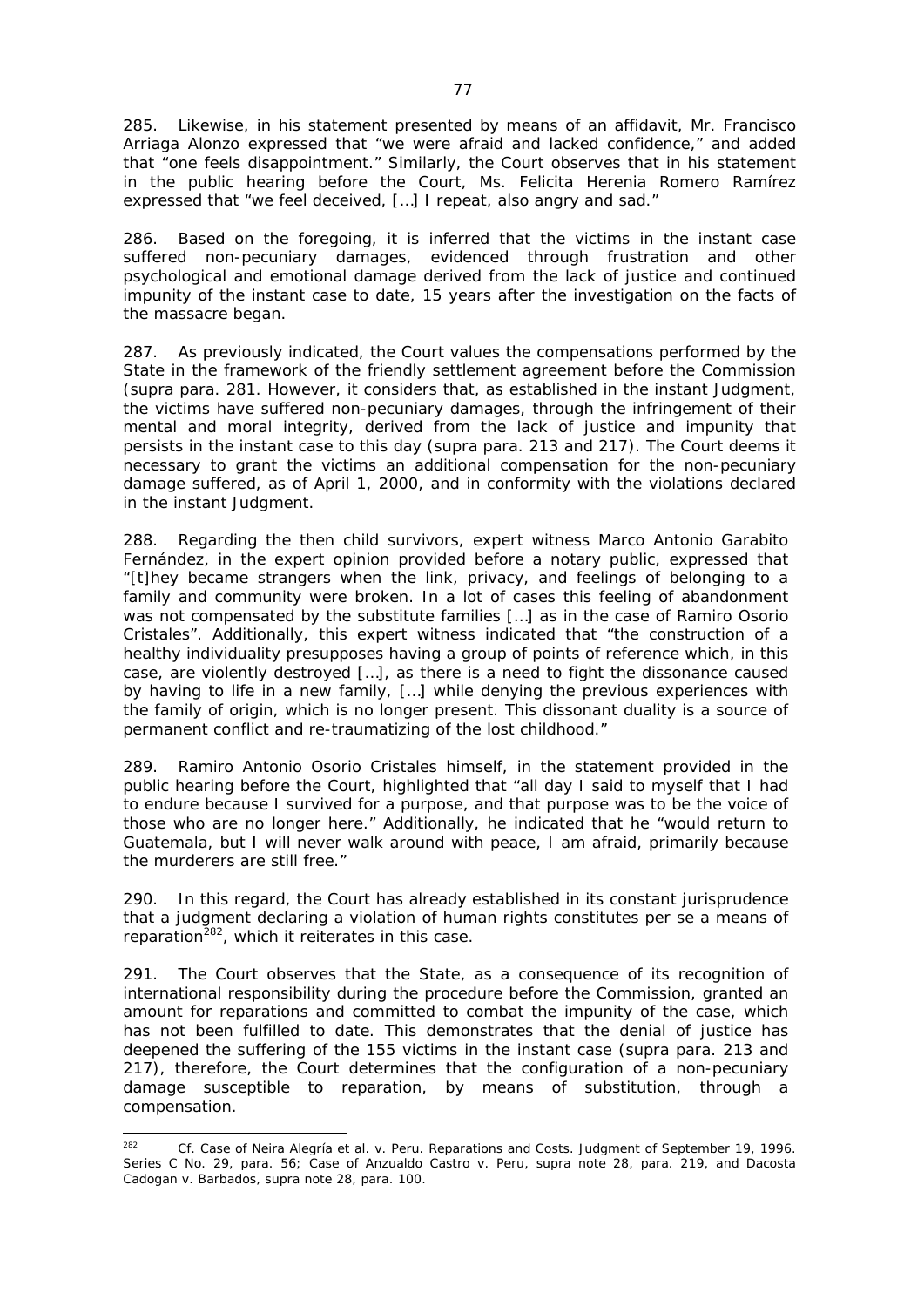292. Consequently, the Court establishes on the grounds of equity, for the concept of non-pecuniary damages, the amount of US\$20.000.00 (twenty thousand US dollars) for each of the 153 victims, as a consequence of the violation of Articles 5(1), 8(1) and 25(1) of the American Convention, in relation to Article 1(1) thereof.

293. In the case of Ramiro Osorio Cristales, the Court deems it pertinent to establish, a compensation of US\$40.000.00 (forty thousand US dollars), taking into account that: a) he was declared victim of the violation of Articles 5(1), 8(1) and 25(1) of the Convention for the denial of justice and the related suffering; b) he was declared victim of the violation of Articles 17, 18, and 19 of the Convention for being separated from his family and with another name, and for not being guaranteed special protective measures for his condition as a minor, and c) the psychological effects and damages to his family life project<sup>283</sup> and his exile.

294. Lastly, regarding Salomé Gómez Hernández, considering that he was declared victim of the violation of Articles 5(1), 19, 8(1) and 25(1) of the Convention, the Court deems it pertinent to establish, on the grounds of equity, a compensation of US\$30.000 (thirty thousand US dollars) for this concept.

295. The State shall make the payment of this amount directly to each of the beneficiaries within one year from the notification of this Judgment.

### *D.2) Costs and expenses*

296. As indicated by the Court on repeated occasions, the costs and expenses are included within the concept of reparation established in Article 63(1) of the American Convention. 284

297. The Inter-American Commission asked this Court to "order the State […] to pay the costs and expenses duly proven to be reasonable and necessary, which have resulted and will result from the processing of this case before the Inter American Court."

298. The representatives, in their brief of pleadings and motions, requested the State to pay US\$96.92 (ninety-six US dollars and ninety-two cents) for costs and expenses in favor of Ramiro Osorio Cristales, based on "the personal expenses that he incurred to process the power-of-attorney [as well as to] send this power." They also requested a payment of US\$9,885.38 (nine thousand eight hundred eighty-five US dollars and thirty-eight cents) for the expenses that CEJIL incurred as of April 2000, given that the State, "because of the agreement [in the] friendly settlement process[,…] reimbursed the costs and expenses incurred until that date. The representatives added that FAMDEGUA "has actively participated in encouraging the process and in the presentation of claims," but that "it does not keep proof of these expenses," thus they requested the Court to "set [the] sum on the grounds of equity." Lastly, in their brief of final arguments, the representatives added US\$11,189.29 (eleven thousand one hundred eighty-nine US dollars with twentynine cents) to the costs and expenses in favor of FAMDEGUA, as well as US\$20,455.95 (twenty thousand four hundred fifty-five US dollars with ninety-five

 $283$ In this regard, in the case of survivor Ramiro Osorio Cristales the suffering caused by the abduction and illegal retention by Kaibil Santos López and his separation from his family (*supra* para. 179 and 180) derived not only in psychological damages but also to his life project within a family environment, including his exile. Based on the lack of elements to order an adequate measure to recover or redirect his life project, an additional compensation for said damages is appropriate.

<sup>284</sup> *Cf. Case of Garrido and Baigorria v. Argentina.* Reparations and Costs. Judgment of August 27, 1998. Series C. No. 39, para. 79; *Case of Anzualdo Castro v. Peru, supra* note 28, para. 223, and *Case of Dacosta Cadogan v. Barbados, supra* note 28, para. 115.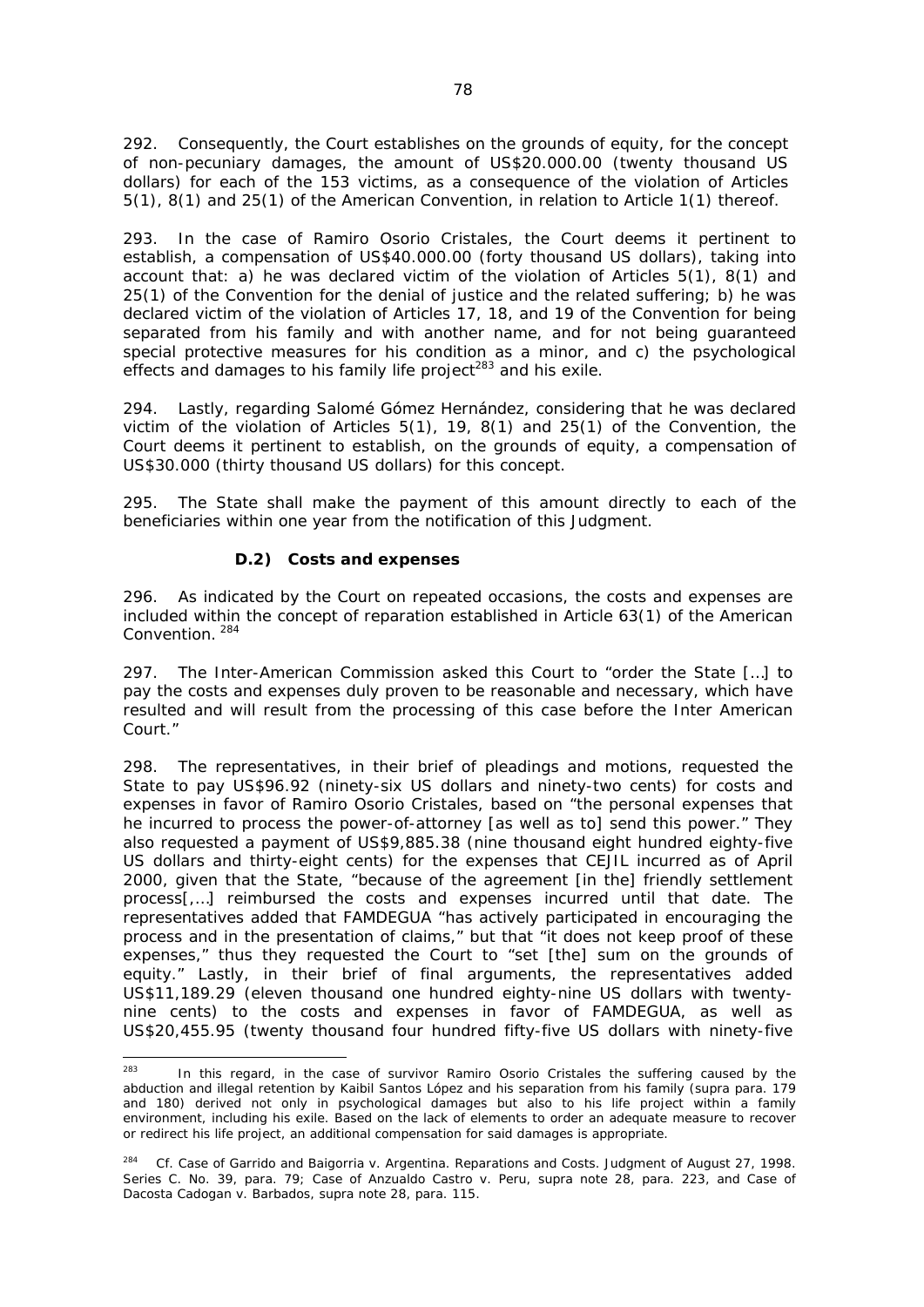cents) in favor of CEJIL, for the expenses incurred in the participation in the public hearing.

299. The State claimed that it "paid Q820,754.72 [(eight hundred twenty thousand, seven hundred fifty-four quetzals with seventy-two cents)] for costs and expenses […] for the processing before the Commission." Also, in relation to the expenses incurred by the representatives during the public hearing, the State objected some of them, considering "that they do not correspond to the proceeding before the Court."<sup>285</sup>

300. As the Court has indicated, the costs and expenses are part of the reparation (*supra* para. 296), if and when the activity shown by the victims in order to obtain justice, both domestically and internationally, implies disbursements that must be compensated when the State's international responsibility is declared through a condemnatory judgment. Regarding the reimbursement, it is the Court's role to carefully assess its scope, which comprises the expenses generated before the authorities of the domestic jurisdiction, as well as those generated during the proceeding before this Court, considering the circumstances of the concrete case and the nature of the international jurisdiction of the protection of human rights. This assessment can be made based on the principle of equity and considering the expenses indicated by the parties, as long as their *quantum* is reasonable.<sup>286</sup>

301. In this regard, the Court, when assessing all of the vouchers submitted by the representatives, will consider the State's objections regarding certain expenses (*supra* para. 299). The Court also repeats that "the submission of evidentiary documents is not sufficient, the parties are required to argue the relationship of the evidence with the fact considered represented, and which, when related to claimed economic disbursements, the areas and justifications of the expenses should be established with clarity." 287

302. In the instant case, at the time of submitting their brief of pleadings and motions, the representatives did not submit the vouchers of the costs and expenses which FAMDEGUA had allegedly incurred at that time. The representatives only indicated that they did not keep receipts of these expenses, and asked the Court to establish them on the grounds of equity. In this regard, the Court indicated that "the victims' or their representatives' claims in terms of the costs and expenses, and the receipts that support them, must be presented to the Court at the first procedural time granted to them, that is, in the brief of pleadings and motions, which does not preclude these claims from being updated at a later time, in conformity with the new costs and expenses incurred in the proceeding before this Court."<sup>288</sup> The Court notes that FAMDEGUA later submitted various receipts relating to the expenses incurred in

 $285$ Namely: i) costs to mobilize the people who participated in the march to the Supreme Court of Justice, organized by FAMDEGUA; ii) purchase of a cell phone and charges to that phone in La Paz, Bolivia, acquired by CEJIL; iii) Medical Insurance of attorney Carlos Pelayo Moller; iv) excess weight at the airline; v) transfers from the airport of Bolivia to the hotel, considering that "it is not equal to the real cost [of the] taxi service in that country; vi) expert opinon of April 7, 2009 by Nieves Gómez, given that "it was proposed by the representatives" and "considering that the cost is too high", and vii) unexpected expenses "not detailed [by] the representatives." The State added that "the plane tickets paid for the transfer of the representatives, witnesses, and expert witnesses in the case were present[ed] twice […]."

<sup>286</sup> *Cf. Case of Garrido and Baigorria v. Argentina.* Reparations and Costs, *supra* note 284, para. 82; *Case of Acevedo Buendía et al. ("Discharged and Retired Employees of the Office of the Comptroller") v. Peru*, *supra* note 30, para. 145, and *Case of Dacosta Cadogan v. Barbados*, *supra* note 28, para. 119.

<sup>287</sup> *Case of Chaparro Álvarez and Lapo Íñiguez v. Ecuador*. Preliminary Objections, Merits, Reparations and Costs. Judgment of November 21, 2007. Series C No. 170, para. 277, and *Case of Reverón Trujillo v. Venezuela*, *supra* note 29, para. 201.<br><sup>288</sup> Case of Chaparro Álvarez and Lapo Iñiguez v. Ecuador, supra note 287, para. 275; *Case of Escher* 

*et al. v. Brasil*, *supra* note 33, para. 259, and *Case of Anzualdo Castro v. Peru, supra* note 28, para. 228.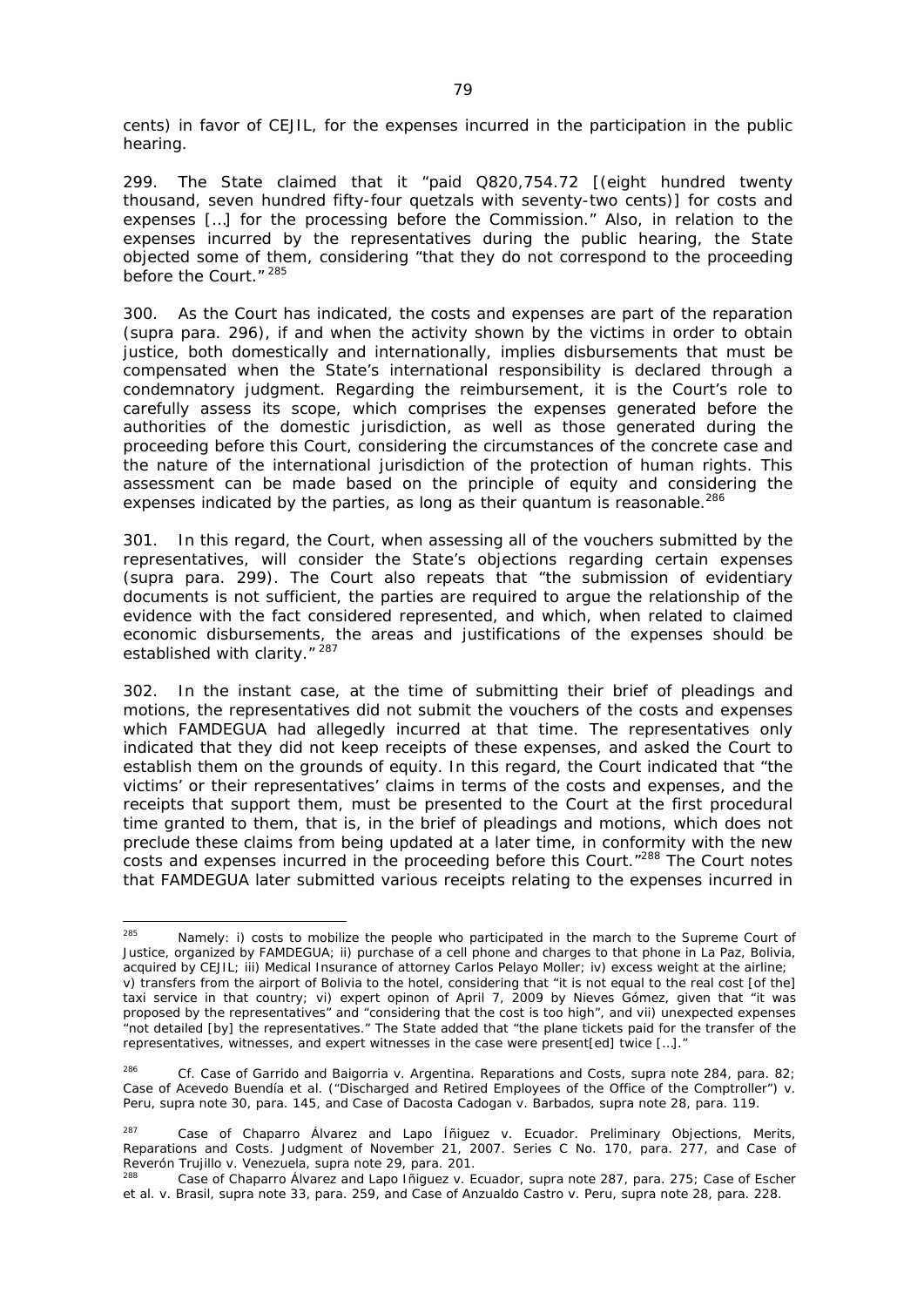the preparation and attendance to the public hearing of the case held in La Paz, Bolivia.

303. Based on the foregoing considerations, as well as the body of evidence and the State's objections, the Court determines on grounds of equity that the State should provide the amount of US\$9.500.00 (nine thousand five hundred US dollars) to FAMDEGUA and the amount of US\$27.000.00 (twenty seven thousand US dollars) to CEJIL for the costs and expenses incurred before the Commission as of 2000, and before this Court. These amounts include future expenses which the victims may incur during the monitoring of the compliance with this Judgment. Given the particular characteristics and the number of victims of this case, the Court considers that it is appropriate for the State to provide each of the representations the corresponding amount within a term of one year from the notification of this Judgment.

304. Likewise, in terms of the expenses incurred by Ramiro Osorio Cristales, which were duly proven, the Court determines that the State must provide him with US\$96.92 (ninety-six US dollars with ninety-two cents). This amount must be paid within one year from notification of this Judgment.

### *D.3) Methods of compliance with the payments ordered*

305. The payment of the compensation for non-pecuniary damages and the reimbursement of costs and expenses established in this Judgment, will be made directly to the people indicated therein, within a term of one year from the notification of this Judgment, considering what is indicated in paragraphs 292 to 295 and 303 and 304 of this Judgment. In the event of the victims' death prior to the payment of the corresponding amounts, these shall be paid to their beneficiaries, in conformity with the applicable domestic law.

306. The State shall comply with the monetary obligations by means of payment in US dollars or the equivalent in the national currency, using the exchange rate in effect in the New York Stock Exchange, on the day prior to the payment.

307. If, for causes attributable to the beneficiaries of the compensation or to their successors, it was not possible to pay the amounts determined within the term indicated, the State will deposit this amount in their name in an account or certificate of deposit at a reliable Guatemalan financial institution, in US dollars, and under the most favorable financial conditions allowed by law and banking practices. If after ten years the assigned amount has not been claimed, the amounts will be returned to the State along with the interest accrued.

308. The amounts assigned in the instant Judgment as non-pecuniary damages and reimbursement of costs and expenses shall be given to the victims in their entirety, in conformity with this Judgment, and cannot be affected or conditioned for current or future fiscal motives.

309. If the State were to be delayed, it shall pay interest on the amount owed corresponding to late interest rates for banks in Guatemala.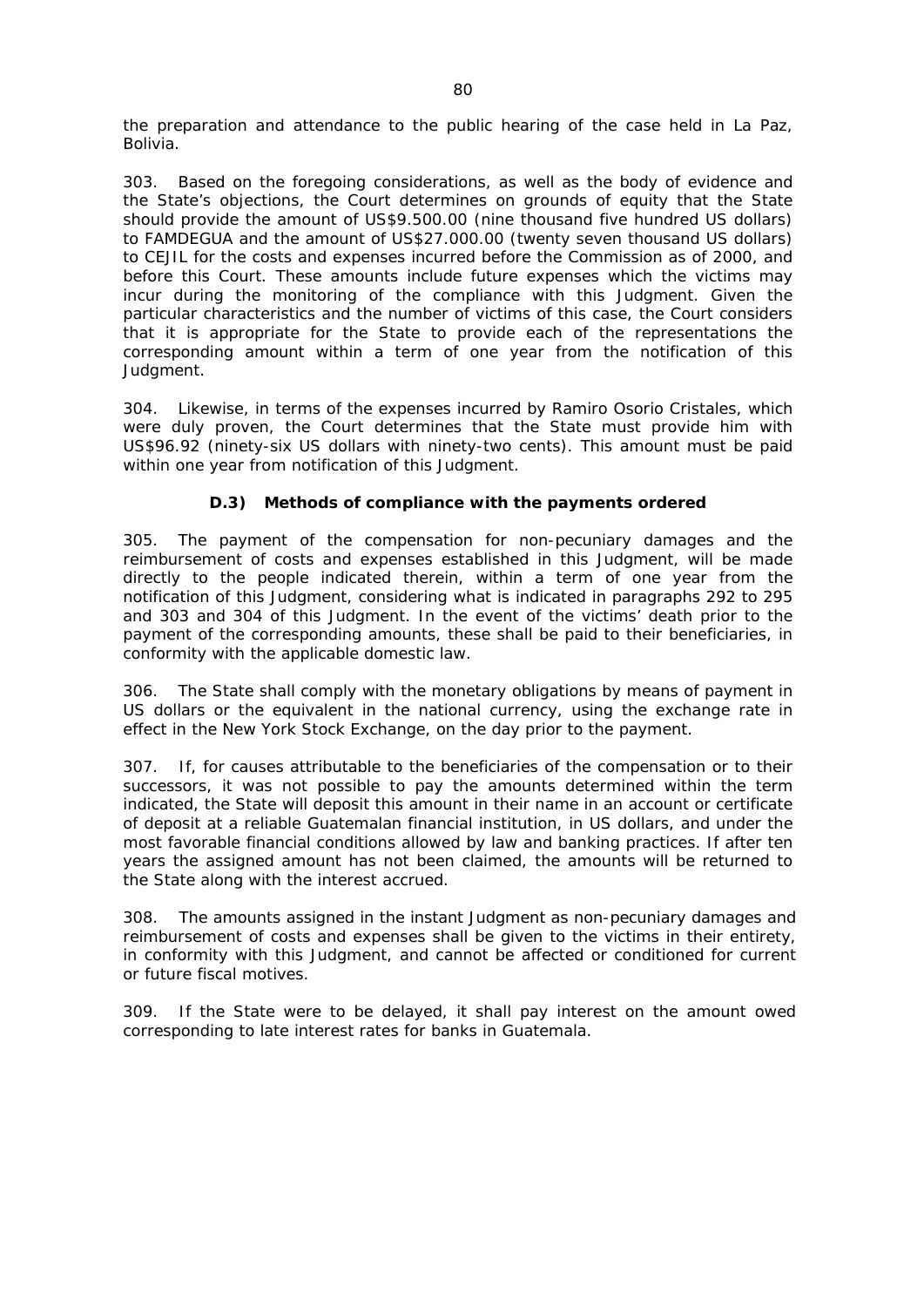### **XIII OPERATIVE PARAGRAPHS**

310. Therefore:

#### **THE COURT,**

#### **DECIDES:**

unanimously,

1. To partially dismiss the preliminary objection of *ratione temporis* filed by the State, in accordance with paragraphs 44 to 51 of this Judgment.

#### **AND DECLARES,**

unanimously, that:

1. It accepts the partial acknowledgement of international responsibility made by the State, pursuant to the terms of paragraphs 28 to 38 of this Judgment.

2. The State violated the right to a fair trial and judicial protection enshrined in Articles 8(1) and 25(1) of the American Convention on Human Rights, in relation to Article 1(1) thereof, as well as the obligations established in Articles 1, 6 an 8 of the Inter-American Convention to Prevent and Punish Torture and Article 7(b) of the Inter-American Convention on the Prevention, Punishment, and Eradication of Violence against Women, to the detriment of the 155 victims of the instant case, in their corresponding circumstances, according to the terms of paragraphs 69 to 154 of this Judgment.

3. The State violated the obligation to respect rights and the obligation to adopt domestic legal effects enshrined, respectively, in Articles 1(1) and 2 of the American Convention on Human Rights, pursuant to the terms of paragraphs 106 to 124 and 152 to 154 of this Judgment.

4. The State violated the rights of the family and right to a name enshrined in Articles 17 and 18 of the American Convention on Human Rights, in relation to Articles 1(1) and 19 thereof, to the detriment of Ramiro Antonio Osorio Cristales, according to the terms of paragraphs 169 to 200 of this Judgment.

5. The State violated the right to humane treatment recognized in Article 5(1) of the American Convention on Human Rights, in relation to Article 1(1) thereof, to the detriment of the 153 victims, in accordance with the terms of paragraphs 204 to 217 of this Judgment. Furthermore, the State violated the right to humane treatment embodied in Article 5(1) of the American Convention on Human rights, in relation to Articles 1(1) and 19 thereof, to the detriment of Ramiro Antonio Osorio Cristales and Salomé Armando Gómez Hernández, pursuant to the terms of paragraphs 214 to 217 of this Judgment*.* 

6. It does not correspond to the Court to issue a determination regarding the alleged violation of the right to property embodied in Article 21 of the Convention, pursuant to paragraph 222 of this Judgment.

### **AND DECIDES:**

unanimously, that: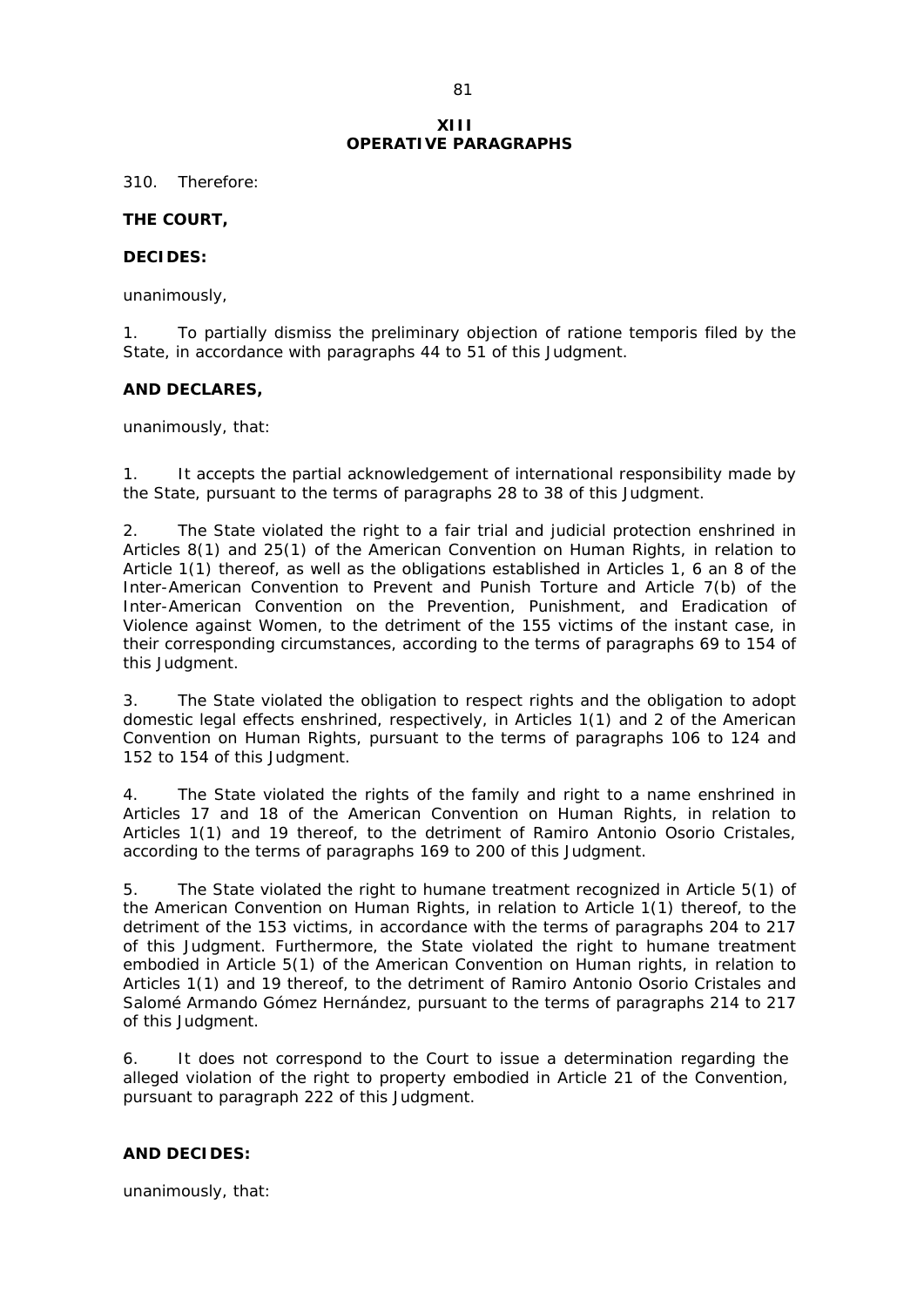7. This Judgment constitutes, *per se*, a form of reparation.

8. The State shall investigate, without delay, in a serious and effective manner, the facts that originated that violations declared in this Judgment, in order to prosecute and eventually punish those responsible, in accordance with paragraphs 231 to 236 of this Judgment.

9. The State shall initiate the disciplinary, administrative or criminal actions necessary, according to its domestic legislation, against those state authorities that may have caused the facts and thwarted the investigation, according to the terms of paragraph 233(d) of his Judgment.

10. The State shall adopt the necessary measures to amend the Law on the Appeal for Legal Protection, Habeas Corpus, and Constitutionality in Guatemala, according to the terms of paragraphs 238 to 242 of this Judgment.

11. The State shall proceed with the exhumation, identification, and delivery of the mortal remains of the people who died in the Las Dos Erres Massacre to their next of kin, under the terms of paragraphs 244 to 249 of this Judgment.

12. The State shall implement training courses on human rights for different State authorities, under the terms of paragraphs 251 to 254 of this Judgment.

13. The State shall publish, once in the Official Gazette and in another newspaper with national circulation, Chapters I, VIII; IX and X; paragraph 222 of Chapter XI, and paragraphs 225, 229 to 236, 238 to 242, 244 to 249, 251 to 254, 256, 259 to 264, 265, 268 to 270, 271 to 274 and 283 to 291 of Chapter XII, of the instant Judgment, including the names of each chapter and the corresponding section without the corresponding footnotes-, as well as the operative paragraphs. Additionally, this Judgment shall be published in full, at least for one year, in an official website created by the State, under the terms of paragraph 256 of this Judgment.

14. The State shall hold the public acts ordered, pursuant to the terms of paragraphs 259 to 264 of this Judgment.

15. The State shall create a monument, under the terms of paragraph 265 of this Judgment.

16. The State shall provide the medical and psychological treatment required by the 155 victims, under the terms of paragraphs 268 to 270 of this Judgment.

17. The State shall create a web page for the search of children abducted and retained illegally, pursuant to the terms of paragraphs 271 to 274 of the Judgment.

18. The State shall pay the amounts established in paragraphs 292 to 295 and 303 and 304 of this Judgment, for compensation for non-pecuniary damage and reimbursement of the costs and expenses, according to the terms of paragraphs 278 to 295, 300 to 304 and 305 of this Judgment.

19. The Court shall monitor full compliance with this Judgment, in exercise of its powers and in compliance with its obligations under the American Convention, and shall close the instant case once the State has fully complied with the provisions established herein. The State shall submit, within one year from the date of notification of this Judgment, a report on the measures adopted in compliance thereof.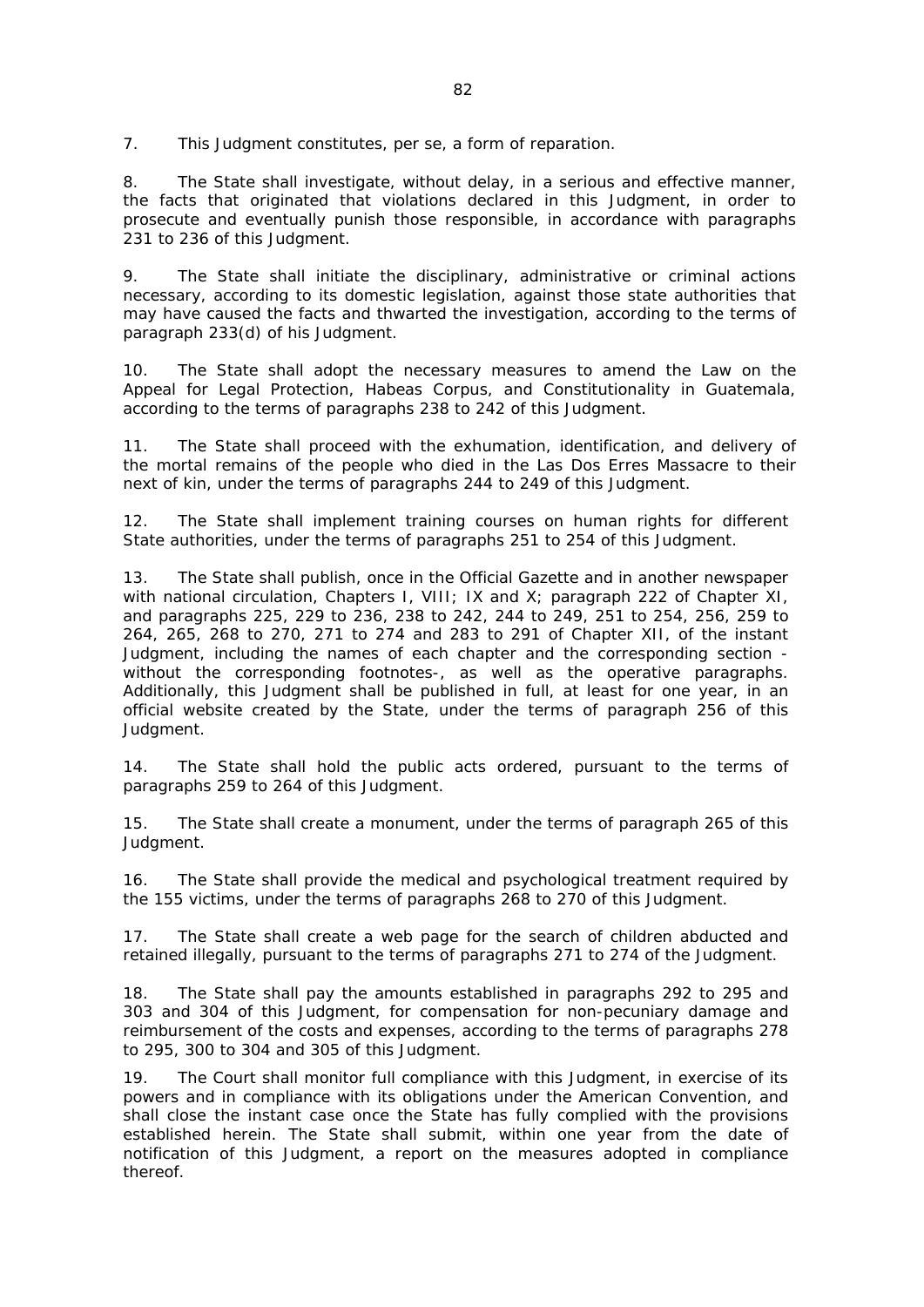Judge Cadena Rámila informed the Court of his Concurring Opinion, which is attached to the instant Judgment.

Done in English and Spanish, the Spanish text being authentic, in San Jose, Costa Rica, on November 24, 2009.

> Cecilia Medina Quiroga President

Diego García-Sayán Sergio García Ramírez

Manuel E. Ventura Robles Manuel E. Ventura Robles

Rhadys Abreu Blondet

Ramón Cadena Rámila Judge *ad hoc* 

Emilia Segares Rodríguez Deputy Secretary

So ordered,

 Cecilia Medina Quiroga President

Emilia Segares Rodríguez Deputy Secretary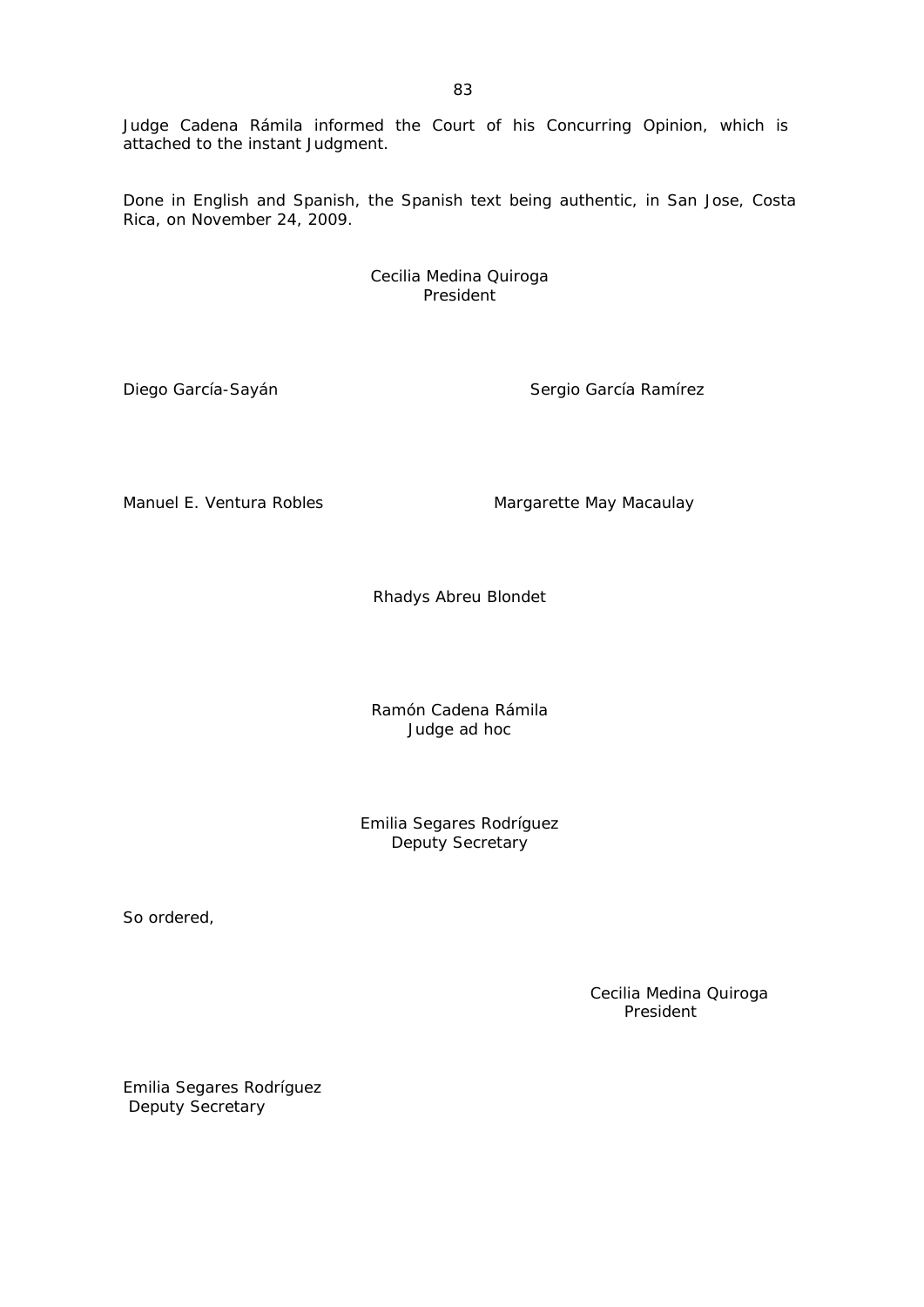## **Concurring opinion**

Ramón Cadena Rámila

Judge *ad hoc*

My vote is in favor, fully, of the instant judgment adopted by the Inter-American Court of Human Rights in the Case of the Las Dos Erres Massacre; this is another advance in the construction of the Inter-American Court's jurisprudence. The characteristics of the Las Dos Erres Massacre render it one of the gravest cases that the Inter-American Court has heard in its history, not only because of the cruelty of the facts and the extreme violence carried out by the Guatemalan Army against women and children, but also because of their impunity. The transcendental issues examined by the Court evoke certain thoughts which I feel obligated to assert in this Concurring Opinion.

**1. International Humanitarian Law**: The gravity of the facts of the Las Dos Erres case is evident. Since International Humanitarian Law is of a compulsory nature, its rules constitute absolute commitments that need to be fulfilled by all States without exceptions. There are no juridical arguments, much less political, that can oppose the Geneva Conventions to justify non-compliance. This branch of international law is no more than a reaffirmation of the oldest customary rules that were developed and completed when the corresponding codification was made.

We must then, in the first place, refer to the international principles and customs that represent the minimum humanity applicable at all times, in all places and circumstances, valid even for the States who are not party to the Conventions, since they express the customs of the towns and behavior that must be observed by the States for internal and international armed conflicts.

It is important to cite the famous clause by Frederic de Martens which can be read in the St Petersburg Declaration: "In the cases not foreseen in the Conventions, civilians and combatants continue to be under the protection and realm of the principles of international law, as they result from the established uses of the principles of humanity and of the demands of public conscience."

This phrase has shown its profound sense since 1899, to the extent that it is reproduced in the Additional Protocols to the Geneva Conventions of 1977. It constitutes a universally accepted formula to solve cases not foreseen in international laws and conventions of a humanitarian type. As in all branches of law, humanitarian law has fundamental principles from which the other notions derive.

In the instant case, the Court accurately cites the Commission for Historical Clarification, since it is useful to base the responsibility of the State of Guatemala as follows: "It is within this context that the Las Dos Erres Massacre took place, within a State policy and a pattern of grave human rights violations." **According to the CEH, "in general, from the human rights violations and the violations of International Humanitarian Law, derives the unavoidable responsibility of the State of Guatemala."** (paragraph 82 of this judgment, emphasis added.)

Subsequently, it indicates that "within the context of an internal armed conflict, the State's obligations regarding children are defined in Article 4(3) of the Additional Protocol II to the Geneva Conventions." This Article establishes that: "children will be provided with the proper care and aid that they require, and, particularly: … b) timely measures will be taken to facilitate the reunion of families that were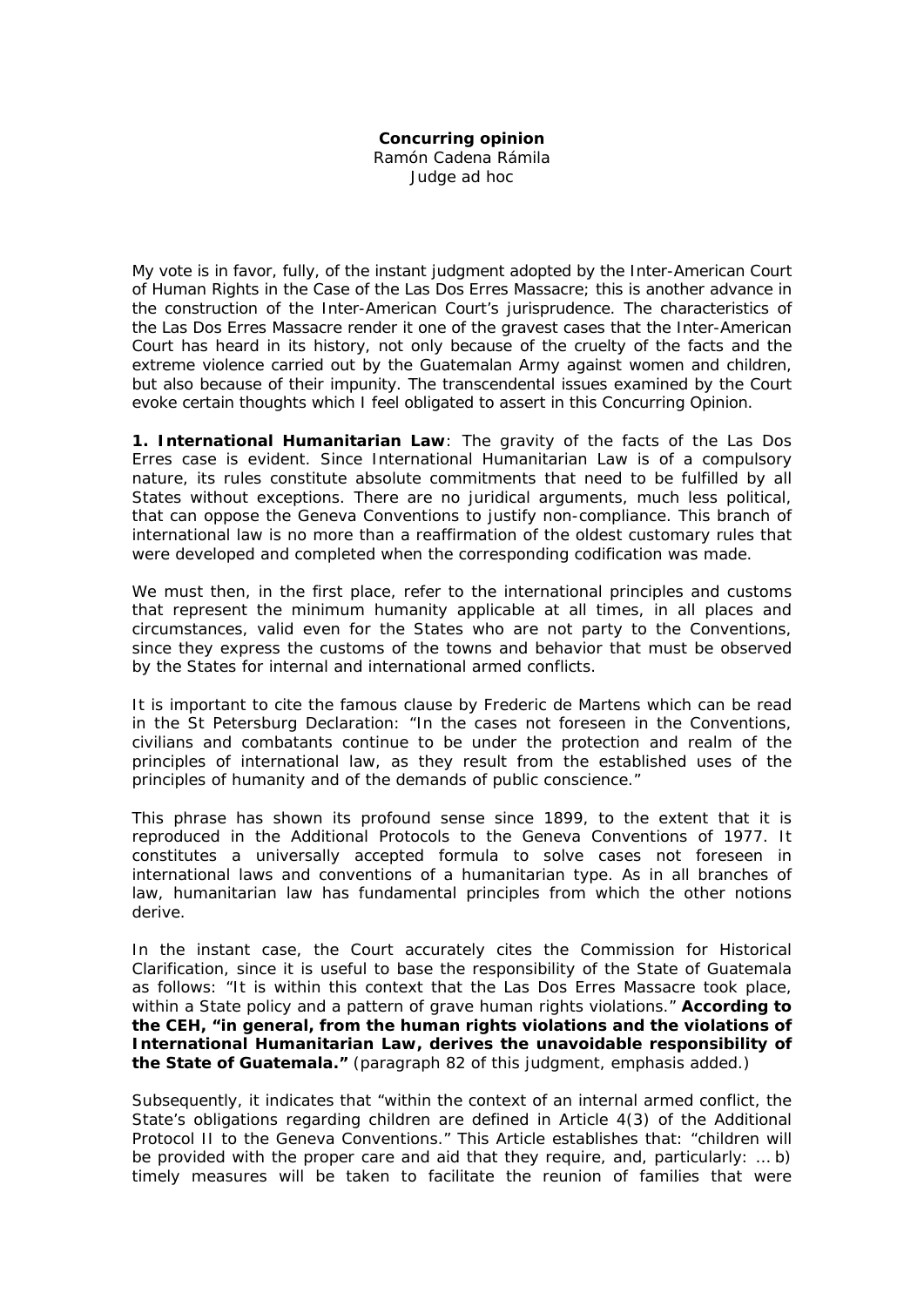temporarily separated…" According to the International Committee of the Red Cross, this obligation has been defined as that "the parties to the conflict must do everything in their power to reestablish family ties, that is, not only allow the searches undertaken by the members of the families separated, but also facilitate them." (paragraph 191 of the referred judgment.)

From the context described in the judgment, as well as from the considerations made in other sections, it is clear that during the hostilities of the internal armed conflict and specifically in the case of the Las Dos Erres Massacre, the State of Guatemala did not observe the different universally accepted principles and customs.

According to the **principle of distinction**, "the civil population and civilian persons will enjoy general protection against dangers from military operations." This general protection enjoyed by the civil population derives from custom and from general principles; however, beginning with common Article 3 of the Geneva Conventions of 1949 and especially from Additional Protocol II to the Geneva Conventions, it is on record in the substantive law text. In other words, while the first (combatants) are, by excellence, the object of the war, the others should not be implicated in the hostilities. This rule of international custom emphatically recognizes that the parties to the conflict will, at all times, make the distinction between civilians and combatants.

On the other hand, according to the **principle of proportionality**, in every internal or international armed conflict, attacks should be strictly limited to the military objectives. Civil property should not be the object of attacks or retaliations. And, lastly, according to the **principle of prohibition on causing superfluous or unnecessary suffering**, any combatant and all parties to a conflict are prohibited from using arms and methods of war that could cause useless losses or unnecessary or excessive suffering. In this sense, indiscriminate attacks are prohibited.

All of these principles constitute humanitarian duties that all of the States must fulfill, since in International Humanitarian Law, the principles represent the minimum humanity applicable at all times, in all places and in all circumstances, even valid for States that are not part of the Conventions or Protocols, since they express the communities' customs.

Regarding the Geneva Conventions, it is important to indicate that they were ratified by the State of Guatemala on May 14, 1952. As part of these agreements, common Article 3 constitutes a system for the protection of the victims of internal armed conflicts and the minimum protection that must be given to human beings at all times and places during armed conflicts that are not of an international nature. As expressed by the Appeals Chamber of the International Criminal Tribunal for the former Yugoslavia in the judgment of February 20, 2001, "the entire world recognizes that the acts mentioned in common Article 3 are criminal and go against the conscience of any civilized group." In conclusion, the State of Guatemala has the obligation to investigate the facts and determine if there were any violations of common Article 3 of the Geneva Conventions and identify those responsible.

It is worth noting that the consideration of the Inter-American Court of Human Rights in paragraph 131 of this judgment, when referring to an investigation without delay of the multiple crimes perpetrated during the events of the massacre, must be understood as including the investigation of those events considered crimes of war and other prohibitions by International Humanitarian Law, so as to prosecute and punish those responsible for these acts. It would have been desirable, however, for the judgment to concretely indicate that the State of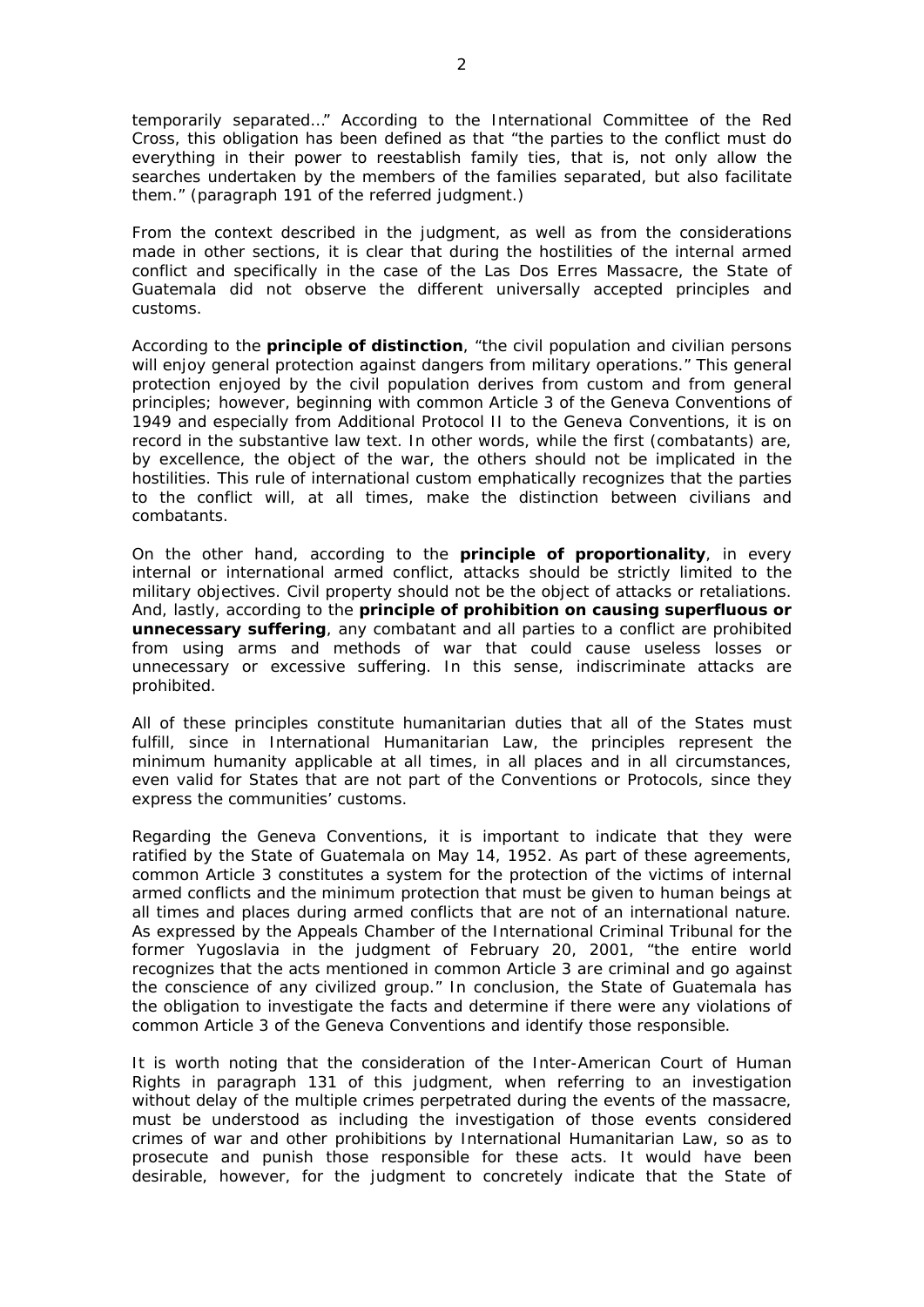Guatemala is obligated to investigate the events and identify those responsible, **including a thorough and efficient investigation to determine if there were any violations to International Humanitarian Law, with the purpose of identifying those responsible.** 

There are three arguments that support this assertion.

a) **The interpretation and application of the American Convention do not exclude those of general international law; on the contrary they require them.** The preamble to the American Convention expressly refers to the principles reaffirmed and developed in international instruments, "both of a universal and regional nature" (para. 3). It also refers to obligations imposed by international law (Article 27), as well as to "the generally recognized principles of international law"  $(A$ rticle  $46(1)(a)$ ).

b) **The fact that the Inter-American Court lacks jurisdiction to determine violations of specific conventions** such as the Geneva Conventions of 1944 or the Convention against Genocide (1948), does not mean that the Court cannot consider acts that these conventions typify as grave violations or genocide, as *aggravating circumstances* (aspect developed by Judge Antonio Cancado Trindade in his concurring opinion in the Case of the Massacre of Plan de Sanchez.) This argument becomes stronger when these conventions relate to the violation of a right established in this Convention, such as when it deals with a violation to the Right to Life established in Article 4 of the American Convention.

In this sense, and, as argued by jurist Cancado Trindade "under the American Convention, the determination of the *aggravated* international responsibility of the State is perfectly possible…It wouldn't be the first time that the Inter-American Court identified an *aggravated* international responsibility (as occurred in the terms of paragraph 51 of the judgment on the case of the *Plan de Sanchez Massacre* or in its previous Judgment, from 25(1)1.2003, on the case *Myrna Mack Chang versus Guatemala*, in which the Court concluded that, of the facts proven, an "aggravated international responsibility by the respondent State" is inferred, para. 139.)" (Concurring opinion of Cancado Trindade Plan de Sanchez Massacre page 9)

c) At the time when the events of the instant case occurred, the prohibition established in common Article 3 to the Geneva Conventions was already part of the customary international law, and even of the *jus cogens* domain. Therefore, the State of Guatemala was already forced to comply with this prohibition.

**2. Competence and application of the Convention of Belém do Pará:** It is highly important that in this case the Convention of Belem do Para was applied. The reasons exposed in the referred judgment were: a) the State had the obligation to investigate all of the events with due diligence, which was pending at the time of recognition of the Court's contentious jurisdiction (March 9, 1987); b) this obligation was later reaffirmed by the State with the ratification of the Convention of Belém do Pará on April 4, 1995, thus the State had to ensure its compliance as of that moment, even when it had not been adopted by the State at the time the events of the case took place; and c) The Convention of Belém do Pará complements the international *corpus iuris* in terms of the protection of personal intearity.

The case of Las Dos Erres is not only paradigmatic in terms of impunity, but also in terms of the methods of war used by the State of Guatemala while carrying out hostilities in an internal armed conflict. The use of rape has been denounced repeatedly as a method of torture, as well as specific violence against women,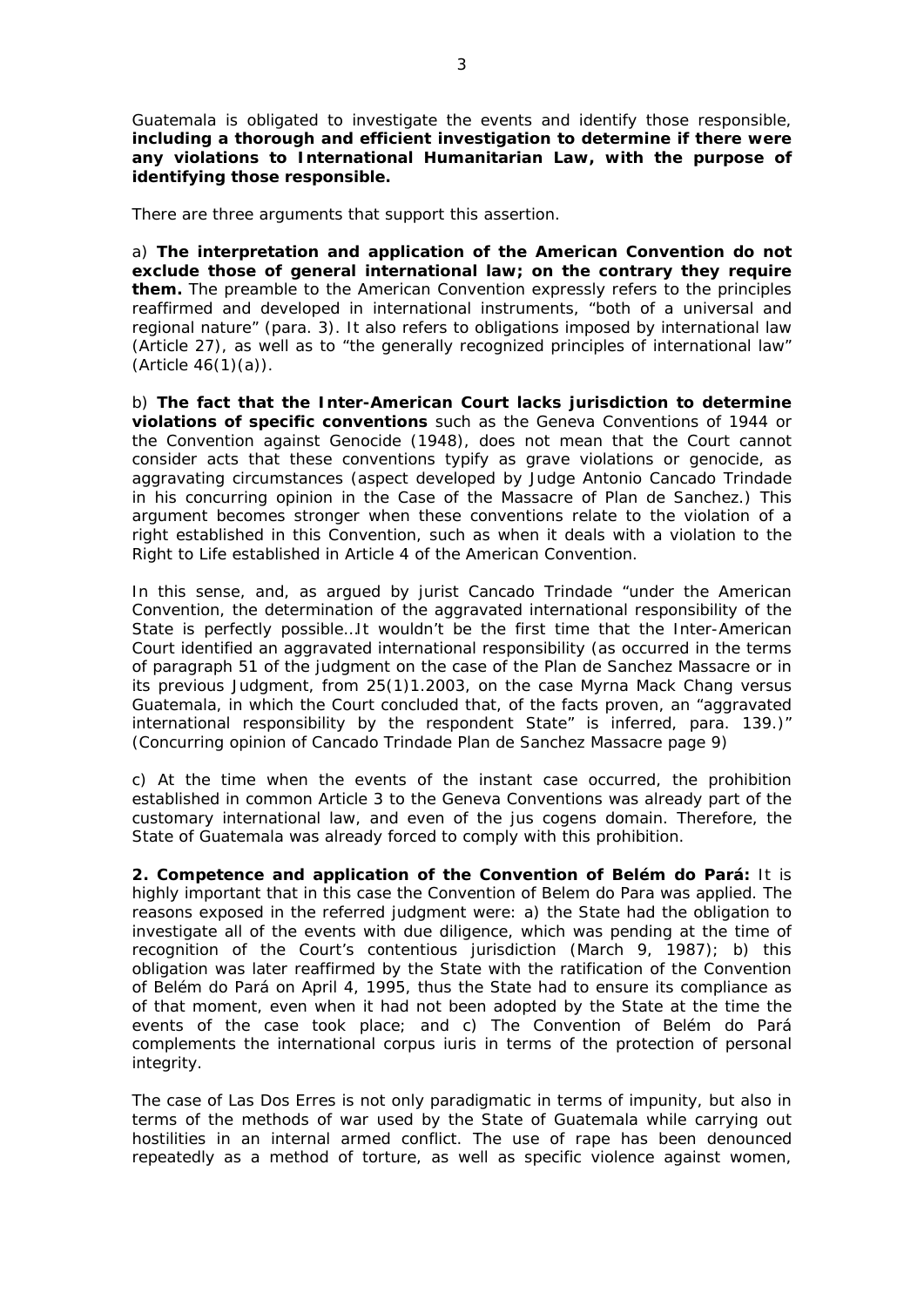within internal armed conflicts. This is precisely the case in Guatemala, in the case under analysis.

In this context it is important to note an aspect of the Rome Statute created by the International Criminal Court. It recognizes the practices that violate the human rights of women that have historically occurred in situations of armed conflict or disturbances (rape, sexual slavery, forced prostitution, forced pregnancy, forced sterilization or other sexual abuses of comparable gravity) as part of the crimes of genocide, crimes against humanity, and of war. And this aspect occurs in the case of Las Dos Erres Massacre.

It is extremely important to apply the Convention of Belém do Pará in the case of Las Dos Erres Massacre, since the former defines violence against women; it recognizes women's rights to life without violence and establishes that violence against them is a violation of human rights, establishing this right both in the public and the private realm.

It may be asserted that the application of the gender perspective enriches the manner of looking at reality and acting on it, hence the need to mention it and apply it in the case of Las Dos Erres. In terms of human rights, it allows, among other things, to visualize the inequities construed artificially, socio-culturally, and to better detect the specificity in the protection needed by those who suffer inequality or discrimination. Thus, it offers large advantages and possibilities for the effective protection of individuals and, concretely, of women.

The preamble of the Convention of Belém do Pará recognizes that "violence against women is an offense to human dignity and a manifestation of the historically unequal power relations between women and men." The case of Las Dos Erres shows that this inequality indeed exists; therefore it is important to apply it. I am convinced that the Jurisprudence of the Inter-American Court of Human Rights should continue to set precedents in this direction. The importance of recognizing the specific violations of women's human rights within the framework of the Inter-American system lies in the development of specific standards to protect women (Declaration and Plan of Action of Vienna 1993 and IV World Conference on Women [Beijing, 1995 and others.])

This consideration should lead us to propose more concrete aspects in relation to reparation measures, and, concretely, of non-repetition, for example: a) the State of Guatemala must intensify and expand the existing actions to train officers, particularly those in the National Civil Police and the Public Prosecutor's Office, on the causes, nature and consequences of gender violence; b) the State of Guatemala must guarantee that the impact and consequences of acts of violence committed against women during the internal armed conflict are adequately contemplated in the National Compensation Plan ("Plan Nacional de Resarcimiento"); c) the State of Guatemala must implement training programs on women's rights and particularly on the right to a life free of violence, geared toward personnel in the public force, the army and public institutions; d) the State of Guatemala must implement all measures of protection and prevention to guarantee women a life free of violence and measures to avoid abuse and rape of women under federal, police, or military custody, as a form of torture.

**3. Access to information and the State Secrets in cases of grave human rights violations:** the judgment establishes in number 144 that "all authorities are forced to collaborate in the gathering of proof and should therefore provide the judge of the cause all information required and abstain from acts that imply obstruction in the investigation process." In this regard, it is important to refer specifically to the obligation of the Guatemalan Army to deliver documents relating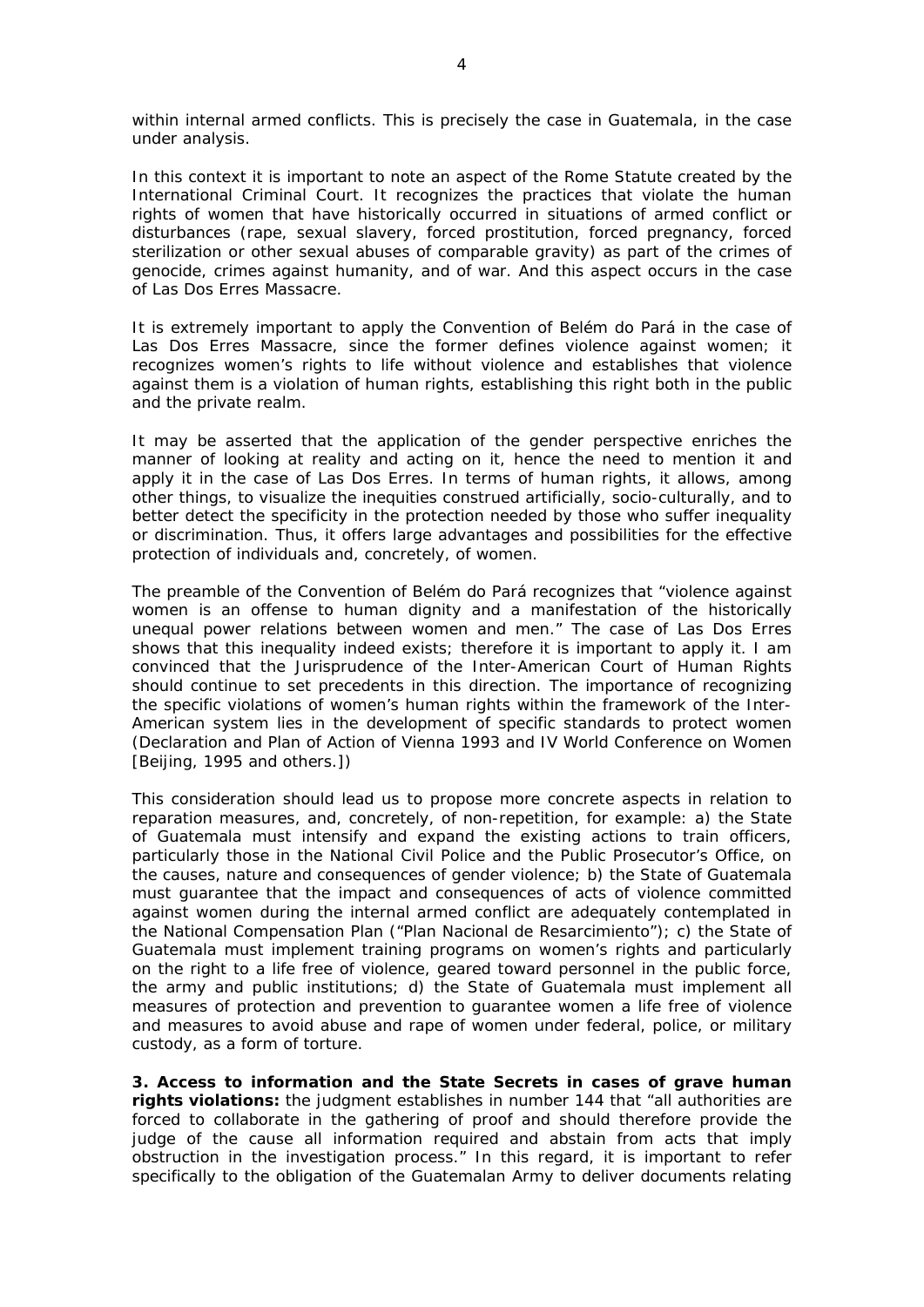to military campaign plans or containing strategies for military missions and hostilities in general, and to allow access to military files.

As mentioned by the Inter-American Commission on Human Rights in its initial claim of the case under consideration, on April 1982 "The Military Junta of the Government pronounced the 'National Plan for Security and Development' which established national objectives in military, administrative, legal, social, economic and political terms." In this plan, the main areas of conflict in the various departments of the country were identified. The Military Junta and the High Command also designed and ordered the implementation of a military campaign plan called "Victory 82," in which they used new strategic definitions within the framework of counterinsurgency and the objectives of the National Plan for Security and Development. The Military's refusal to deliver these and other documents is promoting more impunity in Guatemala.

In the case of *Mack Chang vs. Guatemala*, Judgment of November 25, 2003, paragraph 180, the Inter-American Court of Human Rights asserted that "in cases of human rights violations, State authorities cannot resort to mechanisms such as State Secrets or confidentiality of the information, or reasons of public interest or national security, to refuse to supply the information required by the judicial or administrative authorities in charge of the ongoing investigation or proceeding." The Inter-American Court of Human Rights has also referred to the "State Secrets" as an obstacle to access information, in particular information that sheds light on human rights violations.

Indeed, in the case of *Myrna Mack Chang vs. Guatemala*, the Court echoed the words of the Inter-American Commission and recognized that "[i]n the framework of a criminal proceeding, especially when it involves the investigation and prosecution of illegal actions attributable to the security forces of the State, there is a possible conflict of interests between the need to protect state secrets, on the one hand, and the obligations of the State to protect individuals from the illegal acts committed by their public agents and to investigate, prosecute, and punish those responsible for said acts, on the other hand." In this case, the Court was emphatic in asserting that "in cases of human rights violations, the State authorities cannot resort to mechanisms such as State secrets or confidentiality of the information, or reasons of public interest or national security, to avoid providing the information required by the judicial or administrative authorities in charge of the ongoing investigation or proceeding."

In conclusion, the State of Guatemala and specifically the Guatemalan Army are obligated to deliver these and other documents that provide the information necessary to shed light not only on cases such as the Las Dos Erres Massacre, but also other cases of the same gravity, which remain in impunity. International Law recognizes the rights of individuals to receive information, especially relating to acts by the public administration. While the right to access of information is not absolute, all restrictions placed must be clearly established in the law and must respond to an exceptional situation.

The State of Guatemala has the duty to fight impunity and, consequently, to remove all obstacles that could unfairly impede or delay the effective investigation and punishment of those responsible for grave human rights violations and crimes under international law and specifically in the case of Las Dos Erres Massacre. Consequently, it cannot invoke "State secrets" to deny information relating to grave human rights violations and crimes under international law.

Likewise, the State of Guatemala cannot use "State secrets" as a justification to avoid judicial proceedings from moving forward against those allegedly responsible